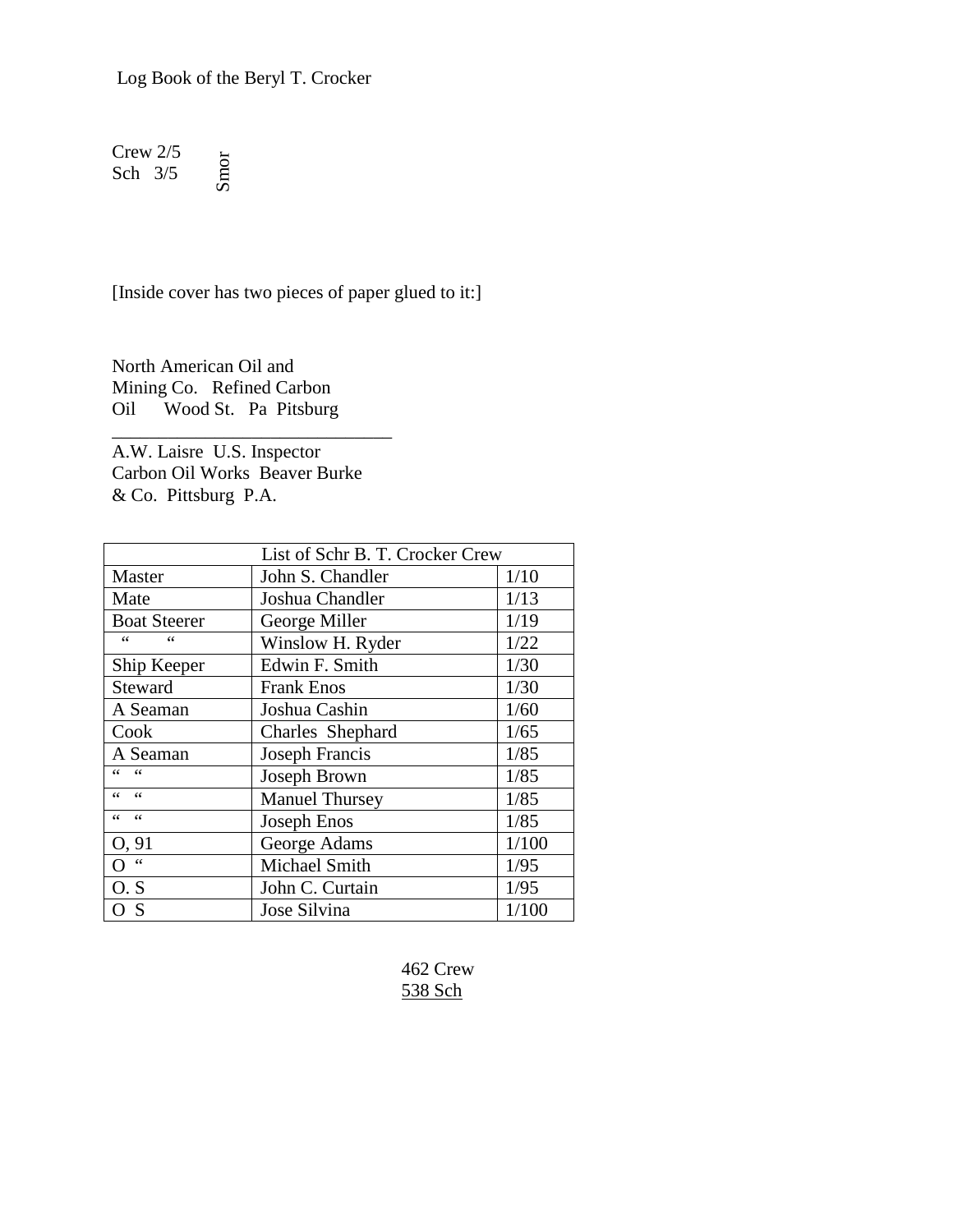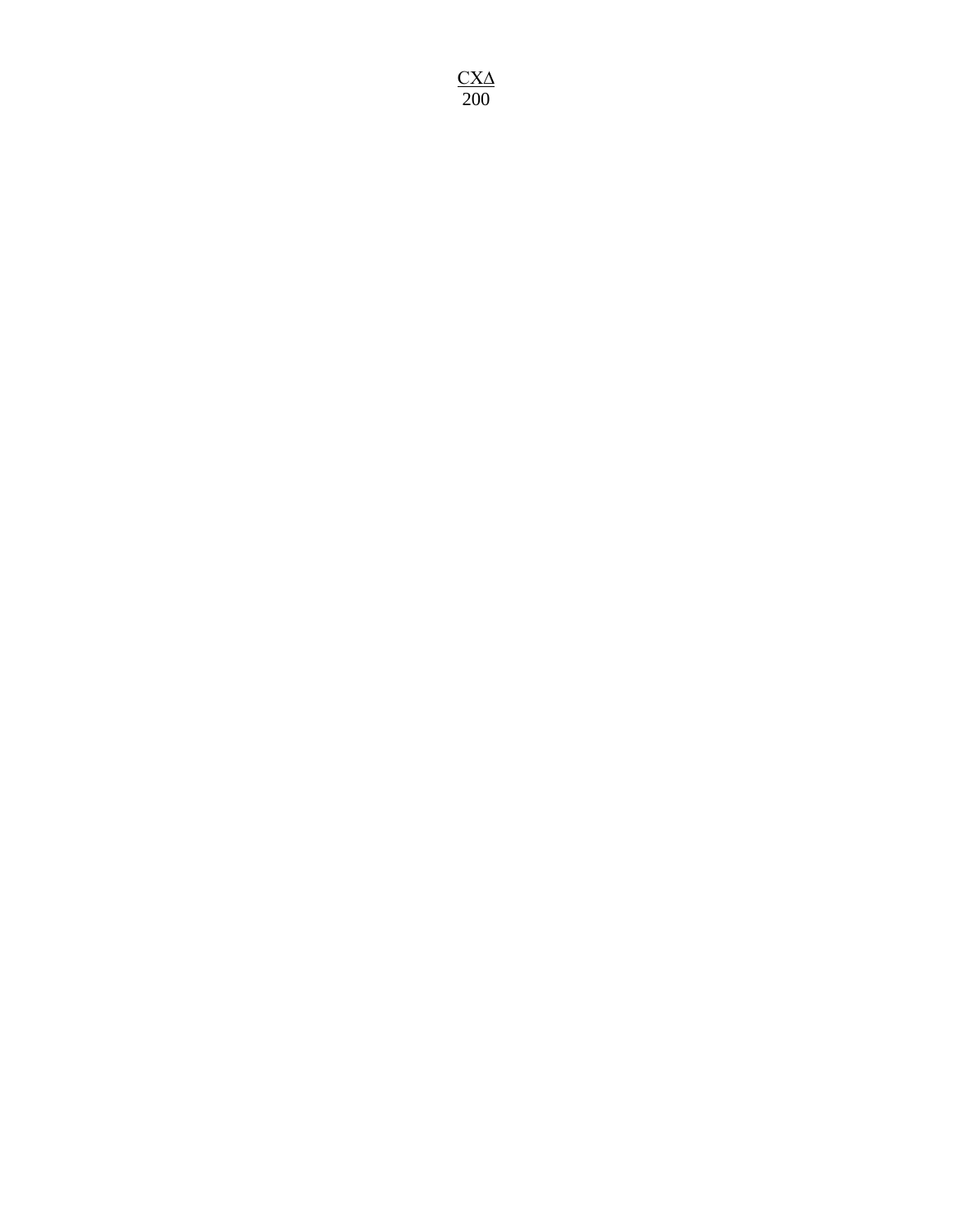[Loose page – may have been glued down at one time]

| By              | 2.20<br>2187 galls Sperm oil                                 |        | 4811.40 |
|-----------------|--------------------------------------------------------------|--------|---------|
|                 | 124 galls whale oil<br>.50                                   |        | 62.00   |
| $\zeta$ $\zeta$ | 7 Bbls Black Oil 18.-                                        |        | 126.00  |
| $\zeta$ $\zeta$ | 229 galls Whale Oil<br>.40                                   |        | 91.60   |
| 66              | 598 " Whale Oil<br>52                                        |        | 310.96  |
| 66              | Premium on \$310.96 at 1.42                                  |        | 130.61  |
| 66              | Premium on Whale Oil at 1.41                                 |        | 114.63  |
| 66              | Interest on \$4811.40                                        |        | 168.39  |
| To              | Expense on Oil at Fayal                                      | 36.62  |         |
| 66              | Freight 178.75 Gold at 1.43 1/2                              | 256.61 |         |
| 66              | Expense on Oil at New York                                   | 20.77  |         |
| $\leq$ $\leq$   | Commission <sup>72.17</sup> "Govt Tax 6.91"                  | 79.08  |         |
| 66              | Interest <sup>16.49</sup> " Permit to Whale <sup>49.17</sup> | 65.66  |         |
|                 |                                                              | 458.74 | 5815.59 |
|                 |                                                              |        | 458.74  |
|                 |                                                              |        | 5356.85 |

Settlement of Sch Benj T. Crocker Whale Voyage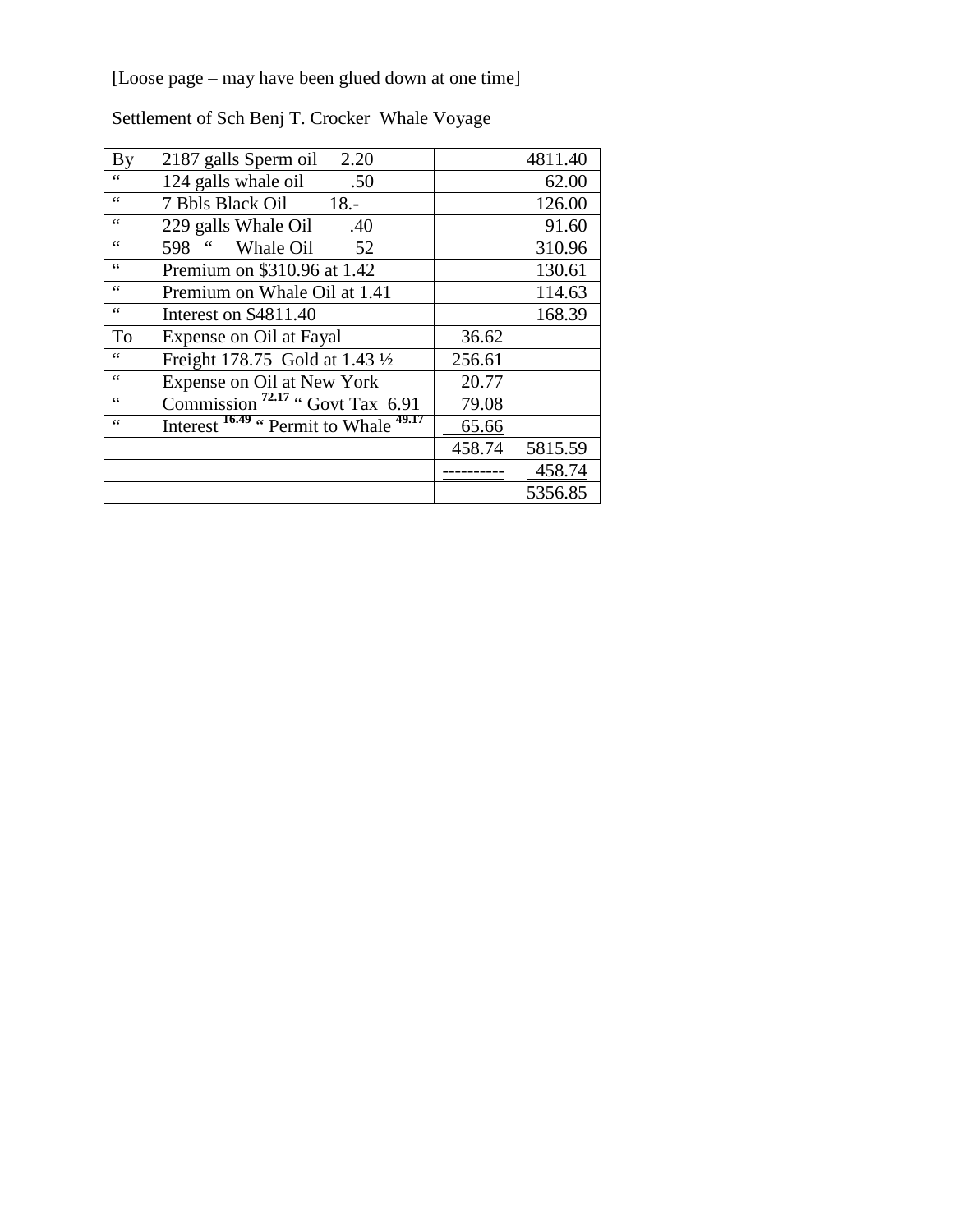| January 1 TO    | Cost of Schooner           |                    | 9500.00  |          |
|-----------------|----------------------------|--------------------|----------|----------|
| 66<br>$31$ "    | <b>Amount of Outfits</b>   |                    | 7285.91  |          |
| <b>By</b>       | John Chandler              | $1/8^{\text{th}}$  |          | 2098.24  |
| $\zeta$ $\zeta$ | H. Barker & Co.            | 1/32 <sup>nd</sup> |          | 524.56   |
| 66              | Nathaniel L. Thompson      | 1/4th              |          | 4196.48  |
| 66              | Francis A. Paine           | $1/16^{th}$        |          | 1049.12  |
| 66              | <b>Isaac Collins</b>       | 1/32 <sup>nd</sup> |          | 524.56   |
| 66              | Benjamin Freeman "orleans" | 1/32 <sup>nd</sup> |          | 524.56   |
| $\zeta$ $\zeta$ | A. B. Simmons              | $1/16^{th}$        |          | 1049.12  |
| 66              | S. S. Leamard              | $1/16^{th}$        |          | 1049.12  |
| $\zeta$ $\zeta$ | Richard C. Hartford        | 1/32 <sup>nd</sup> |          | 524.56   |
| 66              | Adam Macool                | $1/16^{th}$        |          | 1049.12  |
| $\zeta$ $\zeta$ | David Barnes jr            | $1/16^{th}$        |          | 1049.12  |
| 66              | Frank J. Corea             | 1/32 <sup>nd</sup> |          | 524.56   |
| 66              | John Atwood Jr & Co        | 5/32 <sup>nd</sup> |          | 2622.79  |
|                 |                            |                    | 16785.91 | 16785.91 |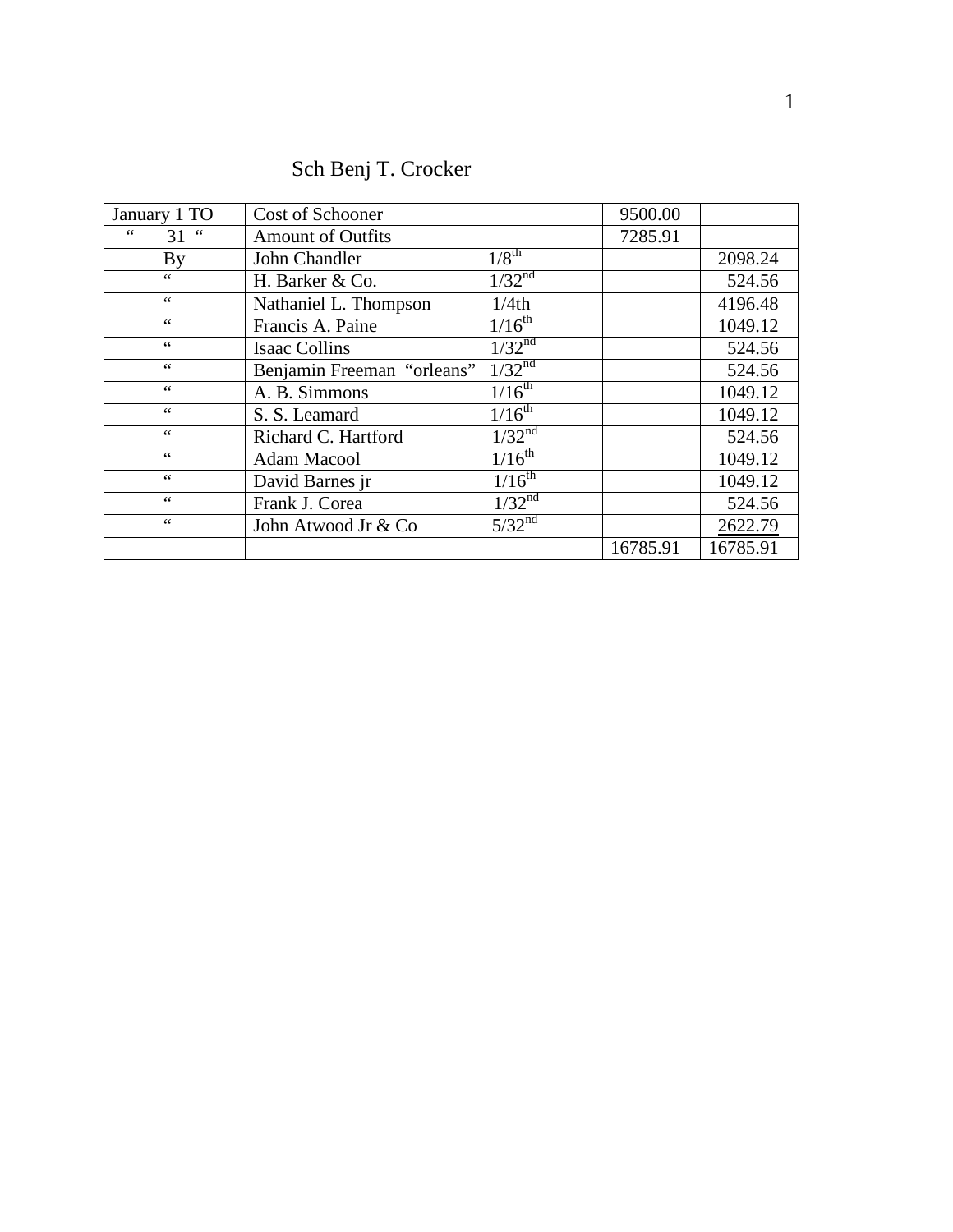| 1865                 |              |                               |                                                                            |        |        |
|----------------------|--------------|-------------------------------|----------------------------------------------------------------------------|--------|--------|
| Dec 5                |              | To                            | Hoisting out Ballast 1.75 1 Mans Labor 3.32                                | 5.07   |        |
| $\zeta$ $\zeta$      | 12           | $\zeta \, \zeta$              | 3 1/4 lbs nails 42/13 14 lbs nails 1.40/10                                 | 1.82   |        |
| $\zeta\,\zeta$       | 15           | $\zeta$ $\zeta$               | nails $50/10$ $14^2$ lbs Mx Paint 5.80/40<br>$\overline{\phantom{a}}$<br>5 | 6.30   |        |
| $\boldsymbol{\zeta}$ | 15           | $\zeta$ $\zeta$               | Carting Try Pots 1.00 J. G. Grimmell Bill Try Pots 100.00                  | 101.00 |        |
| $\zeta$ $\zeta$      | 15           | $\zeta$ $\zeta$               | 3 Bolts no 3 Woodbury Duck 191 yds @ 1.15                                  | 219.65 |        |
| $\zeta\,\zeta$       | 15           | $\zeta$ $\zeta$               | Frt on Try Pots 5.01 Frt on Mincing Machines 3.01                          | 8.02   |        |
| $\zeta$ $\zeta$      | 20           | $\zeta$ $\zeta$               | Carting Whale Gear 25 2 pr Bults 22 2 Doz Screws 10/5                      | .57    |        |
| $\zeta$ $\zeta$      | 22           | $\zeta$ $\zeta$               | 2 lbs Nails 20/10                                                          | .20    |        |
| 1866                 |              | $\zeta$ $\zeta$               | 8 <sup>4</sup> Rig Leather 7.43/90 1 paper Copper Jacks 1.00               | 8.43   |        |
|                      | Janury 1     |                               |                                                                            |        |        |
| $\zeta \, \zeta$     | 1            | $\zeta$ $\zeta$               | 13 lbs M. Paint 91/7 1 qt Benzine 20                                       | 1.11   |        |
| $\zeta$ $\zeta$      | $\mathbf{1}$ | $\zeta$ $\zeta$               | 3 galls Boi Oil 4.80/1.60 25 lbs W. Lead 4.50/18                           | 9.30   |        |
| $\zeta$ $\zeta$      | $\mathbf{1}$ | $\zeta$ $\zeta$               | J. Atwood Jr. 72.78 Nails & Sand Paper 22                                  | 73.00  |        |
| $\zeta$ $\zeta$      | 5            | $\zeta$ $\zeta$               | 1 Hammer 75 1 Broad axe 2.37                                               | 3.12   |        |
| $\zeta$ $\zeta$      | 10           | $\zeta$ $\zeta$               | James Emery 13.65 25 lbs W. Lead 4.25 1 gal Boi Oil 1.60                   | 19.50  |        |
| $\zeta$ $\zeta$      | 10           | $\zeta$ $\zeta$               | A. Crocker .62 3 lbs L. Black 45/15 1 gall Boi Oil 1.60                    | 2.67   |        |
| $\zeta$ $\zeta$      | 10           | $\zeta\,\zeta$                | 5 lbs Verdegris 1.65/55. Carting 17 cask 2.55                              | 4.20   |        |
| $\zeta$ $\zeta$      | 12           | By                            | 8 lbs Deck Paint Returned                                                  |        | 1.28   |
| $\zeta$ $\zeta$      | 15           | To                            | 5 lbs Nails 50 60 lbs coffee 6.60                                          | 7.10   |        |
| $\zeta$ $\zeta$      | 18           | $\zeta$ $\zeta$               | 1 Bbl K. D. Meal 8.75 243 lbs Sugar 38.88/16 1 Bbl 25                      | 44.88  |        |
| $\zeta$ $\zeta$      | 18           | $\zeta$ $\zeta$               | 205 lbs Bread 14.35/7 2 Bbls 50 1/4 Nutmeg 38 1 Box 8                      | 15.31  |        |
|                      |              | $\zeta$ $\zeta$               | 3 Bot P. Sauce 57 5 lbs Pimento 1.90 1 Box 12 4 lbs                        | 4.33   |        |
|                      |              |                               | Pepper 1.68 1 Box 12                                                       |        |        |
|                      |              | $\zeta$ $\zeta$               | 4 lbs Ginger 1.52/38 1 Box 12                                              | 1.64   |        |
|                      |              | $\zeta$ $\zeta$               | 6 Box Mustard 1.20/20 387 lbs Rice 42.57 1 Bbl 25                          | 44.02  |        |
|                      |              | $\zeta$ $\zeta$               | 5 1/3 Bu Beans 13.34/2.50 1 Bbl 25 2 lb C. Tartar 76/38                    | 14.43  |        |
|                      |              |                               | 1 Box 8                                                                    |        |        |
|                      |              |                               | 5 Box Salt 75/15 40 lbs Sal Soda $1.80/4^2$                                | 2.55   |        |
|                      |              | $\mbox{\bf 6}$ $\mbox{\bf 6}$ | 55 lbs Saleratus [baking soda] 6.60/12 2 Kitts 50/25                       | 7.10   |        |
|                      |              | $\zeta$ $\zeta$               | 80 " D. apples 13.60/17 1 Bbl 25                                           | 13.85  |        |
|                      |              | $\zeta$ $\zeta$               | 50 " Soap 7.00/14 2 Box Herring 1.30/65                                    | 8.30   |        |
|                      |              | $\zeta$ $\zeta$               | 30 " Tea 27.60/92 3 Kitts 75/25 1 Tub 45                                   | 28.80  |        |
|                      |              | $\zeta$ $\zeta$               | $1^2$ Doz Clams 11.25/7.50 1 Doz Lobster 4.00                              | 15.25  |        |
|                      |              | $\zeta$ $\zeta$               | $1^2$ Doz Cabin Beef 11.63/7.75 $1^2$ Doz Tomato 5.25/3.50                 | 16.88  | 224.44 |
|                      |              | $\zeta$ $\zeta$               | $34$ lbs Cotton Twine 3.90/1.20 12 Skns Hemp Twine 3.00/25                 | 6.90   |        |
|                      |              | $\zeta$ $\zeta$               | 3/4 lbs Beeswax 55 1 Doz Rope Needles 71                                   | 1.26   |        |
|                      |              | $\zeta$ $\zeta$               | 3 Doz Seam Needles 1.50/50 6 Palms 1.08/18                                 | 2.58   |        |
|                      |              | $\zeta$ $\zeta$               | 6 Corn Brooms 3.00 3 Ship Scrapers 2.01/67                                 | 5.01   |        |
|                      |              | $\zeta$ $\zeta$               | 1 Hammer 65<br>60 Sheet Sand Paper 90                                      | 1.55   |        |
|                      |              |                               | 1 Chop Tray 60 1 Chop Knife 30                                             | .90    |        |
|                      |              | $\zeta$ $\zeta$               | 1 Carpenters Hatchet 2.25 1 Fine Saw 1.62                                  | 3.87   |        |
|                      |              | $\zeta$ $\zeta$               | 1 Coarse Saw 1.80 1 Fore Plane 2.00                                        | 3.80   |        |
|                      |              |                               | Amounts trans[ferred] over                                                 | 714.27 | 1.28   |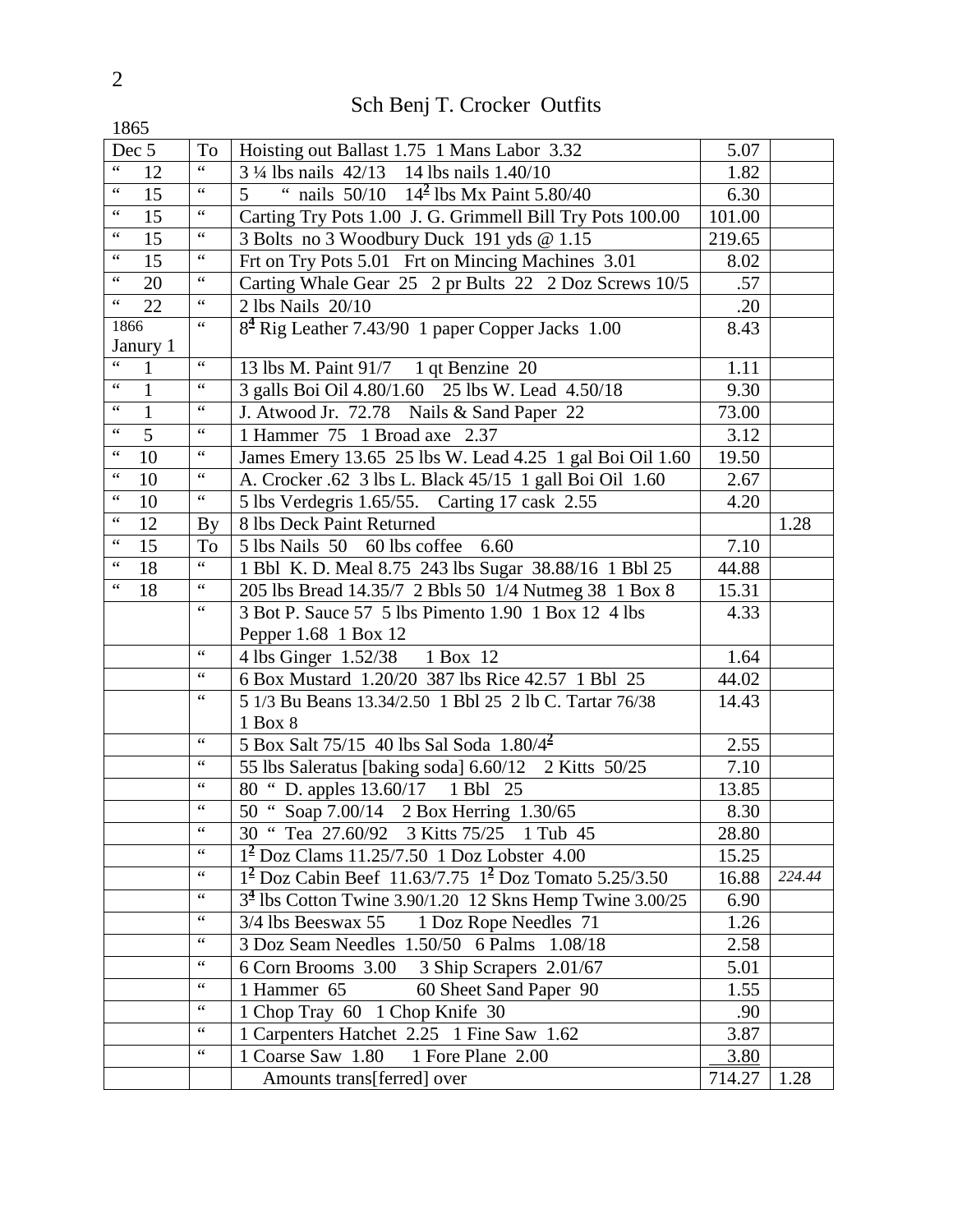Sch. Benj. T. Crocker Outfits

|                 | <b>Amounts Brot Over</b>                                            | 714.27  | 1.28 |
|-----------------|---------------------------------------------------------------------|---------|------|
| $\zeta$ $\zeta$ | 1 Smooth Plane 1.20 1 Jointer Plane 1.62                            | 2.82    |      |
| $\zeta$ $\zeta$ | 1-2 in M. Chisel 1.37 1-2 in Thin Chisel 88                         | 2.25    |      |
| $\zeta$ $\zeta$ | 1-1 in M. Chisel 1.13 1 Bitt Stock 1.00                             | 2.13    |      |
|                 | 1 Set Auger Bits 4.37 1 Steel Square 1.62                           | 5.99    |      |
| $\zeta$ $\zeta$ | 6 Gimlets [for drilling small holes] 36 1-1 in Auger 65             | 1.01    |      |
| $\zeta$ $\zeta$ | 2 Flat Paint Brushes 1.50/75 2 Round Brushes 1.30/65                | 2.80    |      |
|                 | 1 Bead Brush 30 10-14 in Boat Knives 6.50/65                        | 6.80    |      |
| $\zeta\,\zeta$  | 1 Doz Knives & Forks 1.75 6 Saw Files 75                            | 2.50    |      |
| $\zeta$ $\zeta$ | 2 Oil Stones 1.12 3 Rifle Stones 30/10                              | 1.42    |      |
| $\zeta$ $\zeta$ | 6 gall Kerosene 5.16/86 2 cans 1.75                                 | 6.91    |      |
| $\zeta$ $\zeta$ | 2 papers I. Tacks 24 2 papers C. Tacks 2.20/1/10                    | 2.44    |      |
| $\zeta$ $\zeta$ | 6 Doz Screws 70 1 Spoke Share 65 1 Cd Sawd Pine                     | 10.35   |      |
|                 | Wood                                                                |         |      |
|                 | 1 Speaking Trumpet 1.00 1 Drawing Knife 1.25                        | 2.25    |      |
| $\zeta$ $\zeta$ | 1- $\frac{3}{4}$ in Gouge 38 1 Screw driver 37                      | .75     |      |
| $\zeta\,\zeta$  | 1 Ballance 37 9 1/8 lbs Sheet Lead 1.65/18                          | 2.02    |      |
| $\zeta$ $\zeta$ | 1 Match Safe 12 1-1 gall Stone Jar 42                               | .54     |      |
| $\zeta$ $\zeta$ | 1 Wrench 1.87 22 Bottles H. Radish 3.30                             | 5.17    |      |
|                 | 1 Crow Bar 62 1-2 ft Rule 30                                        | .92     |      |
| $\zeta$ $\zeta$ | 1 pr Compasses 50 3 Doz Screws 30/10                                | .80     |      |
| $\zeta$ $\zeta$ | 6 lbs Old Lead 72/12 2 Grace [?] Pad Locks 50/25                    | 1.22    |      |
| $\zeta$ $\zeta$ | 2 Bristol Bricks $24/12 \quad 1^{\frac{4}{3}}$ lbs Heavy Lines 1.00 | 1.24    |      |
| $\zeta$ $\zeta$ | 34 lb C-Line 90 1 Skn Hemp Line 80                                  | 1.70    |      |
|                 | 1 Brush Broom 15 1 Box Tools 5.50                                   | 5.65    |      |
| $\zeta$ $\zeta$ | 2000 Bricks $22.00 \frac{2^2}{1}$ Cds Sawd Slabs $25.00$            | 47.00   |      |
| $\zeta$ $\zeta$ | 1/2 Bbl Pickles 8.00 3 Hams 47 lbs 9.40/20                          | 17.40   |      |
| $\zeta$ $\zeta$ | 41 gall Vinegar 9.02/22 1 Bbl 1.00                                  | 10.02   |      |
| $\zeta$ $\zeta$ | 1 Keg Raisins 10.25 17 1/4 Bu Potatoes 18.98/1.10                   | 29.23   |      |
| $\leq$ $\leq$   | 5 Cans Lard 31.25 32 Bbls Flour 320.00/10.00                        | 351.25  |      |
| $\zeta$ $\zeta$ | 2 Bbls M. Pork 62.00/31.00 10 Scrub Brooms 2.00/20                  | 64.00   |      |
|                 | $1984$ lbs Butter 89.22/.45 8 Kegs 3.20/40                          | 92.42   |      |
| $\zeta$ $\zeta$ |                                                                     | 564.32  |      |
| $\zeta$ $\zeta$ | 1 Grind Stone $3.50\overline{)23^2}$ ft Rig Leather 11.28/48        | 14.78   |      |
| $\zeta\,\zeta$  | 20 lbs Strad Leather 8.80/44 1 pr Rig Screws 5.00 6 Hand            | 16.55   |      |
|                 | Spikes 2.75                                                         |         |      |
| $\zeta$ $\zeta$ | 4 Small Boat Lanterns 3.45 1 Globe Lantern 3.75                     | 7.20    |      |
| $\zeta$ $\zeta$ | 2 Wood Saws 2.50 3 Painted Pails 75/25                              | 3.25    |      |
| $\zeta$ $\zeta$ | 1 Doz Deep Plates 1.00 1 Doz Shoal Plates 1.75                      | 3.50    |      |
| $\zeta$ $\zeta$ | 8 Small Plates 1.00 1 Pudding Dish 1.08                             | 2.08    |      |
| $\zeta$ $\zeta$ | 1 qt Pitcher 38 1 Sugar Bowl 65                                     | 1.03    |      |
|                 | Amounts trans over                                                  | 1443.66 | 1.28 |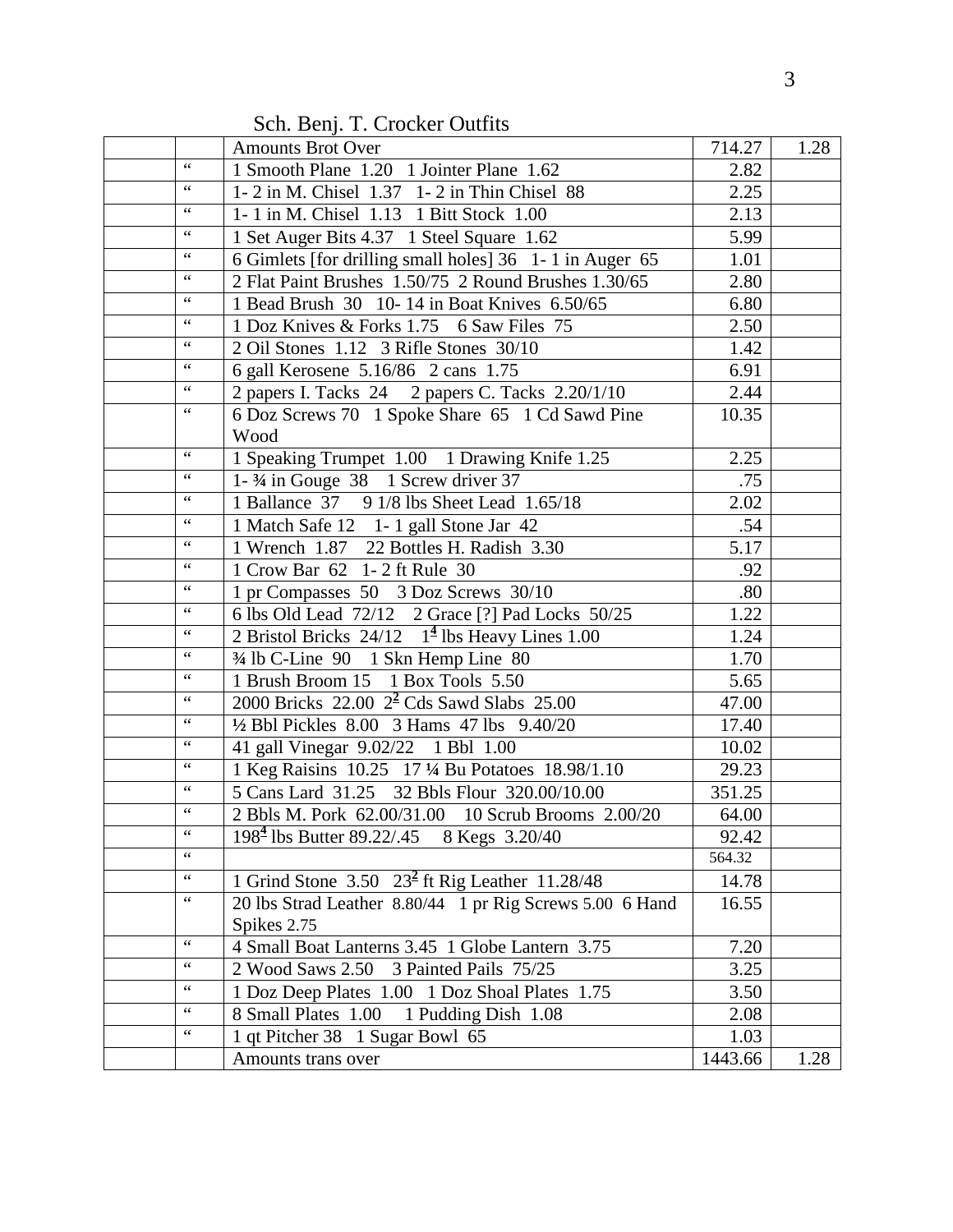Sch Benj T Crocker Outfits

|                               | <b>Amounts Brot over</b>                                                                  | 1443.66 | 1.28 |
|-------------------------------|-------------------------------------------------------------------------------------------|---------|------|
| $\,$ 6 $\,$                   | 1 Doz Mugs 2.25 1 Doz Tea Spoons 75                                                       | 3.00    |      |
| $\zeta$ $\zeta$               | 1 " Table Spoons 2.00 $2 - 1$ qt Bowls 71                                                 | 2.71    |      |
| $\,$ 6 $\,$                   | 1 pt Bowl 30 2 Kitts 56                                                                   | .86     |      |
|                               | 60 fath $12^{\text{thd}}$ Manila [rope] $15^{\frac{4}{3}}$ lbs $26^{\frac{2}{3}}$         | 4.05    |      |
|                               | 1200 " 1 3/4 in Manila W. Warp 737 lbs $27^2$                                             | 202.68  |      |
| $\zeta$ $\zeta$               | 5 Tumblers 1.00/20  100 lbs W. Lead 14.50                                                 | 15.50   |      |
| $\zeta$ $\zeta$               | 7 galls Boi Oil 10.50 1 Keg 1.00                                                          | 11.50   |      |
| $\zeta$ $\zeta$               | 5 lbs Blue Paint 1.90/38 5 lbs C. Green 1.10/22                                           | 3.00    |      |
| $\zeta$ $\zeta$               | 4 " C. Yellow 112/28 3 " Vermilion 1.04/38<br>5 " Verdegris 2.75/55 10 " L. Black 1.30/13 | 2.16    |      |
| $\zeta$ $\zeta$               |                                                                                           | 4.05    |      |
| $\zeta$ $\zeta$               | 1 Soup Turine 2.75 1 Ladle 33                                                             | 3.08    |      |
| $\zeta$ $\zeta$               | 1 Castor & Bottles 2.25 71 gall Molasses 56.80/80                                         | 59.05   |      |
| $\zeta$ $\zeta$               | 47 lbs Cheese 8.46/18 2 Gro Matches 2.40 3 Boat Hatches                                   | 13.86   |      |
|                               | 3.00                                                                                      |         |      |
|                               | 3 axes 4.13 1 Handle Punches 1.25                                                         | 5.38    |      |
| $\zeta$ $\zeta$               | 23 Bbls Beef 437.00/19.00 4 - 22 ft Oars 18.48                                            | 455.48  |      |
| $\zeta$ $\zeta$               | $12 - 16$ ft oars $21.12$ $8 - 15$ ft Oars 13.20                                          | 34.32   |      |
| $\zeta$ $\zeta$               | 6 Balls & Wicks 78 2 Tons Coal 33.00 $41^2$ lbs Nails                                     | 44.57   |      |
|                               | 10.79/26                                                                                  |         |      |
|                               | 11 lbs Marline [light rope] 2.75 1 Sqr Dish Basket 1.00                                   | 3.75    |      |
| $\zeta$ $\zeta$               | 1 Spy Glass 25.00 1 Opera Glass 20.00                                                     | 45.00   |      |
| $\zeta$ $\zeta$               | 1 Vice 3.65 1 Barometer 20.00                                                             | 23.65   |      |
| $\zeta$ $\zeta$               | 1 Knife Box 30 3 lbs Marline 75                                                           | 1.05    |      |
| $\zeta$ $\zeta$               | 6 1/3 lbs Hemp 1.58/25 197 lbs 6 in Manila 47.28/24                                       | 48.86   |      |
| $\,$ 6 $\,$                   | 333 lbs 4 <sup>4</sup> in Manila 79.20/24 102 " 5 in Manila 24.48/24                      | 103.68  |      |
| $\zeta$ $\zeta$               | $47^2$ in 6 in Manila 10.81/23 145 lbs Fish 10.15/7                                       | 20.96   |      |
|                               | 35 "Hemp 8.40/24 4 lbs Man Spunyarn [rough rope]                                          | 9.28    |      |
|                               | 88/22                                                                                     |         |      |
| $\zeta$ $\zeta$               | $\frac{1}{2^2}$ lbs Old Hemp 5.95/14 63 lbs Hemp Lanyards 15.75/25                        | 21.70   |      |
|                               | 14 " Manila 3.64/26 3 Painted Pails 75/25                                                 | 4.39    |      |
| $\zeta\,\zeta$                | 2 Rifle Stones 24/12 1 Doz Saucers 1.25                                                   | 1.49    |      |
| $\zeta$ $\zeta$               | 3 Bbls M. Pork 93.00/31.00 21 <sup>2</sup> lbs Putty 1.72/8                               | 94.72   |      |
|                               | $192$ lbs Spunyarn 4.29/22 25 lbs Nails & Spikes 2.25                                     | 6.54    |      |
| $\zeta$ $\zeta$               | $\frac{1}{2}$ Bbl Tar 5.25 3 qt. C. Varnish 3.25                                          | 8.50    |      |
| $\zeta$ $\zeta$               | 3 lbs Whiting 18/6 1 Ring Rover 1.50                                                      | 1.68    |      |
| $\mbox{\bf 6}$ $\mbox{\bf 6}$ | 2 Kegs 50 7 Hand Cuffs 11.00                                                              | 11.50   |      |
| $\zeta$ $\zeta$               | 20 Yds Drilling 7.40 4 Rings for Gally 12                                                 | 7.52    |      |
| $\zeta$ $\zeta$               | Capt Chandler Board & Passages                                                            | 12.00   |      |
| $\zeta$ $\zeta$               | $12$ lbs Spunyarn 33/22 4 lbs Old Hemp 60/15                                              | .93     |      |
|                               | $312$ Manila 8.19/26 $242$ "Manila 6.37/26                                                | 14.56   |      |
|                               | Amounts trans over                                                                        | 2750.67 | 1.28 |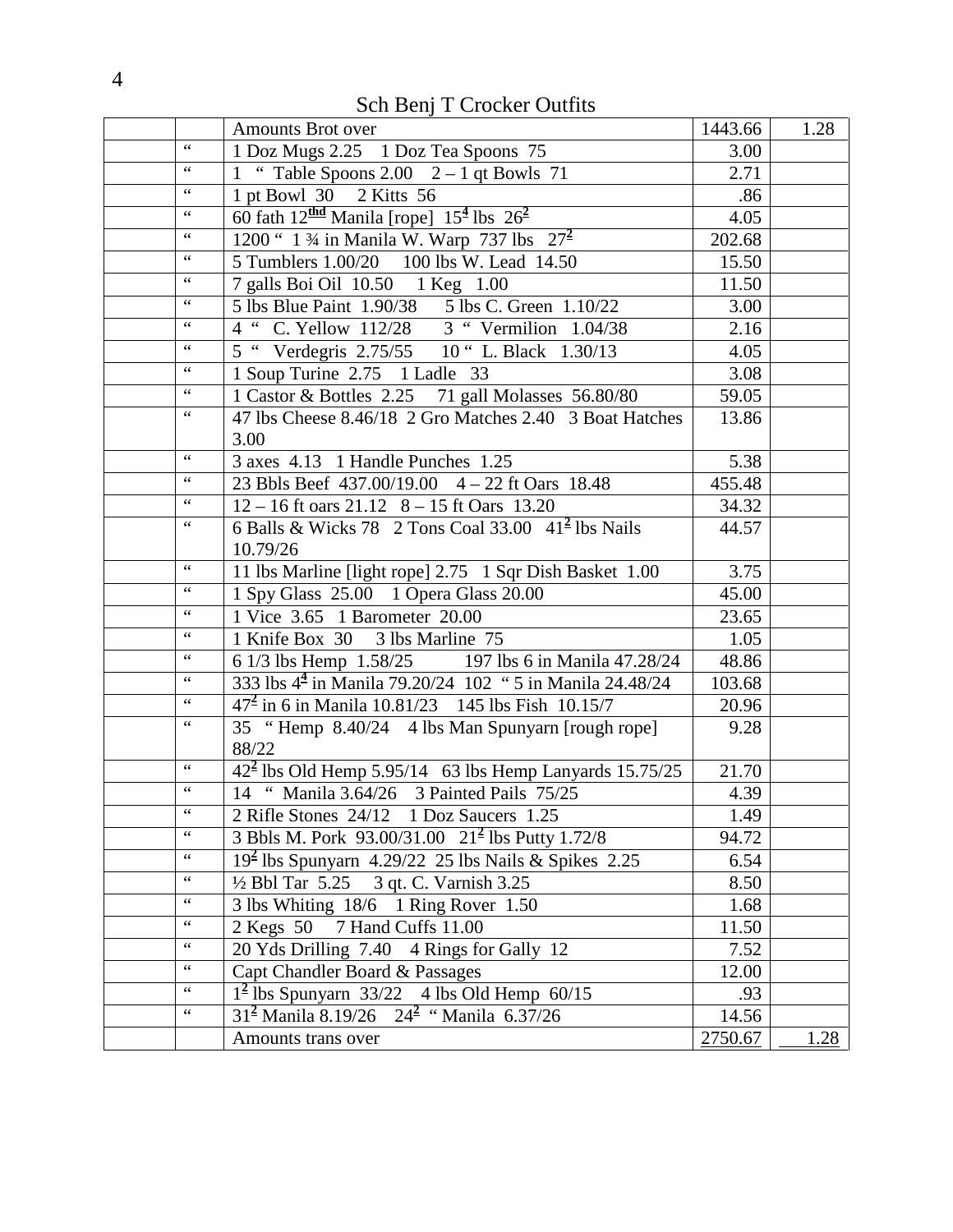|                 | <b>Amounts Brot over</b>                                                        | 2750.67 | 1.28    |
|-----------------|---------------------------------------------------------------------------------|---------|---------|
| $\zeta$ $\zeta$ | 18 lbs Manila $4.68/26$ 6 - 22 in Jib Hauks 30                                  | 4.98    |         |
| $\zeta$ $\zeta$ | $3 - 10$ in Topmast Hoops 45 $7 - 20$ in M. [Mizzen] Hoops                      | 2.55    |         |
|                 | 2.10                                                                            |         |         |
| $\zeta$ $\zeta$ | 1 Shovel 1.00 9 lbs Manila 2.34/26                                              | 3.34    |         |
| $\zeta$ $\zeta$ | 2 qts Boi Oil 70 4 " Slush 48/12                                                | 1.18    |         |
| $\zeta$ $\zeta$ | 7 lbs W. Paint 1.75 1 3⁄4 lbs W. Paint 39                                       | 2.14    |         |
| $\zeta$ $\zeta$ | 13 "Nails 1.30/10 4 lbs Hemp 92/23                                              | 2.22    |         |
| $\zeta$ $\zeta$ | $4^2$ "Spunyarn 99/22 1 qt Boi Oil 40                                           | 1.39    |         |
| $\zeta$ $\zeta$ | $\overline{120}$ "M. Hawser $16.80/14$ amt of Freight 55.00                     | 71.80   |         |
| $\zeta\,\zeta$  | Carting Freight to and from Packet                                              | 20.00   |         |
| $\zeta$ $\zeta$ | Labor pd Stowing and on vessel                                                  | 112.16  |         |
| $\zeta$ $\zeta$ | Wm A. Atkins 1.62 pd for Seizing Stuff 2.30                                     | 3.92    |         |
| $\zeta$ $\zeta$ | pd for Spikes 70 pd for Book 2.00                                               | 2.70    |         |
| <b>By</b>       | $332^2$ lbs Metal returned @ 36                                                 |         | 121.16  |
| To              | 13 lbs Manila 3.38/26 1 Stove Brush 35                                          | 3.73    | 122.44  |
| $\zeta$ $\zeta$ | 3 Rolls Blacking 36/12 6 yds Drilling 2.16/36                                   | 2.52    |         |
| $\zeta$ $\zeta$ | $1^2$ gall Rum 5.00 $1 - 2$ gall Jug 45                                         | 5.45    |         |
| $\,$ 6 $\,$     | Soder Iron & Sodder                                                             | .60     |         |
| $\leq$ $\leq$   | 7 <sup>3</sup> / <sub>4</sub> lbs Manila 2.03/26<br>Carting Sails Gally &C 3.48 | 5.51    |         |
| $\zeta$ $\zeta$ | pd J. Atwood Jr 2 Blocks 2.00<br>pd Jesse Cook Jr 5.50                          | 7.50    |         |
| $\zeta$ $\zeta$ | "James Fuller 19.25<br>J. Atwood Jr 1386.07                                     | 1405.32 |         |
| $\zeta$ $\zeta$ | James Engle 80.32<br>E. S. Smith & Co 32.95                                     | 113.37  |         |
| $\zeta$ $\zeta$ | Curtis Doane 11.84<br>Adam Macool 1070.74                                       | 1082.58 |         |
| $\zeta$ $\zeta$ | Isaac Collins 483.86<br>John W. Beaty 217.05                                    | 700.91  |         |
|                 | Geo H. Holmes 54.00<br>R. C. Hartford 186.20                                    | 240.20  |         |
| $\zeta$ $\zeta$ | Wm W. Smith 271.02<br>Enoch Nickerson 51.09                                     | 322.11  |         |
| $\zeta$ $\zeta$ | Samuel Taylor 7.20<br>F. A. Paine & Co 41.85                                    | 49.05   |         |
| $\zeta$ $\zeta$ | I. A. Small 1.60<br>J. C. Fluker 54.25                                          | 55.85   |         |
| $\zeta$ $\zeta$ | Allen Nickerson 34.00 Dr. J. Stone 27.57                                        | 61.57   | 7110.99 |
| $\zeta$ $\zeta$ | Seth Nickerson Jr 72.22 13 1/4 lbs Manila 3.45/26                               | 75.67   | 122.44  |
| $\leq$ $\leq$   | Merchandise 1.50 B. T. Crocker Bd Bill & Passage 10.00                          | 11.50   | 6988.55 |
| $\zeta$ $\zeta$ | cash advanced and chg to crew                                                   | 130.00  |         |
| $\zeta$ $\zeta$ | agent & fitters commissions 1%                                                  | 71.30   |         |
|                 |                                                                                 | 7323.79 | 122.44  |
|                 |                                                                                 | 122.44  |         |
|                 |                                                                                 | 7201.35 |         |
|                 | Interest 1 month on cost of Schooner (9500.-)                                   | 57.79   |         |
|                 | Interest 1 month on amt of outfits (4400.-)                                     | 26.77   |         |
|                 |                                                                                 | 7285.91 |         |

# Sch Benj T Crocker Outfits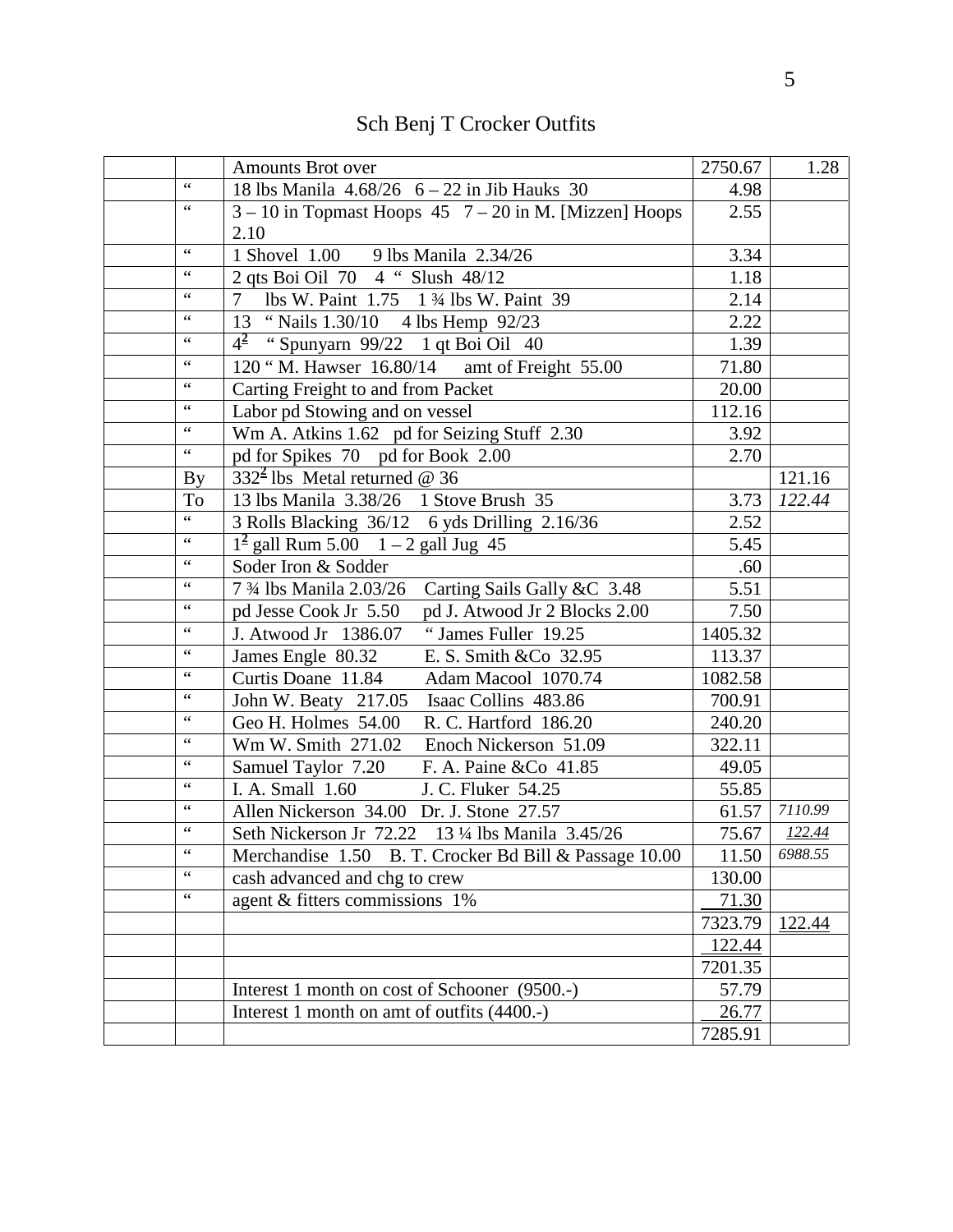## Sch Benj T Crocker & Owners

| 1866                                             |                                                    |                                                                                       |        |        |
|--------------------------------------------------|----------------------------------------------------|---------------------------------------------------------------------------------------|--------|--------|
| Jany 30                                          | To                                                 | Union Whf. Bill 158.70 John Williams 15.37                                            | 174.07 |        |
| Feby 10                                          |                                                    | Humphry Winslow 27.00 George V. Williams 11.59                                        | 38.59  |        |
| $\boldsymbol{\zeta}$ $\boldsymbol{\zeta}$<br>22  | $\zeta$ $\zeta$                                    | B. H. Dyer 2.87<br>J. Lewis Iron Poles 1.70                                           | 4.57   |        |
| Mch 28                                           |                                                    | Custom House 23.95 Internal Rev Tax on Copper & caulking<br>36.00                     | 59.95  |        |
| Apr 14                                           | $\zeta\,\zeta$                                     | J.E. & G. Bowley 7.20 1 Mincing Machine & cart 10.50                                  | 17.70  |        |
| Feby 2                                           | <b>By</b>                                          | 1 Set Davitts 30.00<br>1 Boat 45.00                                                   |        | 75.00  |
| $\overline{2}$                                   | $\zeta\,\zeta$                                     | Dis[count?] on I. Collins Bill of Main Boom                                           |        | 5.00   |
| June 6                                           | $\zeta\,\zeta$                                     | 39 34 yds Duck sold Schr. D. C. Smith .82                                             |        | 32.60  |
| July 14                                          | To                                                 | H. N. Hooper & Co. 6.77 J. Baker & Co. Chronometer Hire<br>37.33                      | 44.10  |        |
| $\epsilon$<br>16                                 | $\textcolor{red}{\bullet}\textcolor{red}{\bullet}$ | Mdse 74<br>3 papers L. Black 45/15                                                    | 1.19   |        |
| $\zeta\,\zeta$<br>16                             | $\zeta$ $\zeta$                                    | $1^2$ lb verdigris 82/55 $1^2$ gall Boi oil 3.00 1 pt Japan 20                        | 4.02   |        |
| $\zeta\,\zeta$<br>18                             | $\zeta\,\zeta$                                     | $\frac{4 \text{ m}}{2}$ mails 36/9 commissions 1/4 % on outfits omitted 17.83         | 18.19  |        |
| $\zeta\,\zeta$<br>18                             | <b>By</b>                                          | Interest on advance to crew                                                           |        | 3.25   |
| $\zeta\,\zeta$<br>23                             | $\overline{\mathbf{G}}$                            | Medicine chest chrgd crew                                                             |        | 16.00  |
| $\zeta\,\zeta$<br>23                             |                                                    | Chgd crew Loading & Discharging                                                       |        | 96.00  |
| $\zeta\,\zeta$<br>23                             | $\zeta\,\zeta$                                     | Mdse sold from voyage chgd Capt Chandler                                              |        | 52.00  |
| $\zeta\,\zeta$<br>23                             | To                                                 | Mdse bot on voyage cr Capt Chandler                                                   | 83.75  |        |
| $\zeta\,\zeta$<br>23                             | To                                                 | 4 Man's Labor on Sch 17.54 Crews going to Boston to sell oil<br>16.50                 | 34.04  |        |
| $\zeta\,\zeta$<br>23                             | $\mathbf{G}$                                       | Capt Chandler bill dischging going to Boston & Labor on Sch                           | 25.00  |        |
|                                                  | To                                                 | Error in Settlement credited to men a/c                                               | 35.37  |        |
|                                                  | <b>By</b>                                          | Balance transferred to Settlement folio 8                                             |        | 260.69 |
|                                                  |                                                    |                                                                                       | 540.54 | 540.54 |
| July 23                                          | <b>By</b>                                          | Error chgd Settlement above                                                           |        | 35.37  |
| July 18                                          | To                                                 | Crews Board in Boston 21.18 $22^2$ lbs Manila @ 23 5.18                               | 26.36  |        |
| $\zeta\,\zeta$<br>18                             | $\zeta$ $\zeta$                                    | 1 Blubber Hook 1.30 2 1/8 lbs Houseline 59/23                                         | 1.89   |        |
| $\,6.6$<br>20                                    | $\zeta$ $\zeta$                                    | Carti[n]g 9 hours 6.30/70 2 Brooms 1.10/55 1 Knife Box 35                             | 7.75   |        |
|                                                  | $\zeta$ $\zeta$                                    | 3⁄4 lb Spunyarn 17 50 ft Plank 1.50 2 lbs Nails 18 Carting<br>Sails 50                | 2.35   |        |
|                                                  | $\zeta$ $\zeta$                                    | 1 Bbl Pump 42 26 ft Oars 4.16 3/4 lb C Tacks 70 3 1/8 lb<br>Pump Leather 1.72         | 7.00   |        |
|                                                  | $\,$ 4 $\,$                                        | 2 Sk[ei]ns Twine 65 1 paper Tacks 12 1 lb Nails 9 Pitcher<br>42 Fish Hook & Rope 1.50 | 2.78   |        |
| $\,$ 6 $\,$<br>28                                | $\zeta$ $\zeta$                                    | Commissions on auction sales 85 Crying auction 50                                     | 1.35   |        |
| $\zeta\,\zeta$<br>28                             | $\zeta\,\zeta$                                     | 37 hours Labor @ 35 12.95 Custom House 32.57                                          | 45.52  |        |
| Aug 16                                           |                                                    | E. S. Smith & Co $14.92$ James Engles 15.65                                           | 30.57  |        |
| $\zeta\,\zeta$<br>18                             |                                                    | Curtis Doane 17.56 Healy & Holmes 2.25                                                | 19.81  |        |
| $\boldsymbol{\zeta} \, \boldsymbol{\zeta}$<br>21 | $\boldsymbol{\zeta} \, \boldsymbol{\zeta}$         | A. Macool 16.28 By advanced crew before Sailing 130.00                                | 16.28  | 130.00 |
| July 18                                          | <b>By</b>                                          | 8 lbs Paint 1.60/20 By auction Sales Provisions 42.45                                 |        | 44.05  |
| $\zeta$ $\zeta$<br>21                            |                                                    | Dishes Sold 2.88 16 lbs Copper Nails @ 5.60/35                                        |        | 8.48   |
| Aug 22                                           | To                                                 | Difference in crews $a/c$                                                             | 12.77  |        |
| $\zeta$ $\zeta$<br>22                            | $\zeta\,\zeta$                                     | R. C. Hartford Bill                                                                   | 31.55  |        |
| $\zeta\,\zeta$<br>22                             | $\,$ 6 $\,$                                        | <b>Balance credited to Settlement</b>                                                 | 11.92  |        |
|                                                  |                                                    |                                                                                       | 217.90 | 217.90 |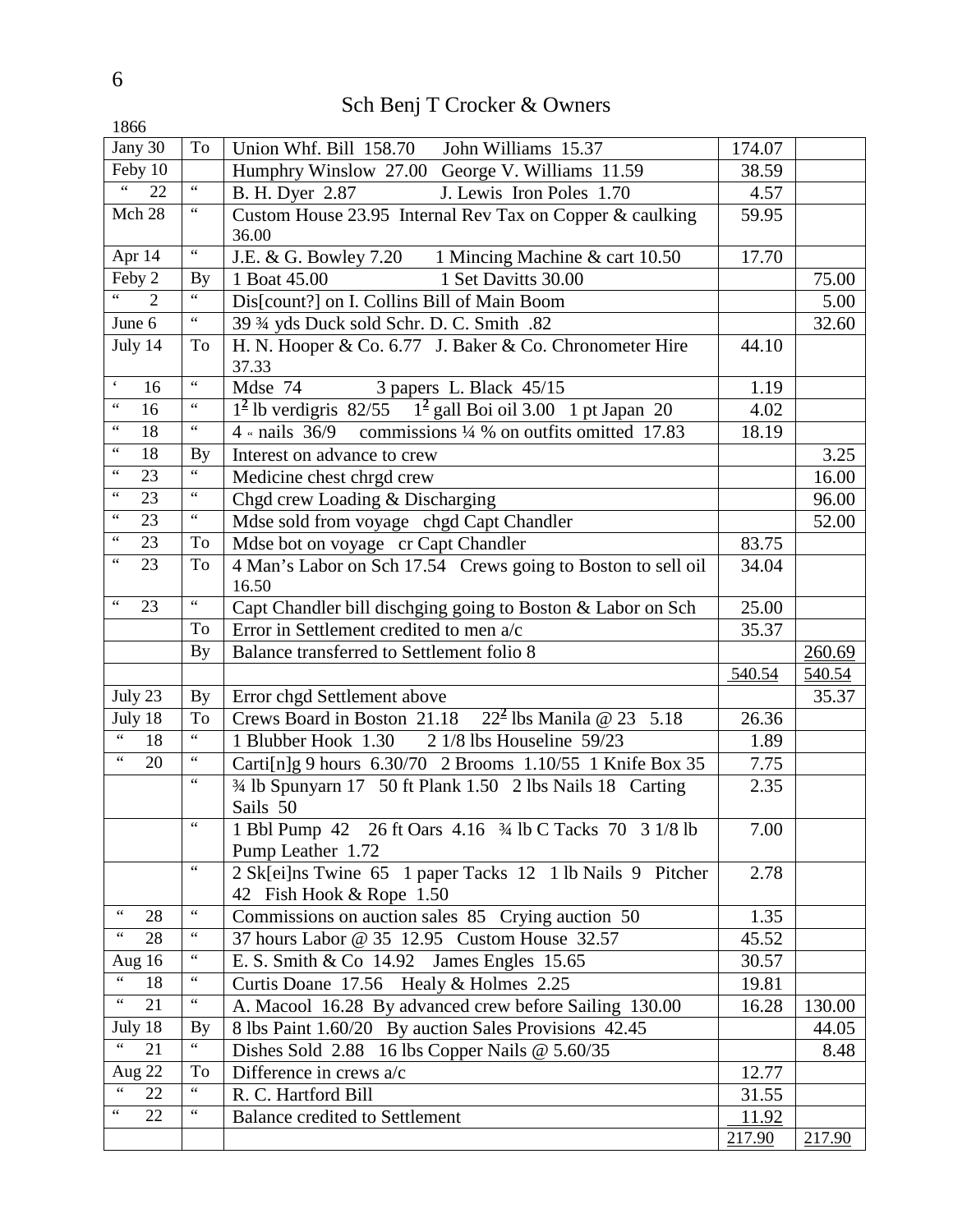[Pages 7 – 8 have been removed from the Log Book. Page 9 is blank]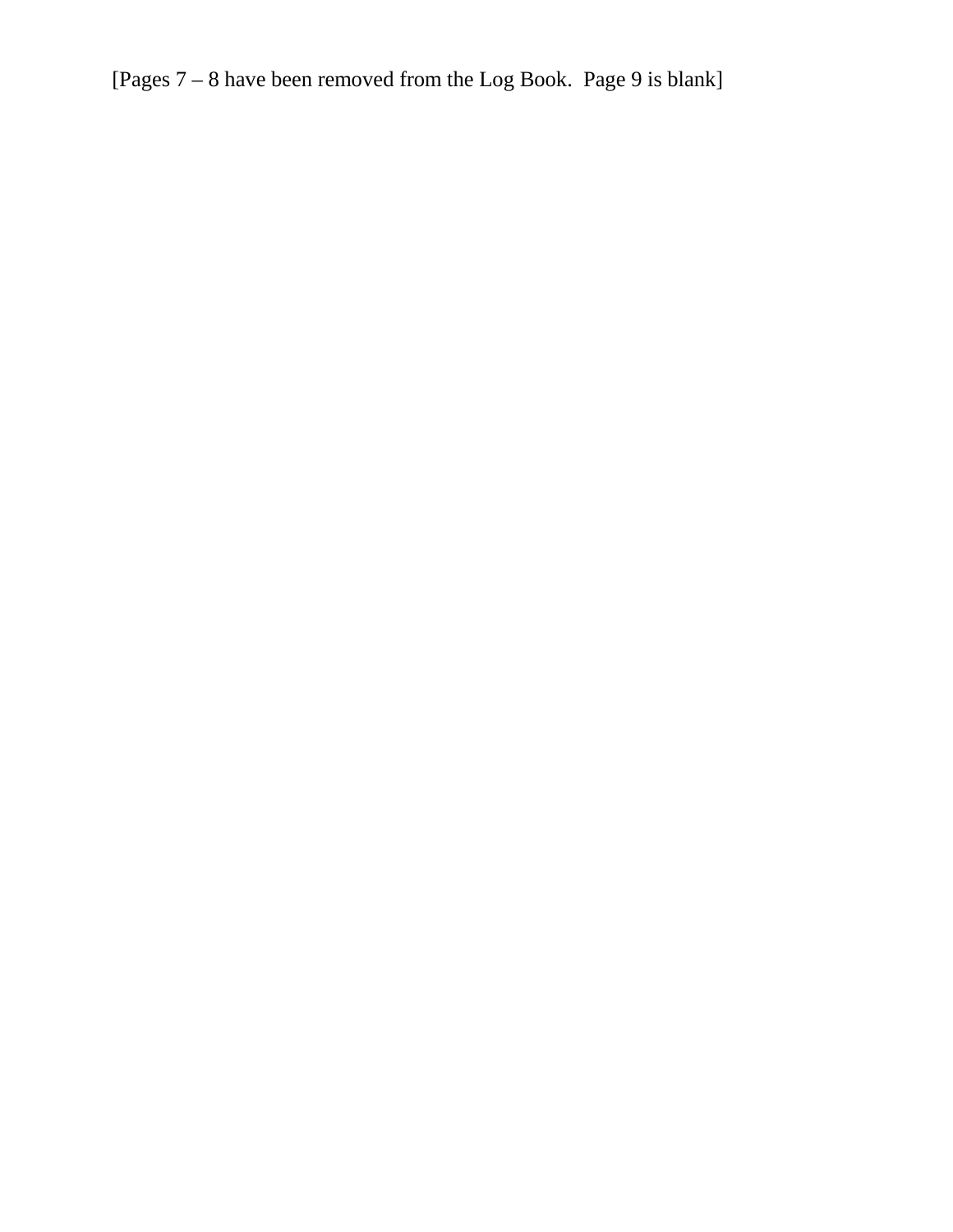Settlement of Sch Benj T. Crocker whale oil

| 1866    |                          |                                                             |      | Dr      | Cr              |
|---------|--------------------------|-------------------------------------------------------------|------|---------|-----------------|
| July 14 | <b>By</b>                | 3705 galls whale oil @                                      | 1.16 |         | 4297.80         |
|         | $\overline{\mathcal{L}}$ | 420 lbs Small Bone at                                       | .12  |         | 50.40           |
|         |                          | --- Charges ---                                             |      |         | 4348.20         |
|         | To                       | Cruagers [?] Bill 3.00<br><b>Sample Bottles</b>             | .31  | 3.31    |                 |
|         | $\overline{\mathbf{66}}$ | Wharfage on Oil and Kerosene                                |      | 20.00   |                 |
|         | $\zeta$ $\zeta$          | Stevedore Bill<br>discharging                               |      | 40.00   |                 |
|         | $\zeta$ $\zeta$          | Commissions on Whale Oil $1^{\frac{4}{3}}$ %                |      | 54.35   | 117.66          |
|         |                          |                                                             |      |         | 4230.54         |
|         | By                       | Sales of Oil on voyage by Capt Chandler                     |      |         | 183.42          |
|         |                          |                                                             |      |         | 4413.96         |
|         | To                       | Bills pd by Capt Chandler on voyage                         |      |         | 64.60           |
|         |                          |                                                             |      |         | 4349.36         |
|         | To                       | Amount of crews Lays [?]                                    |      |         | 1884.59         |
|         |                          |                                                             |      |         | 2464.77         |
|         | T <sub>o</sub>           | Balance of Schooners a/c as per folio 6                     |      |         | 260.69          |
|         |                          |                                                             |      |         | 2204.08         |
| Paid    | To                       | $1/8$ <sup>th</sup> earnings<br>John Chandler               |      | 275.51  | credited        |
| Paid    | $\overline{\mathbf{66}}$ | $\zeta\,\zeta$<br>1/32<br>H. Barker & Co                    |      | 68.88   | 66              |
| Paid    | $\zeta$ $\zeta$          | $\overline{\mathbf{66}}$<br>$5/16$<br>Nathaniel L. Thompson |      | 688.77  | $\zeta$ $\zeta$ |
| Paid    | $\zeta\,\zeta$           | $\overline{\mathbf{66}}$<br>1/16<br>F. A. Paine             |      | 137.75  | 66              |
| Paid    | $\zeta$ $\zeta$          | $\epsilon$<br><b>Isaac Collins</b><br>1/32                  |      | 68.88   | $\zeta$ $\zeta$ |
| Paid    | $\zeta$ $\zeta$          | $\overline{\mathcal{L}}$<br>1/32<br>Benj Freeman            |      | 68.88   | $\zeta\,\zeta$  |
| Paid    | $\zeta\,\zeta$           | $\zeta$ $\zeta$<br>A. B. Simmons<br>$1/16$                  |      | 137.75  | $\zeta$ $\zeta$ |
| Paid    | $\zeta\,\zeta$           | $\zeta$ $\zeta$<br>S. S. Leamard<br>1/16                    |      | 137.75  | $\zeta\,\zeta$  |
| Paid    | $\zeta$ $\zeta$          | $\zeta$ $\zeta$<br>R. C. Hartford<br>1/32                   |      | 68.88   | $\zeta$ $\zeta$ |
| Paid    | $\zeta$ $\zeta$          | $\overline{\mathbf{G}}$<br>1/16<br>A. Macool                |      | 137.75  | 66              |
| Paid    | $\zeta$ $\zeta$          | $\zeta$ $\zeta$<br>1/32<br>F. J. Correa                     |      | 68.88   | $\zeta$ $\zeta$ |
| Paid    | $\zeta$ $\zeta$          | 66<br>5/32<br>John Atwood Jr. & Co                          |      | 344.40  | $\zeta\,\zeta$  |
|         |                          |                                                             |      | 2204.08 | 2204.08         |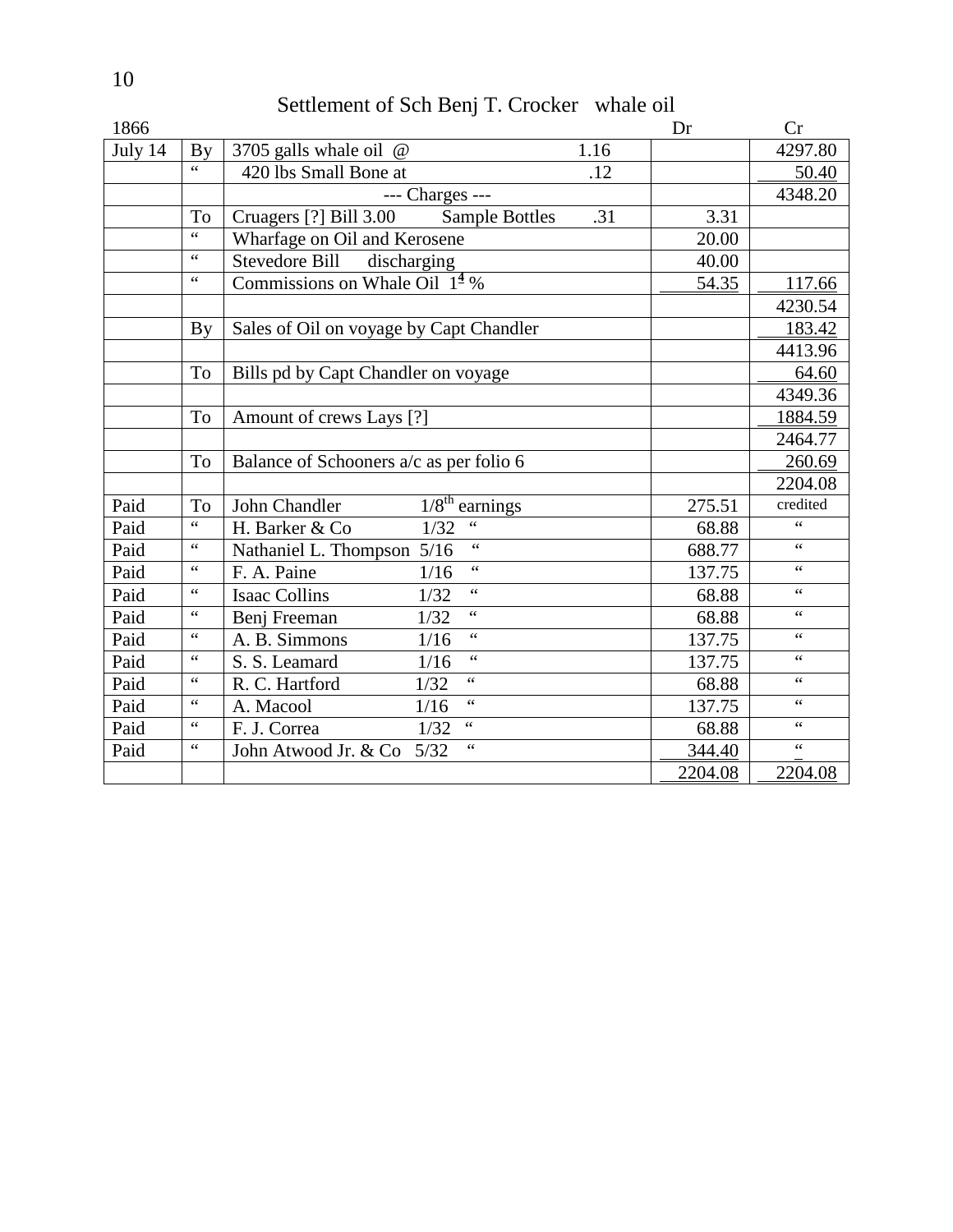# Settlement of Sch Benj T. Crocker Kerosene Oil Voyage

| 1866                   |                     |                                                      | Dr      | Cr       |
|------------------------|---------------------|------------------------------------------------------|---------|----------|
| July 18                | To                  | Allowed to A. C. Masurg & Co. 64 gall water @ 50     | 32.00   |          |
| $\zeta \, \zeta$<br>18 | <b>By</b>           | a/c Sales of Kerosene                                |         | 4862.62  |
| $\zeta$ $\zeta$<br>18  | To                  | Error on Whale Voyage                                | 21.48   |          |
| $\zeta$ $\zeta$<br>18  | $\overline{\cdots}$ | pd Cooper 4.50 pd Guager 12.04                       | 16.54   |          |
| $\zeta$ $\zeta$<br>18  | $\zeta$ $\zeta$     | Commissions on Kerosene @ $14$ %                     | 60.78   |          |
| $\zeta$ $\zeta$<br>18  | $\zeta$ $\zeta$     | Board & Passages to Boston                           | 17.50   |          |
|                        |                     |                                                      | 148.30  | 4862.62  |
|                        |                     |                                                      |         | 148.30   |
|                        |                     |                                                      |         | 4714.32  |
| <b>Aug 22</b>          | To                  | Amount of crews Lays [?]                             |         | 2053.78  |
|                        |                     |                                                      |         | 2660.54  |
|                        | By                  | Balance of Schooners a/c as per folio 6              |         | 11.92    |
|                        |                     |                                                      |         | 2672.46  |
|                        | To                  | $\sqrt{1/8}$ <sup>th</sup> earnings<br>John Chandler | 334.04  | Credited |
|                        | 66                  | H. Barker & Co<br>$1/32$ nd do                       | 83.51   |          |
|                        | $\zeta$ $\zeta$     | Nathaniel L. Thompson 5/16ths<br>do                  | 835.10  |          |
|                        | 66                  | F. A. Paine<br>1/16th<br>do                          | 167.02  |          |
|                        | $\zeta$ $\zeta$     | <b>Isaac Collins</b><br>$1/32$ nd<br>do              | 83.51   |          |
|                        | $\zeta$ $\zeta$     | Benj Freeman<br>1/32nd<br>do                         | 83.51   |          |
|                        | $\mbox{\bf 6}$      | A. B. Simmons<br>1/16th<br>do                        | 167.02  |          |
|                        | $\zeta$ $\zeta$     | do<br>S. S. Leamand<br>1/16th                        | 167.02  |          |
|                        | $\zeta$ $\zeta$     | R. C. Hartford<br>$1/32$ nd<br>do                    | 83.51   |          |
|                        | $\zeta$ $\zeta$     | A. Macool<br>1/16th<br>do                            | 167.02  |          |
|                        | $\zeta$ $\zeta$     | F. J. Correa<br>1/32nd<br>do                         | 83.51   |          |
|                        | $\zeta$ $\zeta$     | John Atwood Jr. & Co 5/32nds<br>do                   | 417.55  |          |
|                        |                     | Difference                                           | 14      |          |
|                        |                     |                                                      | 2672.46 | 2672.46  |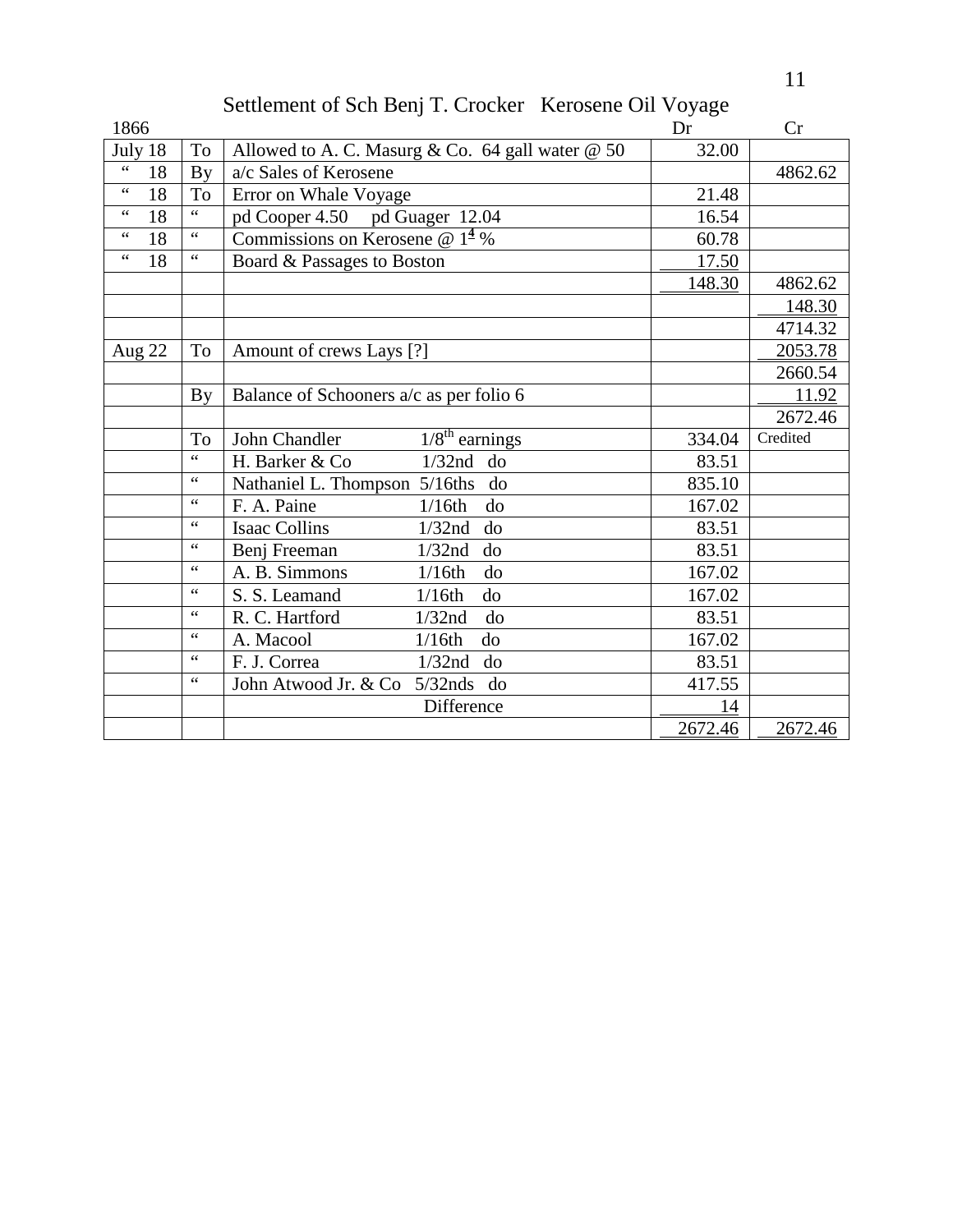[Pages 12 and 13 are blank]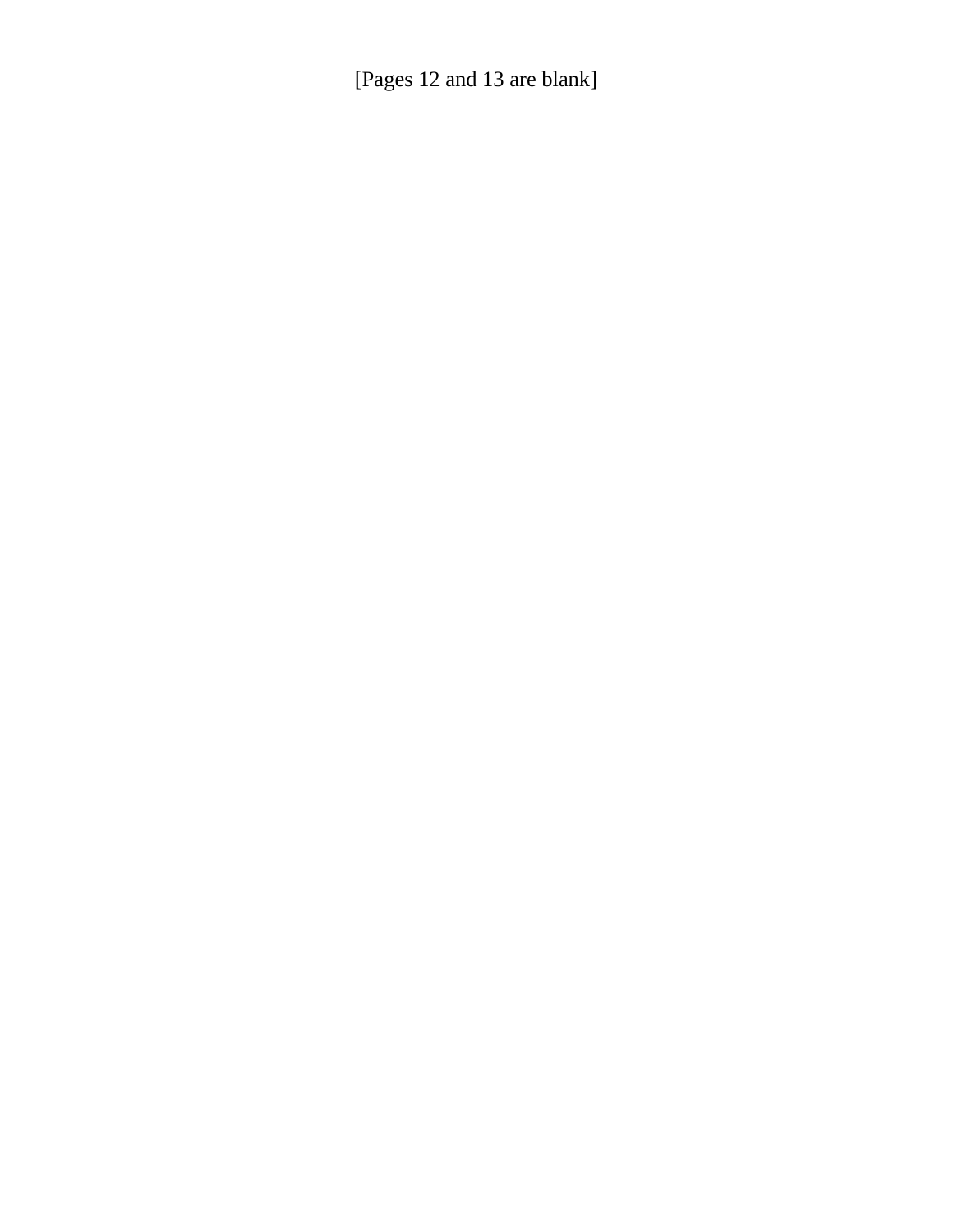14 Tenth Lay (10) Capt John Chandler in Sch Benj T. Crocker

| 1866                  |                        |                                                   | Dr      | Cr      |
|-----------------------|------------------------|---------------------------------------------------|---------|---------|
| July 23               | $\mathbf{By}$          | Amount Chgd Crew on Voyage                        |         | 81.47   |
| $\leq$ $\leq$<br>23   | $\zeta$ $\zeta$        | Articles Bot on voyage as per Bill Whale voyage   |         | 64.60   |
| $\,6\,6$<br>23        | $\leq$ $\leq$          | $66 - 66$<br>Articles Bot "<br>owners a/c<br>66   |         | 83.75   |
| $\zeta$ $\zeta$<br>23 | To                     | Articles Sold from Schooner as per Bill           | 52.00   |         |
| 23                    | 66                     | Articles Sold from Voyage " per Bill              | 183.42  |         |
| 23<br>$\leq \leq$     | $\leq$ $\leq$          | Medicine Chest 1.00 Loading & Discharging 6.00    | 7.00    |         |
| $\leq \leq$<br>23     | $\mathbf{B}\mathbf{v}$ | Amt of the $1/10^{th}$ Lay as per Settlement      |         | 438.22  |
| 23<br>$\leq \leq$     |                        | Amt chgd Schooner for Labor from time she arrived |         | 25.00   |
|                       |                        | until all cleared out                             |         |         |
| 23<br>66              | 66                     | Board paid in Boston 5 men                        |         | 21.18   |
| 66<br>23              | To                     | Error in Settlement cr to whale voyage            | 3.29    |         |
| Aug 22                | By                     | Amt of the $1/10^{th}$ Lay as per Settlement      |         | 471.43  |
| $\leq$ $\leq$<br>22   | To                     | <b>Balance transferred to Companies Books</b>     | 939.94  |         |
|                       |                        |                                                   | 1185.65 | 1185.65 |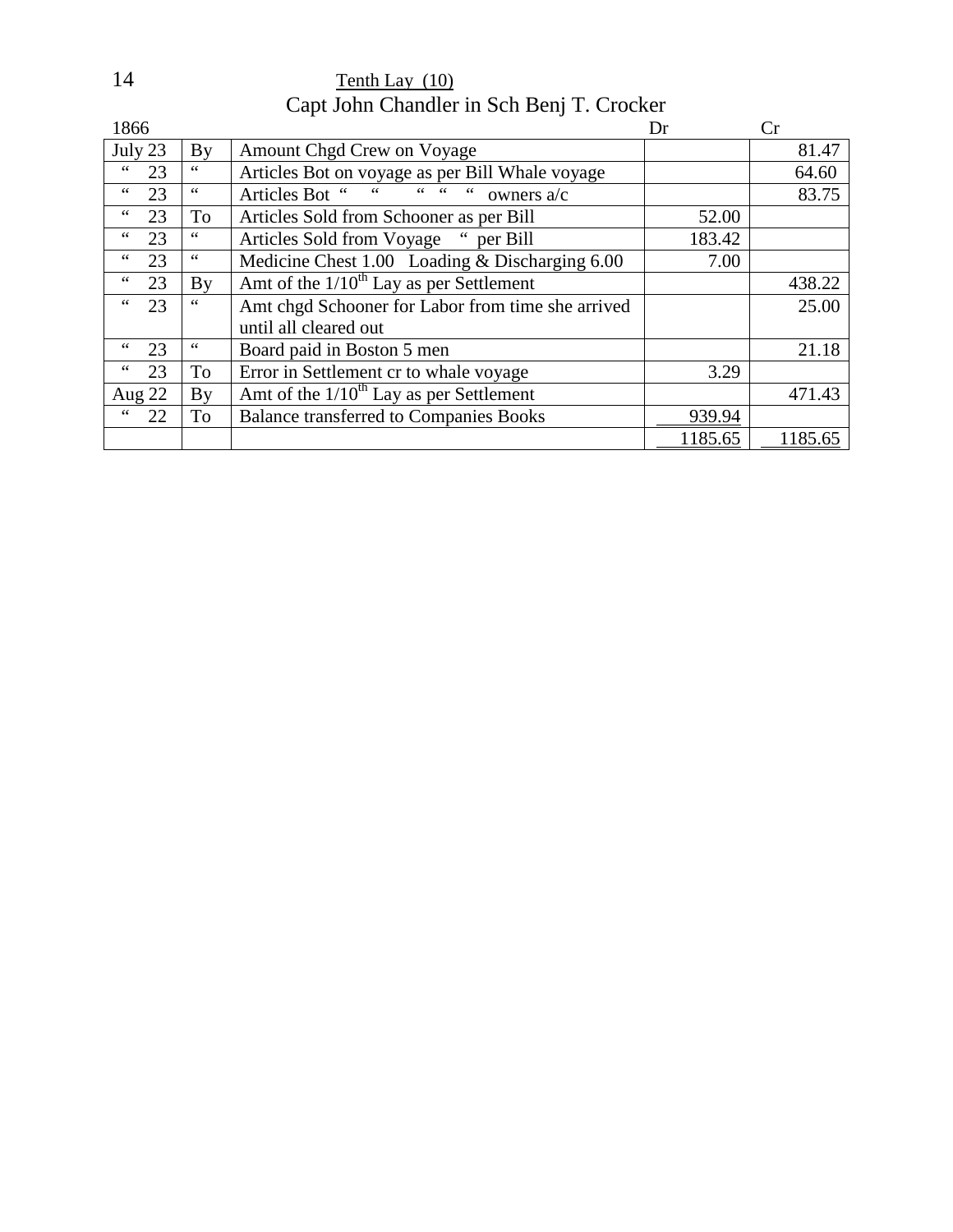Twelvth lay  $(12)$  15 1<sup>st</sup> Mate Elisha P. Freeman in Sch Benj T. Crocker

| 1866                 |                                                    |        |        |
|----------------------|----------------------------------------------------|--------|--------|
| Jan'y30              | To Cash advanced                                   | 100.00 |        |
| 23<br>July           | " Capt Chandler Bill had on voyage                 | .78    |        |
| $\,$ 6 6 $\,$<br>23  | Interest on advance (\$100.-)                      | 2.50   |        |
| $\leq \leq$<br>23    | Medicine chest $1.00$ Loading & Discharging $6.00$ | 7.00   |        |
| $\leq$ $\leq$<br>23  | By Amt of the $1/12^{th}$ Lay as per Settlement    |        | 365.18 |
| $\zeta\,\zeta$<br>23 | To Balance trans to companies Books                | 254.90 |        |
|                      |                                                    | 365.18 | 365.18 |
| 1866                 |                                                    |        |        |
| July 23              | To Error in Settlement cr to Whale Voyage          | 2.74   |        |
| Aug $22$             | By Amt of the $1/12^{th}$ Lay as per Settlement    |        | 392.86 |
| Nov 8                | To Cash w Balance a/c                              | 390.12 |        |
|                      |                                                    | 392.86 | 392.86 |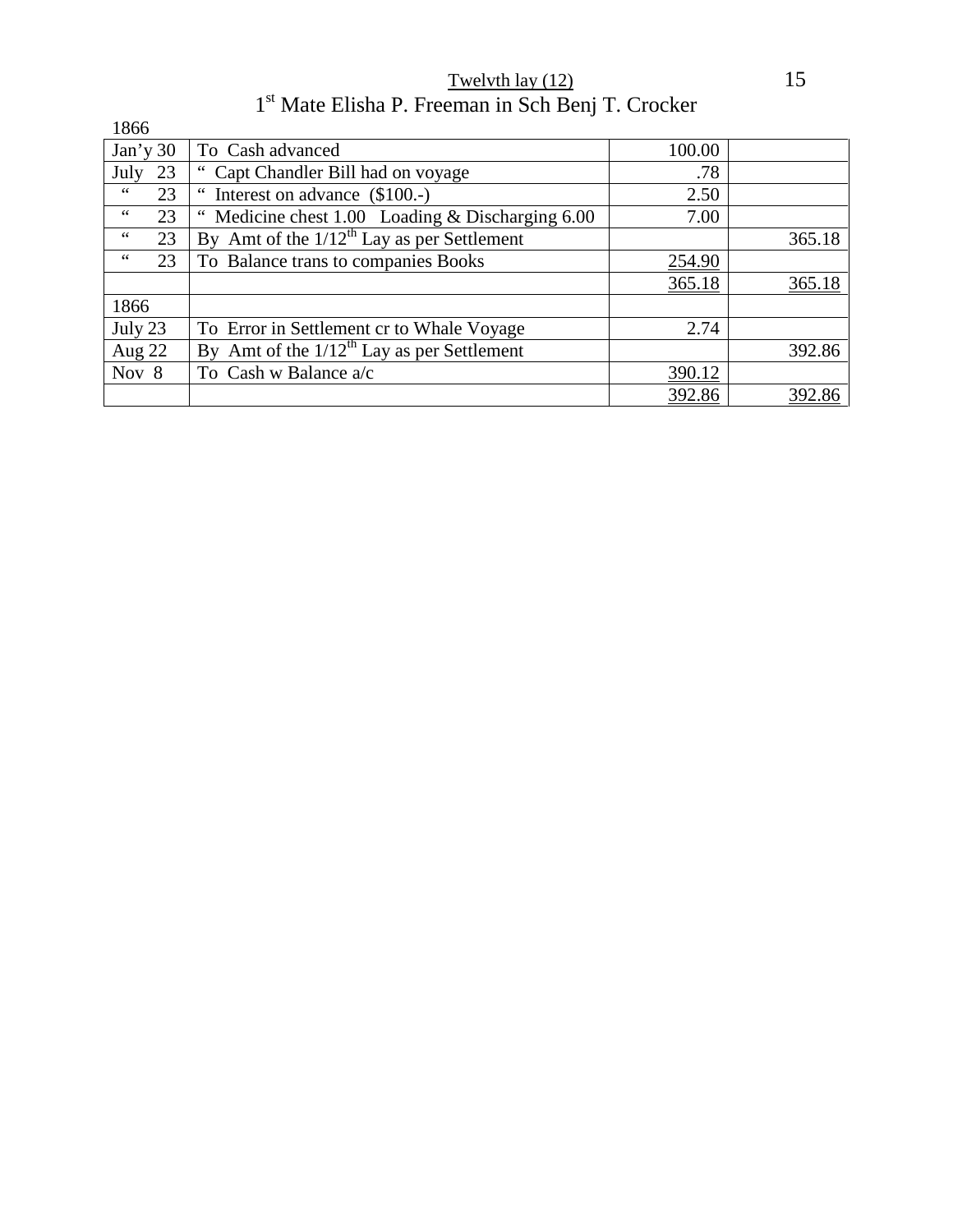16 Twenty-First (21) lay 2<sup>nd</sup> Mate George Miller in Sch Benj T. Crocker

1866

| Jan'y31       |    | To Cash advanced                                         | 30.00  |        |
|---------------|----|----------------------------------------------------------|--------|--------|
| July 23       |    | " Capt Chandler Bill had on voyage                       | .16    |        |
| 66            | 23 | " Interest on advance (\$30.-)                           | .75    |        |
| $\,$ 6 6 $\,$ | 23 | " Medicine chest 1.00 Loading & Discharging 6.00         | 7.00   |        |
| $\,$ 6 6 $\,$ | 23 | By Amt of the $1/21st$ Lay as per Settlement             |        | 208.67 |
| 66            | 23 | By Labor on Sch 6.82 By going to Boston to sell oil 5.50 |        | 12.32  |
| $\leq$ $\leq$ | 23 | To Error in Settlement cr whale voyage                   | 1.56   |        |
| Aug           | 22 | By Amt of the $1/21st$ Lay as per Settlement             |        | 224.49 |
| $\leq$ $\leq$ | 22 | To Cash w Balance a/c                                    | 406.01 |        |
|               |    | To Balance trans to companies Books                      | 445.48 | 445.48 |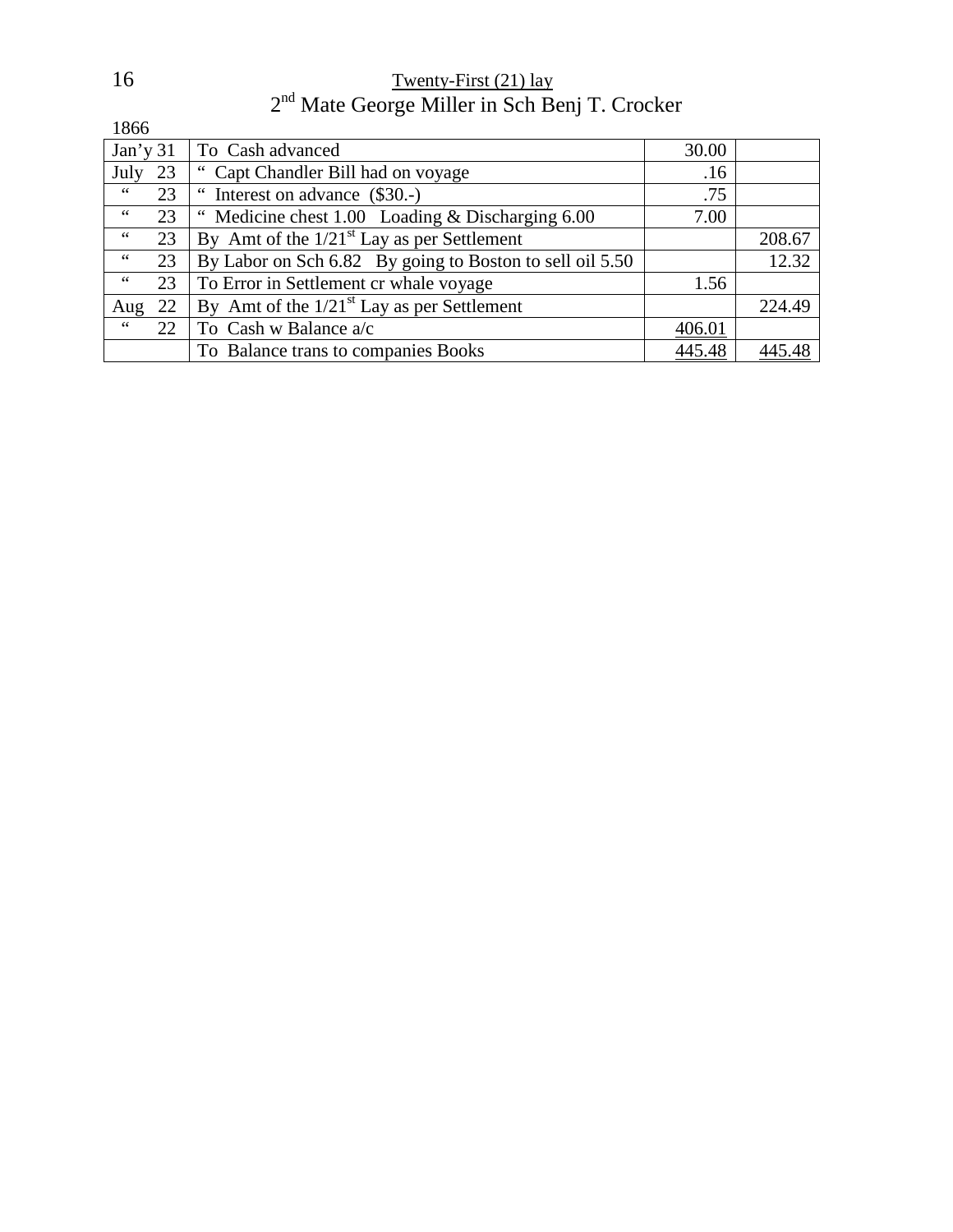Twenty First lay (21) 17 Boatsteerer Joshua Chandler in Sch Benj T. Crocker

| 1866                 |                                                          |        |        |
|----------------------|----------------------------------------------------------|--------|--------|
| July<br>23           | To Capt Chandler Bill had on voyage                      | 1.72   |        |
| 66<br>23             | " Medicine chest 1.00 Loading & Discharging 6.00         | 7.00   |        |
| $\,$ 6 $\,$<br>23    | By Amt of the $1/21st$ Lay as per Settlement             |        | 208.67 |
| 66<br>23             | By Labor on Sch 3.67 By going to Boston to sell oil 5.50 |        | 9.17   |
| $\zeta\,\zeta$<br>23 | To Balance trans to companies Books                      | 209.12 |        |
|                      |                                                          | 217.12 | 217.12 |
| July 23              | To Error in Settlement cr to Whale Voyage                | 1.56   |        |
| Aug $22$             | By Amt of the $1/21st$ Lay as per Settlement             |        | 224.49 |
| 22                   | To Balance trans to Companys Books                       | 222.93 |        |
|                      |                                                          | 224.49 | 224.49 |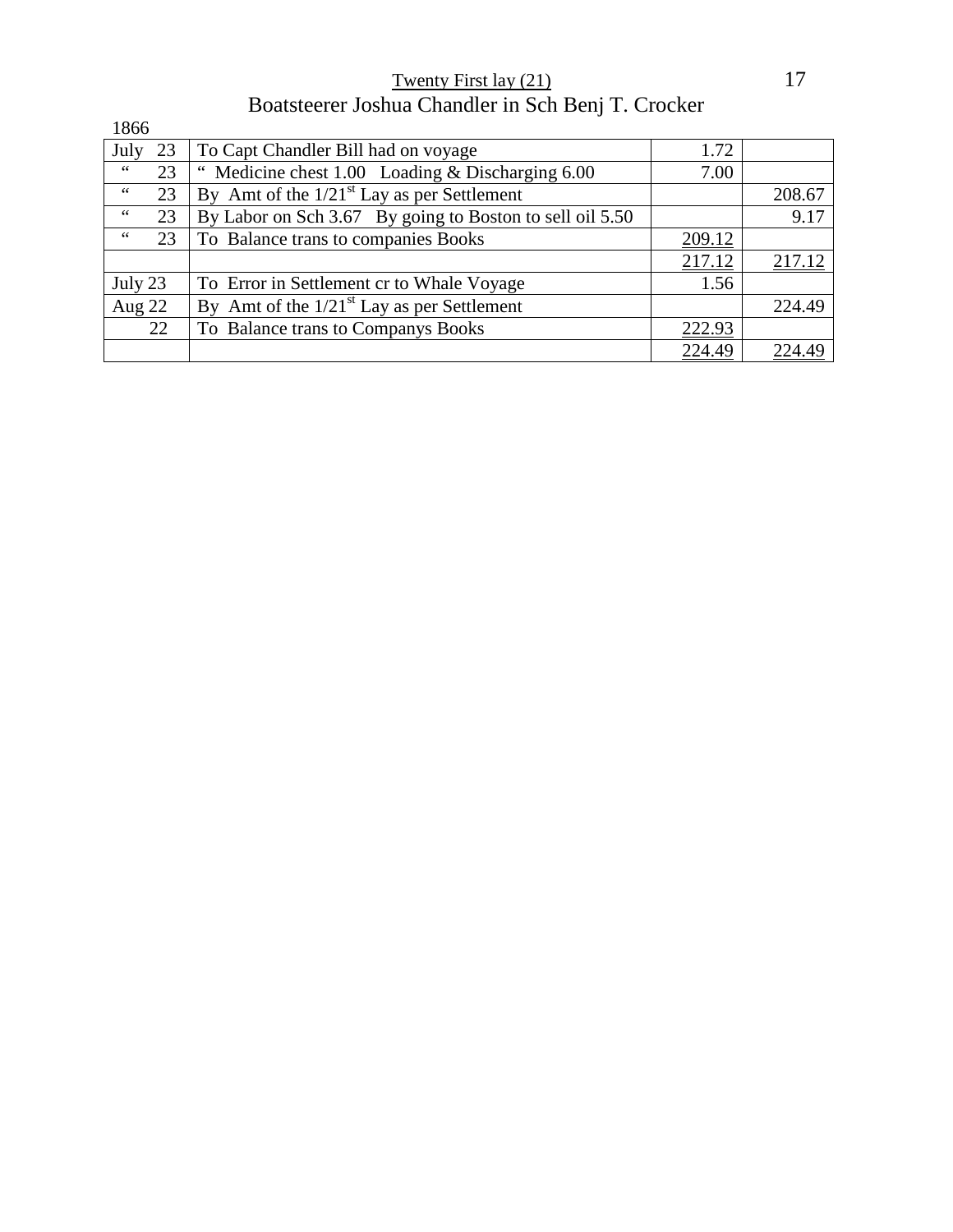|               |    | $\mu$ bulphceper $\mu$ more $\mu$ . It is not the best being the crocker |        |        |
|---------------|----|--------------------------------------------------------------------------|--------|--------|
| 1866          |    |                                                                          |        |        |
| July          | 23 | To Capt Chandler Bill had on voyage                                      | 1.11   |        |
| $\,66$        | 23 | " Medicine chest 1.00 Loading & Discharging 6.00                         | 7.00   |        |
| 66            | 23 | By Amt of the $1/30^{th}$ Lay as per Settlement                          |        | 146.07 |
| 66            | 23 | Labor on Sch 2.80 By going to Boston to sell oil 5.50                    |        | 8.30   |
|               |    | To Balance trans to companies Books                                      | 146.26 |        |
|               |    |                                                                          | 154.37 | 154.37 |
| July          | 23 | To Error in Settlement cr whale voyage                                   | 1.10   |        |
| Aug           | 22 | By Amt of the $1/30^{th}$ Lay as per Settlement                          |        | 157.14 |
| $\,$ 6 6 $\,$ | 22 | To Balance trans to companies Books                                      | 156.04 |        |
|               |    |                                                                          | 157.14 | 157.14 |

| 18 | Thirtieth lay (30)                                 |
|----|----------------------------------------------------|
|    | Shipkeeper Winslow H. Ryder in Sch Benj T. Crocker |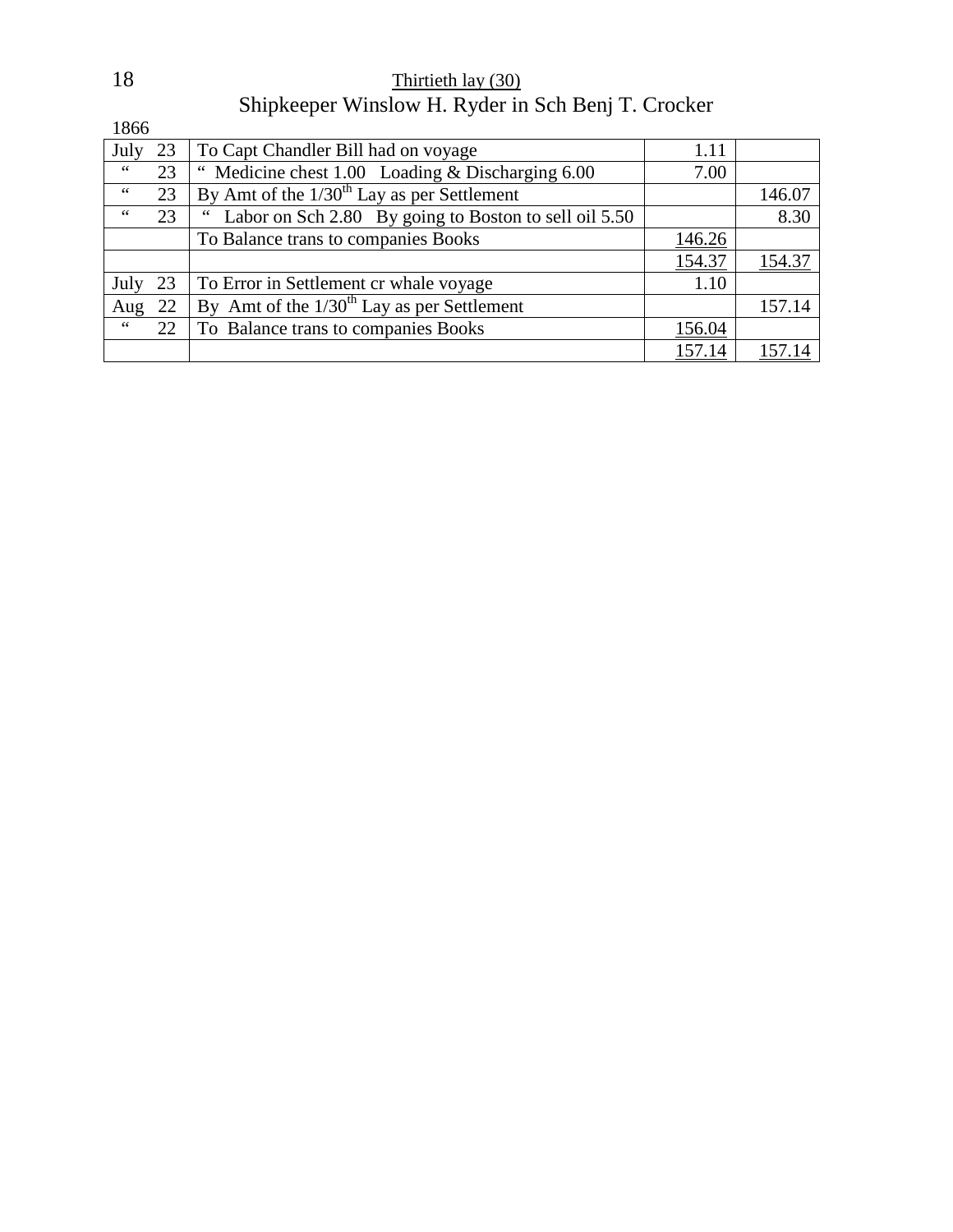Thirty third lay (33) 19 Steward John Wilson in Sch Benj T. Crocker

| 1866                |    |                                                |        |           |
|---------------------|----|------------------------------------------------|--------|-----------|
| Jany 31             | To | 2 lbs Tobacco $2.20/1.10$ 4 ps Thread $40/10$  | 2.60   |           |
| 66<br>31            | 66 | 1 Straw Hat 50 pd passage from Truro 1.25      | 1.75   | 4.35 Bill |
| 23<br>July          | 66 | Capt Chandler Bill had on voyage               | 1.56   |           |
| $\leq$ $\leq$<br>23 | 66 | Medicine chest 1.00 Loading & Discharging 6.00 | 7.00   |           |
| $\leq$ $\leq$<br>23 | By | Amt of the $1/33^{rd}$ Lay as per Settlement   |        | 132.79    |
| 66<br>23            | To | <b>Balance trans to companies Books</b>        | 119.88 |           |
|                     |    |                                                | 132.79 | 132.79    |
| July 23             | To | Error in Settlement cr to Whale Voyage         | 1.08   |           |
| Aug $22$            | By | Amt of the $1/33^{rd}$ Lay as per Settlement   |        | 142.85    |
| 22                  | To | <b>Balance trans to Companys Books</b>         | 141.77 |           |
|                     |    |                                                | 142.85 | 142.85    |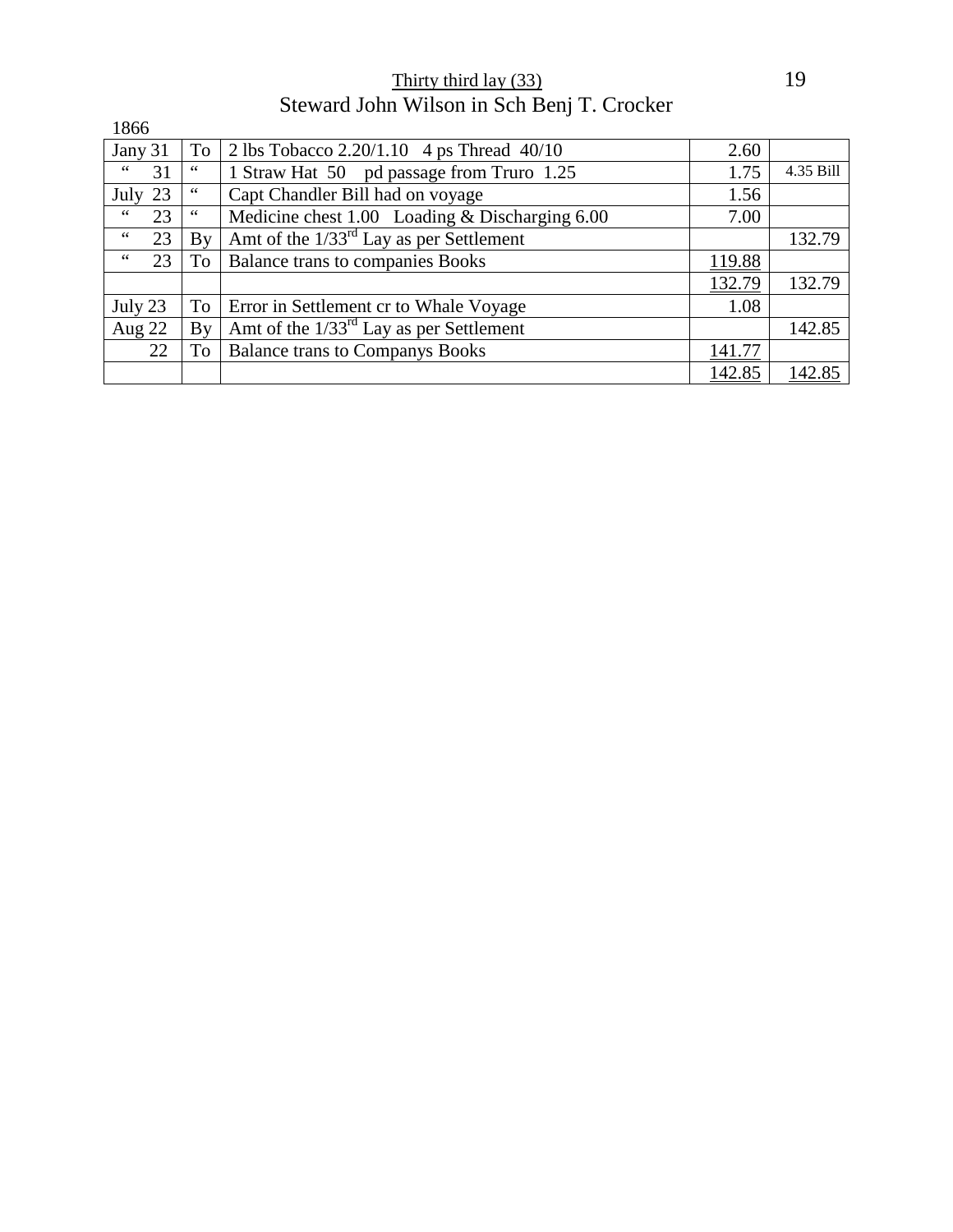| 20 | Eighty Fifth lay $(85)$                         |
|----|-------------------------------------------------|
|    | Cook Joseph Lewis Silver in Sch Benj T. Crocker |

1866

| Jany 31                     | To                    | 1 Blanket 3.00 1 Matrass [Mattress?] 2.00             | 5.00  |            |
|-----------------------------|-----------------------|-------------------------------------------------------|-------|------------|
|                             | 66                    | 2 Flannel Shirts 6.50/3.25 1 pr Wool Pants 5.25       | 11.75 |            |
|                             | 66                    | 1 Wool Jumper 3.00 1 pr Shoes 3.00                    | 6.00  |            |
|                             | 66                    | 2 ps Thread 20/10 1 Comb 30 2 pr Overhalls 4.00/2.00  | 4.50  |            |
|                             | 66                    | Pd passage from Truro 1.25 Stationary 40              | 1.65  | 28.90 Bill |
| July 23                     | 66                    | Medicine chest 1.00 Loading & Discharging 6.00        | 7.00  |            |
| $\epsilon$ $\epsilon$<br>23 | <b>B</b> <sub>V</sub> | Amt of the $1/85$ <sup>th</sup> Lay as per Settlement |       | 51.55      |
| $\,$ 6 $\,$<br>23           | To                    | <b>Balance trans to companies Books</b>               | 15.65 |            |
|                             |                       |                                                       | 51.55 | 51.55      |
| July 23                     | To                    | Error in Settlement cr whale voyage                   | .39   |            |
| Aug 22                      | By                    | Amt of the $1/85^{\text{th}}$ Lay as per Settlement   |       | 55.46      |
| 22                          | <b>To</b>             | <b>Balance trans to companies Books</b>               | 55.07 |            |
|                             |                       |                                                       | 55.46 | 55.46      |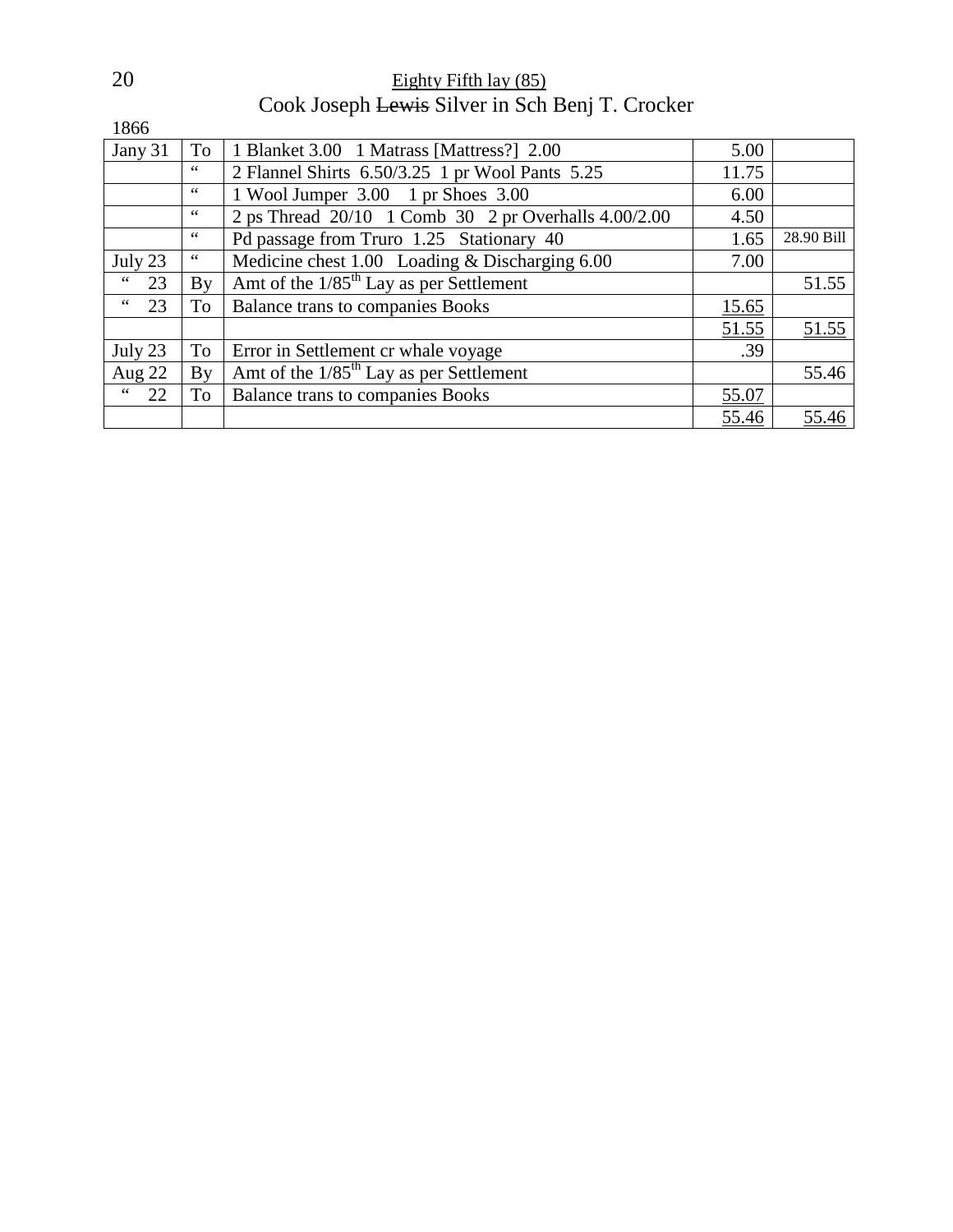Sixtieth lay  $(60)$  21 Able Seaman Alonzo F. Atwood in Sch Benj T. Crocker

| 1866                |    |                                                       |       |       |
|---------------------|----|-------------------------------------------------------|-------|-------|
| July<br>23          | To | Capt Chandler Bill had on voyage                      | .63   |       |
| 66<br>23            | 66 | Medicine chest 1.00 Loading & Discharging 6.00        | 7.00  |       |
| $\leq$ $\leq$<br>23 | By | Amt of the $1/60$ <sup>th</sup> Lay as per Settlement |       | 73.03 |
| $\leq$ $\leq$<br>23 | To | <b>Balance trans to companies Books</b>               | 65.40 |       |
|                     |    |                                                       | 73.03 | 73.03 |
| July 23             | To | Error in Settlement cr to Whale Voyage                | .54   |       |
| Aug 22              | 66 | Amt of the $1/60th$ Lay as per Settlement             |       | 78.57 |
| 22                  | 66 | <b>Balance trans to Companys Books</b>                | 78.03 |       |
|                     |    |                                                       | 78.57 | 78.57 |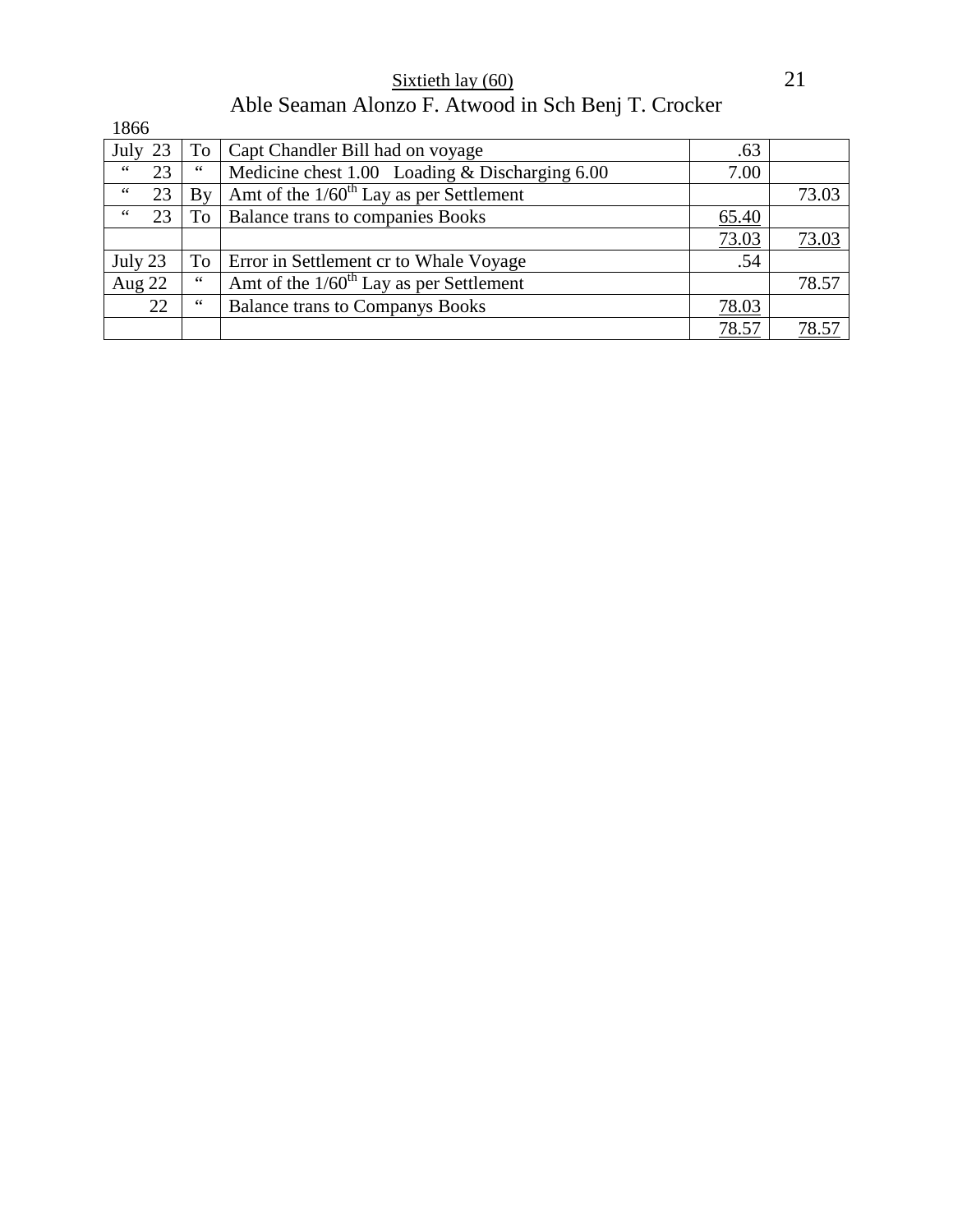| 22 | One Hundred and Twentieth lay (120)                   |
|----|-------------------------------------------------------|
|    | Ordinary Seaman Sichvey De Wey in Sch Benj T. Crocker |

| 1866                  |                 |                                                             |       |       |
|-----------------------|-----------------|-------------------------------------------------------------|-------|-------|
| Jany 31               | To              | 1 Sou Wester 1.00 1 Comforter 3.25                          | 4.25  |       |
|                       | 66              | 1 pr Overalls 2.00 1 pr Mittens 75                          | 2.75  |       |
|                       | 66              | 2 " Socks 1.50/.75 1 Jumper 2.00                            | 3.50  |       |
|                       | 66              | 2 F. [Flannel] Shirts 6.50/3.25 1 pr Drawers 2.20           | 8.70  |       |
|                       | $\leq$ $\leq$   | 1 pr Oiled Pants 2.25 1 Oiled Jacket 3.00                   | 5.25  |       |
|                       | $\,$ 4 $\,$     | 1 Wool Jumper 3.00 <sup>1</sup> / <sub>2</sub> Matrass 1.00 | 4.00  |       |
|                       | 66              | 1 Sheath Knife 35 Belt & Sheath 30                          | .65   |       |
|                       | $\,66$          | 1 Pot 30 1 Pan 30 1 Spoon 10                                | .70   |       |
|                       | $\zeta \zeta$   | 1 pr Shoes 3.00 2 lbs Tobacco 2.20/1.10                     | 5.20  |       |
|                       | $\leq$ $\leq$   | 1 Hat 42 1 Clothes Bag 1.50 4 ps Thread 40/10               | 2.32  |       |
|                       | $\leq$ $\leq$   | J. C. Fluker Advance 2.25 Brokerage 5.00                    | 7.25  |       |
|                       | $\,66$          | Pd passage 1.50                                             | 1.50  |       |
| July 23               |                 | Capt Chandler Bill had on voyage                            | 12.48 |       |
| 66<br>23              | $\zeta$ $\zeta$ | Medicine chest 1.00 Loading & Discharging 6.00              | 7.00  |       |
| $\zeta$ $\zeta$<br>23 | By              | Amt of the $1/120$ <sup>th</sup> Lay as per Settlement      |       | 36.51 |
| July 23               | To              | Error in Settlement cr whale voyage                         | .27   |       |
| Aug 22                | By              | Amt of the $1/120^{th}$ Lay as per Settlement               |       | 39.28 |
| $\zeta$ $\zeta$<br>22 | To              | <b>Balance trans to companies Books</b>                     | 9.97  |       |
|                       |                 |                                                             | 75.79 | 75.79 |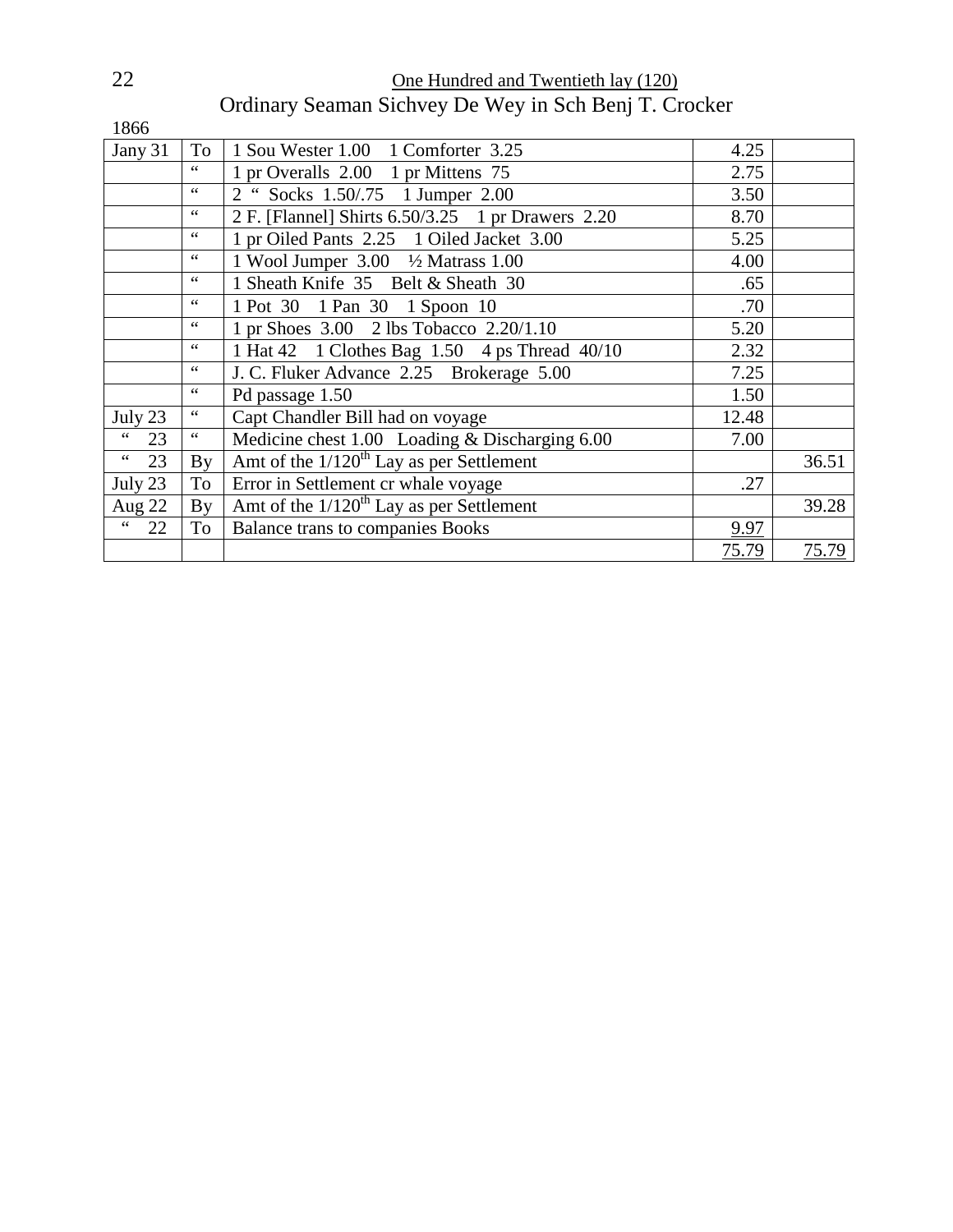One Hundred and Twenty Fifth lay (125) 23 Green Hand Frank H. Convers in Sch Benj T. Crocker

| 1866     |                 |                                                        |       |       |
|----------|-----------------|--------------------------------------------------------|-------|-------|
| Jany 31  | To              | 1 Sou Wester 1.00 1 pr Mittens 75                      | 1.75  |       |
|          | $\zeta$ $\zeta$ | 1 pr O. Pants 2.25 1 O. Jacket 3.00                    | 5.25  |       |
|          | $\leq$ $\leq$   | 1 Wool Jumper 3.00 1 Denim's Jumper 2.00               | 5.00  |       |
|          | $\zeta$ $\zeta$ | 1 pr Overalls $2.00 \frac{1}{2}$ Blanket 1.50          | 3.50  |       |
|          | 66              | 1 pr Shoes 3.00 1 Sheath & Belt 30                     | 3.30  |       |
|          | 66              | 2 lbs Tobacco 2.20/1.10 1 Spoon 10                     | 2.30  |       |
|          | 66              | Postage Stamps 6                                       | .6    |       |
|          | $\zeta$ $\zeta$ | J. C. Fluker Advance 2.25 Brokerage 5.00               | 7.25  |       |
|          | 66              | Pd passage 1.50 Medicine Chest 1.00                    | 2.50  |       |
|          | $\zeta$ $\zeta$ | Loading & Discharging 6.00                             | 6.00  |       |
| July 23  | By              | Amt of the $1/125$ <sup>th</sup> Lay as per Settlement |       | 35.06 |
| 66<br>23 | To              | Error in Settlement cr to Whale Voyage                 | .27   |       |
| Aug 22   | By              | Amt of the $1/125$ <sup>th</sup> Lay as per Settlement |       | 37.71 |
| 66<br>22 | To 1            | Balance trans to Schooners a/c                         | 35.59 |       |
|          |                 |                                                        | 72.77 | 72.77 |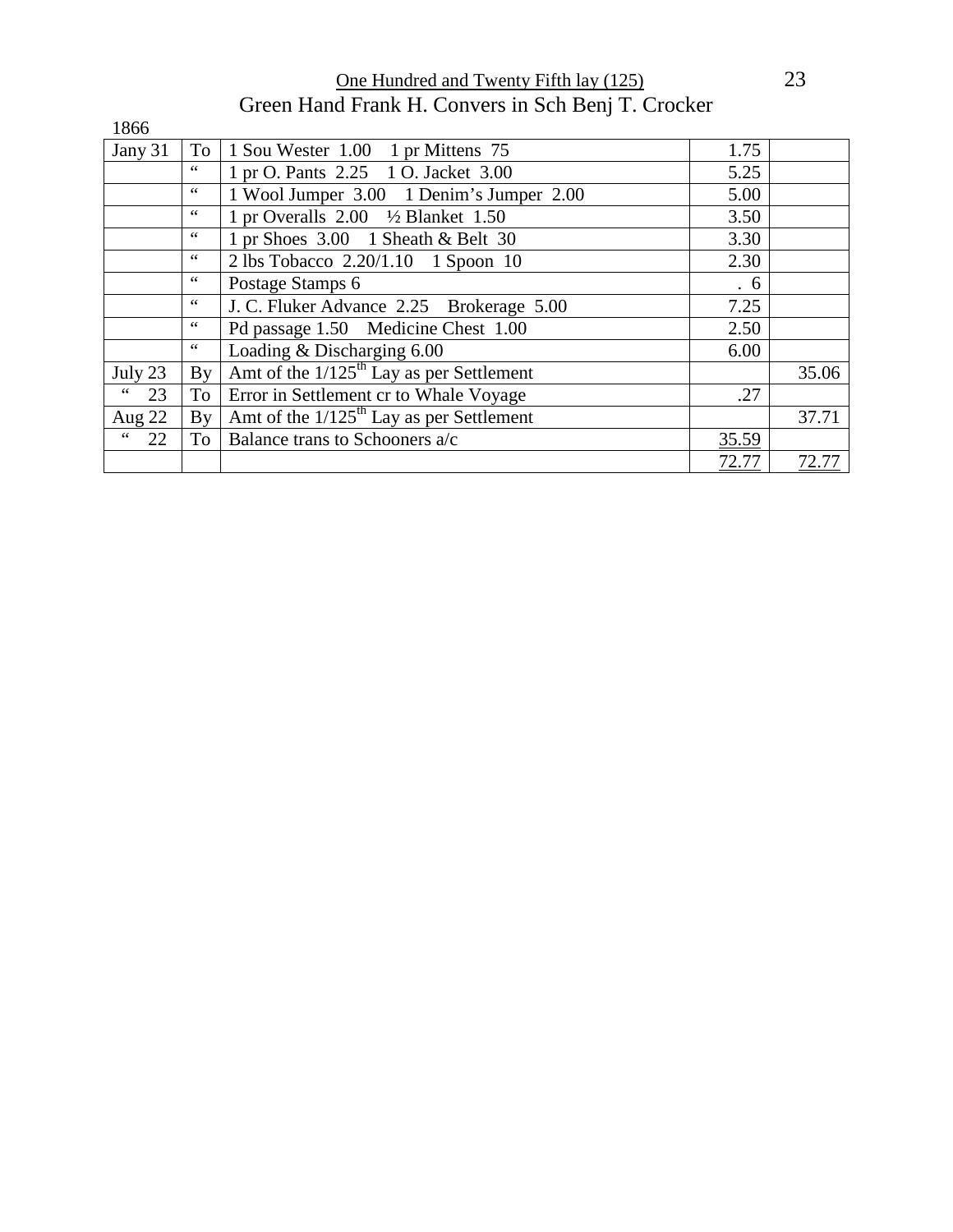| 24<br>One Hundred and Twentieth lay (120) |                                                        |  |
|-------------------------------------------|--------------------------------------------------------|--|
|                                           | Ordinary Seaman Robert Faulkner in Sch Benj T. Crocker |  |

| 1866                                |                 |                                                        |        |        |
|-------------------------------------|-----------------|--------------------------------------------------------|--------|--------|
| Jany 31                             | To              | 1 Jumper 2.00 1 pr Overhalls 2.00                      | 4.00   |        |
|                                     | 66              | 1 pr Drawers 2.20 2 F. Shirts 6.50/3.25                | 8.70   |        |
|                                     | $\zeta$ $\zeta$ | 1 Wool Jumper 3.00 1 pr Socks 75                       | 3.75   |        |
|                                     | $\,66$          | 1 Oil Jacket 3.00 1 O. Pants 2.25                      | 5.25   |        |
|                                     | 66              | 1 Sou Wester 1.00 1 Matrass 2.00                       | 3.00   |        |
|                                     | $\zeta \zeta$   | 1 Belt & Sheath 30 1 Knife 35                          | 65     |        |
|                                     | 66              | 1 Pot 30 1 Pan 30 1 Spoon 10 1 pr Shoes 3.00           | 3.70   |        |
|                                     | $\zeta$ $\zeta$ | 1 pr Slippers 1.75 1 Hat 50 1 Clothes Bag 1.50         | 3.75   |        |
|                                     | 66              | 4 ps Thread 10                                         | 40     |        |
|                                     | 66              | J. C. Fluker Advance --- Brokerage 5.00                | 5.00   |        |
|                                     | $\zeta$ $\zeta$ | Pd passage 1.50                                        | 1.50   |        |
| July 23                             | $\leq$ $\leq$   | Capt Chandler Bill had on voyage                       | 59.47  |        |
| $\,$ 6 $\,$<br>23                   |                 | Medicine chest 1.00 Loading & Discharging 6.00         | 7.00   |        |
| $\mbox{\bf 6}$ $\mbox{\bf 6}$<br>23 | By              | Amt of the $1/120$ <sup>th</sup> Lay as per Settlement |        | 36.51  |
| July 23                             | To              | Error in Settlement cr whale voyage                    | .27    |        |
| Aug 22                              | <b>By</b>       | Amt of the $1/120^{th}$ Lay as per Settlement          |        | 39.28  |
| $\zeta$ $\zeta$<br>22               | To              | Balance trans to Schooners a/c                         |        | 40.65  |
|                                     |                 |                                                        | 106.44 | 106.44 |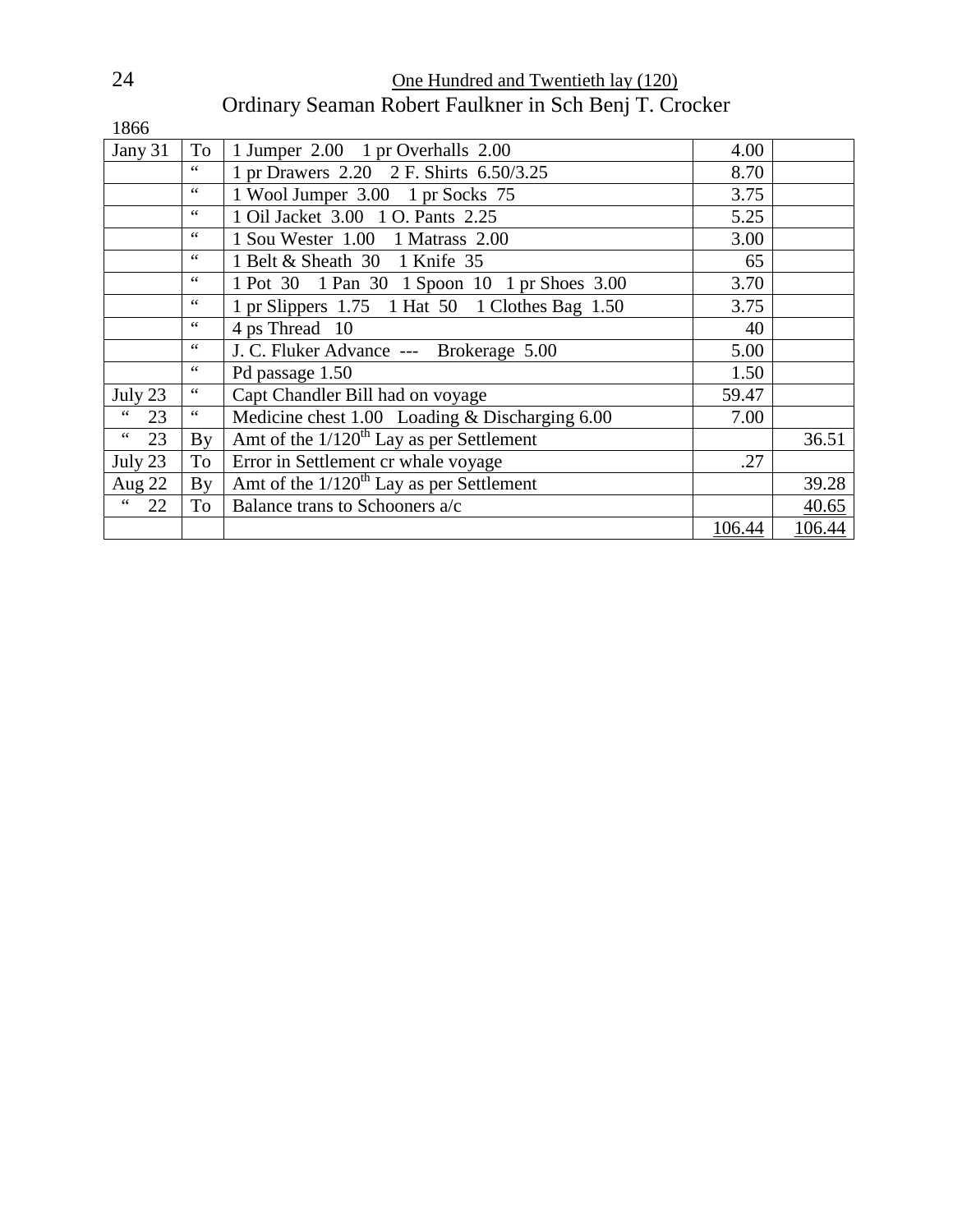One Hundred and Twenty Fifth lay (125) 25 Green Hand Jacobus Black in Sch Benj T. Crocker

| 1866                  |                 |                                                     |       |       |
|-----------------------|-----------------|-----------------------------------------------------|-------|-------|
| Jany 31               | To              | 1 Sou Wester 1.00 1 Oil Jacket 3.00                 | 4.00  |       |
|                       | 66              | 1 pr Oil Pants 2.25 1 pr Overhalls 2.00             | 4.25  |       |
|                       | $\zeta$ $\zeta$ | 1 Jumper 2.00 1 Wool Jumper 3.00                    | 5.00  |       |
|                       | $\zeta$ $\zeta$ | 2 Flan Shirts 6.50/3.25 2 pr Drawers 4.40/2.20      | 10.90 |       |
|                       | $\zeta$ $\zeta$ | 1 pr Pants 5.25 2 pr Socks 1.50/75                  | 6.75  |       |
|                       | $\zeta$ $\zeta$ | 1 pr Mittens 75 1 Comforter 3.25                    | 4.00  |       |
|                       | $\zeta$ $\zeta$ | $\frac{1}{2}$ Blanket 1.50 1 Sheath & Belt 30       | 1.80  |       |
|                       | 66              | 1 Knife 35 2 lbs Tobacco 2.20                       | 2.55  |       |
|                       | 66              | 1 pr Boots $8.25$ 1 pr Slippers 1.75                | 10.00 |       |
|                       | $\zeta$ $\zeta$ | 1 Clothes Bag 1.50 2 ps Thread 20/10 1 Fine Comb 30 | 2.00  |       |
|                       | $\leq$ $\leq$   | 1 Pan 30 1 Pot 30 1 Spoon 10                        | 70    |       |
|                       | $\zeta$ $\zeta$ | J. C. Fluker Advance 2.25 Brokerage 5.00            | 7.25  |       |
|                       | 66              | Pd passage 1.50                                     | 1.50  |       |
| July 23               |                 | Capt Chandlers Bill had on voyage                   | .65   |       |
| $\zeta$ $\zeta$<br>23 | $\leq$ $\leq$   | Medicine Chest $50 \frac{1}{2}$ Discharging 3.00    | 3.50  |       |
| $\,$ 6 $\,$<br>23     | By              | Amt of the $1/125^{th}$ Lay as per Settlement       |       | 35.06 |
| $\zeta$ $\zeta$<br>23 | To              | Error in Settlement cr to Whale Voyage              | .27   |       |
| Aug 22                | By              | Balance trans to Schooners a/c                      |       | 30.06 |
|                       |                 |                                                     | 65.12 | 65.12 |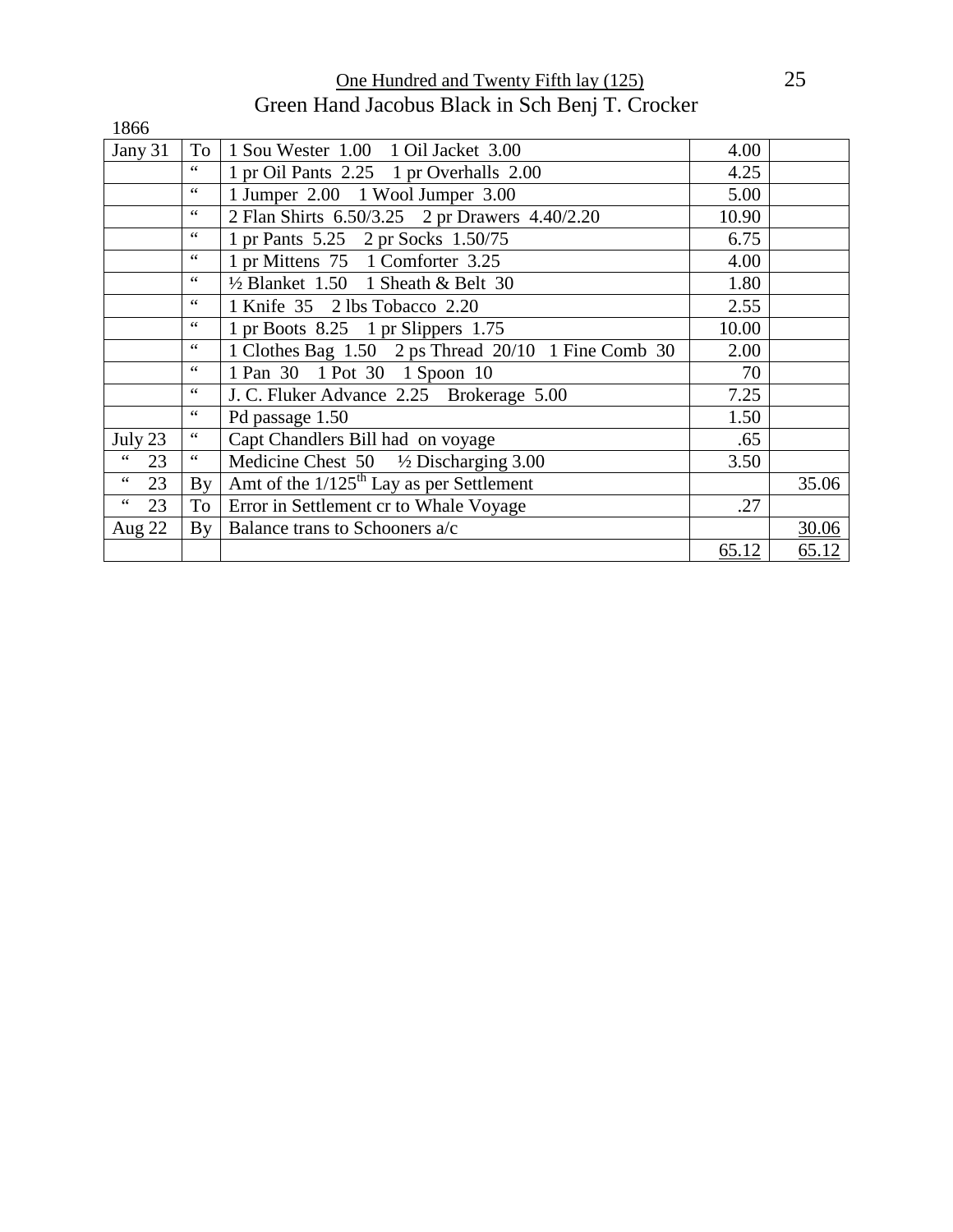26 **One Hundred and Twenty Fifth lay (125)** Green Hand Pier De Kennink in Sch Benj T. Crocker

| 1866                  |                        |                                                        |       |       |
|-----------------------|------------------------|--------------------------------------------------------|-------|-------|
| Jany 31               | To                     | 1 Sou Wester 1.00 1 O. Jacket 3.00                     | 4.00  |       |
|                       | 66                     | 1 O. Pants 2.25 1 pr Overalls 2.00                     | 4.25  |       |
|                       | 66                     | 1 Jumper 2.00 2 pr Drawers 4.40/2.20                   | 6.40  |       |
|                       | $\mbox{4}$ $\mbox{4}$  | 1 pr Pants 5.25 2 F. Shirts 6.50/3.25                  | 11.75 |       |
|                       | $\,66$                 | 2 pr Socks 1.50/75 1 pr Mittens 75                     | 2.25  |       |
|                       | 66                     | $\frac{1}{2}$ Blanket 1.50 1 Matrass 2.00              | 3.50  |       |
|                       | 66                     | 1 Sheath Knife 35 1 Belt & Sheath 30                   | .65   |       |
|                       | $\mbox{4}$ $\mbox{4}$  | 2 lbs Tobacco 2.20/1.10 1 Wool Jumper 3.00             | 5.25  |       |
|                       | $\mbox{4}$ $\mbox{4}$  | 1 Pot 30 1 Pan 30 1 Spoon 10                           | .70   |       |
|                       | 66                     | 1 pr Shoes 4.50 1 Clothes Hat 1.50                     | 6.00  |       |
|                       | 66                     | 1 Straw Hat 50 2 ps Thread 20/10                       | .70   |       |
|                       | $\,66$                 | J. C. Fluker Advance 2.25 Brokerage 5.00               | 7.25  |       |
|                       | $\mbox{4}$ $\mbox{4}$  | Pd passage 1.50 Medicine Chest 1.00                    | 2.50  |       |
|                       | $\zeta$ $\zeta$        | Loading & Discharging 6.00                             | 6.00  |       |
| July 23               | By                     | Amt of the $1/125$ <sup>th</sup> Lay as per Settlement |       | 35.06 |
| $\zeta$ $\zeta$<br>23 | To                     | Error in Settlement cr whale voyage                    | .27   |       |
| Aug $22$              | $\mathbf{B}\mathbf{v}$ | Amt of the $1/125$ <sup>th</sup> Lay as per Settlement |       | 37.71 |
| $\zeta$ $\zeta$<br>22 | To                     | Balance trans to Schooners a/c                         | 11.35 |       |
|                       |                        |                                                        | 72.77 | 72.77 |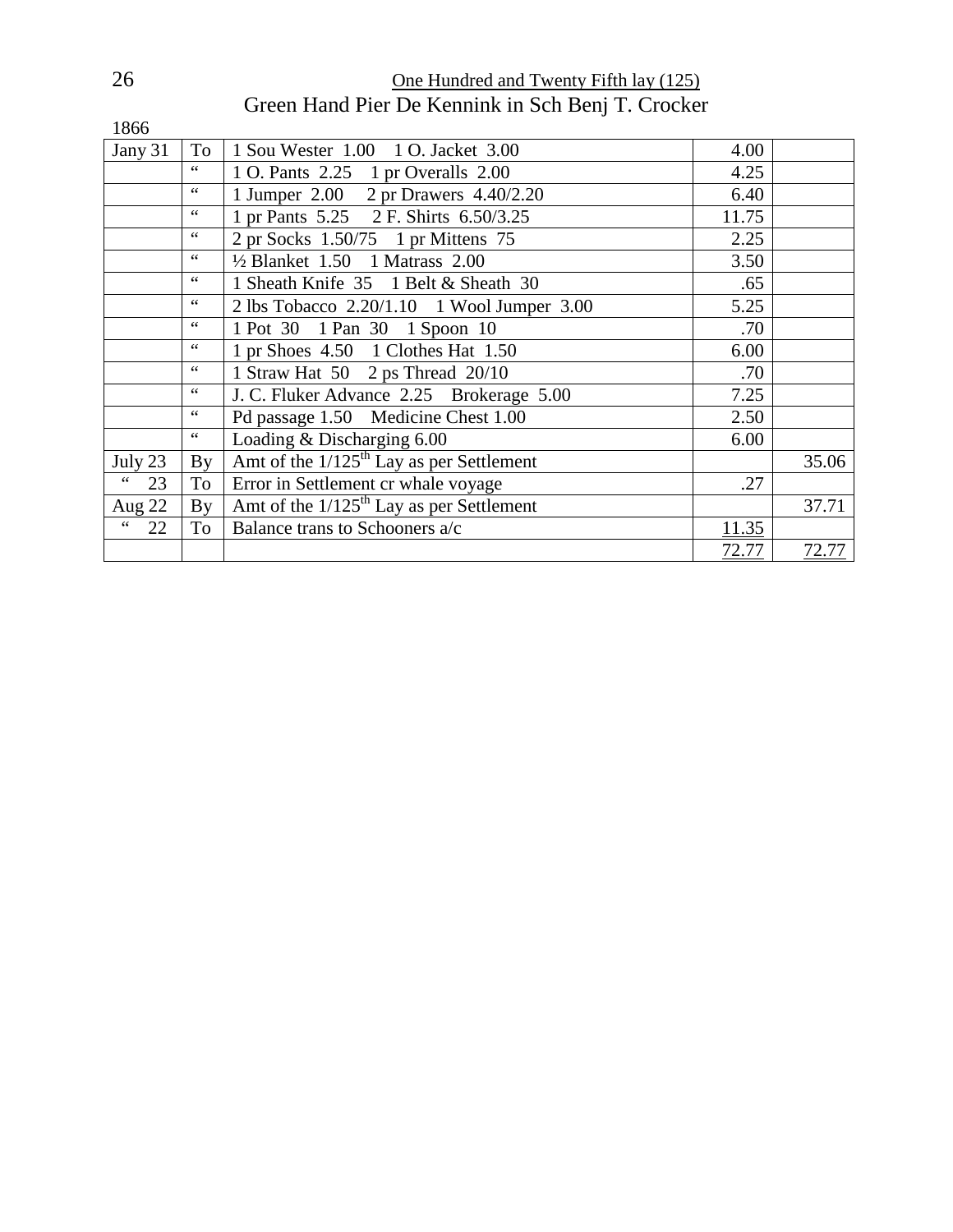One Hundred and Twenty Fifth lay (125) 27 Green Hand Auguste Deiteren in Sch Benj T. Crocker

| 1866                  |                        |                                                        |       |       |
|-----------------------|------------------------|--------------------------------------------------------|-------|-------|
| Jany 31               | To                     | 1 pr O. Pants 2.25 1 O. Jacket 3.00                    | 5.25  |       |
|                       | 66                     | 1 Sou Wester 1.00 2 F. Shirts 6.50/3.25                | 7.50  |       |
|                       | 66                     | 1 pr Pants 5.25 1 Wool Jumper 3.00                     | 8.25  |       |
|                       | 66                     | 2 " Drawers 4.40/2.20 1 pr Overalls 2.00               | 6.40  |       |
|                       | $\zeta$ $\zeta$        | 2 " Socks 1.50/75 1 Blanket 3.00                       | 4.50  |       |
|                       | $\zeta$ $\zeta$        | 1 " Mittens 75 1 Sheath Knife 35                       | 1.10  |       |
|                       | $\zeta$ $\zeta$        | 1 Sheath & Belt 30 2 lbs Tobacco 2.20/1.10             | 2.50  |       |
|                       | 66                     | 1 Pot 30 1 Pan 30 1 Spoon 10 2 ps Thread 20/10         | .90   |       |
|                       | $\zeta$ $\zeta$        | 1 pr Shoes 2.75 1 Clothes Bag 1.50                     | 4.25  |       |
|                       | $\zeta$ $\zeta$        | 1 Jumper 2.00                                          | 2.00  |       |
|                       | $\zeta$ $\zeta$        | J. C. Fluker Advance 2.25 Brokerage 5.00               | 7.25  |       |
|                       | $\zeta$ $\zeta$        | Pd passage 1.50 Medicine Chest 1.00                    | 2.50  |       |
| 66<br>23              | $\zeta$ $\zeta$        | Loading & Discharging 6.00                             | 6.00  |       |
| $\leq \leq$<br>23     | $\mathbf{B}\mathbf{v}$ | Amt of the $1/125$ <sup>th</sup> Lay as per Settlement |       | 35.06 |
| $\zeta$ $\zeta$<br>23 | To                     | Error in Settlement cr to Whale Voyage                 | .27   |       |
| Aug 22                | By                     | Amt of the $1/125^{th}$ Lay as per Settlement          |       | 37.71 |
| 66<br>22              | To                     | Balance trans to Schooners a/c                         | 14.10 |       |
|                       |                        |                                                        | 72.77 | 72.77 |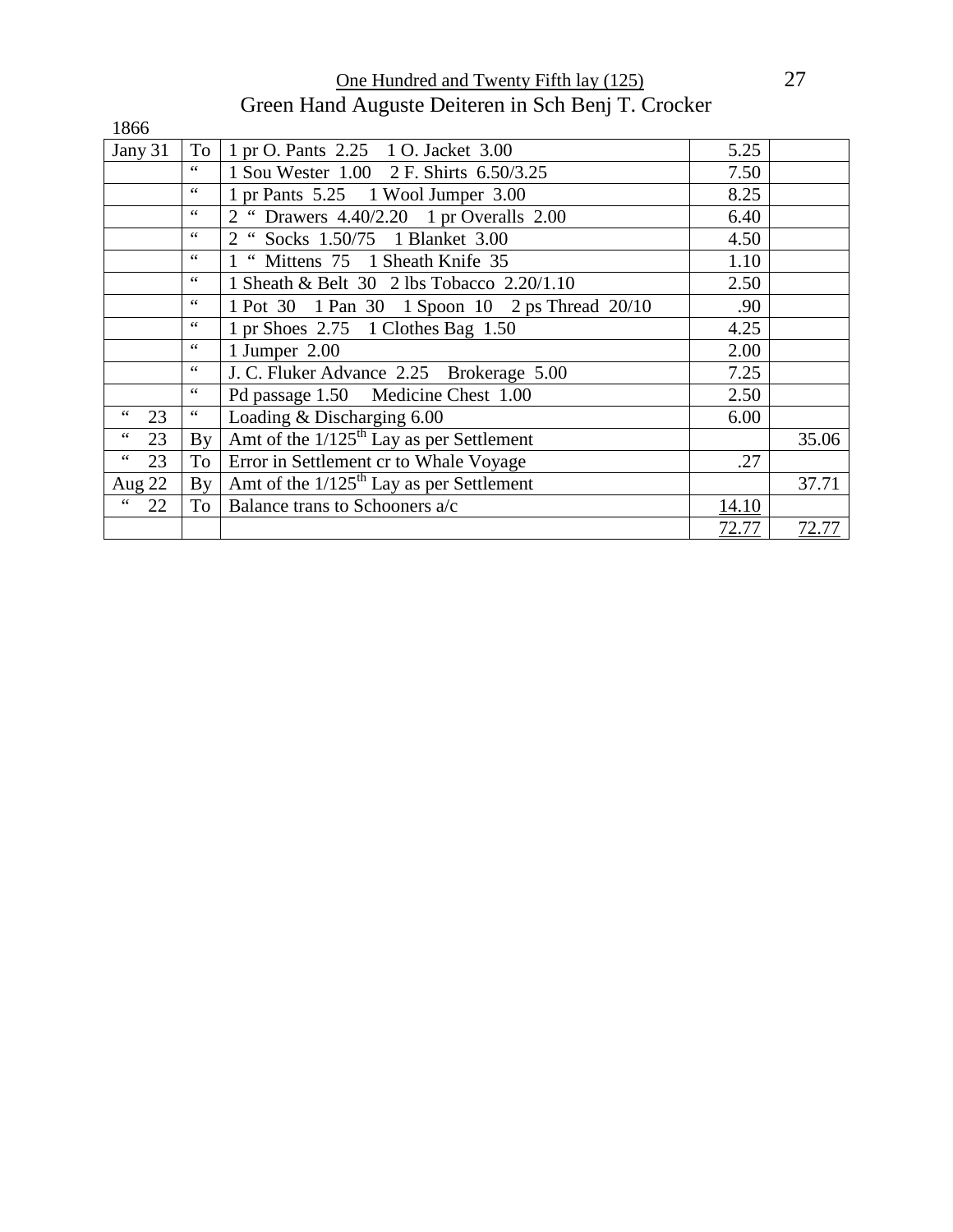| 28 | One Hundred and Twentieth lay (120) |                                                        |  |
|----|-------------------------------------|--------------------------------------------------------|--|
|    |                                     | Ordinary Seaman Walter R. Eaton in Sch Benj T. Crocker |  |

| 1866                                |                       |                                                            |       |       |
|-------------------------------------|-----------------------|------------------------------------------------------------|-------|-------|
| Jany 31                             | To                    | 1 O. Jacket 3.00 1 pr O. Pants 2.25                        | 5.25  |       |
|                                     | 66                    | 1 Sou Wester 1.00 2 F. Shirts 6.50/3.25                    | 7.50  |       |
|                                     | $\mbox{4}$ $\mbox{4}$ | 1 Wool Jumper 3.00 1 pr Pants 5.25                         | 8.25  |       |
|                                     | $\zeta$ $\zeta$       | 1 Jumper 2.00 1 pr Overalls 2.00                           | 4.00  |       |
|                                     | $\,66$                | 2 pr Socks 1.50/75 1 Ruf Jacket 7.50                       | 9.00  |       |
|                                     | $\zeta$ $\zeta$       | 1 pr Mittens 75 1 Matrass 2.00                             | 2.75  |       |
|                                     | $\zeta$ $\zeta$       | 1 pr Shoes 3.00 1 Sheath & Belt 30                         | 3.30  |       |
|                                     | $\zeta$ $\zeta$       | 1 Sheath Knife 35 2 lbs Tobacco 2.20/1.10                  | 2.55  |       |
|                                     | 66                    | 1 Pot 30 1 Pan 30 1 Spoon 10                               | .70   |       |
|                                     | $\zeta$ $\zeta$       | $\frac{1}{2}$ Chest 2.50 1 Fine Comb 30                    | 2.80  |       |
|                                     | $\zeta$ $\zeta$       | J. C. Fluker Advance 1.50 Brokerage 5.00                   | 6.50  |       |
|                                     | $\,66$                | Pd passage 1.50                                            | 1.50  |       |
| July 23                             | $\,$ 6 $\,$           | Capt Chandler Bill had on voyage                           | .65   |       |
| 66<br>23                            | $\zeta$ $\zeta$       | Medicine Chest 50 $\frac{1}{2}$ Loading & Discharging 3.00 | 3.50  |       |
| $\mbox{\bf 6}$ $\mbox{\bf 6}$<br>23 | By                    | Amt of the $1/120^{th}$ Lay as per Settlement              |       | 30.00 |
| $\zeta$ $\zeta$<br>23               | To                    | Error in Settlement cr whale voyage                        | .27   |       |
| Aug 22                              | By                    | Balance trans to Schooners a/c                             |       | 28.52 |
|                                     |                       |                                                            | 58.52 | 58.52 |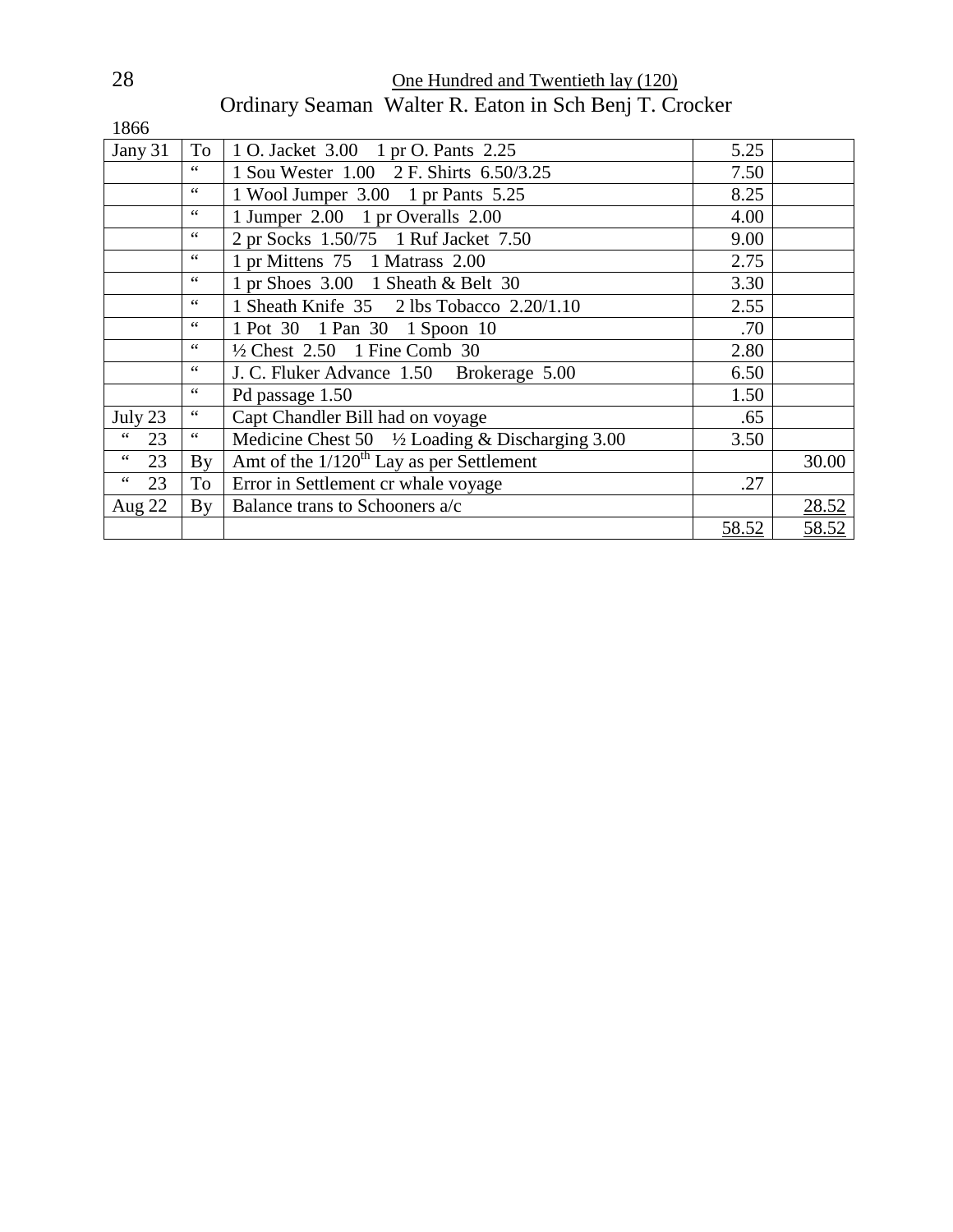One Hundred and Twenty Fifth lay (125) 29 Green Hand Sereno Newton in Sch Benj T. Crocker

| 1866                                        |                 |                                                                      |       |       |
|---------------------------------------------|-----------------|----------------------------------------------------------------------|-------|-------|
| Jany 31                                     | To              | 1 Oiled Jacket 3.00 1 Oiled Pants 2.25                               | 5.25  |       |
|                                             | $\zeta$ $\zeta$ | 1 Sou Wester 1.00 1 pr Mittens 75                                    | 1.75  |       |
|                                             | 66              | 2 pr Socks 1.50/75 1 Wool Jumper 3.00                                | 4.50  |       |
|                                             | $\zeta$ $\zeta$ | 2 pr Overhalls 4.00/2.00 2 F. Shirts 6.50/3.25                       | 10.50 |       |
|                                             | $\leq$ $\leq$   | 1 Ruf Jacket 7.50 1 Blanket 3.00                                     | 10.50 |       |
|                                             | $\zeta$ $\zeta$ | 1 pr Shoes $3.00$ 1 Belt & Sheath 30                                 | 3.30  |       |
|                                             | $\zeta$ $\zeta$ | 1 Sheath Knife 35 2 lbs Tobacco 2.20/1.10                            | 2.55  |       |
|                                             | $\zeta$ $\zeta$ | 1 Pot 30 1 Pan 30 1 Spoon 10                                         | 70    |       |
|                                             | 66              | 1 comb 30 2 ps Thread $20/10$ <sup>1</sup> / <sub>2</sub> chest 2.50 | 3.00  |       |
|                                             | $\leq$ $\leq$   | J. C. Fluker Advance 1.50 Brokerage 5.00                             | 6.50  |       |
|                                             | $\zeta$ $\zeta$ | Pd passage 1.50 Medicine Chest 1.00                                  | 2.50  |       |
|                                             | $\zeta$ $\zeta$ | Loading & Discharging 6.00                                           | 6.00  |       |
| July 23                                     | By              | Amt of the $1/125^{\text{th}}$ Lay as per Settlement                 |       | 35.06 |
| $\!\!\!\zeta\!\!\!\zeta\!\!\!\zeta\!$<br>23 | To              | Error in Settlement cr to Whale Voyage                               | .27   |       |
| Aug 22                                      | By              | Amt of the $1/125$ <sup>th</sup> Lay as per Settlement               |       | 37.71 |
| $\zeta$ $\zeta$<br>22                       | To              | Balance trans to Schooners a/c                                       | 15.45 |       |
|                                             |                 |                                                                      | 72.77 | 72.77 |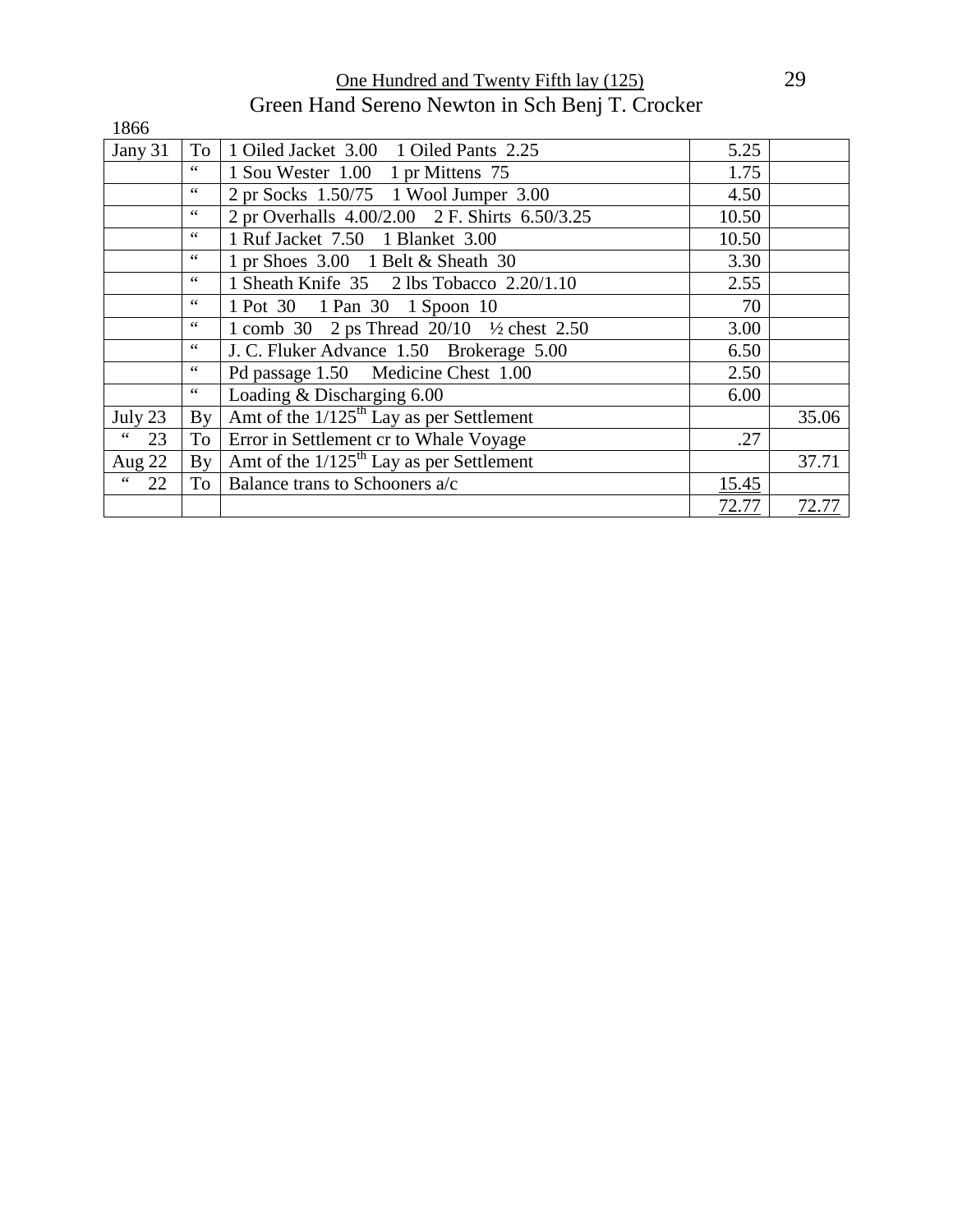#### Came on board after whale oil was got draws share on kerosene John Curracoa in Sch Benj T. Crocker

| 1866                 |                                                             |       |       |
|----------------------|-------------------------------------------------------------|-------|-------|
| July 23              | To Capt Chandler Bill had on voyage                         | 1.13  |       |
| $\zeta\,\zeta$<br>23 | "Medicine Chest 50 $\frac{1}{2}$ Loading & Discharging 3.00 | 3.50  |       |
| Aug $22$             | By amt of the $1/125$ <sup>th</sup> Lay as per Settlement   |       | 37.71 |
| 66<br>22             | To Balance trans to Companies Books                         | 33.08 |       |
|                      |                                                             |       |       |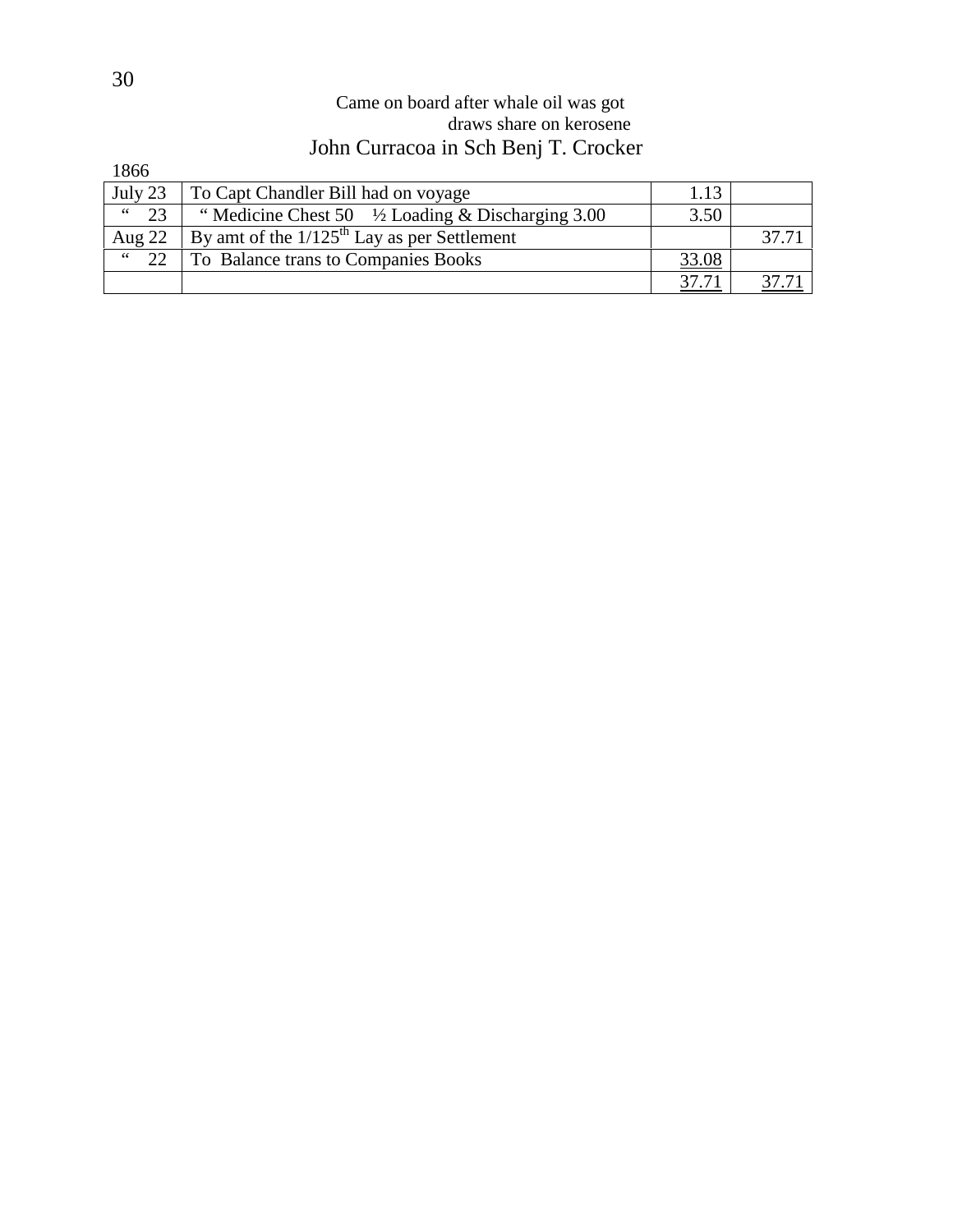### Came on board draws  $1/120^{th}$  20 Bbls Black Oil and kerosene Robert Belfore in Sch Benj T. Crocker

| 1866         |                                                                      |      |       |
|--------------|----------------------------------------------------------------------|------|-------|
| July 23      | To Capt Chandler Bill had on voyage                                  | 1.13 |       |
| 66<br>23     | "Medicine Chest 50 $\frac{1}{2}$ Loading & Discharging 3.00          | 3.50 |       |
| $\degree$ 23 | By amt of the $1/120$ <sup>th</sup> Lay on 20 Bbls as per Settlement |      | 6.51  |
| $\degree$ 23 | "Labor on Schooner and going to Boston                               |      | 4.25  |
| Aug $22$     | By amt of the $1/120^{th}$ Lay on 20 Bbls as per Settlement          |      | 39.28 |
|              | Settled Dec 20 <sup>th</sup> 1866                                    |      |       |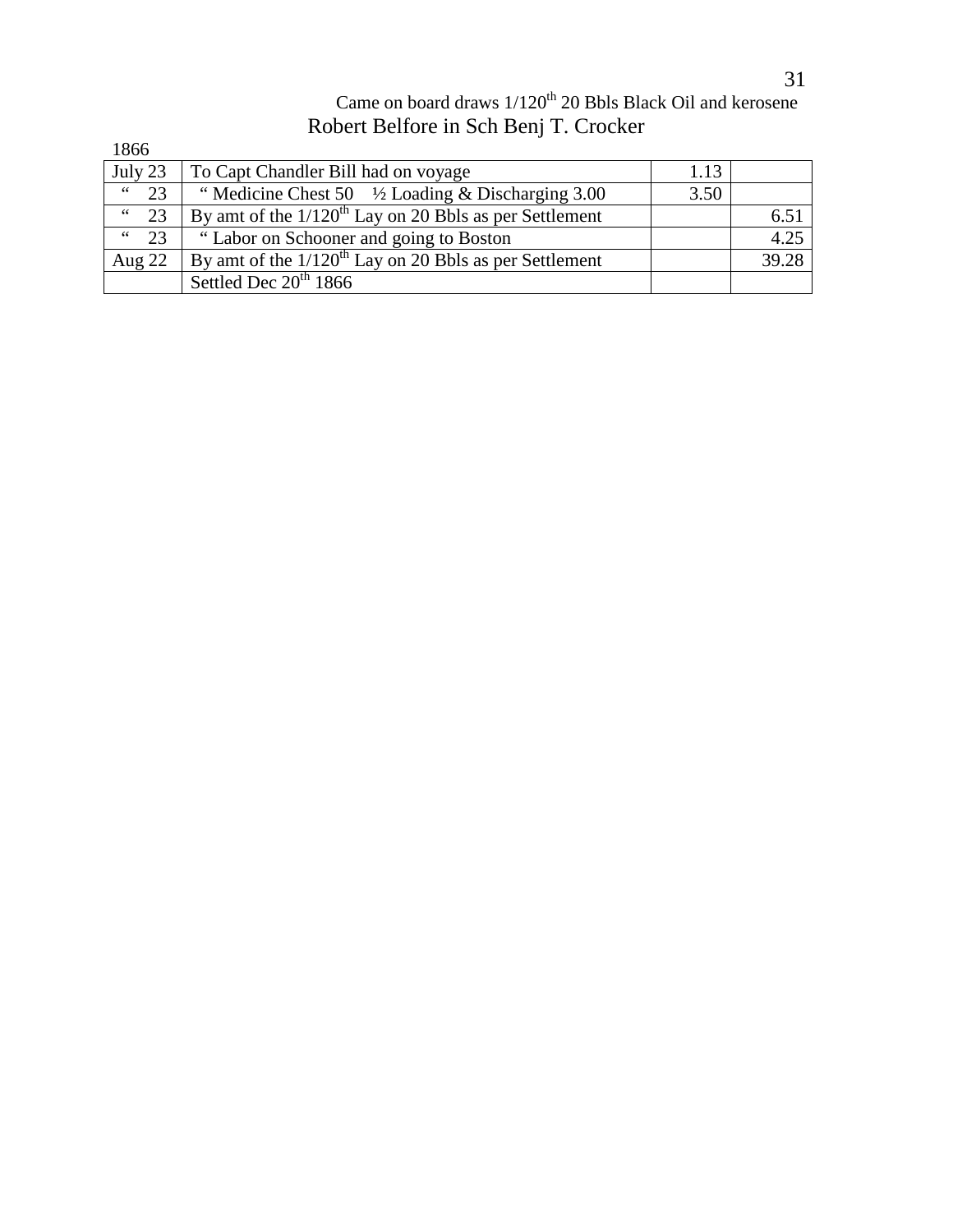[Page 32 is blank]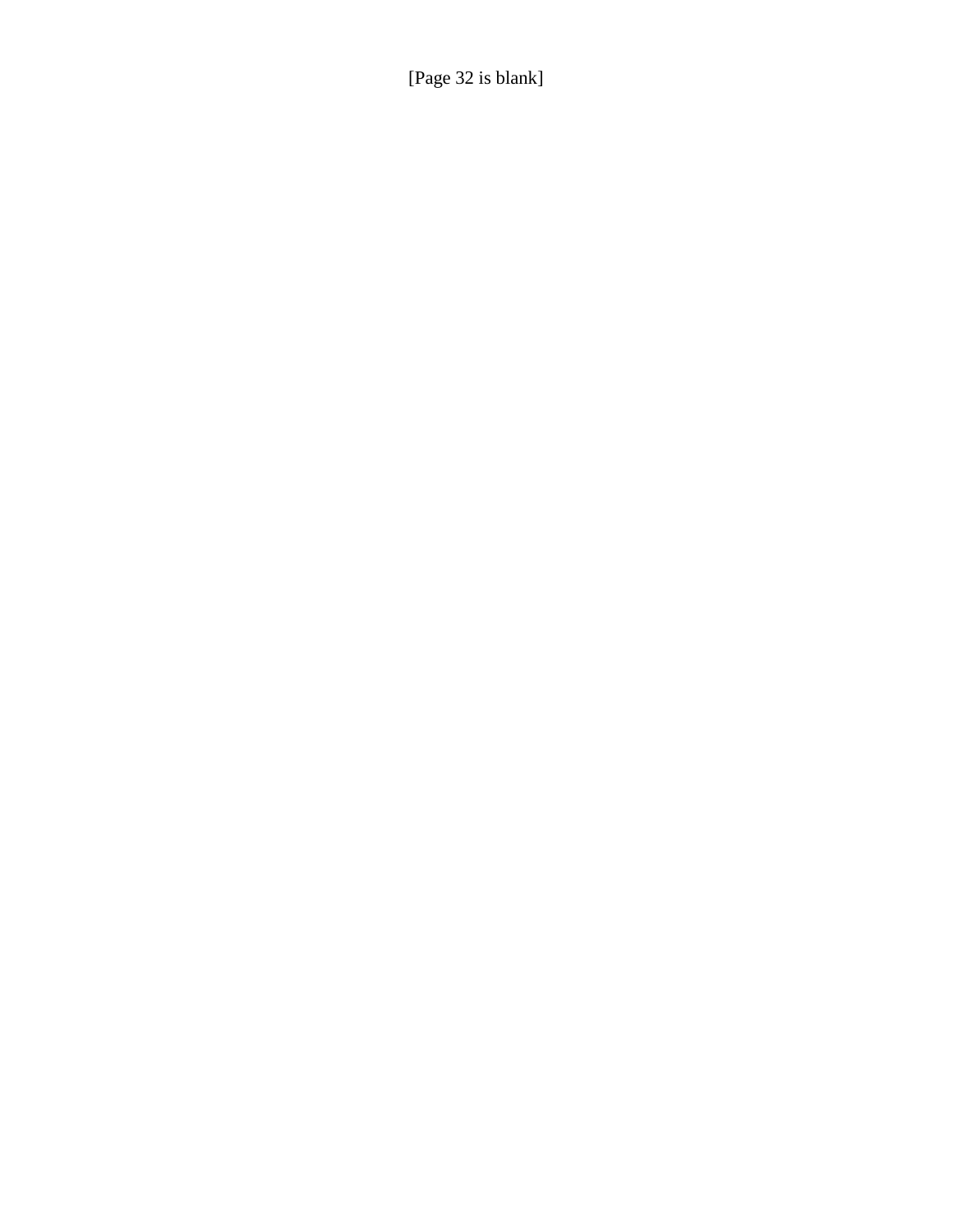## Sch Benj T. Crocker & owners

| 1866                                                                                             |                 |                                                                                         | Dr.<br>[Draw] | Cr [Credit] |
|--------------------------------------------------------------------------------------------------|-----------------|-----------------------------------------------------------------------------------------|---------------|-------------|
| Aug 22                                                                                           | To              | pd crew to go to Boston 42.00 advertising kerosene 1.50                                 | 43.50         |             |
| $\overline{\mathfrak{c}}$ (<br>$\overline{25}$                                                   | $\zeta\,\zeta$  | Isaac Collins 99.34 1 lb nails 9 1 paper tacks 8                                        | 99.51         |             |
| Oct 16                                                                                           | $\zeta$ $\zeta$ | S. Robbins 7.12 To $2^2$ Tons coal left on Board 27.00                                  | 34.12         |             |
| Nov <sub>6</sub>                                                                                 | $\zeta$ $\zeta$ | $14$ h Labor 44 Healy & Holmes 2.25 J.W. Beaty 9.00                                     | 11.69         |             |
| $\overline{\mathfrak{c}}$ $\overline{\mathfrak{c}}$<br>6                                         | $\zeta\,\zeta$  | ES Smith & Co 14.92 Geo H Holmes 2.25 FA Paine & Co 41.64                               | 58.81         |             |
| $\epsilon\, \epsilon$<br>$\overline{7}$                                                          | $\zeta\,\zeta$  | Carting 40 Labor 1.05 5 h Labor 1.75 Carting 40                                         | 3.60          |             |
| Oct 2                                                                                            | <b>By</b>       | 98 lbs old Metal 19.00 By Earnings on Mackerel Voyage 783.51                            |               | 802.51      |
| $\frac{1}{2}$                                                                                    | $\zeta\,\zeta$  | Error on G Gin on Mackerel voyage                                                       |               | 20.90       |
| Nov 13                                                                                           | To              | 8 h Labor 2.80/35 1 lb Slush 16 1 <sup>4</sup> lbs Seizing 27                           | 3.23          |             |
| $\overline{321}$                                                                                 | $\zeta$ $\zeta$ | $64$ h Hoisting Ballast 4.38/70 1 <sup>4</sup> lb Spunyarn 27/22 15 <sup>3</sup> /4 lbs | 8.11          |             |
|                                                                                                  |                 | Spunyarn 3.46/22                                                                        |               |             |
| $\overline{4\cdot 26}$                                                                           | $\zeta\,\zeta$  | Carting 1.75 W. K. Lewis & Co. 17.00 Expences going to                                  | 33.75         |             |
|                                                                                                  |                 | Boston 15.00                                                                            |               |             |
| $\frac{1}{26}$                                                                                   | $\zeta\,\zeta$  | James Engles 29.60 Union Whf Co 47.26 Enoch Nickerson 1.38                              | 78.24         |             |
| Dec 1                                                                                            | $\zeta\,\zeta$  | J. E. & G. Bowly 6.90 5 lbs Nails 45 1 Whale Boat 100.00                                | 107.35        |             |
| $\hbox{\large\ensuremath{\mathsf{G}}}\hbox{\large\ensuremath{\mathsf{G}}\hbox{\large\sf}}$<br>10 | $\zeta$ $\zeta$ | Washing Cabin 3.00 ES Smith & Co 8.44 ES Smith & Co 1.36                                | 12.80         |             |
| $\zeta\,\zeta$<br>10                                                                             | $\zeta$ $\zeta$ | Joshua Chandler Fitting 17.88 Stephen Bennett 25.96                                     | 43.81         |             |
| $\epsilon$ $\epsilon$<br>10                                                                      | $\zeta$ $\zeta$ | John Curracoa Fitting 9.36 Robert Belfore Fitting 9.36                                  | 18.72         |             |
| $\zeta$ $\zeta$<br>10                                                                            | $\zeta$ $\zeta$ | Geo Miller Fitting 14.87 Winslow Ryder Fitting 4.20                                     | 19.07         |             |
| $\zeta\,\zeta$<br>10                                                                             | $\zeta\,\zeta$  | 1 Deep Sea Lead 1.25 Padlocks 1.47 Boat Mast Wicking 25                                 | 3.17          |             |
| $\overline{14}$ 22                                                                               | $\zeta$ $\zeta$ | Repairing Compass 1.50 H.J. Lancy 1.00 1 Pitcher 75                                     | 3.25          |             |
| $\overline{14}$ 22                                                                               | $\zeta$ $\zeta$ | 1 Box Caps 1.25 1 Coil 95 thd Manila 9.24                                               | 10.49         |             |
| $\frac{1}{22}$                                                                                   | $\zeta$ $\zeta$ | $12$ cd Sawd Wood 25.50 73 gall Molasses 58.40/80                                       | 83.90         |             |
|                                                                                                  | $\zeta$ $\zeta$ | 21 gall Vinegar 6.30/30 13 Bbls M. Beef 266.50/20.50                                    | 272.80        |             |
|                                                                                                  | $\zeta$ $\zeta$ | 2 Bbls P. Pork 44.00/22.00 2 Bbls M. Pork 51.00/25.50                                   | 95.00         |             |
|                                                                                                  | $\zeta$ $\zeta$ | 60 lbs Coffee 9.00 3 Bbls Bread 240 lbs 9 21.60/90                                      | 31.50         |             |
|                                                                                                  | $\zeta$ $\zeta$ | 1 Bbl Beans 13.59 1 Box Salt 30                                                         | 13.89         |             |
|                                                                                                  | $\zeta$ $\zeta$ | 30 lbs Sal Soda 1.80/6 57 lbs Saleratus 8.55/15                                         | 10.35         |             |
|                                                                                                  | $\zeta$ $\zeta$ | 1 Tub 65 1 Box Doffnio Soap 5.70                                                        | 6.35          |             |
|                                                                                                  | $\zeta$ $\zeta$ | 2 Box Herring 150 25 lbs Tea 32.50/1.30                                                 | 34.00         |             |
|                                                                                                  | $\zeta$ $\zeta$ | 2 Doz Roast Chicken 19.00 1 Hlf Bbl Pickles 9.75                                        | 28.75         |             |
|                                                                                                  |                 | 1 Ham 2.89 1 Box Raisins 4.25                                                           | 7.14          |             |
|                                                                                                  | $\zeta\,\zeta$  | 2 cans Lard 10.00 12 Bbls Flour 162.00/13.50                                            | 172.00        |             |
|                                                                                                  | $\zeta$ $\zeta$ | 1 Bbl Ex Flour 16.50 4 Kegs Butter 100 lbs 50.00/50                                     | 66.50         |             |
|                                                                                                  | $\zeta$ $\zeta$ | 1 Grind Stone 5.50 2 Coils Tow Line 116 lbs 29.00/25                                    | 34.50         |             |
|                                                                                                  | $\zeta$ $\zeta$ | 1 Cheese 20 lbs 4.40/22 1 Large Vice 10.50                                              | 14.90         |             |
|                                                                                                  | $\zeta$ $\zeta$ | $162$ lbs 6 thd Manila 4.62/28 55 lbs $12$ in Manila 13.20/24                           | 17.82         |             |
|                                                                                                  | $\zeta$ $\zeta$ | 72 lbs 1 3/4 in Manila 17.26/24 1 Cooler & Cock 70.50                                   | 87.76         |             |
|                                                                                                  | $\zeta$ $\zeta$ | 185 "Sugar 31.45/17 1 M. Barrel 1.00                                                    | 32.45         |             |
|                                                                                                  | $\zeta$ $\zeta$ | "Nutmeg 2.00 6 Bot P. Sauce 1.80/30                                                     | 3.80          |             |
|                                                                                                  | $\zeta$ $\zeta$ | "Cassia 80 1 Box 22<br>1                                                                | 1.02          |             |
|                                                                                                  |                 | Amounts trans over                                                                      | 1607.65       | 823.41      |
|                                                                                                  |                 |                                                                                         |               |             |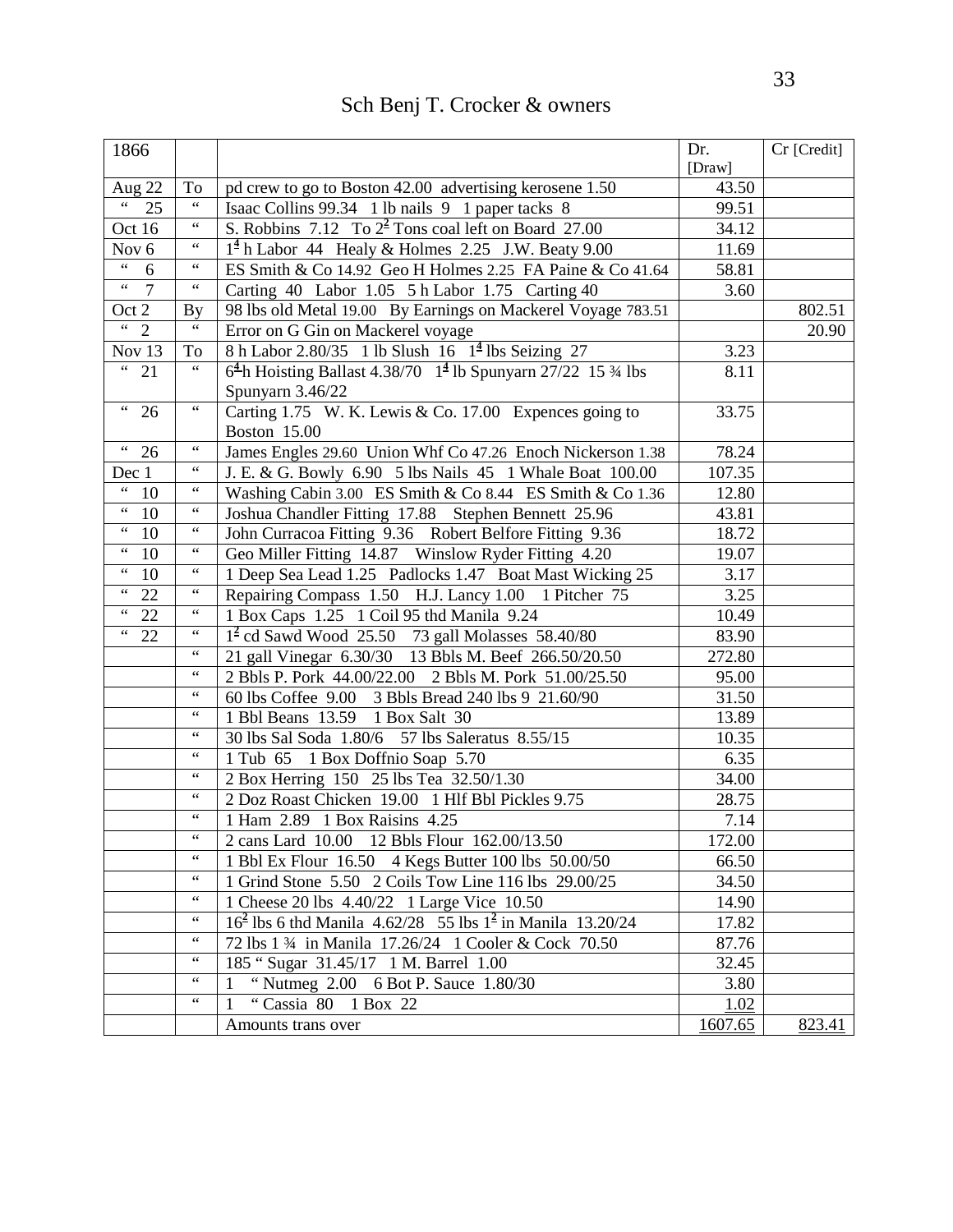| Sch Benj T. Crocker & owners |  |  |
|------------------------------|--|--|
|------------------------------|--|--|

| 1866   |                                                    |                                                                                | Dr.               | Cr.    |
|--------|----------------------------------------------------|--------------------------------------------------------------------------------|-------------------|--------|
| Dec 22 | To                                                 | Amounts Brot over                                                              | 1607.65           | 823.41 |
|        | $66$                                               | 6 Box Mustard 1.80 2 lbs C. Tartar 1.60 Box 22                                 | 3.62              |        |
|        | $\zeta\,\zeta$                                     | 80 lbs D. apples 20.00/25 1 Bbl 30                                             | 20.30             |        |
|        | $\zeta\,\zeta$                                     | 7 Bbls Potatoes 19.25/2.75 7 Bbls 2.10                                         | 21.35             |        |
|        | $\,$ 4 $\,$                                        | 1 " Turnips 3.43 1 Bbl 30                                                      | 3.73              |        |
|        | $\,$ 4 $\,$                                        | 2 Gro [Gross?] Matches 4.80/2.40 5 gall Lin Oil 10.00/2.00                     | 14.80             |        |
|        | $\zeta\,\zeta$                                     | 80 lbs Fish 4.00/5 1 lb Soap 17                                                | 4.17              |        |
|        | $\leq$ $\leq$                                      | 152 lbs 1 34 lbs Manila 36.48/24 13 <sup>2</sup> " [lbs] 12 thd Manila 3.38/25 | 39.86             |        |
|        | $\zeta\,\zeta$                                     | $4^{\frac{4}{2}}$ " Nails 42/10 $1^{\frac{2}{2}}$ " [lb] R. Leather 1.87/1.25  | 2.29              |        |
|        | $\zeta$ $\zeta$                                    | 2 papers I Tacks 16 6 Corn Brooms 3.30/55                                      | 3.46              |        |
|        | $\zeta\,\zeta$                                     | 6 Scrub Brooms 1.68/28 5 lbs Blue 3.75/75                                      | 5.43              |        |
|        | $\epsilon$ $\epsilon$                              | 3 lbs Ex Blue 1.65/55 1/2 Ton Coal 6.25                                        | 7.90              |        |
|        | $\,$ 4 $\,$                                        | 1 qt J. Varnish 40 1 - 1 qt Jug 20                                             | .60               |        |
|        | $\zeta$ $\zeta$                                    | 50 lbs W. Lead $8.50/17$ $3^2$ lbs Marline 77/22                               | 9.27              |        |
|        | $\zeta$ $\zeta$                                    | 2 Palms 60 1 Axe Handle 28                                                     | .88               |        |
|        | $\zeta\,\zeta$                                     | 1 Paint Brush 50 1 Hand Saw 1.60                                               | 2.10              |        |
|        | $\epsilon$ $\epsilon$                              | 3 lbs W. Chalk $30 \quad 1^2$ lb R. Chalk $37/25$                              | .67               |        |
|        | $\zeta\,\zeta$                                     | 52 "Tar 2.60/5 1 pr Hinges 10 1 Doz Screws 12                                  | 2.82              |        |
|        | $\zeta\,\zeta$                                     | $1^2$ gall Boi Oil 3.00/2.00 15 lbs W. Lead 2.55/17                            | 5.55              |        |
|        | $\zeta\,\zeta$                                     | 1 qt Japan [varnish] 40 2 " C. Lines 1.50                                      | 1.90              |        |
|        | $\,$ 4 $\,$                                        | 4 Snappins 32/8 1 Doz Hooks 25                                                 | .57               |        |
|        | $\zeta\,\zeta$                                     | Copper Tacks 1.33 6 Files 90/15                                                | 2.23              |        |
|        | $\,66$                                             | 4 lbs R. Leather 5.00/1.25 39 <sup>4</sup> Yds Drilling 11.78/.30              | 16.78             |        |
|        | $66$                                               | 6 Painted Pails 2.10/35 2 gall Oil 3.70/1.85                                   | 5.80              |        |
|        | $\,66$                                             | $1 - 2$ gall cans 60 $12$ in auger 65                                          | $\overline{1.25}$ |        |
|        | $\,$ 4 $\,$                                        | 2 Table Cloths $3.10/1.55$ 3 – 20 in Jib Hanks 12                              | 3.22              |        |
|        | $\,$ 4 $\,$                                        | 2 lbs R. Paint 50/25 7 lbs M. Spuyarn 1.54/22                                  | 2.04              |        |
|        | $\zeta\,\zeta$                                     | R. C. Hartford 26.23 Isaac Collins 24.86                                       | 51.09             |        |
|        | $\,$ 4 $\,$                                        | F. A. Paine & Co 163.99 A. Macool 500.61                                       | 664.60            |        |
|        | $\zeta\,\zeta$                                     | Union Whf Co 105.00 R. E. Smith 36.00                                          | 141.00            |        |
|        | $\zeta\,\zeta$                                     | 1 Bolt & Keys 25 G. H. Holmes 2.65 A. McKenzie 2.25                            | 5.15              |        |
|        | $\,$ 4 $\,$                                        | $28^2$ lbs Tobacco 24.23/85 8 lbs Tobacco 8.00/1.00                            | 32.23             | Slop   |
|        | $\,$ 4 $\,$                                        | 6 Belts & Sheaths 2.10/35 6 Sheath Knives 2.10/38                              | 4.20              | Chest  |
|        | $\mbox{4}\,\mbox{4}$                               | 5 Sheath Knives 1.25/25 8 pr Socks 6.80/85                                     | 8.05              |        |
|        | $\zeta\,\zeta$                                     | 4 ps Thread 40/10 1 Paper Needles 10 2 Shirts 5.50/2.75                        | 6.00              |        |
|        | $\zeta\,\zeta$                                     | 9 Jumpers 14.58/1.62 15 pr Overalls 24.30/1.62                                 | 38.88             |        |
|        | $\textcolor{red}{\bullet}\textcolor{red}{\bullet}$ | 2 Reef Jackets 11.00/5.50 5 prs Pants 25.00/5.00                               | 36.00             |        |
|        | $\textsf{G}\,\textsf{G}$                           |                                                                                | 4.50              |        |
|        |                                                    | 1 gr Bbl Mackerel                                                              |                   |        |
|        |                                                    | Amt trans over                                                                 | 2781.94           | 823.41 |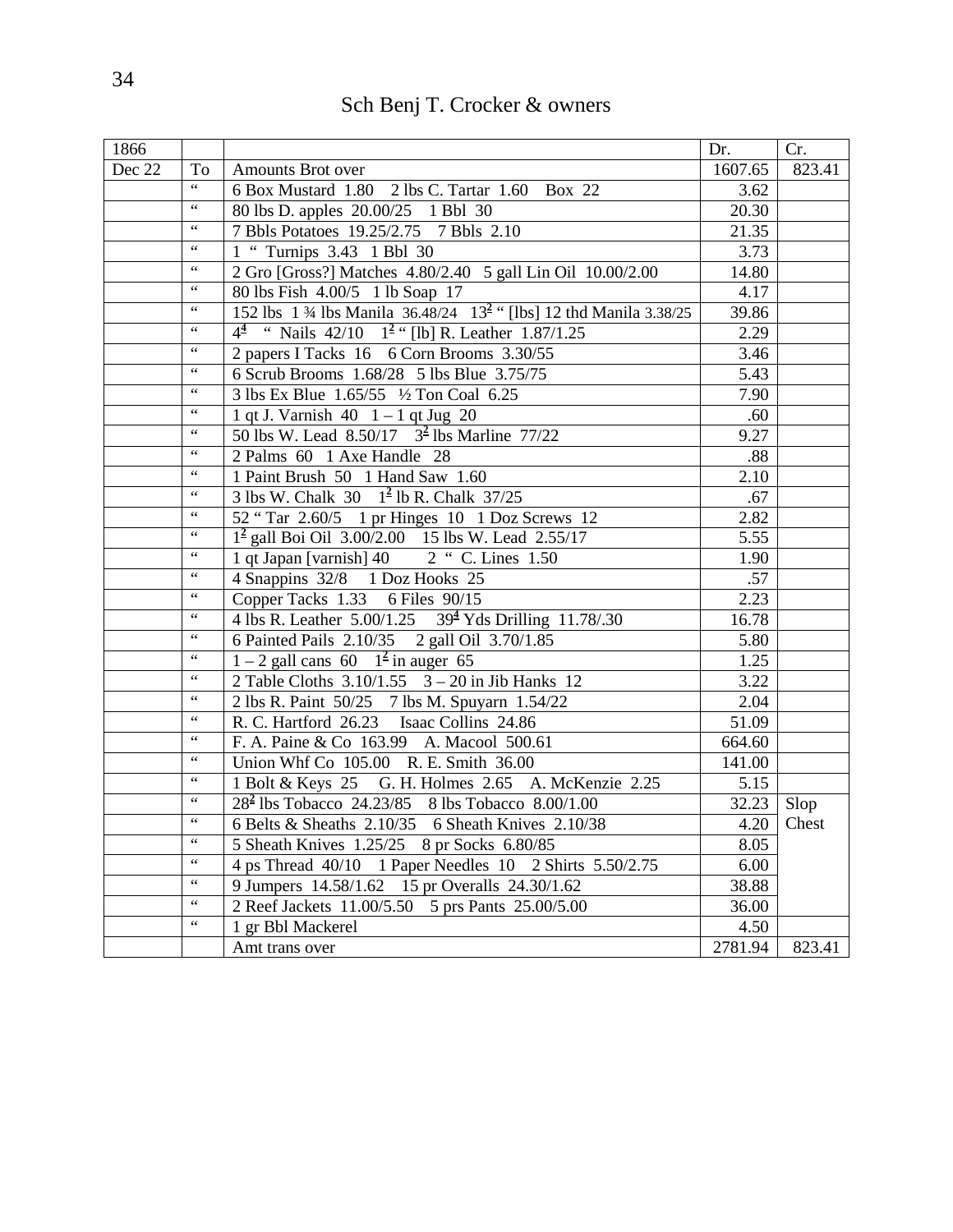| 1866   |                |                                                               | Dr.     | Cr.     |
|--------|----------------|---------------------------------------------------------------|---------|---------|
| Dec 24 | To             | Amounts Brot over                                             | 2781.94 | 823.41  |
|        | $\zeta\,\zeta$ | Dr. J. Stone 7.00 Amount Outfits & advance 499.41             | 506.41  |         |
|        | By             | 8 Cask Sold Union Wharf Co.                                   |         | 93.09   |
|        | $66\,$         | Error chgd twice ES Smith & Co $14.92$ By Healy & Holmes Bill |         | 17.17   |
|        |                | 2.25                                                          |         |         |
|        | To             | pd Carting 50 John Chandler Fitting 25.00                     | 25.50   |         |
|        | $\zeta\,\zeta$ | James Engles 18.15 2 Dust Brooms 50                           | 18.65   |         |
|        | $\zeta\,\zeta$ | Storage on Cask & Whale Gear 30.00 Custom House 10.70         | 40.70   |         |
|        | $\leq$ $\leq$  | 1 Month Interest 12.19 Freight & Carting 10.55                | 22.74   |         |
|        | $\zeta\,\zeta$ | $1\frac{1}{4}$ % on amt of outfits                            | 42.16   |         |
|        | By             | Int on $783.51 = 8.88$ By 6% on Goods from Store 61.78        |         | 70.66   |
|        |                |                                                               | 3438.10 | 1004.33 |
|        |                |                                                               | 1004.33 |         |
|        |                |                                                               | 2433.77 |         |

| Sch Benj T. Crocker & owners |  |  |
|------------------------------|--|--|
|------------------------------|--|--|

|    | $\mathbf{B}\mathbf{v}$ | Nathaniel L. Thompson | $5/16$ ths |         | 760.55  |
|----|------------------------|-----------------------|------------|---------|---------|
| 66 |                        | John Atwood Jr & Co   | $5/32$ nds |         | 380.26  |
| 66 |                        | John S. Chandler      | $1/8$ ths  |         | 304.23  |
| 66 |                        | Francis A. Paine      | 1/16th     |         | 152.12  |
| 66 |                        | A. B. Simmons         | $1/16$ th  |         | 152.12  |
| 66 |                        | S. S. Leamard         | $1/16$ th  |         | 152.12  |
| 66 |                        | A. Macool             | 1/16th     |         | 152.12  |
| 66 |                        | H. Barker & Co        | 1/32nd     |         | 76.05   |
| 66 |                        | Isaac Collins         | $1/32$ nd  |         | 76.05   |
| 66 |                        | Benj Freeman          | $1/32$ nd  |         | 76.05   |
| 66 |                        | R. C. Hartford        | $1/32$ nd  |         | 76.05   |
| 66 |                        | Frank J. Correa       | $1/32$ nd  |         | 76.05   |
|    |                        |                       |            | 2433.77 | 2433.77 |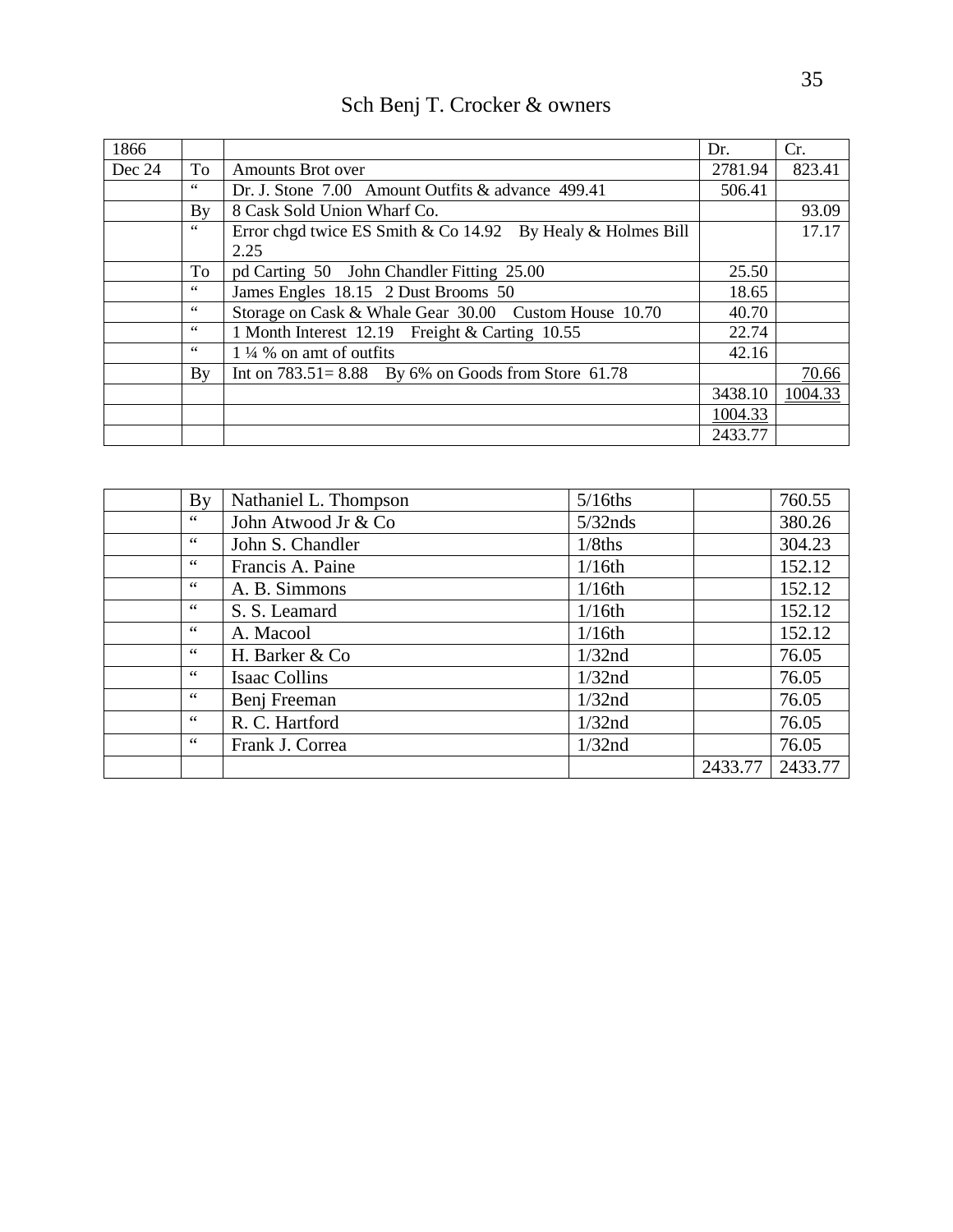| 1866                                                    |                          |                                                                         |              |          |
|---------------------------------------------------------|--------------------------|-------------------------------------------------------------------------|--------------|----------|
| Dec 11                                                  | To                       | Stamp for note 38 To 1/8 <sup>th</sup> of Sch BT Crocker outfits 304.23 | 304.58       | Trans to |
|                                                         |                          |                                                                         |              | Co Books |
| $\boldsymbol{\varsigma}$ $\boldsymbol{\varsigma}$<br>24 | <b>By</b>                | Labor Fitting 25.00 $25th$ Pay cash on a/c 75.00                        | Trans to     | 100.00   |
|                                                         |                          |                                                                         | <b>Books</b> |          |
| 1868                                                    | To                       | Cash from C. N. Dabney & Sons Bill                                      | 226.10       | 671.45   |
| Jany 23                                                 |                          |                                                                         |              |          |
|                                                         | $\zeta$ $\zeta$          | Premium on (226.10) at .42                                              | 94.96        |          |
| Mch 3                                                   | To                       | Cash of Wm P. Leacock as per Draft                                      | 236.08       |          |
|                                                         | 66                       | 5% exchange 12.42 Premium on (248.50) 101.89/.41                        | 114.31       |          |
|                                                         | <b>By</b>                | Dabney & Leacock Draft with premium & exchange                          |              | 671.45   |
|                                                         |                          | [The above lines are crossed out]                                       |              |          |
| ---------                                               | -----                    |                                                                         |              |          |
| 1867                                                    |                          |                                                                         |              |          |
| Sept 7                                                  | To                       | Drft on J. Atwood Jr & Co 200 Premium at 1.42 84.25                     | 284.25       |          |
|                                                         | $\overline{\mathcal{L}}$ | 598 galls B. Oil 310.96/.52<br>Premium<br>1.42 130.61                   | 441.57       |          |
|                                                         | $\zeta$ $\zeta$          | $124$ "<br>B. Oil 62./50<br>Premium<br>1.41 25.42                       | 87.42        |          |
| Oct 6                                                   | $\zeta\,\zeta$           | 7 Bbls B. Oil 126.00/18.<br>Premium<br>1.41 51.66                       | 177.66       |          |
| Sept 7                                                  | <b>By</b>                | Sch Bill as pr a/c 257.68 Port charges and ex on oil 27.18              |              | 284.86   |
|                                                         | $\overline{\mathbf{G}}$  | Bark Arab Bill Provisions 125.12 J. Sylvia Provisions 58.89             |              | 184.01   |
|                                                         | $\zeta$ $\zeta$          | Tobacco 26.40 Advanced crew 48.24                                       |              | 74.64    |
| $\boldsymbol{\zeta} \, \boldsymbol{\zeta}$<br>23        | $\zeta\,\zeta$           | N. H. Dabney Sch Bill 8.08 F. W. Manly Bill 21.42                       |              | 29.50    |
| Oct 26                                                  | $\zeta\,\zeta$           | Gilbert Gonsalves Sch Bill 126.04 Premium on 510.96 at 42               |              | 417.75   |
|                                                         |                          | / 188.09 at 41 291.71                                                   |              |          |
| Dec 21                                                  | By                       | Sch Bill as pr $a/c$ 327.13 Port charges & ex on Oil 60.09              |              | 387.22   |
|                                                         | To                       | Cash of G. Gonslour [?] 15.00 Premium at 1.41 6.15                      | 21.15        |          |
|                                                         | By                       | Premium on 387.22 at 1.41 158.76 Advanced to crew 102.18                |              | 260.94   |
|                                                         | $\overline{\mathbf{G}}$  | Premium on 102.18 at 1.41 41.89 By Sch Bill at Porto Prayer             |              | 44.62    |
|                                                         |                          | 2.73                                                                    |              |          |
| 1868                                                    | To                       | Draft on J Atwood Jr & Co $635.71$ Premium at 1.41 260.99               | 896.70       |          |
| Jany 24                                                 |                          |                                                                         |              |          |
| Apr 3                                                   | By                       | pd Tonage Dues exchange and Brokerage at St Vincent                     |              | 34.94    |
|                                                         | $\overline{\mathbf{G}}$  | pd Sch Bill as per Hazels a/c                                           |              | 20.56    |
|                                                         | $\zeta$ $\zeta$          | Premium on 58.23 at 1.41                                                |              | 23.87    |
|                                                         | To                       | 229 galls W. Oil 91.60/.40 Premium at 1.41 37.56                        | 129.16       |          |
| Mch 4                                                   | By                       | pd 2 Tri Pumps [?] 5.00<br>furnishing medicine chest 17.16              |              | 22.16    |
|                                                         | <b>By</b>                | Premium ib 22.16 at 1.41                                                |              | 9.09     |
|                                                         | To                       | average Interest w Sept 7 <sup>th</sup> 1868                            | 10.34        |          |
|                                                         | By                       | amt of his $1/10^{th}$ Lay of Voyage                                    |              | 527.07   |
|                                                         | To                       | John Atwood Jr & Co a/c                                                 | 491.61       |          |
|                                                         | By                       | <b>Commissions Selling Slop Chest</b>                                   |              | 3.40     |
|                                                         |                          | Bal of Bill on voyage 254.09                                            |              |          |
|                                                         |                          | less selling Slop Chest<br>3.46                                         |              |          |
|                                                         |                          | 250.63                                                                  | 2539.86      | 2324.39  |
|                                                         |                          | J. Atwood Jr. & Co.<br>491.61                                           | 2324.39      |          |
|                                                         |                          | 742.24                                                                  | 215.47       |          |
|                                                         |                          | By error on Lay                                                         | 8.61         |          |
|                                                         |                          |                                                                         | 206.86       |          |

#### 36 one Tenth Lay (10) Master John S. Chandler in Sch Benj T. Crocker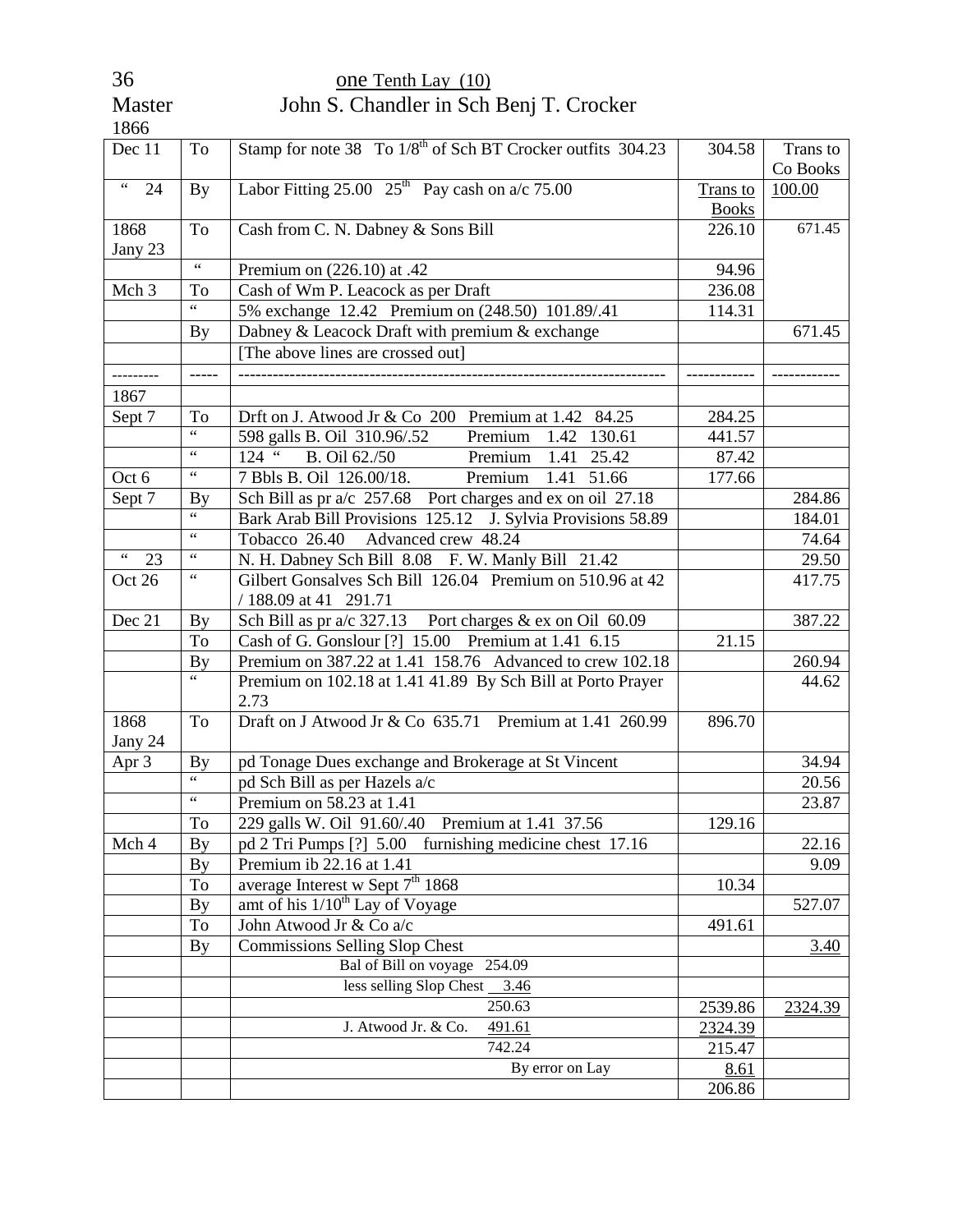| 1866         |                |                                                               |           |               |
|--------------|----------------|---------------------------------------------------------------|-----------|---------------|
| Dec 5        | To             | 1 lb Tobacco 1.00 $13^{th}$ 2 comforters 6.50/3.25 8 lbs soap | 18.78     |               |
|              |                | 1.28 10 lbs Tobacco 10.00                                     |           | 53.78         |
| $\degree$ 18 | $\leq$ $\leq$  | <b>Check on Provincetown Bank</b>                             | 35.00     | Bill          |
|              | 66             | Cash 10.20 Cash .72 1 pr Shoes 1.50                           | 12.42     |               |
|              | 66             | 2 lbs Tobacco 2.00/1.00 2 Hats 36/18 Postage .16              | 2.52      |               |
|              | 66             | 5 " Tobacco 5.00/1.00 1 lb Tobacco 1.00 Cash 29.60            | 35.60     |               |
|              | 66             | 2 <sup>16</sup><br>Tobacco 1.00/.50 2 Hats .48 Cash .50       | 1.98      |               |
|              | 66             | 3 1/4 "Tobacco 1.63/.50 1 lb Tobacco 1.00                     | 2.63      |               |
|              | $\zeta\,\zeta$ | Premium on 1.41 17.23 2 1/2 % commission 1.05 5%              | 20.38     |               |
|              |                | exchange 2.10                                                 |           |               |
|              | 66             | Medicine Chest 1.00 Loading & Discharging 6.00                | 7.00      |               |
|              | 66             | Interest on cash advance 6.36                                 | 6.36      |               |
|              | $\leq$ $\leq$  | $1/13th$ Lay on Oil as per Settlement                         | Error see | 405.44        |
|              |                |                                                               | below     |               |
|              |                |                                                               | 142.67    | 405.44        |
|              |                | check $60.00$                                                 |           | <u>142.67</u> |
|              |                | note 244.68                                                   |           | 262.77        |
|              |                | 304.68                                                        | check     | 60.00         |
|              |                | \$412.07/100                                                  |           | 202.77        |

one Thirteenth (1/13) Lay 37 1<sup>st</sup> Mate Joshua Chandler in Sch Benj T. Crocker

# Provincetown Sept 2<sup>nd</sup> 1868

Received of John Atwood Jr & Co agents of the Sch Benj T. Crocker Four Hundred and Twelve and 07/100 Dollars it being in full for amount of my one Thirteenth Lay on Oil caught on board Said Schooner the present Voyage as per Settlement below

#### *Joshua Chandler*

| <b>Balance Due</b> |       | 262.77 |
|--------------------|-------|--------|
| To Check           | 60.00 |        |
| " Cash             | 10.00 |        |
| "Tobacco           | .50   |        |
|                    | 70.50 | 70.50  |
|                    |       | 192.21 |

[Crossed out and Void written over]

| $1/13^{\text{th}}$ Lay as per Settlement<br>By |       | 412.07 |
|------------------------------------------------|-------|--------|
| To<br>amt of Bill as above                     |       |        |
|                                                |       | 269.40 |
| To Check                                       | 60.00 |        |
| 66<br>Cash 10.00 Tobacco 50                    | 10.50 | 70.50  |
| Settled Sept 17/68                             |       | 198.90 |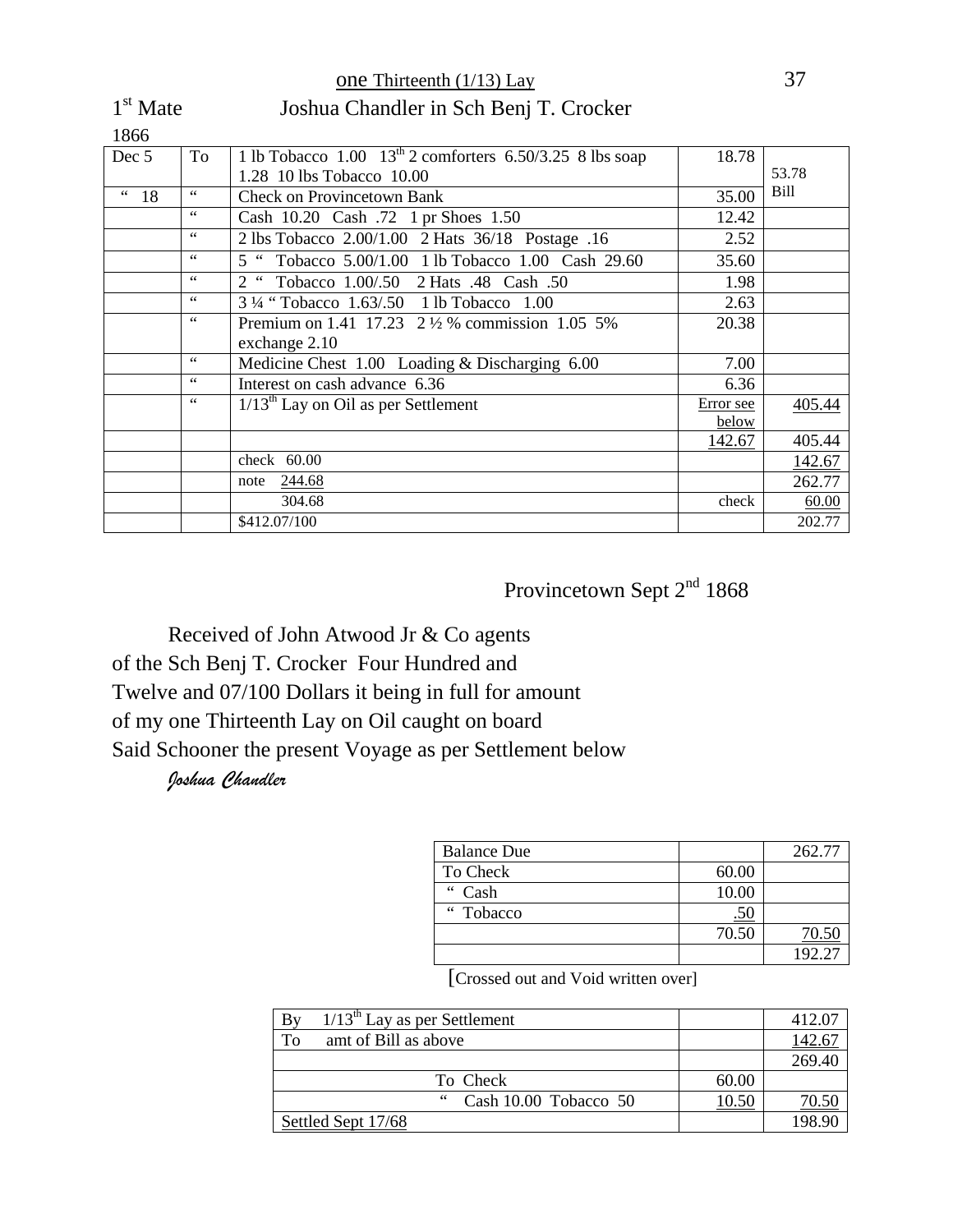# 38 one Nineteenth (1/19) Lay Boat Steerer George Miller in Sch Benj T. Crocker

| Dec 3                               | To              | 1 Tow Coal 12.50 $6^{th}$ 1 qt oil 50 $8^{th}$ 7 $\frac{3}{4}$ lbs C. Beef 1.31/17 | 14.31  | 59.04      |
|-------------------------------------|-----------------|------------------------------------------------------------------------------------|--------|------------|
| $\,$ $\,$ $\,$ $\,$<br>15           | $\zeta$ $\zeta$ | $192$ lbs C. Pork 4.49/23 $212$ lbs Beef 3.66/17 8 lbs Soap 1.28                   | 9.43   | 14.87      |
| $\,$ $\,$ $\,$ $\,$ $\,$ $\,$<br>15 | $\zeta\,\zeta$  | 10 " Tobacco 10.00 1 Box Mustard 30 Cash 25.00                                     | 35.30  | 44.17 Bill |
| $\degree$ 15                        | By              | $422$ pr Labor Fitting Vessel                                                      |        | 14.87      |
|                                     | To              | Cash 4.92 Postage .16 5 lbs Tobacco 5.00                                           | 10.08  |            |
|                                     | $\leq$ $\leq$   | Cash 4.80 Cash 48 2 " Tobacco 1.00/50                                              | 6.28   |            |
|                                     | $\zeta\,\zeta$  | $1^2$ lbs Tobacco 75/50 3 lbs Soap 48/16                                           | 1.23   |            |
|                                     | $\zeta\,\zeta$  | Premium at 1.41 4.24 2 1/2 % commission .26 5% exchange 52                         | 5.02   |            |
|                                     | $\zeta\,\zeta$  | Medicine chest 1.00 Loading and Discharging 6.00                                   | 7.00   |            |
|                                     | $\zeta\,\zeta$  | Interest on advance                                                                | 3.56   |            |
|                                     | By              | Amt of his $1/19th$ Lay of Voyage                                                  |        | 277.41     |
|                                     | To              | John Atwood Jr & Co Bill                                                           | 287.18 |            |
|                                     |                 |                                                                                    | 379.39 | 292.28     |
|                                     |                 |                                                                                    | 292.28 |            |
|                                     |                 |                                                                                    | 87.11  | Dr         |
|                                     |                 | By Error on Lay                                                                    | 4.53   |            |
|                                     |                 |                                                                                    | 82.58  |            |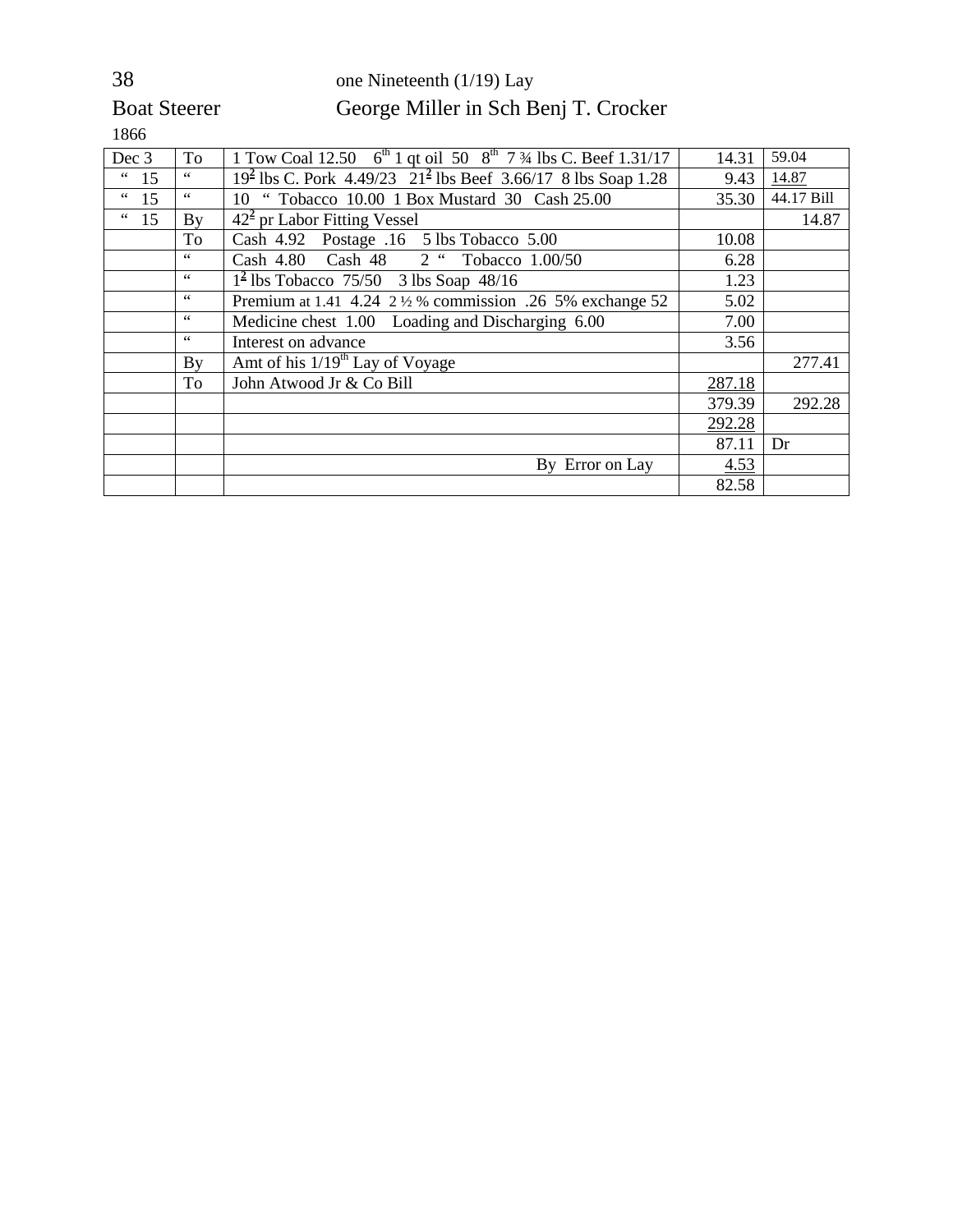one Twenty Second (1/22) Lay 39 Boat Steerer Winslow H. Ryder in Sch Benj T. Crocker

1867

| Dec 17                        | To             | Cash 5.00 2 Jack Knives 1.00 6 lbs Soap 96                      | 6.96  |            |
|-------------------------------|----------------|-----------------------------------------------------------------|-------|------------|
| $\boldsymbol{\epsilon}$<br>17 | $\zeta\,\zeta$ | 1 Comb 20 1 Sheath Knife 33 22 <sup>nd</sup> Cash 5.00          | 5.53  | 12.49 Bill |
|                               | 66             | Cash 4.80 1 Jumper 1.75 5 lbs Tobacco 5.00                      | 11.55 |            |
|                               | 66             | Cash .48 2 Hats 36 Postage 48                                   | 1.32  |            |
|                               | 66             | Cash 9.80 2 lbs Tobacco 2.00 Cash 96                            | 12.76 |            |
|                               | $\zeta\,\zeta$ | 2 lbs Tobacco 1.00/50 1 pr Pants 1.75 3 1/4 lbs Tobacco 1.63/50 | 4.38  |            |
|                               | 66             | 2 "Soap 32/16                                                   | 32    |            |
|                               | 66             | Premium at 1.41 7.59 2 1/2 % com .46 5% exchange 93             | 8.98  |            |
|                               | $\zeta\,\zeta$ | Medicine Chest 1.00 Loading & Discharging 6.00                  | 7.00  |            |
|                               | By             | $1/22^{nd}$ Lay on Oil as pr Settlement                         |       | 241.86     |
|                               | To             | Interest on advance                                             | 2.18  |            |
|                               |                |                                                                 | 60.98 | 241.86     |
|                               |                |                                                                 |       | 60.98      |
|                               |                |                                                                 |       | 180.88     |
|                               |                | By Error in Lay                                                 |       | 1.63       |
|                               |                |                                                                 |       | 182.51     |

 $$241\,86/100$  Provincetown Sept  $2<sup>nd</sup> 1868$ Received of John Atwood Jr & Co agents of the Sch Benj T. Crocker Two Hundred Forty One and 86/100 Dollars it being in full for amount of My One Twenty Second lay on Oil caught on board of Said Schooner the present Voyage as per Settlement Winslow H. Ryder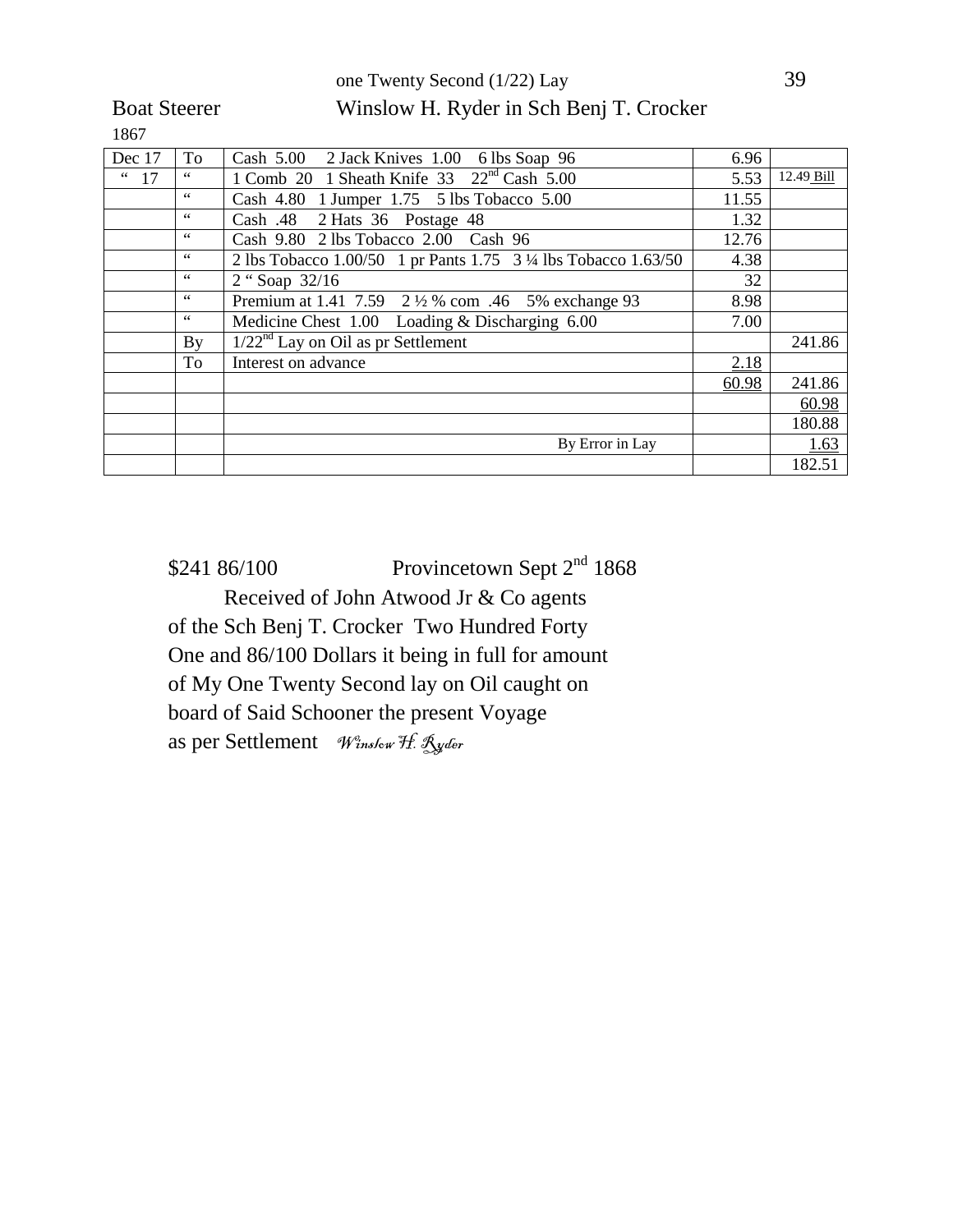### 40 one Thirtieth (1/30) Lay **Deserted Jany 16/68** Ship Keeper Edward F. Smith in Sch Benj T. Crocker

1866

| Nov $26$          | To             | Cash 40.00 Dec 15 <sup>th</sup> 3 pr Overhalls 4.80/1.60 2 Shirts 6.00/3.00  | 50.80  |        |
|-------------------|----------------|------------------------------------------------------------------------------|--------|--------|
| Dec 15            | $66$           | 11 lbs Tobacco $9.90/.90$ $22nd$ To Cash 1.00 $2$ pr Shoes 6.50              | 17.40  |        |
| $\degree$ 22      | $\,$ 4 $\,$    | 2 Straw Hats $1.00\text{ }24^{\text{th}}$ 1 pr Mittens 62 1 pr O. Pants 2.00 | 3.62   |        |
| $\frac{1}{24}$    | $\zeta\,\zeta$ | 1 Oiled Jacket 2.75 2 Blankets 6.00 5 lbs Soap 90                            | 9.65   |        |
| $\overline{4}$ 24 | $\,$ 6 6 $\,$  | 5 ps Thread 50 1 Sheath & Belt 35 1 Sheath Knife 35                          | 1.20   |        |
| $\overline{4}$ 24 | $\zeta\,\zeta$ | 1 qt Boi Oil 50                                                              | .50    |        |
|                   | 66             | Cash 4.80 5 lbs Tobacco 5.00 1 pr W. Pants 5.00                              | 14.80  |        |
|                   | 66             | 1 ps Thread 3 2 "Tobacco 2.00 Cash 48                                        | 2.51   |        |
|                   | $\leq$ $\leq$  | Postage 16 Cash 5.00                                                         | 5.16   |        |
|                   | $\,$ 6 6 $\,$  | Premium 4.28/1.41 2 1/2 % comm 26 5% exchange .52                            | 5.06   |        |
|                   | $\,$ 6 6 $\,$  | Medicine Chest 1.00 Loading & Discharging 6.00                               | 7.00   |        |
|                   | $\,$ 6 6 $\,$  | Interest on cash                                                             | 6.11   |        |
|                   | By             | Amt of his $1/30th$ Lay of Voyage                                            |        | 175.69 |
|                   |                |                                                                              | 123.81 | 175.69 |
|                   |                |                                                                              |        | 123.81 |
|                   |                |                                                                              |        | 51.88  |

Chgd Schooner

### Deserted on Voyage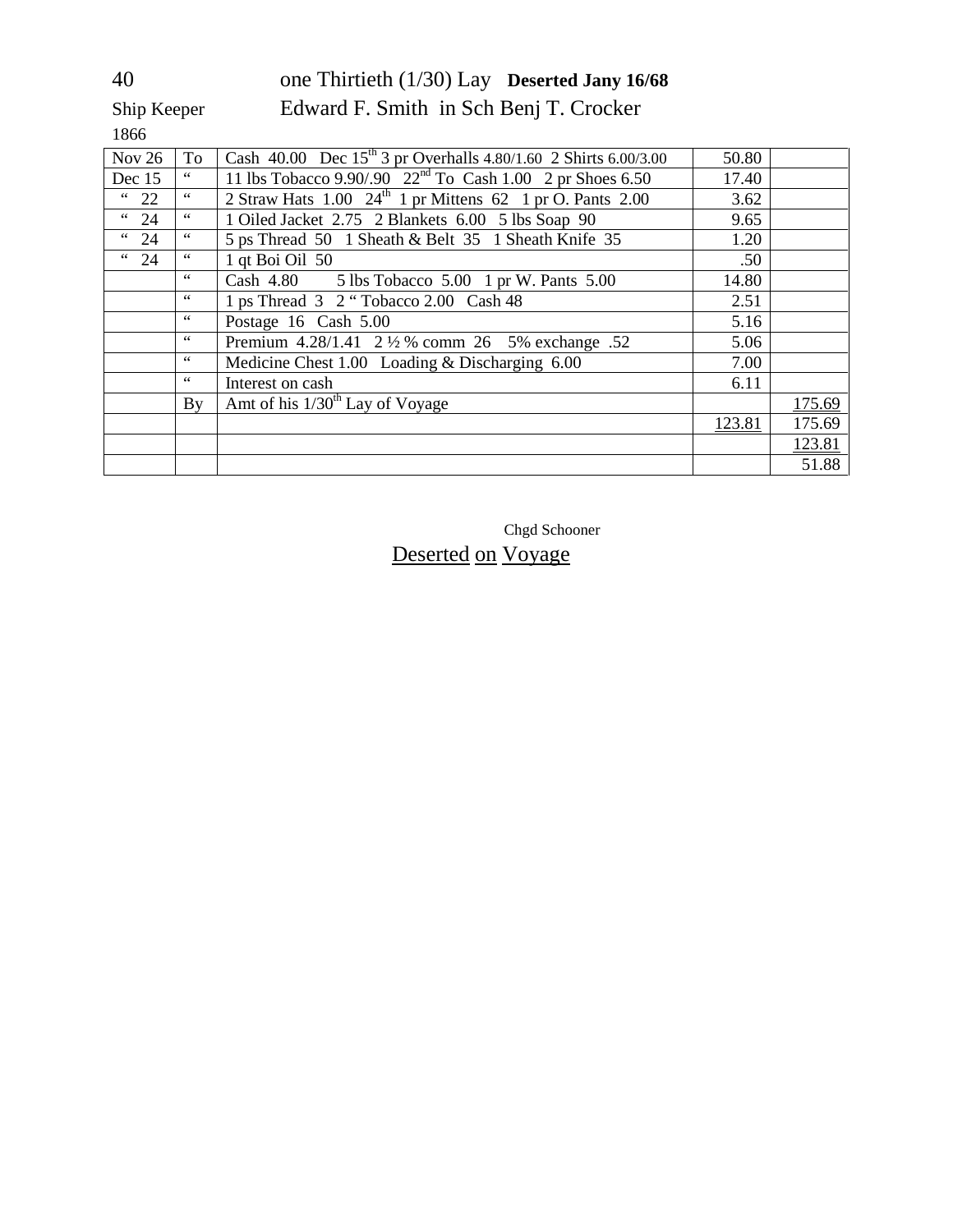#### One Thirtieth (1/30) Lay 41 Steward Frank Enos in Sch Benj T. Crocker

| Dec 19 | To | Cash $25.00 \text{ } 1 \text{ } F$ . Shirt $2.75 \text{ } 4 \text{ } ps$ Thread $40 \text{ } 1 \text{ paper Needles}$ .10 | 28.25 | <b>Bill</b> |
|--------|----|---------------------------------------------------------------------------------------------------------------------------|-------|-------------|
|        | 66 | Cash 6.00 1 Jumper 1.75 2 Hats 36                                                                                         | 8.11  |             |
|        | 66 | 1 ps Thread 3 1 Jumper 1.75 Cash 5.00                                                                                     | 6.78  |             |
|        | 66 | $1\frac{1}{4}$ lbs Tobacco 63/50                                                                                          | .63   |             |
|        | 66 | Premium 4.51/1.41 2 ½% commission .27 5% exchange .54                                                                     | 5.32  |             |
|        | 66 | Medicine Chest 1.00 Loading & Discharging 6.00                                                                            | 7.00  |             |
|        | 66 | Interest on cash                                                                                                          | 4.49  |             |
|        | By | Amount of this $1/30th$ Lay of voyage                                                                                     |       | 175.69      |
|        |    |                                                                                                                           | 60.58 | 175.69      |
|        |    |                                                                                                                           |       | 60.58       |
|        |    |                                                                                                                           |       | 115.11      |

Chgd Schooner

[Attached to this page is a slip of paper that states as follows:

[Stamp] \$115.1 Boston, Sept 11, 1868 Received of John Atwood Jr for Frank Enos the sum of One Hundred and fifteen Dollars and Eleven cents, Tendered by said Atwood as the balance due said Enos for his voyage on Schooner Benjamin T Crocker. Saving to Enos the right to accept it or refuse it. Frank Enos By his attorney C. G. Thomas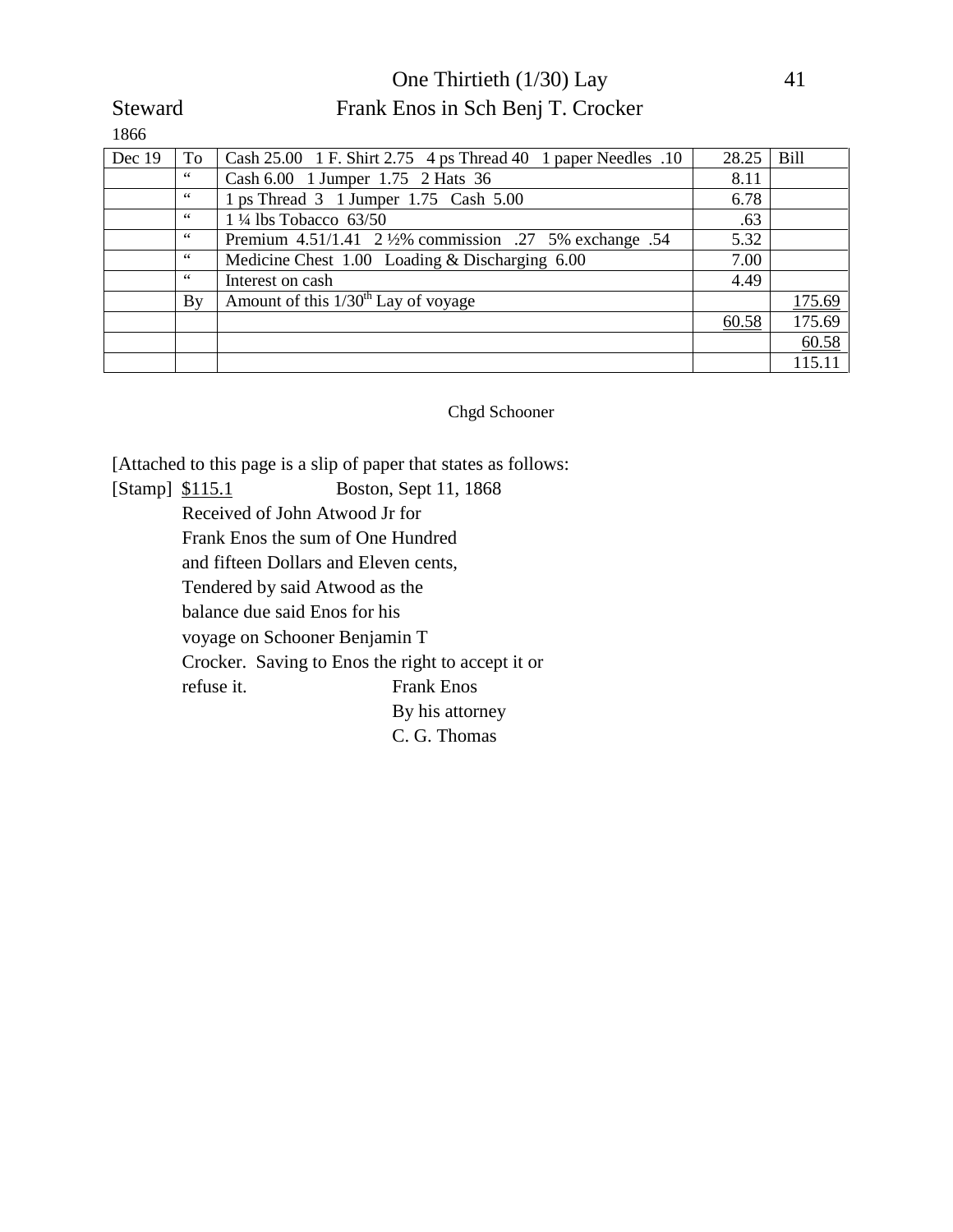|--|

### One Sixty Fifth (1/65) Lay Cook Charles Shephard in Sch Benj T. Crocker

1866

| Dec 24 | To | 2 Papers Broma 70 1 Sheath Knife .35                | 1.05  | <b>Bill</b> |
|--------|----|-----------------------------------------------------|-------|-------------|
|        | 66 | Cash 2.40 Cash 2.88                                 | 5.28  |             |
|        | 66 | Premium 2.16 $2^2$ % commission .14 5% exchange .28 | 2.58  |             |
|        | 66 | Medicine Chest 1.00 Loading & Discharging 6.00      | 7.00  |             |
|        | 66 | Interest on advance                                 | .37   | 16.28       |
|        | By | Amt of his $1/65^{\text{th}}$ Lay of voyage         |       | 81.08       |
|        |    |                                                     | 16.20 | 81.08       |
|        |    |                                                     |       | 16.20       |
|        |    |                                                     |       | 64.88       |

Chgd Schooner

[It appears that a page was taped to this page and later torn out.]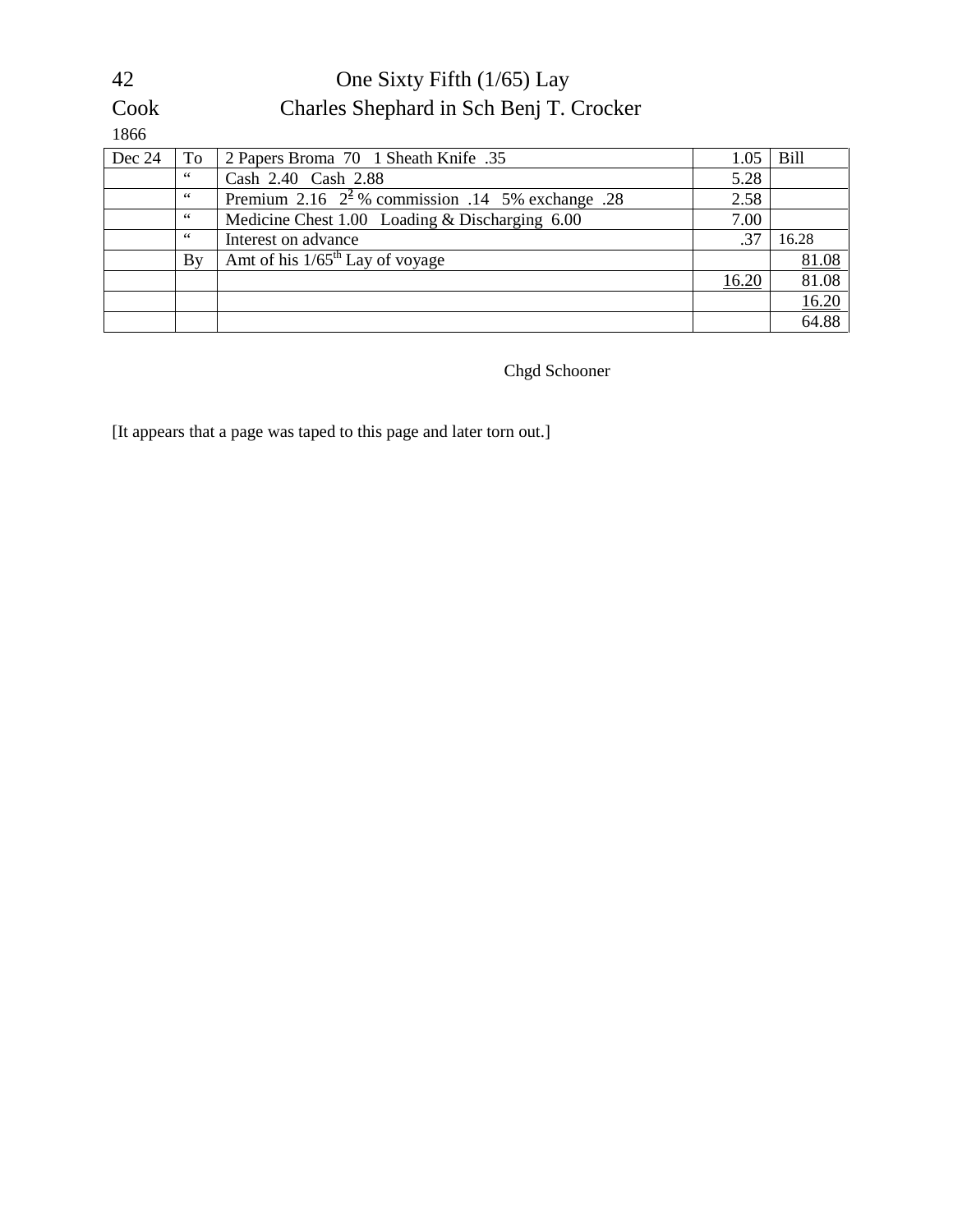### One Sixtieth (1/60) Lay 43 Seaman Joshua Cashin in Sch Benj T. Crocker

| Dec 24 | To             | 1/2 lb Tobacco                                                         | .55   | <b>Bill</b> |
|--------|----------------|------------------------------------------------------------------------|-------|-------------|
|        | 66             | Cash 4.80 Postage 35 1 S. Knife .35                                    | 5.50  |             |
|        | 66             | 2 Hats .36 8 lbs Tobacco 8.00 1 ps Thread 3                            | 8.39  |             |
|        | $\zeta\,\zeta$ | 2 ¼ lbs Tobacco 2.25 1 Hat 18 5 lbs Tobacco 5.00                       | 7.43  |             |
|        | $\zeta\,\zeta$ | Cash 5.00 Cash .48 3 lbs Soap 48/16                                    | 5.96  |             |
|        | $\zeta\,\zeta$ | 1 lb Tobacco 50 $3\frac{1}{4}$ lbs Tobacco 1.63/50 1 pr overhalls 1.75 | 3.88  |             |
|        | 66             | Premium $4.36/1.41$ 2 $\frac{1}{2}$ % commission 27 5% exchange 55     | 5.18  |             |
|        | 66             | Medicine Chest 1.00 Loading and Discharging 6.00                       | 7.00  |             |
|        | $\leq$ $\leq$  | Interest on advance                                                    | 1.11  | 45.00       |
|        | By             | Amt of his $1/60th$ Lay on voyage                                      |       | 87.84       |
|        |                |                                                                        | 45.00 | 87.84       |
|        |                | chgd Schooner                                                          |       | 45.00       |
|        |                | John Atwood Jr & Co Bill                                               | 52.88 | 42.84       |
|        |                | 45.00                                                                  | 42.84 |             |
|        |                | 52.88                                                                  | 10.04 |             |
|        |                | 97.88 Error in Lay                                                     | 1.74  |             |
|        |                |                                                                        | 8.30  |             |
|        |                | 1 Ton Coal d-rd Mrs Elenor Smith                                       | 10.25 |             |
|        |                |                                                                        | 18.55 |             |
|        |                | See Joshua Cashin a/c Ledger page 365                                  |       |             |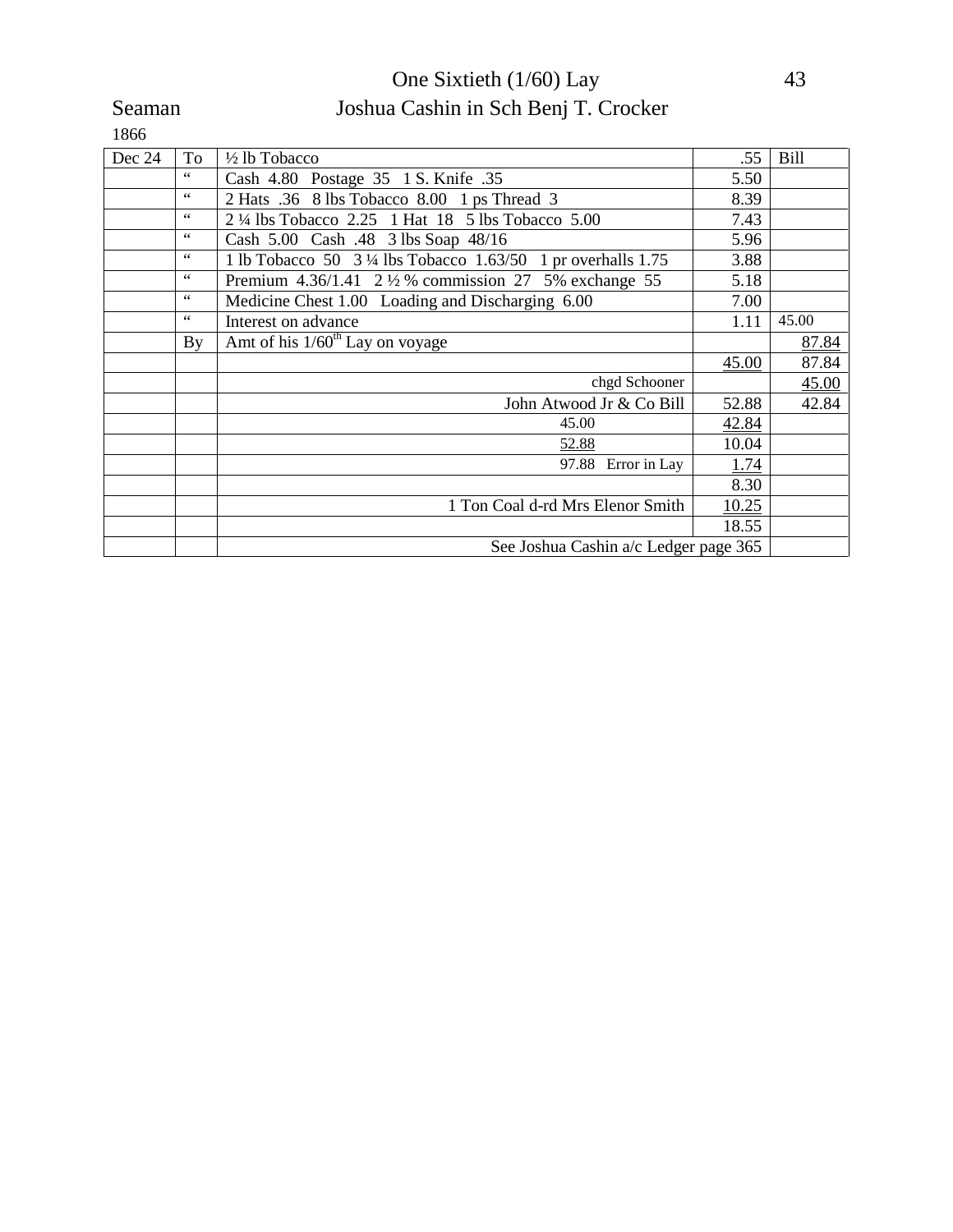#### 44 One Eighty-Fifth (1/85) Lay Seaman Joseph Francis in Sch Benj T Crocker

1866

| Dec 20 | To | 5 lbs Tobacco 5.50/1.10 4 lbs Soap 72/18 1 Sheath & Belt 35 | 6.57  |            |
|--------|----|-------------------------------------------------------------|-------|------------|
|        | 66 | 1 Sheath Knife 35 4 ps Thread 40 1 paper Needles 10         | .85   |            |
|        | 66 | 1 qt Oil 50 1/2 Jug 13 Frank Chase Board Bill 16.71         | 17.34 | 24.76 Bill |
|        | 66 | Cash 1.20 3 lbs Tobacco 3.00 1 Knife 25                     | 4.45  |            |
|        | 66 | 2 Hats 36/18 2 1/2 "Tobacco 2.50/1.00 Cash 2.88             | 5.74  |            |
|        | 66 | 1 lb Tobacco 50 1 Knife 25                                  | .75   |            |
|        | 66 | Premium 1.67/1.41                                           | 1.67  | 37.40      |
|        | By | Amount of his 1/85 <sup>th</sup> Lay of voyage              |       | 63.02      |
|        | To | Interest on Cash 1.95                                       | 1.95  |            |
|        | 66 | Medicine Chest 1.00 Loading & Discharging 5.00              | 6.00  |            |
|        |    |                                                             | 45.32 | 63.02      |
|        |    |                                                             |       | 45.32      |
|        |    |                                                             |       | 17.70      |

\$63 02/100 Provincetown Sept 17/68 Received of John Atwood Jr & Co agents of Sch Benj T. Crockers Sixty Three and 2/100 Dollars it being for amount of my one Eighty fifth lay of Oil caught on board of the said Schooner the present voyage as per Settlement Francis his X mark Chase for Joseph Francis per order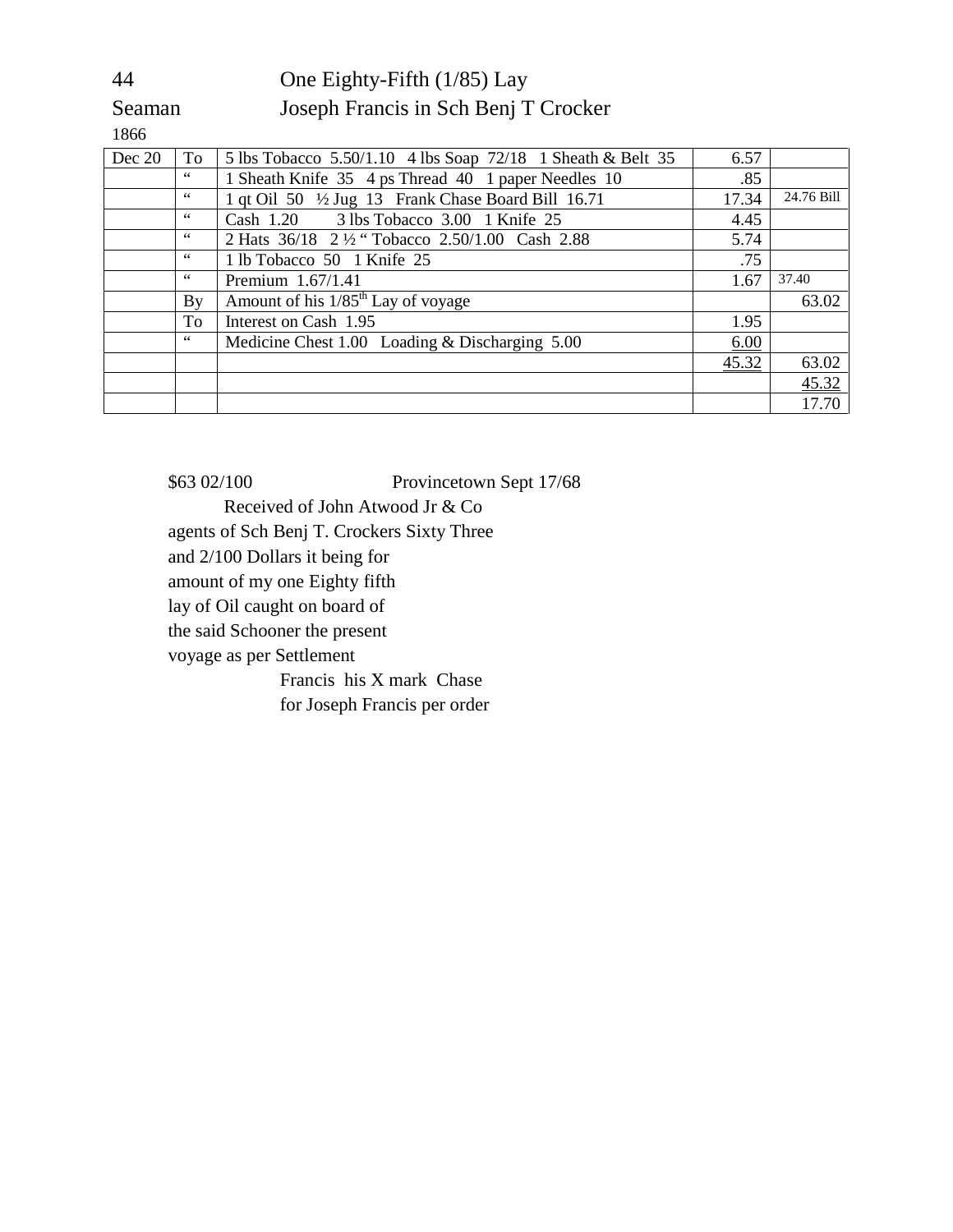# One Eighty-fifth (1/85) Lay on all oil 45

Deserted at Santiago

# Seaman Joseph Brown in Sch Benj T. Crocker

1866

| Dec 24         | To | 3 lbs Tobacco $3.30/1.10$ ¼ Gro Matches 60 3 lbs Soap 74       | 4.64  |            |
|----------------|----|----------------------------------------------------------------|-------|------------|
| $\frac{1}{24}$ | 66 | 1 pr Overhalls 1.62 Joseph Morris Bill 15.00                   | 16.62 | 21.26 Bill |
|                | 66 | Cash 1.20 $2\frac{1}{2}$ lbs Tobacco 2.50/1.00 1 pr Pants 5.00 | 8.70  |            |
|                | 66 | $1\frac{1}{2}$ lbs Tobacco $1.50/1.00$                         | 1.50  | 31.46      |
|                | Bv | Amount of his $1/85th$ Lay on voyage                           |       | 62.01      |
|                |    |                                                                | 31.46 | 62.01      |
|                |    |                                                                |       | 31.46      |
|                |    |                                                                |       | 30.55      |

### Deserted at Santiago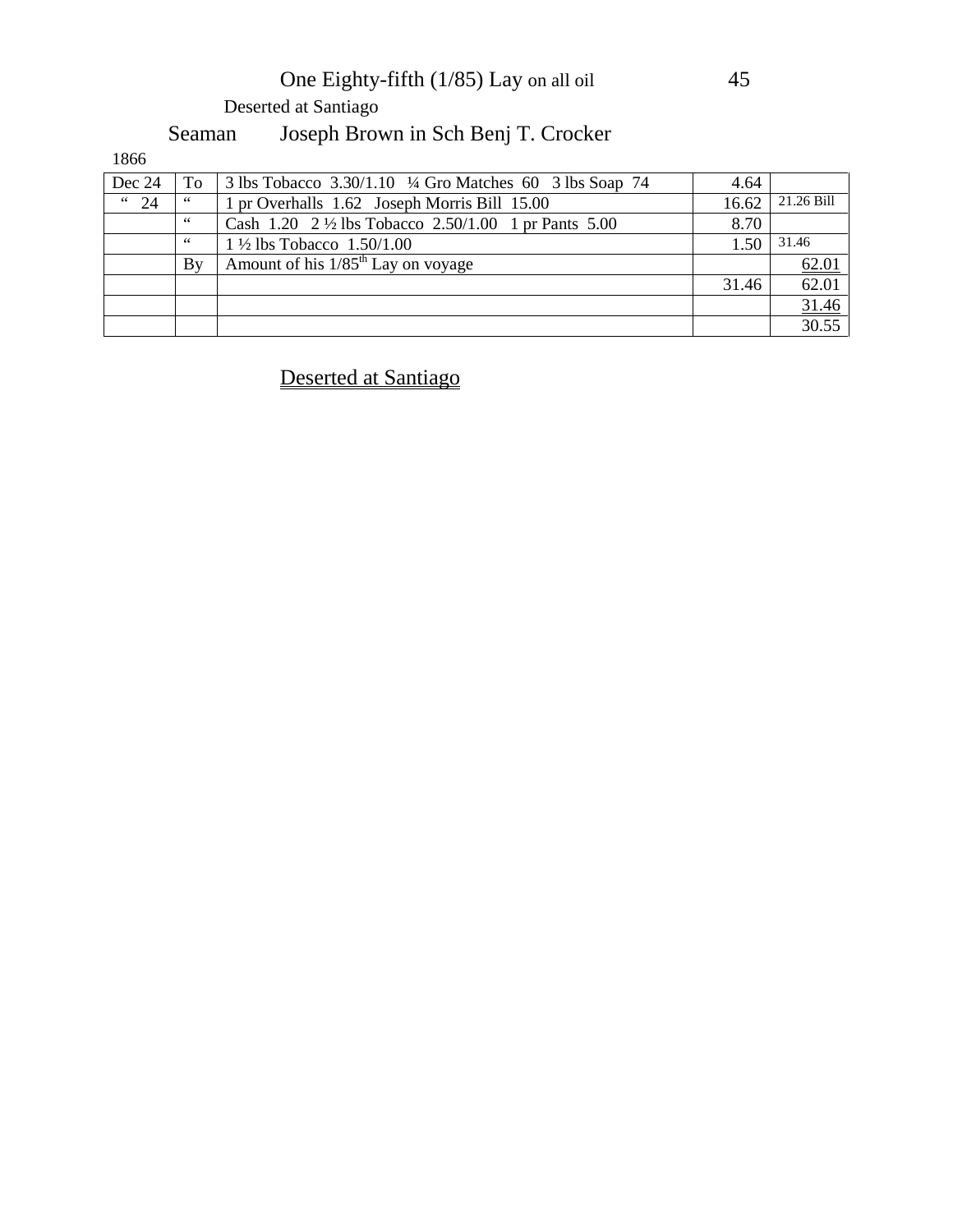#### 46 One Eighty Fifth (1/85) Lay

Seaman Manuel Thursey in Sch Benj T Crocker

1866

| Dec 20 | To | F. Chase order 15.40 21 <sup>st</sup> 1 O. Jacket 2.75 4 lbs Soap 72/18    | 18.87 |       |
|--------|----|----------------------------------------------------------------------------|-------|-------|
|        | 66 | 1 Sheath & Belt 35 1 Sou Wester 75 4 ps Thread 40/10                       | 1.50  |       |
|        | 66 | 1 paper Needles 10 2 lbs Tobacco 2.20/1.10 1 qt Oil & $\frac{1}{2}$ Jug 63 | 2.93  |       |
|        | 66 | 1 pr Mittens 75 2 Straw Hats 1.00/50 1 pr Shoes 3.75                       | 5.50  |       |
|        | 66 | Cash 1.20 1 pr Overhalls 1.75 Cash 2.88                                    | 5.83  |       |
|        | By | Amount of his 1/85 <sup>th</sup> Lay of Voyage                             |       | 63.02 |
|        | To | Interest on cash 1.79 Premium on cash on voyage 1.77                       | 3.56  |       |
|        | 66 | Medicine Chest $1.00$ Loading & Discharging $5.00$                         | 6.00  |       |
|        |    |                                                                            | 44.19 | 63.02 |
|        |    |                                                                            |       | 44.19 |
|        |    |                                                                            |       | 18.83 |

\$63.02 Provincetown Sept 17/68 Received of John Atwood Jr & Co agents of the Sch Benj T Crocker Sixty Three and 2/100 Dollars it being for amount of my One Eighty Fifth lay of Oil caught on board Said Schooner the present Voyage as per Settlement Francis his X mark Chase

for Manuel Thursey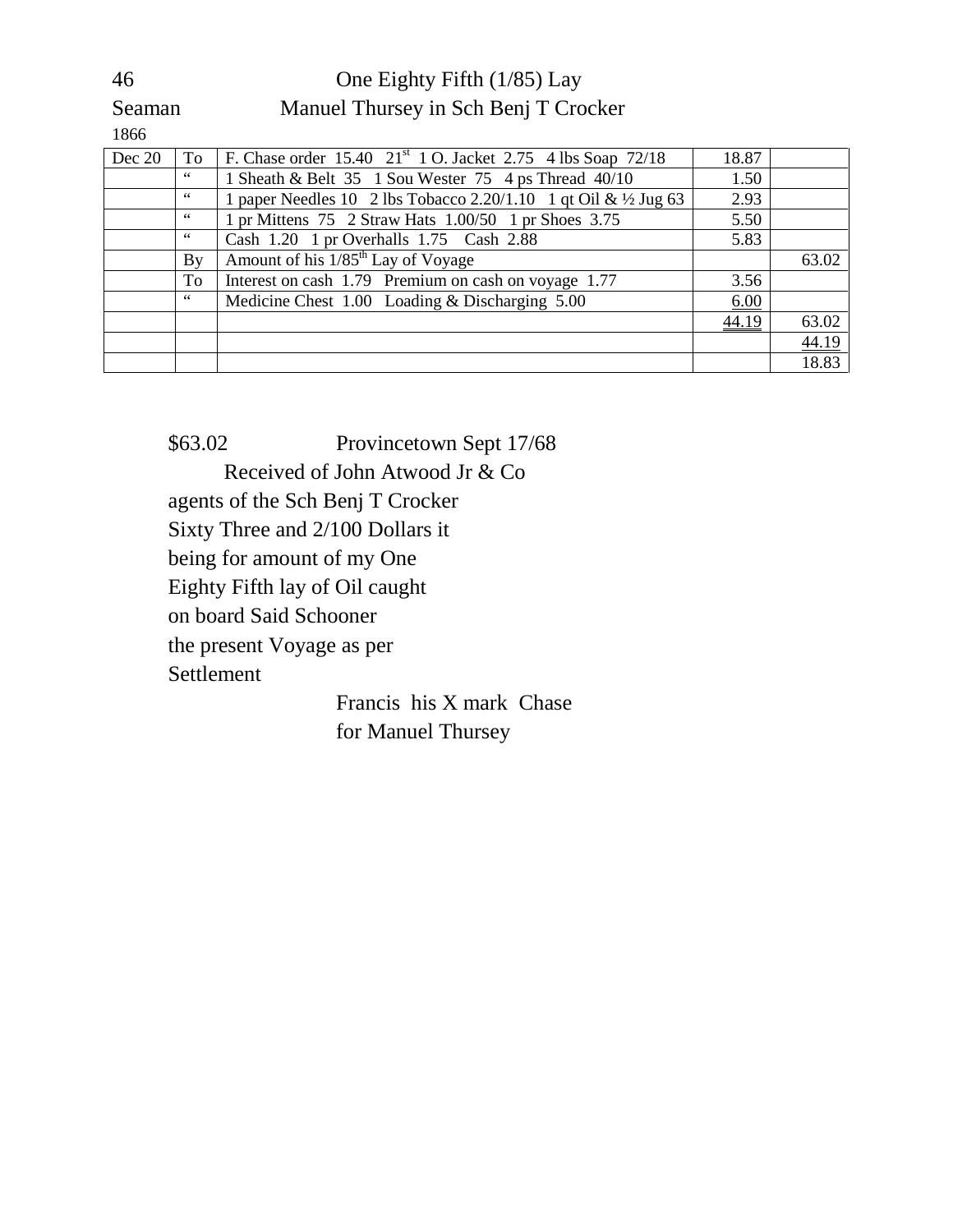One Eighty Fifth (1/85) Lay 47

Seaman Joseph Enos in Sch Benj T Crocker

1866

| Dec 21 | To | Frank Chase order 15.04 1 Matrass 2.00 1 Sheath & Belt 35              | 17.39 |            |
|--------|----|------------------------------------------------------------------------|-------|------------|
|        | 66 | 1 S. Knife 35 4 lbs Soap 72/18 5 lbs Tobacco 5.50/1.10                 | 6.57  |            |
|        | 66 | $\frac{1}{4}$ Gro Matches 60 6 Pipes 6 1 qt Oil & $\frac{1}{2}$ Jug 63 | 1.29  |            |
|        | 66 | 1 Sou Wester 1.40 1 Oiled Jacket 2.75                                  | 4.15  | 29.40 Bill |
|        | 66 | Cash 1.20 $\neq$ 1 Hats $\frac{36}{18}$ 2 ½ lbs Tobacco 2.50/1.00      | 4.06  |            |
|        | 66 | <b>Cash 2.88</b>                                                       | 2.88  | 36.34      |
|        | By | Amount of his 1/85 <sup>th</sup> Lay on Voyage                         |       | 63.02      |
|        | To | Interest on advance 1.50 Premium on cash on voyage 1.77                | 3.27  |            |
|        | 66 | Medicine Chest 1.00 Loading & Discharging 5.00                         | 6.00  |            |
|        |    |                                                                        | 46.61 | 63.02      |
|        |    |                                                                        |       | 46.61      |
|        |    |                                                                        |       | 16.41      |

 $$63\,02/100$  Provincetown Oct  $12<sup>th</sup>1868$ 

Received of John Atwood Jr & Co

Sixty Three and 2/100 Dollars it being

for amount of my  $1/85<sup>th</sup>$  lay of Oil

caught on board Said Schooner the

present voyage as per Settlement

Manuel his X mark Enos for Joseph Enos

[Also attached to this page: Provincetown Oct  $10^{th}$  1868 Mess John Atwood Jr & Co Gents Please pay to Manuel Enos pr order The Amount due Me From My Voyage in the Sch Benj T. Crocker and Charge the Same to My account Jose Ignacio [And on the back: Manuel his X mark Enos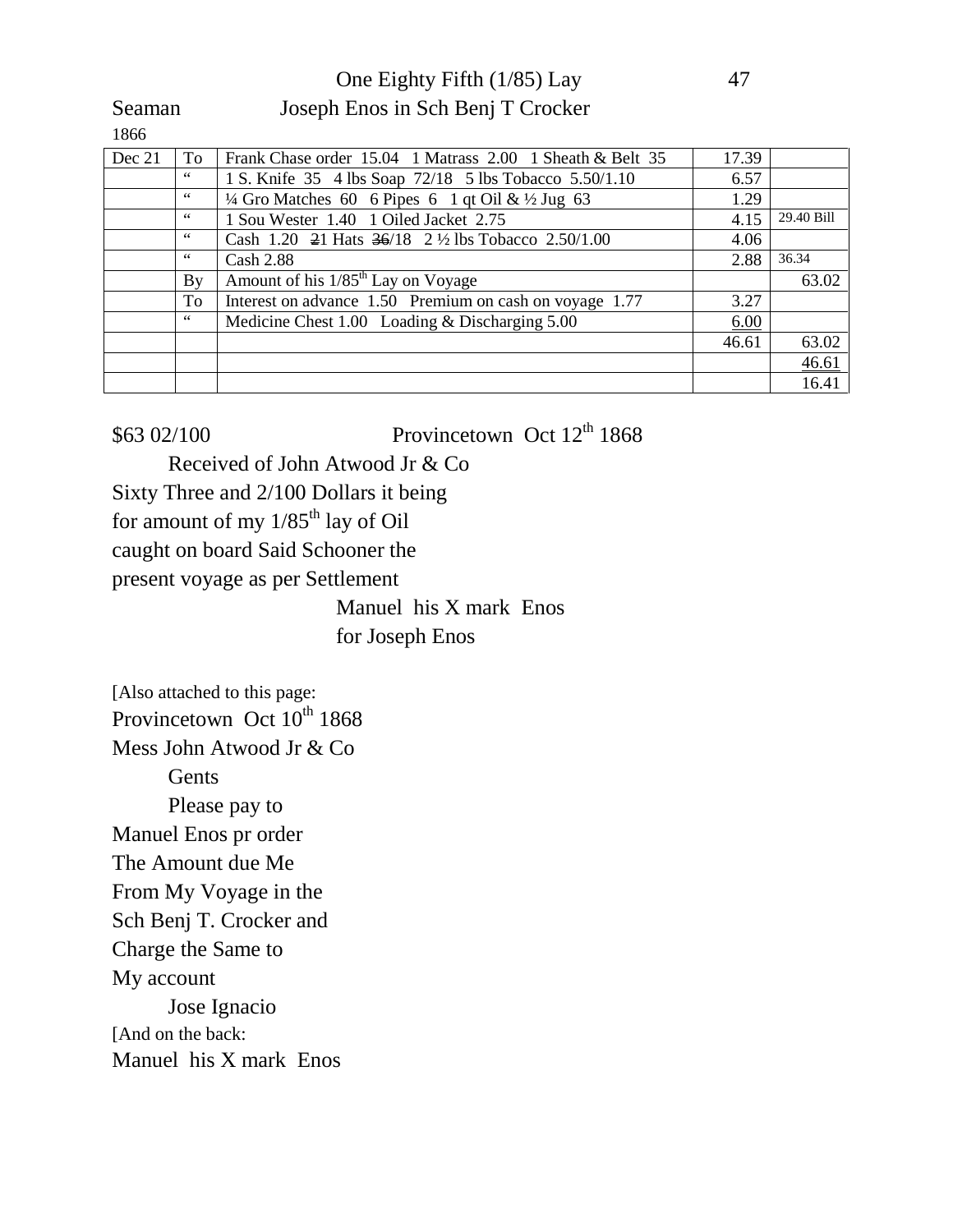# 48 One One Hundredth (1/100) Lay<br>deserted before oil was got deserted Feby 20/67

deserted before oil was got

Seaman

1866

| Dec $19$          | To            | $\frac{1}{2}$ lb Tobacco 50 1 pr Pants 5.00 1 Shirt 2.75                 | 8.25  |            |
|-------------------|---------------|--------------------------------------------------------------------------|-------|------------|
|                   | 66            | 1 pr Socks 85 1 Reef Jacket 7.00 1 pr Shoes 2.00                         | 9.85  |            |
|                   | 66            | $\frac{1 \text{ pr} \text{Shoes } 3.00}{10 \text{ Po} \cdot 10}$ Pipes 2 | .12   |            |
| $\,$ 6 $\,$<br>22 | 66            | Cash $1.00$ 1 pr Boots $6.50$ 4 Straw Hats $2.00$                        | 9.50  |            |
| $\frac{1}{24}$    | 66            | 1 pr Mittens 62 Cash 1.00 1 F. Shirt 2.75                                | 4.37  |            |
|                   | 66            | 1 Matrass 2.00 2 Blankets 6.00/3.00 6 lbs Tobacco 6.60/1.10              | 14.60 |            |
|                   | 66            | 4 lbs Soap 72/18 2 pr Socks 1.70/85 4 ps Thread 40                       | 2.82  |            |
|                   | 66            | 1 paper Needles 10 1 Box 12 1 O. Jacket 2.75                             | 2.97  |            |
|                   | 66            | 1 pr O. Pants 2.00 1 Sou Wester 75 1 pr Mittens 62                       | 3.37  |            |
|                   | 66            | 1 S Knife 35 1 Sheath & Belt 35 1 Rasp 20                                | .90   |            |
|                   | $\leq$ $\leq$ | 1 pr Overhalls 1.62 1 Jumper 1.62 1 Sea Chest 2.60                       | 5.84  |            |
|                   | 66            | Cash 1.00 Allen Nickerson Bill 15.00                                     | 16.00 | 78.59 Bill |
|                   | 66            | Postage .16 2 Hats .36                                                   | .52   | 79.11      |
|                   |               |                                                                          | 79.11 |            |

Deserted before Oil was caught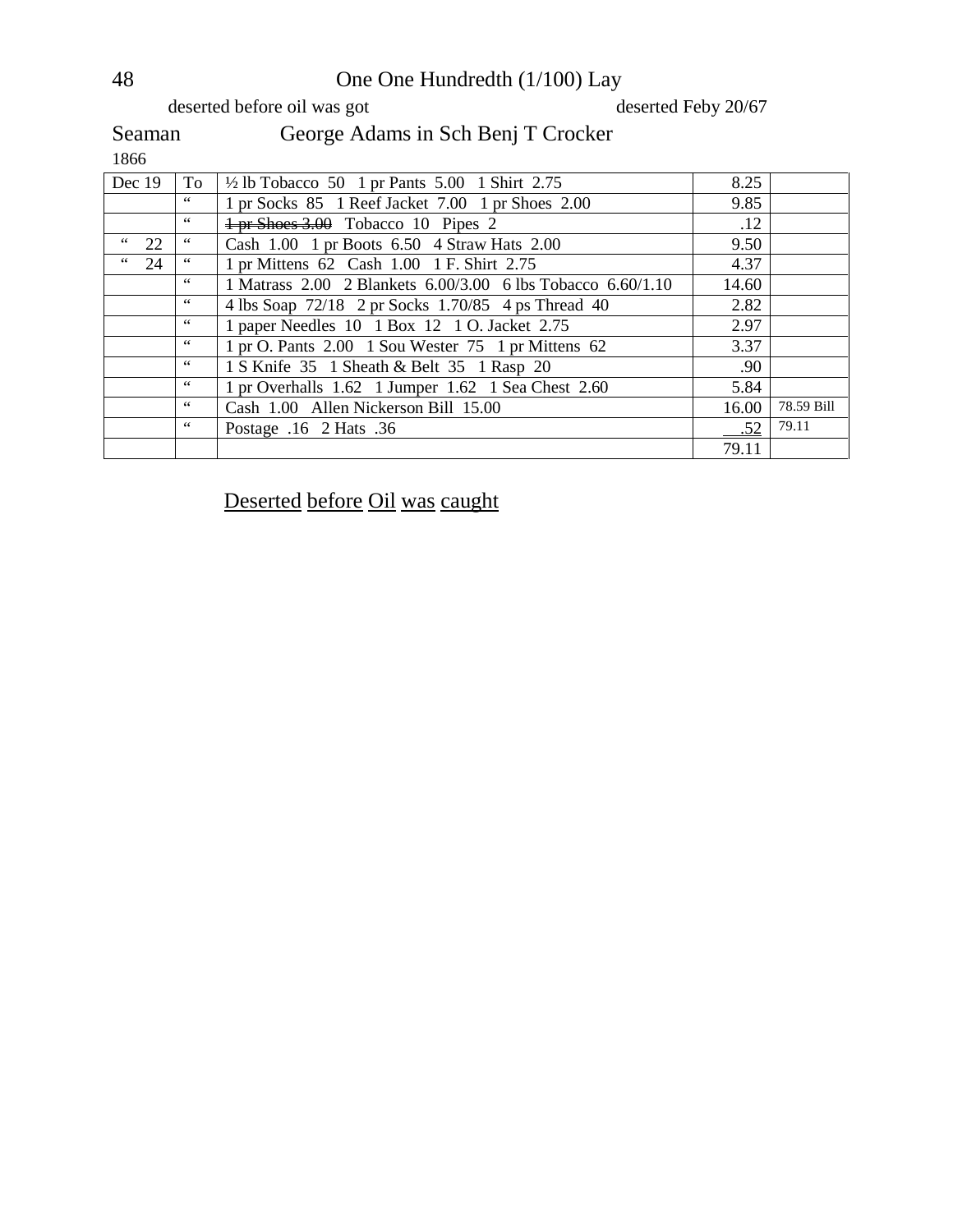One Ninety Fifth (1/95) Lay deserted Mch 20/67 49 Seaman Michael Smith in Sch Benj T Crocker

1866

| Dec 19         | To | $\frac{1}{2}$ lb Tobacco 50 1 pr R. Boots 6.50 1 pr Slippers 2.00  | 9.00  |            |
|----------------|----|--------------------------------------------------------------------|-------|------------|
|                | 66 | 3 Straw Hats 1.50/50 1 Coarse Comb 25 2 S Sand Papper 4            | 1.79  |            |
| $\frac{1}{24}$ | 66 | $\frac{1}{2}$ lb Tobacco 55 6 lbs Tobacco 6.60/1.10 1 Blanket 3.00 | 10.15 |            |
|                | 66 | 1 Matrass 2.00 6 " Soap 1.08/18 6 ps Thread 60                     | 3.68  |            |
|                | 66 | 1 paper Needles 10 1 Sheath Knife 35 2 pr Overhalls 3.24/1.62      | 3.69  |            |
|                | 66 | 2 Jumpers $3.24/1.62$ $\frac{1}{4}$ Gro Matches 60 1 pr Shoes 2.25 | 6.09  |            |
|                | 66 | 1 Razor 55 1 Strop 35 Cash 25 Cash 1.00                            | 2.15  |            |
|                | 66 | Cash 50 Allen Nickerson Bill 12.00                                 | 12.50 | 49.05 Bill |
|                | 66 | Postage 32 1 S Knife 35 3 lbs Tobacco 3.00                         | 3.67  | 52.72      |
|                |    |                                                                    | 52.72 |            |

Deserted before Oil was caught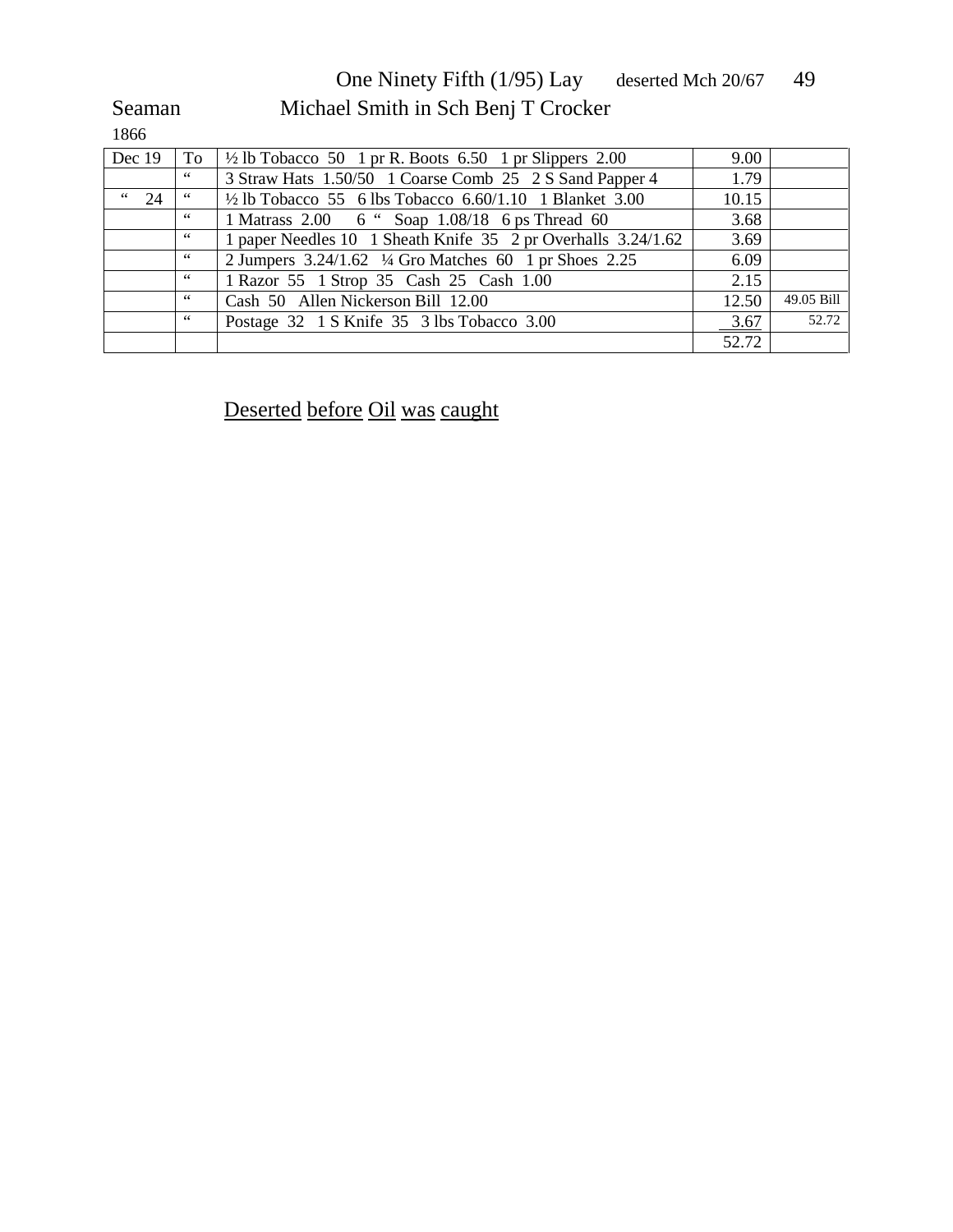#### 50 One Ninety Fifth (1/95) Lay Seaman John C. Curtain in Sch Benj T. Crocker

1866

| Dec 19 | To            | 2 lbs Bread 20 2 lbs Sugar 34 2 pr overhalls 3.24/1.62  | 3.78  |       |
|--------|---------------|---------------------------------------------------------|-------|-------|
| Dec 24 | 66            | 2 Jumpers 3.24/1.62 1 pr O. Pants 2.00 1 O. Jacket 2.75 | 7.99  |       |
|        | $\leq$ $\leq$ | 1 Sou Wester 75 4 ps Thread 40 1 paper Needles 10       | 1.25  |       |
|        | 66            | 2 lbs Soap $36/18$ 1 pr Mittens 62 1 pr Boots 6.50      | 7.48  |       |
|        | $\leq$ $\leq$ | 1 pr Shoes 3.00 1 coarse comb 20                        | 3.20  | 23.90 |
|        | $\leq$ $\leq$ | Cash 1.20 1 Hat .18 1 ps Thread 3                       | 1.41  |       |
|        | $\leq$ $\leq$ | 1 pr W. Pants 5.50 Cash 2.88 1 Knife 35 1 lb Soap 16    | 8.89  |       |
|        | $\leq$ $\leq$ | Premium 1.74/1.41 2 1/2 % com .11 5 % exchange .22      | 2.07  |       |
|        | $\leq$ $\leq$ | Medicine Chest 1.00 Loading & Discharging 6.00          | 7.00  |       |
|        | $\leq$ $\leq$ | Interest on advance on voyage                           | .30   |       |
|        | By            | $\frac{1}{95^{\text{th}}}$ Lay on voyage                |       | 56.01 |
|        |               |                                                         | 43.37 | 56.01 |
|        |               |                                                         |       | 43.37 |
|        |               |                                                         |       | 12.64 |
|        |               |                                                         |       | .54   |
|        |               |                                                         |       | 13.10 |

chgd Schooner  $$56 01/100$  Provincetown Sept  $3<sup>d</sup> 1868$ 

Received of John Atwood Jr & Co agents of the Sch Benj T. Crocker Fifty Six and 1/100 Dollars it being in full for my Ninety Fifth Lay of Oil caught on board Said Sch the present voyage as per Settlement

*John Curtain*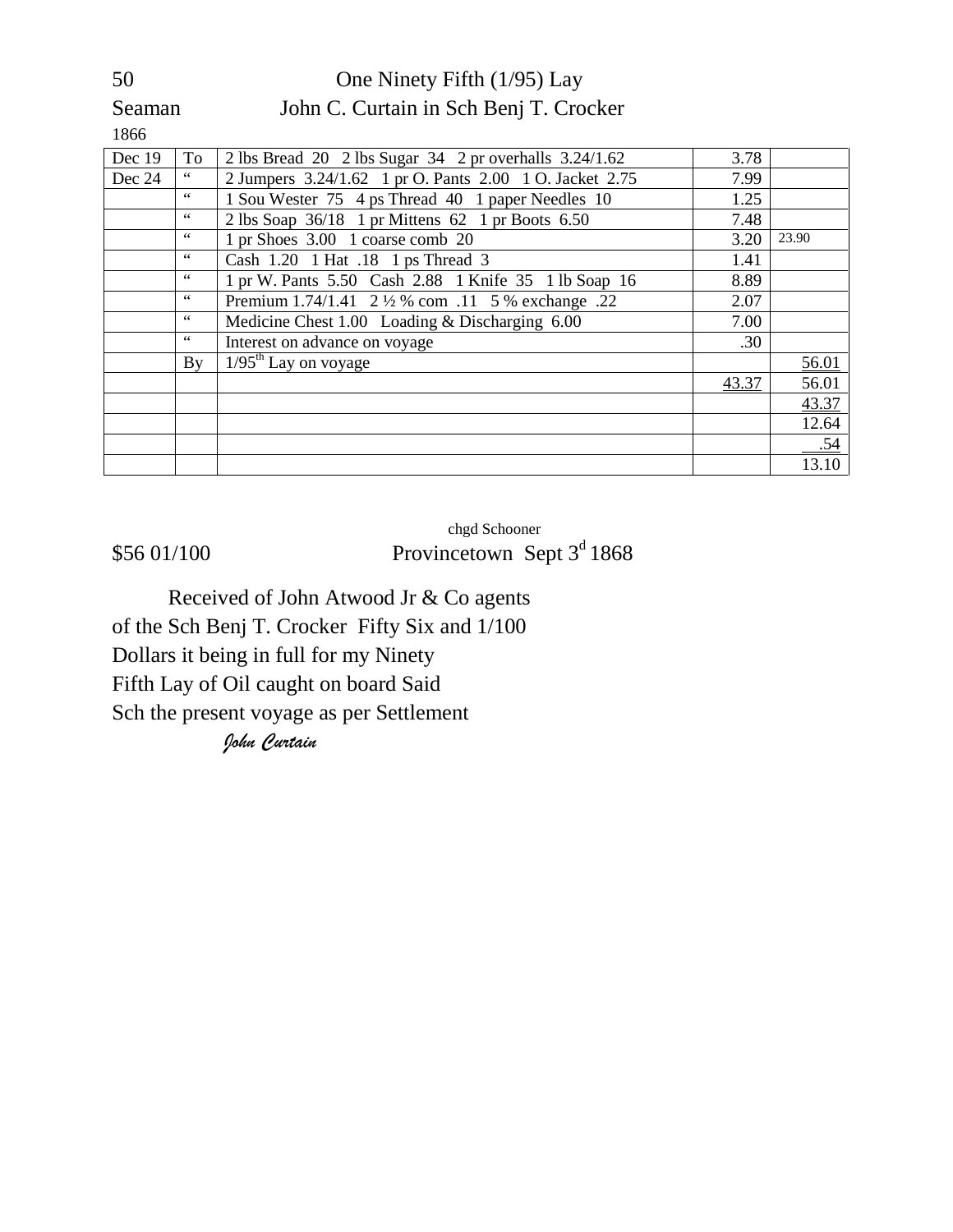#### One One Hundredth (1/100) Lay 51 Seaman Joseph Silveira in Sch Benj T Crocker

1866

| Dec 21 | To            | 1 pr O. Pants 2.00 1 O Jacket 2.75 1 Blanket 3.00         | 7.75  |            |
|--------|---------------|-----------------------------------------------------------|-------|------------|
|        | $\leq$ $\leq$ | 1 Matrass 2.00 4 lbs Soap 72/18 1 pr Mittens 75           | 3.47  |            |
|        | 66            | 4 Skns Thread 40/10 1 paper Needles 10 1 Sheath & Belt 35 | .85   |            |
|        | 66            | 1 Sheath Knife 35 1 qt Oil 50 ½ Jug 13                    | .98   |            |
|        | 66            | 1 pr Boots 7.00 1 Straw Hat 50                            | 7.50  | 20.55 Bill |
|        | 66            | Cash 1.20 Cash 1.92                                       | 3.12  | 23.67      |
|        | By            | Amount of his $1/100^{\text{th}}$ Lay on voyage           |       | 53.56      |
|        | To            | Premium on 1.41                                           | 1.28  |            |
|        | 66            | Medicine Chest 1.00 Loading and Discharging 6.00          | 7.00  |            |
|        |               |                                                           | 31.95 | 53.56      |
|        |               |                                                           |       | 31.95      |
|        |               |                                                           |       | 21.61      |

 $$53\,56/100$  Provincetown Oct  $20^{th}$  1868

Received of John Atwood Jr & Co

Fifty Three and 56/100 Dollars it being

in full for my  $1/100^{th}$  lay on oil caught

on board Said Schooner Benj T. Crocker

the present voyage as pr Settlement

**Jose Silveira**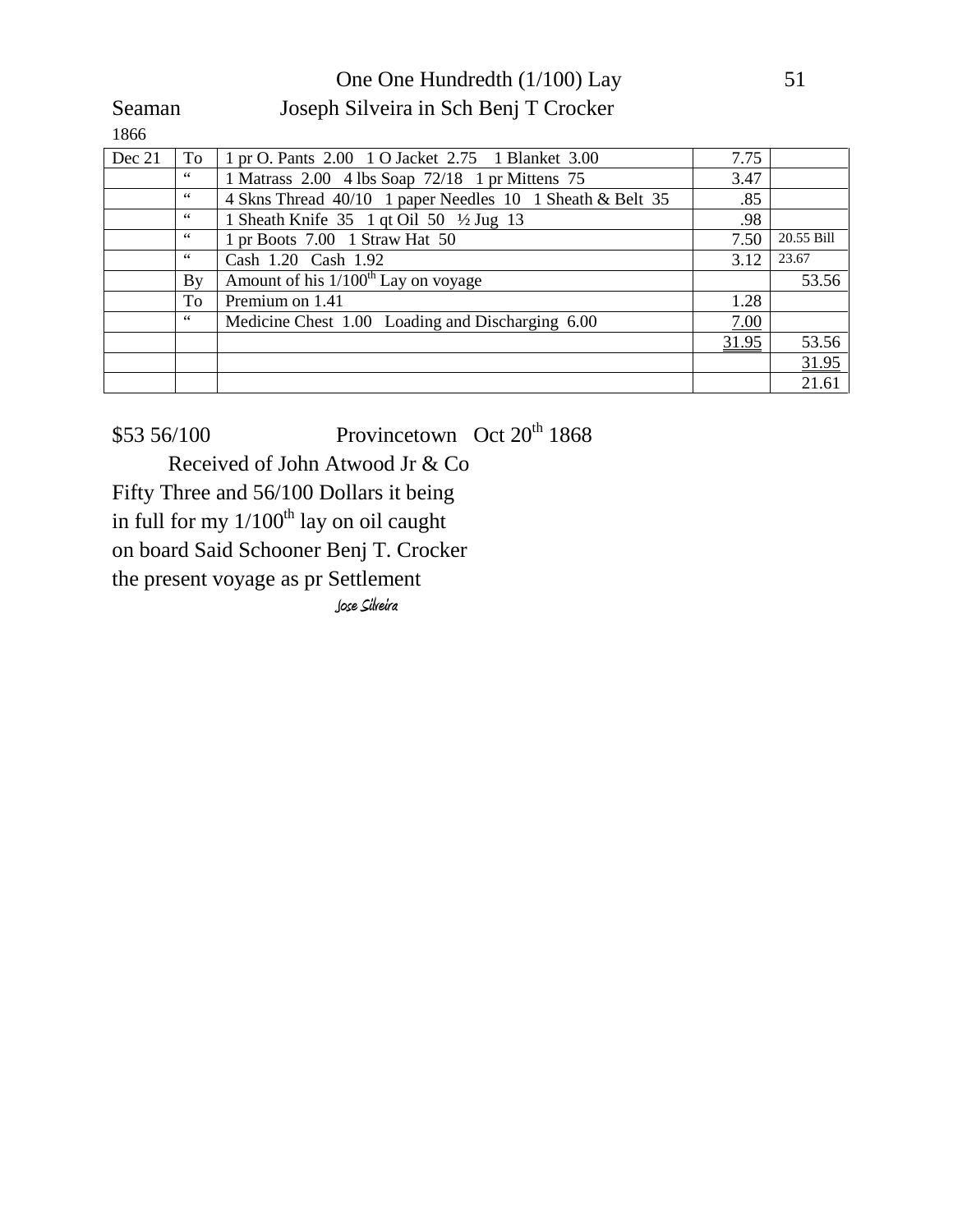| <b>By</b>        | Balance due Schooner & crew as pr Settlement                                             |                | 5270.77      |
|------------------|------------------------------------------------------------------------------------------|----------------|--------------|
| To               | $1/10^{th}$ Lay<br>John S. Chandler                                                      | 527.07         | $\mathbf{X}$ |
| 66               | $\frac{1}{1/13^{\text{th}} \cdot 4}$<br>Joshua Chandler                                  | 405.44         | $\mathbf{X}$ |
| $\zeta \, \zeta$ | $\frac{1}{19^{th}}$ "<br>George Miller                                                   | 277.41         | $\mathbf{X}$ |
| $\zeta \, \zeta$ | Winslow H. Ryder $1/22^{nd}$ "                                                           | 239.58         | $\mathbf{X}$ |
| $\zeta$ $\zeta$  | $1/30^{\text{th}}$ "<br>Edward F. Smith                                                  | 175.69         | $\mathbf{X}$ |
| $\zeta$ $\zeta$  | $\frac{1}{30^{th}}$ "<br><b>Frank Enos</b>                                               | 175.69         | $\mathbf{X}$ |
| $\zeta$ $\zeta$  | $\overline{1/65}^{\text{th}}$ "<br><b>Charles Shephard</b>                               | 81.08          | $\mathbf X$  |
| $\zeta$ $\zeta$  | $1/60^{\text{th}}$ "<br>Joshua Cashin                                                    | 87.84          | $\mathbf X$  |
| $\zeta$ $\zeta$  | $1/85^{\text{th}}$ "<br>Joseph Francis                                                   | 62.01          | $\mathbf X$  |
| $\zeta$ $\zeta$  | $1/85^{\text{th}}$ "<br>Joseph Brown                                                     | 62.01          | $\mathbf{X}$ |
| $\zeta$ $\zeta$  | $\frac{1}{85}$ th $\frac{1}{10}$<br><b>Manuel Thursey</b>                                | 62.01          | $\mathbf X$  |
| $\zeta$ $\zeta$  | $1/85^{\text{th}}$ "<br>Joseph Enos                                                      | 62.01          | $\mathbf X$  |
| $\zeta$ $\zeta$  | $1/100^{\text{th}}$ "<br>George Adams<br>before oil was caught<br>Deserted X             |                |              |
| $\zeta$ $\zeta$  | $\frac{1}{95}$ th $\frac{1}{1}$<br>Michael Smith<br>before oil was caught<br>Deserted X  |                |              |
| $\zeta$ $\zeta$  | $\frac{1}{95}$ th $\frac{1}{1}$<br>John C. Courtain                                      | 55.48          | $\mathbf X$  |
| 66               | $1/100^{\text{th}}$ "<br>Joseph Silverena                                                | 52.70          | X            |
| $\zeta$ $\zeta$  | $\frac{1}{100^{th}}$ $\frac{1}{100}$<br>John N. Conner                                   | 52.70          | $\mathbf X$  |
| $\zeta$ $\zeta$  | $\frac{1}{125^{th}}$ "<br>Nathaniel Hunter<br>on board<br>X<br>No Oil since came         |                |              |
| 66               | $1/95^{\text{th}}$ "<br>James E. Forbes                                                  | 55.48          | $\mathbf X$  |
| 66               | $\frac{1}{125^{th}}$<br>Alonzo A. Smith<br>on board<br>$\mathbf{X}$<br>No Oil since came |                |              |
|                  | Amt of crews Lays                                                                        | 2434.20        |              |
|                  | Balance credited Schooner a/c                                                            | 2836.57        |              |
|                  |                                                                                          | <u>5270.77</u> | 5270.77      |

# Sept 7/68 Settlement with Crew of Sch Benj T. Crocker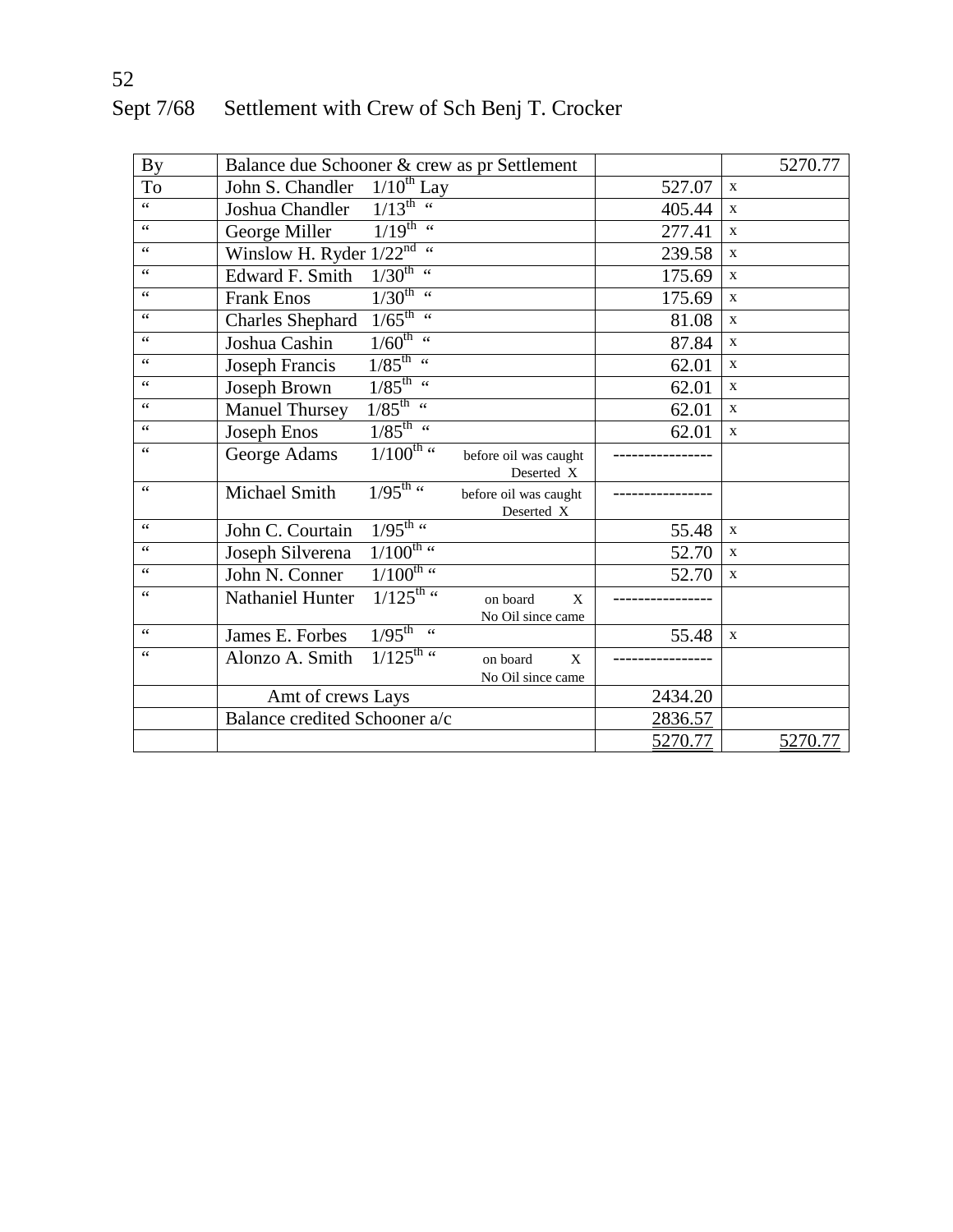| Jany 23                | $\mathbf{By}$            | 2187 galls Sperm Oil @ 2.20                             |        | 4811.40          |
|------------------------|--------------------------|---------------------------------------------------------|--------|------------------|
| $\zeta \, \zeta$<br>23 | To                       | Entering oil 1.46 Cartage 25 Filling oil 88             | 2.59   | $\mathbf X$      |
| $\zeta \, \zeta$<br>23 | $\zeta$ $\zeta$          | Freight Bill \$178.75 Gold @ .43 <sup>2</sup>           | 256.51 | $\mathbf X$      |
| $\zeta$ $\zeta$<br>23  | $\zeta$ $\zeta$          | Coopering Oil 13.67 Guaging weighing & co 4.08          | 17.75  | $\mathbf X$      |
| $\zeta\,\zeta$<br>23   | $\zeta$ $\zeta$          | Int on $$258.64 - 10$ days 43 $1^2\%$ commissions 72.17 | 72.60  | $\mathbf X$      |
| Chas                   | To                       | Port charges 9.34 Clearance .32 Custom House 5.25       | 14.91  |                  |
| Dabney                 | 66                       | Custom House Guard 4.54 Tonage Fees .73                 | 6.27   |                  |
| & Son                  |                          | Lighterage 1.00                                         |        |                  |
| <b>Bill</b>            | $\mathbf{By}$            | 598 galls Black Fish Oil at .52                         |        | 310.96           |
|                        | To                       | Premium on (21.18) 8.90/.42 By Premium on               | 8.90   | 130.61           |
|                        |                          | $(310.96)$ 130.61/42                                    |        |                  |
|                        | $\zeta$ $\zeta$          | Brokerage 6.00                                          | 6.00   |                  |
|                        | $\zeta$ $\zeta$          | Despatch 54                                             | .54    | $\mathbf X$      |
| Mch <sub>3</sub>       | To                       | Boarding Fees 1.00 Police Fees 2.00 Bill of Health 96   | 3.96   | 85.08            |
| Wm P                   | $\zeta$ $\zeta$          | Consuls Fees 1.24 Boat Hire 10.00 Board Bill 37.50      | 48.74  | Error            |
| Cradock                | $\zeta$ $\zeta$          | Postage $3.20 \frac{2^2}{6}$ Commission 1.40            | 4.60   | Chgd<br>Schooner |
| a/c                    | $\zeta$ $\zeta$          | 5% Exchange 2.79 Premium on (60.09) 24.99/.41           | 27.78  |                  |
|                        | By                       | 598 galls Whale Oil at .52                              |        | Error            |
|                        | $\overline{\mathbf{66}}$ | Whale Oil " .50<br>$124$ $\frac{1}{2}$                  |        | 62.00            |
|                        | $\zeta$ $\zeta$          | 7 Bbls Black Oil "\$18.5 pr Bbl                         |        | 126.00           |
|                        | $\zeta$ $\zeta$          | 229 galls Whale Oil " .40                               |        | 91.60            |
|                        | To                       | Government Tax $\frac{1}{8}$ of 1% on Sales             | 6.91   | $\mathbf{x}$     |
|                        | By                       | Premium on Whale Oil Sold at 1.41                       |        | 114.63           |
|                        | $\zeta$ $\zeta$          | Interest on 4811.40 to aug 23/68                        |        | 168.39           |
|                        | To                       | Interest on $471.15$ to aug $23/68$                     | 16.49  | $\mathbf X$      |
|                        | $\zeta$ $\zeta$          | Permit to Whale Brokerage & Commision at St Vincent     | 34.94  | $\mathbf X$      |
|                        | $\zeta$ $\zeta$          | Premium at 1.41 14.33 Interest to Sept 7/68 1.00        | 15.33  | $\mathbf{x}$     |
|                        |                          |                                                         | 544.82 | 5815.59          |
|                        |                          |                                                         |        | 544.82           |
|                        |                          | Balance trans to Schooners a/c                          |        | 5270.77          |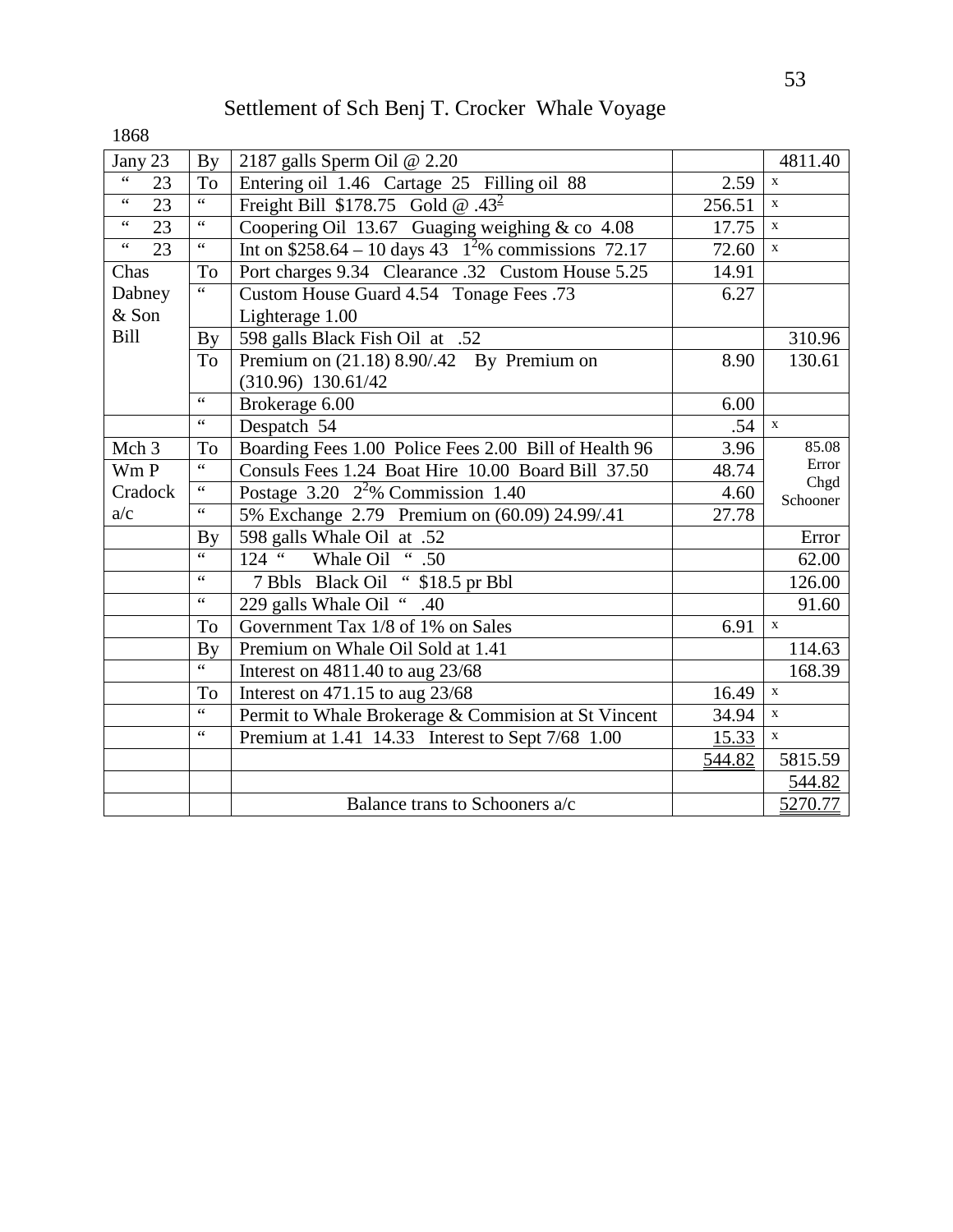| 1866                 |                      |                                                                                     | Dr      | Cr          |
|----------------------|----------------------|-------------------------------------------------------------------------------------|---------|-------------|
| $\overline{Dec}$ 31  | To                   | R. C. Hartford 2.10 Dyer & Williams 2.40 1 Saw Handle .65                           | 5.15    |             |
| 1867                 | $\zeta$ $\zeta$      | Frt on Oil Casks 10.56 B. H. Dyer Glass 64 J. Atwood Jr. 10.00                      | 21.20   |             |
| Mch 4                | $\zeta$ $\zeta$      | E. Paine Bill 11.30 Postage 10 J. E. & G. Bowley 3.30                               | 14.70   |             |
| May 6                | $\zeta$ $\zeta$      | J. W. Beaty 2.55                                                                    | 2.55    | 43.60       |
| 1868                 | $\zeta$ $\zeta$      | 1 Cask 3.50 8 Casks 2114 galls at 126.84/6                                          | 130.34  |             |
| Jany 23              | $\zeta$ $\zeta$      | 93 ks Manila 49.29/.53 6 ks Spunyarn 4.32/72 23 Sail Needles 46/2                   | 54.07   |             |
| Chas                 | $\zeta$ $\zeta$      | 6 Rope Needles .18/3 55 ks Sail Twine 12.00/2.20 1/2 lb cut nails<br>.13            | 12.31   |             |
| Dabney &<br>Son Bill | $\zeta$ $\zeta$      | 65 yds C. Duck 39.00/.60 40 yds H. Duck 16.00/40 67 Rivets .13                      | 55.13   |             |
|                      | $\zeta$ $\zeta$      | 18 ks Iron Hoops 2.34 Hammer & Driver 1.80 Duty on 2 Casks<br>Flour & Goods 3.00    | 7.14    |             |
|                      |                      | 9 ks Beef 1.39 Premium on (260.38) at 109.36/42                                     | 110.75  | 369.74      |
|                      | To                   | H. Barker & Co Bill 255.20 Pulsifer & Payson Bill 441.25                            | 696.45  | Stores sent |
|                      | $\zeta$ $\zeta$      | A. Aldrich & Co Bill 85.32 Wincester Upham & Co Bill 112.31                         | 197.63  | out         |
|                      | $\zeta$ $\zeta$      | Wharfage 2.47 Bills Lading & Cartings Sails .85                                     | 3.32    |             |
|                      | $\zeta$ $\zeta$      | Freight on Sails 3.00 A. Macool Bill 31.58                                          | 34.58   |             |
|                      | $\mbox{G}\,\mbox{G}$ | Carting Casks 1.00 F. A. Paine & Co Bill 589.90                                     | 590.90  |             |
|                      | $\mbox{G}\,\mbox{G}$ | Enoch Nickerson Bill 3.91 pd D Conwell Dif on Freight 2.33                          | 6.24    | 1529.12     |
| Mch 3                | To                   | Pd Freight on Stores to Barbadoes 65.50 receiving & Shipping Stores<br>3.00         | 68.50   |             |
| Wm P<br>Leach &      | $\zeta$ $\zeta$      | 1/2 Doz Brooms 1.50 3 Brus[h?] Brooms 1.50 12 gall Boi Oil<br>16.80/1.40            | 19.80   |             |
| Co a/c               | $\mbox{G}\,\mbox{G}$ | 2 Kegs White Lead 6.00 Copper Tacks 60 Almanac 20                                   | 6.80    |             |
|                      | $\zeta$ $\zeta$      | Verdegris & Red Lead 1.00 1 Brush 45 1/2 Doz Spoons 12                              | 1.57    |             |
|                      | $\zeta$ $\zeta$      | 1 Stone Pot 1.20 1 Tric [?] Pan 60 1 Kettle 2.00 1 Sash Tool .18                    | 3.98    |             |
|                      | $\zeta$ $\zeta$      | 2 Tric Pans 96 1 Sheet Copper 1.93 2 Ibs Nails .70                                  | 3.59    |             |
|                      | $\zeta$ $\zeta$      | 220 lbs M. Rope 44.00 24 <sup>2</sup> lbs Cordage 3.18/.13 4 Sheaves 1.95           | 49.13   |             |
|                      | $\zeta$ $\zeta$      | 111 lbs Whale Line 21.09/19 11 lbs Marline 2.75 20 yds Drilling<br>2.60             | 26.44   |             |
|                      | $\zeta$ $\zeta$      | 3 Bus [?] Wicks .18 1 Sheet Block 1.20 4 yds Duck 48                                | 1.86    |             |
|                      | $\zeta$ $\zeta$      | Blacksmith Bill 11.21 10 lbs Butter 2.40/24                                         | 13.61   |             |
|                      |                      | 4 Doz Cans Meats 28.80 1 Doz Fruit 3.50 1 Bbl Vinegar 9.50                          | 41.80   |             |
|                      | $\zeta$ $\zeta$      | 1Bbl Sugar 9.28 109 gall Molasses 26.16/24                                          | 35.44   |             |
|                      | $\mbox{G}\,\mbox{G}$ | 100 lbs Yams 14.00 1/2 Gro Matches 72 1lb Pepper .48                                | 15.20   |             |
|                      | $\zeta$ $\zeta$      | Fresh Meat 10.30 Sweet Potatoes 4.96                                                | 15.26   |             |
|                      | $\zeta$ $\zeta$      | $22$ % Commissions 7.58 5% Exchange 16.57                                           | 24.15   |             |
|                      | $\zeta$ $\zeta$      | Premium on (327.13) at .41                                                          | 134.13  | 461.26      |
| April 8              | To                   | Insurance on Sails & outfits sent to Barbadoes                                      | 23.10   | $\mathbf X$ |
|                      | $\zeta$ $\zeta$      | 1 1/2 % Commissions Goods sent out 22.94 Expences Shipping 23.55                    | 46.49   | 69.60       |
| Sept 7/67            | $\zeta\,\zeta$       | Bark Arab Bill Provisions 125.12 J. Sylvia Bill Provision 58.89                     | 184.01  | $\mathbf X$ |
|                      | $\zeta$ $\zeta$      | Tobacco for Slop Chest 26.40 W. H. Dabney Port charges 8.08                         | 34.48   | 218.49      |
| $\frac{1}{11}$ 23/67 | $\zeta$ $\zeta$      | F. W. Manley Provisions 21.42 Oct 26 <sup>th</sup> G. Gonsalves Provision<br>126.04 | 147.46  | $\mathbf X$ |
|                      | $\zeta$ $\zeta$      | Premium on 365.95 at 1.41                                                           | 150.03  | 297.49      |
|                      |                      | Amt trans over                                                                      | 2989.29 |             |

Sch Benj T. Crocker & owners in a/c with John Atwood Jr & Co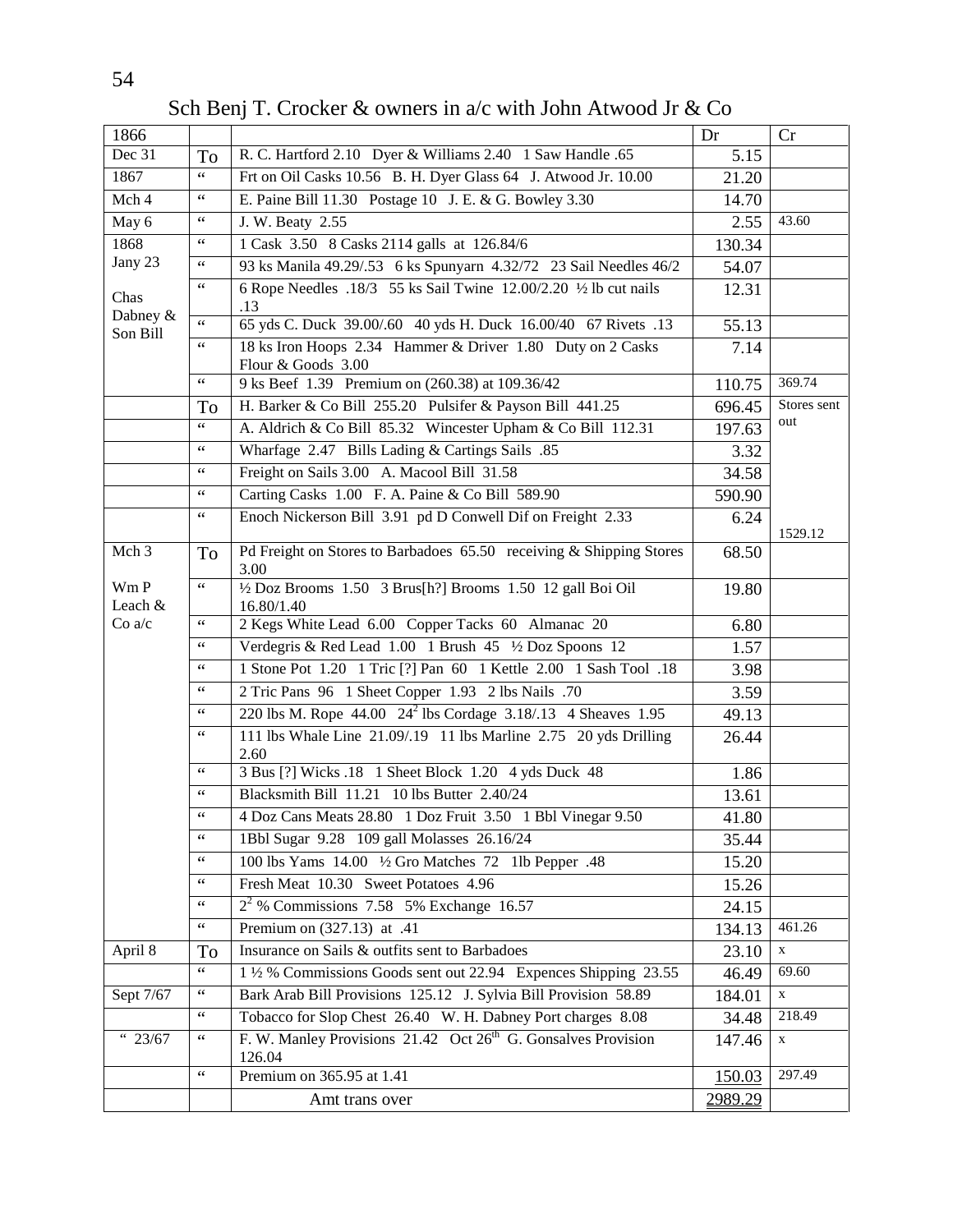|              |                          |                                                                            | Dr      | Cr                    |
|--------------|--------------------------|----------------------------------------------------------------------------|---------|-----------------------|
|              | To                       | Amt Brot over                                                              | 2989.29 |                       |
| 1868         | $\overline{\mathcal{L}}$ | Bill at Porto Prayer 2.73 Mch 4 <sup>th</sup> 2 Tin Pumps 5.00             | 7.73    |                       |
| Apr 3        |                          |                                                                            |         |                       |
|              | $\zeta$ $\zeta$          | Furnishing Medicine 17.16 Hazel Bill 20.56                                 | 37.72   |                       |
|              | $\zeta$ $\zeta$          | Premium on 45.45 at 1.41                                                   | 18.64   | 64.09                 |
|              | $\zeta$ $\zeta$          | Interest on 43.60 from Mch 4/67 to Sept 9/68                               | 5.00    |                       |
|              | $\zeta$ $\zeta$          | " Oct 30/67 to Sep $9/68$<br>Interest on 369.74                            | 22.12   |                       |
|              | $\zeta$ $\zeta$          | Interest on 1529.12 "<br>Dec 14/67 to Sept 9/68                            | 79.09   |                       |
|              | $\zeta$ $\zeta$          | Mch 3/68 to Sept 9/68<br>Interest on 461.26                                | 16.68   |                       |
|              | $\zeta$ $\zeta$          | Apr 8/68 to Sep 9/68<br>Interest on 69.60                                  | 2.04    |                       |
|              | $\zeta$ $\zeta$          | Sept 7/67 to Sept 9/68<br>Interest on 218.49                               | 16.15   | 3216.48               |
|              | $\,$ 6 $\,$              | $\epsilon$ $\epsilon$<br>Sep 23/67 to Sep 9/68<br>Interest on 297.49       | 20.07   | 5270.77               |
|              | $\zeta$ $\zeta$          | Apr 3/68 to Sep 9/68<br>Interest on 64.09                                  | 1.95    | 3216.48<br>2054.29    |
|              | <b>By</b>                | Amount of Voyage before paying Crews Lays                                  |         | 5270.77               |
|              | To                       | Amount due Joshua Chandler                                                 | 262.77  |                       |
|              | $\zeta$ $\zeta$          | $\zeta$ $\zeta$<br>$\zeta$ $\zeta$<br>Winslow H. Ryder                     | 180.88  |                       |
|              | $\zeta$ $\zeta$          | $\zeta\,\zeta$<br>$\zeta$ $\zeta$<br><b>Frank Enos</b>                     | 115.11  |                       |
|              |                          | $\zeta$ $\zeta$<br>$\zeta$ $\zeta$<br><b>Charles Shephard</b>              | 64.88   |                       |
|              | $\zeta$ $\zeta$          | $\zeta \, \zeta$<br>$\zeta$ $\zeta$<br>Joshua Cashin                       | 52.88   | Note 10.04            |
|              | $\zeta$ $\zeta$          | $\zeta$ $\zeta$<br>$\zeta$ $\zeta$<br>Joseph Francis                       | 24.64   |                       |
|              | $\zeta$ $\zeta$          | $\zeta$ $\zeta$<br>$\mbox{G}\,\mbox{G}$<br>Joseph Brown                    | 30.55   |                       |
|              | $\zeta$ $\zeta$          | $\zeta$ $\zeta$<br>$\zeta$ $\zeta$<br><b>Manuel Thursey</b>                | 27.38   |                       |
|              | $\zeta$ $\zeta$          | $\zeta$ $\zeta$<br>$\zeta$ $\zeta$<br>Joseph Enos                          | 25.67   |                       |
|              | $\zeta$ $\zeta$          | $\zeta$ $\zeta$<br>$\zeta$ $\zeta$<br>John C. Courtain                     | 12.64   |                       |
|              | $\zeta$ $\zeta$          | $\zeta$ $\zeta$<br>$\zeta$ $\zeta$<br>Joseph Silverena                     | 29.03   |                       |
|              | $\zeta$ $\zeta$          | $\zeta$ $\zeta$<br>$\zeta$ $\zeta$<br>John Nathan Connor                   | 5.94    | 5147.32               |
|              | $\zeta$ $\zeta$          | $\zeta$ $\zeta$<br>$\zeta$ $\zeta$<br>James E. Forbes                      | 17.17   | 5353.20               |
|              | $\zeta$ $\zeta$          | $\zeta$ $\zeta$<br>$\,$ $\,$ $\,$ $\,$ $\,$<br>Edward F. Smith             | 51.88   | 5147.32               |
|              | $\zeta$ $\zeta$          | $\zeta$ $\zeta$<br>$\zeta$ $\zeta$<br>George Miller                        | 287.18  | 205.88 cr             |
|              | $\zeta$ $\zeta$          | $\zeta$ $\zeta$<br>$\zeta\,\zeta$<br>John S. Chandler                      |         | $742.24$   Note 87.11 |
|              | By                       | $\zeta$ $\zeta$<br>due E. F. Smith deserted balance due him                |         | 51.88                 |
|              | $\zeta \, \zeta$         | Joseph Brown                                                               |         | 30.55                 |
|              | To                       | Error in Settlement                                                        | 27.03   |                       |
| Sept 1       | $\zeta \, \zeta$         | Labor 2.40 Carting Sails 30 chronometer Hire 125.00                        | 127.70  |                       |
| $66 -$<br>25 | $\zeta\,\zeta$           | Labor 4.00 Custom House 25.41 Labor on vessel 56.75                        | 86.16   |                       |
| 66<br>25     |                          | J. C. Courtain Labor 4.46 crying 1.00 Auctioneer Services<br>19.46         | 24.92   |                       |
|              | <b>By</b>                | 1 chart 5.00 To 3 Brooms 84/28 13 34 lbs metal 2.75/20                     | 3.59    | 5.00                  |
|              | To                       | 1 qt Boil oil 40 1 pr L. Black 15 1 lb Verdigris 60 1 pt Japan<br>21       | 1.36    |                       |
| 66<br>29     | $\zeta$ $\zeta$          | 1 1/2 lb W Lead 24 1 lb Nails 9 1 1/2 lb Marline 39 2 Shovels<br>2.00/1.00 | 2.72    |                       |
|              | $\zeta$ $\zeta$          | 8 1/4 "Spuyarn 2.06 10 1/4 lb W. Lead 1.64/16 2 Jib Hauks 12               | 3.82    |                       |
|              |                          | Amts trans over folio 60                                                   | 5424.62 | 5358.20               |

Sch Benj T. Crocker & owners in a/c with John Atwood Jr. & Co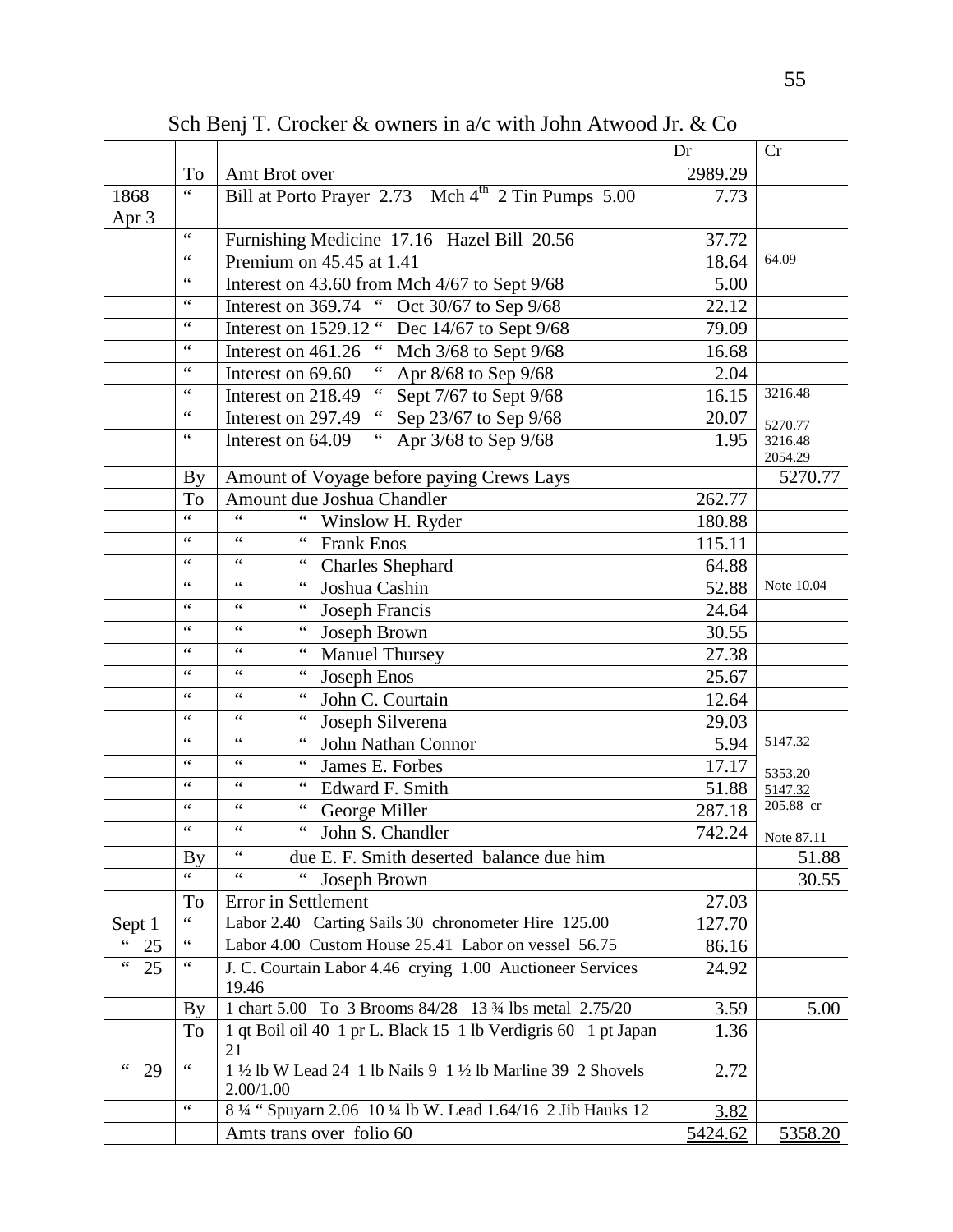| 56 | X Shipped at Santiago Oct 24/67         | $1/100^{th}$ lay on Sperm |
|----|-----------------------------------------|---------------------------|
|    | John Nathan Connor in Sch B. T. Crocker |                           |

1867

| To                     | Cash 1.20 $3\frac{1}{2}$ lbs Tobacco 3.50/1.00 1 Belt & Sheath | 5.40  |       |
|------------------------|----------------------------------------------------------------|-------|-------|
|                        | & Knife 70                                                     |       |       |
| 66                     | 1 F. Shirt 2.75 1 Jumper 1.75 1 pr Overhalls 1.75              | 6.25  |       |
| 66                     | 2 Hats 36 1 pr W. Pants 5.50 1 pr Shoes 2.00                   | 7.86  |       |
| 66                     | 1 Reef Jacket 6.00 2 Shirts 3.00/1.50 1 Sheath & Belt          | 9.25  |       |
|                        | 25                                                             |       |       |
| 66                     | 1 Shirt 1.50 2 pr overhalls 3.50/1.75 Cash 3.12                | 8.12  |       |
| $\zeta \zeta$          | Cash 50                                                        | .50   |       |
| $\zeta \zeta$          | Premium 2.13/1.41 2 1/2% comm 13 5% exchange                   | 2.52  |       |
| $\zeta\,\zeta$         | Medicine chest 1.00 Loading & Discharging 6.00                 | 7.00  |       |
| 66                     | Interest on advance                                            | 37    |       |
| $\mathbf{B}\mathbf{v}$ | $1/100$ lay on Oil as per Settlement                           |       | 53.21 |
|                        |                                                                | 47.27 | 53.21 |
|                        |                                                                |       | 47.27 |
|                        | chg Schooner                                                   |       | 5.94  |

\$53 21/100 Provincetown Sept 3rd 1868 Received of John Atwood Jr & Co agents of the Sch Benj T. Crocker Fifty Three and 21/100 Dollars it being in full for my one Hundredth lay of voyage Oil in said Schooner the present voyage as per Settlement *John N. Connor*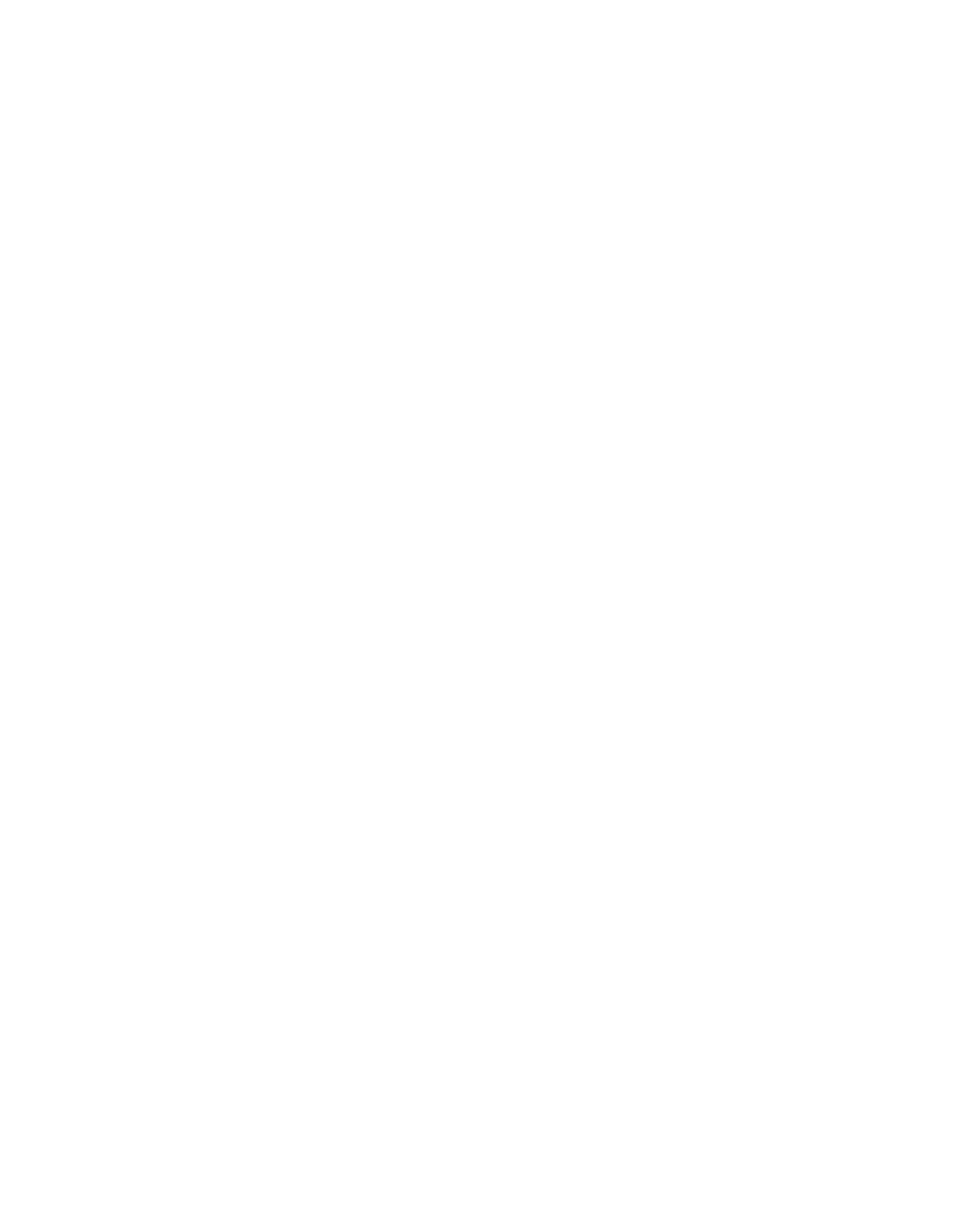### Shipped at St. Vincent Apr  $9^{th}$  1868 1/125<sup>th</sup> lay 57 Nathaniel Hunter in Sch B. T. Crocker

#### 1868

| To   | 2 pr overhalls 3.50 2 Jumpers 3.50 1 Reef Jacket 6.00 | 3.00  |       |
|------|-------------------------------------------------------|-------|-------|
| - 66 | Sheath & Belt $25 \quad 1$ lb Soap .16                |       | 13.41 |
|      |                                                       | 13.41 |       |

# caught no oil while he was on board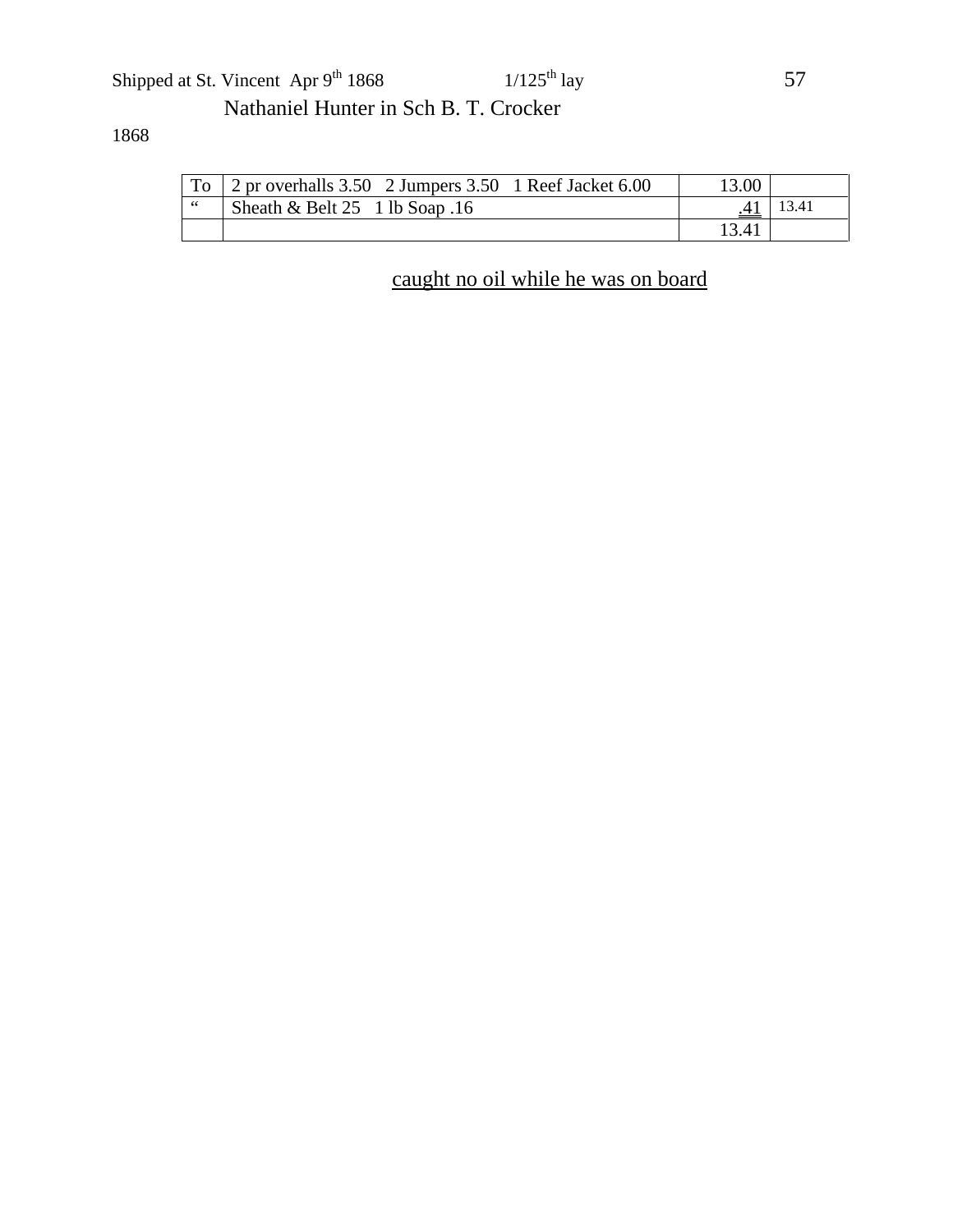58 Shipped Oct 24/67 x 1/95 lay on sperm James E. Forbes in Sch B. T. Crocker

1867

| To                     | Cash 1.20 6 lbs Tobacco 6.00 1 pr overhalls 1.75         | 8.95  |       |
|------------------------|----------------------------------------------------------|-------|-------|
| 66                     | 1 Jumper 1.75 1 F. Shirt 2.75 1 S. Knife 35              | 4.85  |       |
| 66                     | 2 1/2 lbs Tobacco 2.50/1.00 1 pr Pants 5.50 1 Shirt 1.50 | 9.50  |       |
| 66                     | Sheath & Belt 25 1 pr Overhalls 1.75 Cash 2.88           | 4.88  |       |
| 66                     | 1 lb Tobacco 50 Cash 50 1 lb Soap 16                     | 1.16  |       |
| 66                     | Premium 1.88/1.41 2 ½% comm .10 5% exchange 20           | 2.18  |       |
| $\leq$ $\leq$          | Medicine Chest 1.00 Loading & Discharging 6.00           | 7.00  |       |
| 66                     | Interest on advance on voyage                            | 32    |       |
| $\mathbf{B}\mathbf{v}$ | $1/95$ <sup>th</sup> Lay on Oil as per Settlement        |       | 56.01 |
|                        |                                                          | 38.84 | 56.01 |
|                        |                                                          |       | 38.84 |
|                        | chgd Schooner                                            |       |       |

 $$56 01/100$  Provincetown Sept 3<sup>rd</sup> 1868 Received of John Atwood Jr & Co agents of the Sch Benj T. Crocker Fifty-Six and 1/100 Dollars it being in full for my one Ninety Fifth Lay of Oil caught on board Said Schooner the present voyage as per Settlement.

James E. his X mark Forbes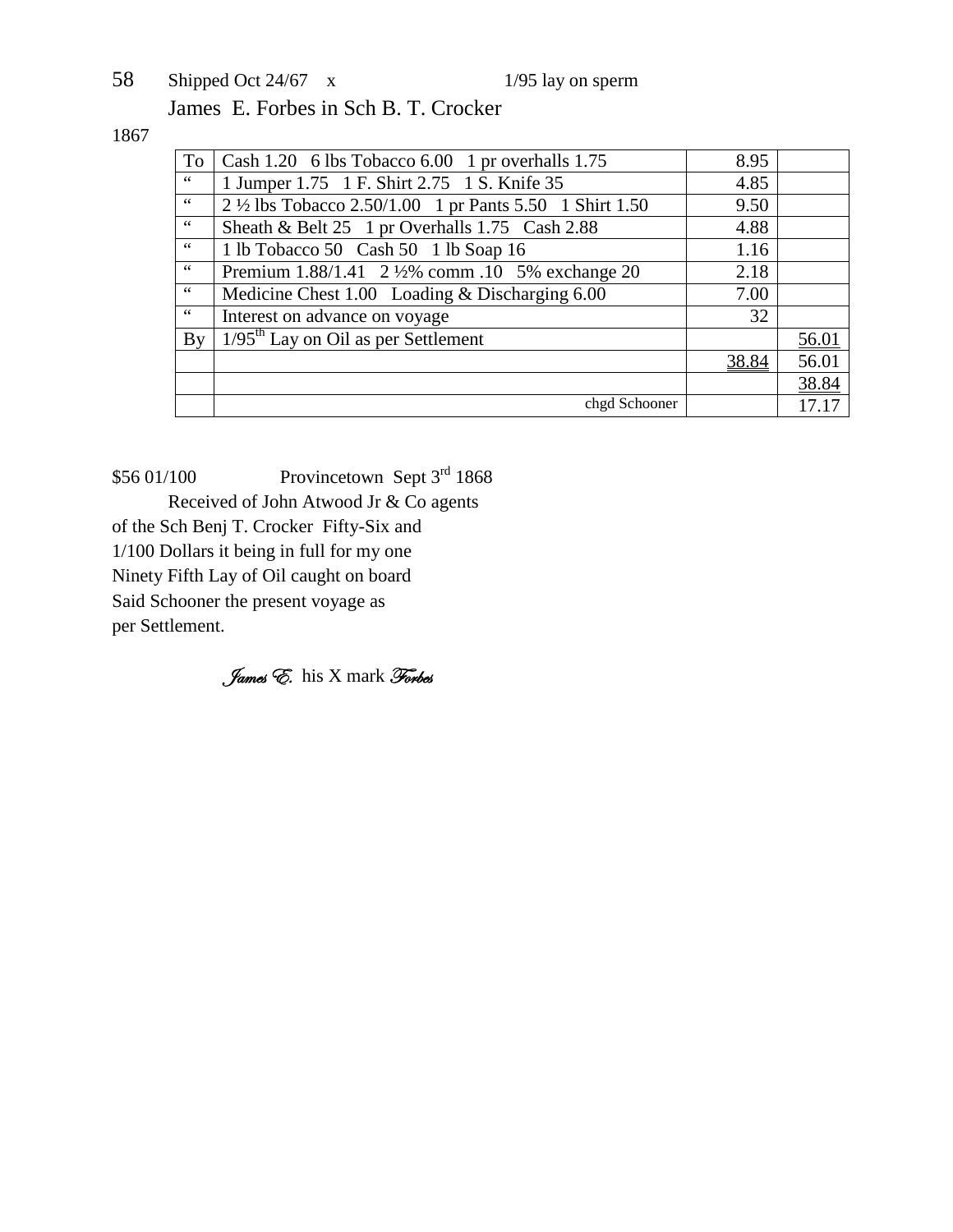Shipped at St. Vincent Apr  $9^{th}$  1868 Got no oil while he was aboard 59

Alonzo A. Smith Boatsteerer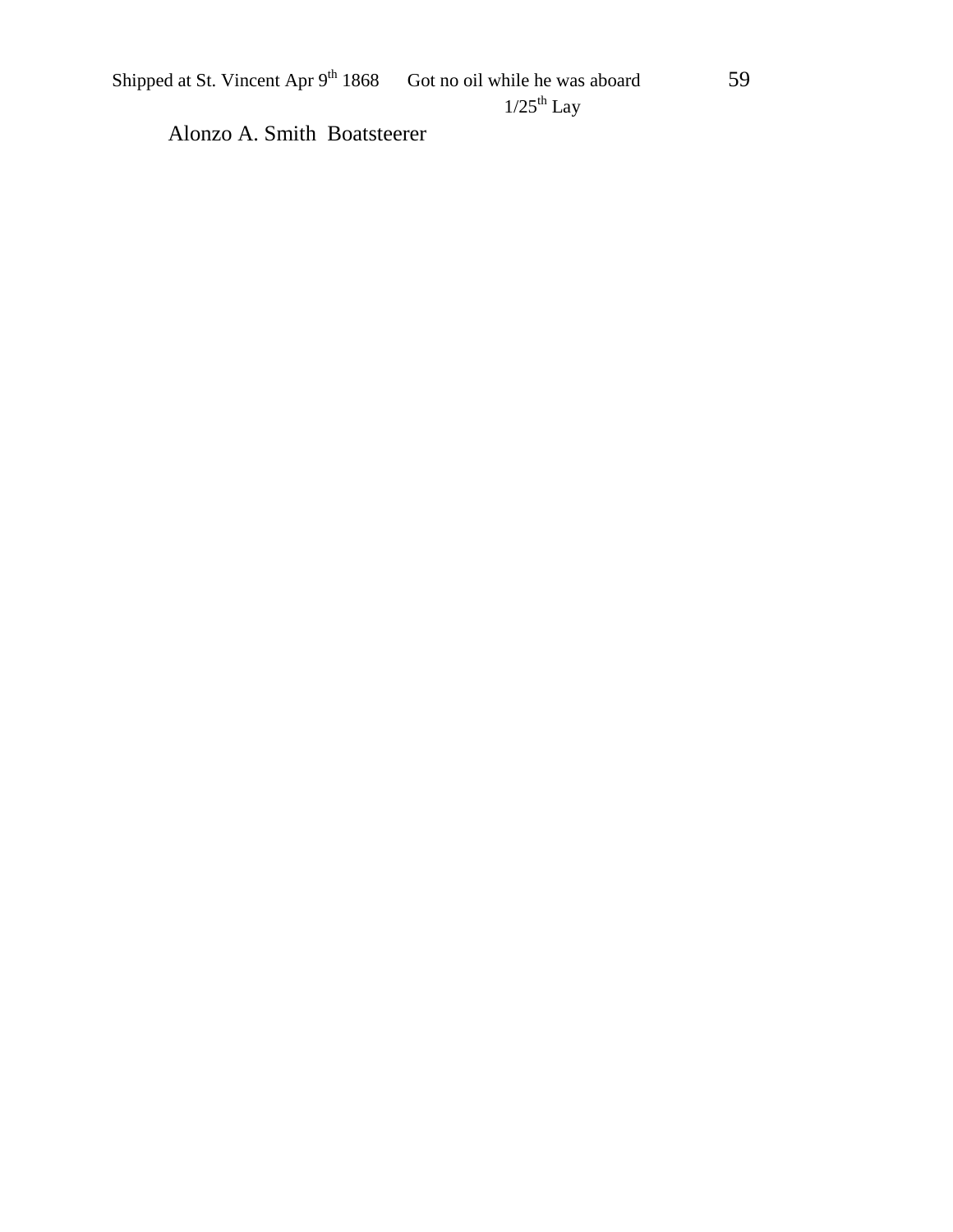| 60                           |                               | Sch Benj T. Crocker & Owners                                                                                         | Dr.     | Cr.          |
|------------------------------|-------------------------------|----------------------------------------------------------------------------------------------------------------------|---------|--------------|
| 1868                         |                               | Amounts from folio 55                                                                                                | 5424.62 | 5258.20      |
| Sept 30                      | To                            | 1 lb Nails 9 Carting 2 Loads Sails .80 1 - 5 ps Pan .75                                                              | 1.64    |              |
|                              | $\zeta$ $\zeta$               | 1 Oval Pan 50  1 – 4 qt Pan 35  1 – 2 qt Pan 25                                                                      | 1.10    |              |
|                              | $\zeta\,\zeta$                | 1 sqr Pan 30 1 Chafer Tray 87 1 Coffee Pot 1.50                                                                      | 2.67    |              |
|                              |                               | 1 Water Dipper 25 1 Skimmer 25 1 Coal Hod 1.00                                                                       | 1.50    |              |
|                              | $\zeta$ $\zeta$               | 1 Coal Shovel 25 1 Match Safe 12 10 Knives & Forks                                                                   | 1.62    |              |
|                              |                               | 1.25                                                                                                                 |         |              |
|                              |                               | 1 Bean Pot 45 1 Pepper Box 10 1 Rolling Pin 25                                                                       |         |              |
| Oct 1                        | $\,$ 6 6 $\,$                 | 1 Stove Brush .25 2 Side Lanterns 17.50 1 Sig Lantern                                                                | 24.25   |              |
|                              |                               | 6.50                                                                                                                 |         |              |
| $\zeta$ $\zeta$<br>2         |                               | 1 Doz Cabin Hooks 60/5 2 He_y [?] Lures 50                                                                           | 1.10    |              |
|                              | $\zeta$ $\zeta$               | 2 yds Table Cloths 1.00 3 Mugs 45/15                                                                                 | 1.45    |              |
| $\leftrightsquigarrow$<br>15 | $\mbox{\bf 6}$ $\mbox{\bf 6}$ | 1/4 Loss on G. Gen on Mackerel Voyage 11.12 Elijah                                                                   | 17.52   |              |
|                              |                               | McKerson Bill 6.40                                                                                                   |         |              |
| $\zeta$ $\zeta$<br>5         | <b>By</b>                     | 1 Mincing Machine & 2 Knives 22.00 118 lbs Whale                                                                     |         | 47.37        |
|                              | $\zeta$ $\zeta$               | Line $25.37/2$ $\frac{1}{2}$                                                                                         |         |              |
|                              |                               | 58 lbs Whale Line 12.18/21 253 lbs Cutting Falls                                                                     |         | 46.34        |
|                              | $\,$ 6 6 $\,$                 | 34.16/13 1/2                                                                                                         |         |              |
|                              |                               | 1 Boat Tackle 1.65 1 Boat Tackle 1.60 13 Togel Irons                                                                 |         | 14.95        |
|                              |                               | 11.70/.90                                                                                                            |         |              |
|                              |                               | 2 Oil Dippers 50 6 Oil Scoops 50                                                                                     |         | 1.00         |
|                              |                               | 3 Oil Dippers 40 7 pr Hand Cuffs 1.40/20                                                                             |         | 1.80<br>3.78 |
|                              |                               | 1 Doug [variant of Dog – an iron bar with a ring and<br>hook?] & Line 1.50 70 lbs Blubber Hooks 2.28/3 $\frac{1}{4}$ |         |              |
|                              | $\,$ 6 6 $\,$                 | 1 Doug & Line 1.25 4 Water Tubs 50                                                                                   |         | 1.75         |
|                              | $\,$ 6 6 $\,$                 | 1 Boat Lantern 50 43 1/2 lbs Straps 7.40/17                                                                          |         | 7.90         |
|                              | $\,$ 4 $\,$                   | 49 1/2 lbs Fluke Warps 2.23/4 1/2 1 Anvil 1.50                                                                       |         | 3.73         |
|                              | $\,$ 6 6 $\,$                 | 59 lbs Fluke Warps 7.67/13 219 lbs Rope 10.43/4 3/4                                                                  |         | 18.10        |
|                              |                               | 3 Hand Hooks 1.05 40 lbs Fluke Warps 2.80/7                                                                          |         | 3.85         |
|                              |                               | 1 Boarding Knife 1.00 88 1/2 " [lbs] Rope 4.20/4 3/4                                                                 |         | 5.20         |
|                              | $\mbox{\bf 6}$ $\mbox{\bf 6}$ | 140 <sup>1</sup> / <sub>2</sub> lbs Rope 6.66/4 <sup>3</sup> / <sub>4</sub> 1 Oil Pump 1.50                          |         | 8.16         |
|                              | $\zeta$ $\zeta$               | 95 1/2 lbs Fluke Warps 10.51 93 lbs Fin Chain 1.86/2                                                                 |         | 12.37        |
|                              |                               | 2 Pokes 80/40 3 Togel Irons 2.50                                                                                     |         | 3.30         |
|                              | $\mbox{\bf 6}$ $\mbox{\bf 6}$ | 2 Togel Irons 2.13 Gafts etc. 2.25                                                                                   |         | 4.38         |
|                              |                               | Flags 37 Padles 15                                                                                                   |         | .52          |
|                              | $\mbox{\bf 6}$ $\mbox{\bf 6}$ | 9 Lances 3.60/40 3 Togel Irons 2.87                                                                                  |         | 6.47         |
|                              | $\,$ 6 6 $\,$                 | 3 Lances 3.00 3 Lances 3.00                                                                                          |         | 6.00         |
|                              | $\mbox{\bf 6}$ $\mbox{\bf 6}$ | 6 Oars 6.30/1.05 3 Togel Irons 3.00                                                                                  |         | 9.30         |
|                              | $\,$ 6 6 $\,$                 | 24 1/2 Crow Nests 1.35/5 1/2 97 lbs Pennant 11.16/11 1/2                                                             |         | 12.51        |
|                              |                               | 4 Knees & Rods 12.50 1 Grind Stone 2.00                                                                              |         | 14.50        |
|                              | $\,$ 6 6 $\,$                 | 4 Irons 1.60/40 1 Axe 70                                                                                             |         | 2.30         |
|                              | $\,$ 6 6 $\,$                 | 1 Set Rowlocks 2.00 4 Spades 2.80/70                                                                                 |         | 4.80         |
|                              | $\,$ 6 6 $\,$                 | 6 Bomb Lances 12.72/2.12 3 Bomb Lances 9.75/3.25                                                                     |         | 22.47        |
|                              | $\mbox{\bf 6}$ $\mbox{\bf 6}$ | 3 Oil Buckets 1.80/60 1 pr Rigging Screws 3.00                                                                       |         | 4.80         |
|                              | $\,$ 6 6 $\,$                 | 2 Oil Buckets & Trunell 1.20 1 Dead Eye & Strap 55                                                                   |         | 1.75         |
|                              | $\mbox{\bf 6}$ $\mbox{\bf 6}$ | 2 Blocks 1.80/90 108 lbs Pennant                                                                                     |         | 13.14        |
|                              |                               | Amts trans over                                                                                                      | 5478.27 | 5640.74      |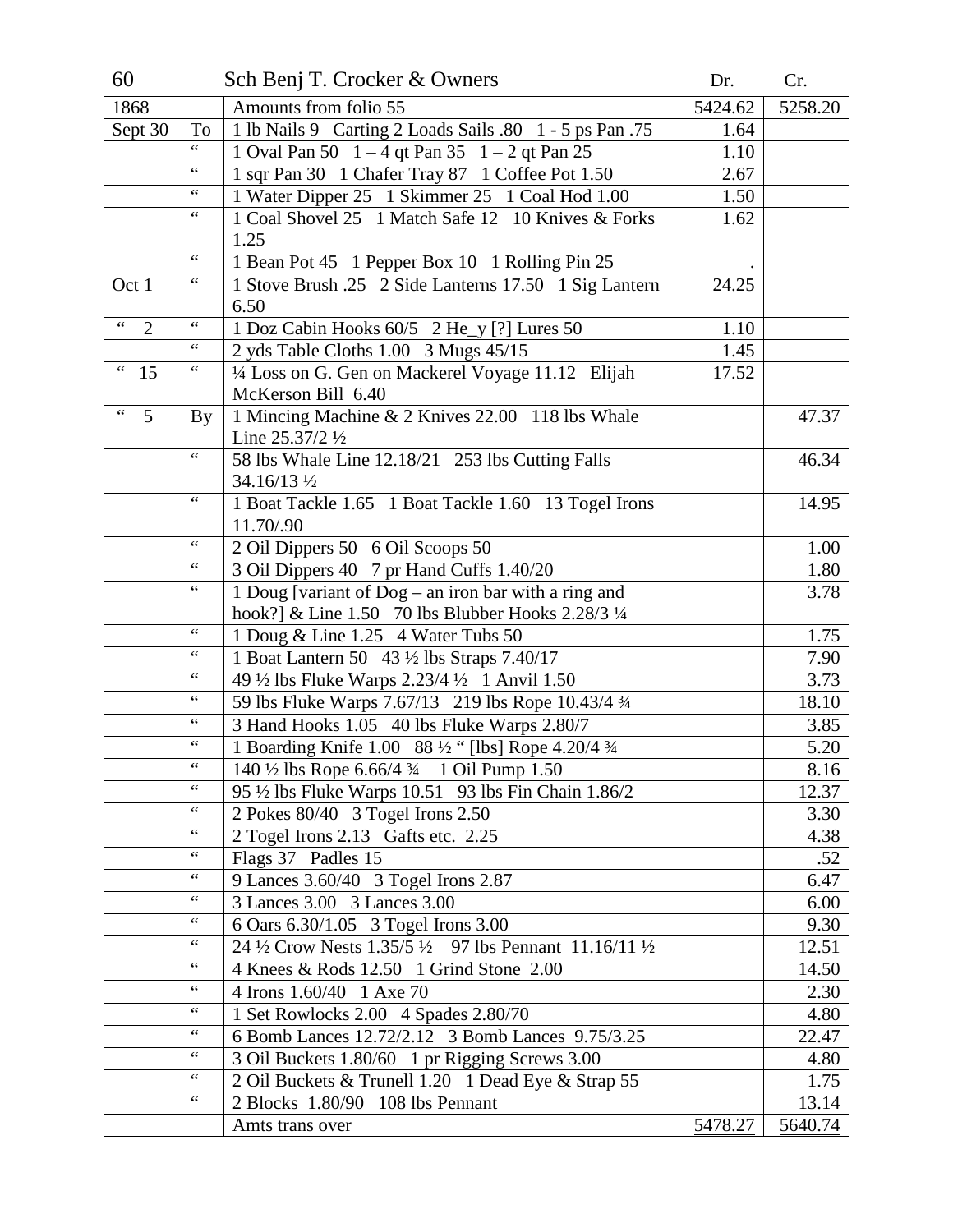Sch Benj T. Crocker & owners Dr. Cr. Cr.

|                         | <b>Amounts Brot over</b>                                    | 5478.27 | 5640.74            |
|-------------------------|-------------------------------------------------------------|---------|--------------------|
| $\mathbf{B} \mathbf{y}$ | Tin Hose 2.00 3 Long Spades 2.70/90                         |         | 4.70               |
| $\zeta$ $\zeta$         | 30 lbs Topmast Riggings 1.95/6 1/2 1 Topmast 1.00           |         | 2.95               |
| $\zeta$ $\zeta$         | Trunell etc 65 1 Crow Nest 34 lbs 1.36/4                    |         | 2.01               |
| $\zeta$ $\zeta$         | 136 1/2 lbs Whale Line 15.94/19 58 1/2 lbs W. Line 10.53/18 |         | 26.47              |
| $\zeta$ $\zeta$         | 1 Boat Sail 90 1 Hatchet 40                                 |         | 1.30               |
|                         | 1 Smiths Iron & Warp 1.05 1 Block 1.10                      |         | 2.15               |
| $\zeta$ $\zeta$         | 1 Oil Pump 85 Spade Hook & Padle 60                         |         | 1.45               |
| $\zeta$ $\zeta$         | 2 Try Pots 47.00/23.50 7 Bomb Lances 4.55/.65               |         | $51.\overline{55}$ |
| $\zeta$ $\zeta$         | 1 Whale Gun 19.00 1 Whale Gun 26.00                         |         | 45.00              |
| $\zeta$ $\zeta$         | 4 Smith Irons 1.20 4 Hand Cuffs 1.60/40                     |         | 2.80               |
| $\zeta$ $\zeta$         | Whale Line 112 lbs 19.04/17 Short Warps 1.00                |         | 20.04              |
| $\zeta$ $\zeta$         | 1 Boat Lantern 50 Staging 25                                |         | .75                |
| $\zeta$ $\zeta$         | 1 Smith Iron & Warps 90 1 Boat Tackle 1.60                  |         | 2.50               |
| $\zeta$ $\zeta$         | Can Hooks 10 Chest Tools 8.75                               |         | 8.85               |
| $\zeta$ $\zeta$         | 126 lbs Fluke Warps 5.67/4 1/2 1 Boat Tackle 1.37           |         | 7.04               |
| $\zeta$ $\zeta$         | 1 Block 50 Iron 25                                          |         | .75                |
| $\zeta$ $\zeta$         | Stern Davits 1.25 Band & Staples 50                         |         | 1.75               |
| $\zeta$ $\zeta$         | 1 Cross Trees 50 2 Try Work Bars 89 1/2 lbs 89/1            |         | 1.39               |
| $\zeta$ $\zeta$         | 1 Oar 25 1 Boat Sail 90                                     |         | 1.15               |
| $\zeta$ $\zeta$         | 6 Oars 5.10/85 26 Grate Bars 334 lbs 5.85/1 3/4             |         | 10.95              |
| $\zeta$ $\zeta$         | 1 Vice 50 340 lbs Canvass 15.25/6 1/4                       |         | 15.75              |
| $\zeta$ $\zeta$         | Boat Painting 35 80 1/2 lbs Topmast Rigging 3.02/3 3/4      |         | 3.37               |
| $\zeta$ $\zeta$         | 1 Hatchet .40 4 Knives 1.00/25                              |         | 1.40               |
| $\zeta$ $\zeta$         | Box etc 5 Box etc 30                                        |         | .35                |
| $\zeta$ $\zeta$         | 1 Bomb Lance .10 Mincing Box .55                            |         | .65                |
| $\zeta$ $\zeta$         | 4 Tubs 2.00 371 lbs Canvass 25.04/6 3/4                     |         | 27.04              |
| $\zeta$ $\zeta$         | 1 Whale Boat 22.00 1 Whale Boat 10.00                       |         | 32.00              |
| $\zeta$ $\zeta$         | 1 Whale Boat 10.00 1 pr Opera Glasses 7.50                  |         | 17.50              |
| $\zeta$ $\zeta$         | 1 Box Tools 25 Powder 80 1 Trumpet 35 Caps 40               |         | 1.80               |
| $\zeta$ $\zeta$         | 4 Cutting Blocks & Straps 9.00 Coopers Tools 2.00           |         | 11.00              |
| 66                      | 1 Mincing Knife 30 25 Bomb Lances 93.75/3.75                |         | 94.05              |
| $\zeta$ $\zeta$         | Bbl Vinegar 1.00 4 Buckets 12                               |         | 1.12               |
|                         | 57 lbs Whale Line 10.83/19 1 Boarding Knife 25              |         | 11.08              |
| $\zeta$ $\zeta$         | 1 Wood Saw 25 72 lbs Blubber Hooks 1.44/2                   |         | 1.69               |
|                         | Davitts Cranes etc 8.00 39 " [lbs] Blubber Hooks .78/2      |         | 8.78               |
| $\zeta$ $\zeta$         | 104 1/2 lb Fluke Chain 3.13/3 2 Try Work Covers 2.50        |         | 5.63               |
| $\zeta$ $\zeta$         | Articles 25 Bbl & Junk 60                                   |         | .85                |
| $\zeta$ $\zeta$         | 1 Spy Glass 12.00 Copper 20 4 Bot. P. Sauce 20              |         | 12.90              |
|                         | Chimneys 50                                                 |         |                    |
|                         | Amts trans over                                             | 5478.27 | 6083.25            |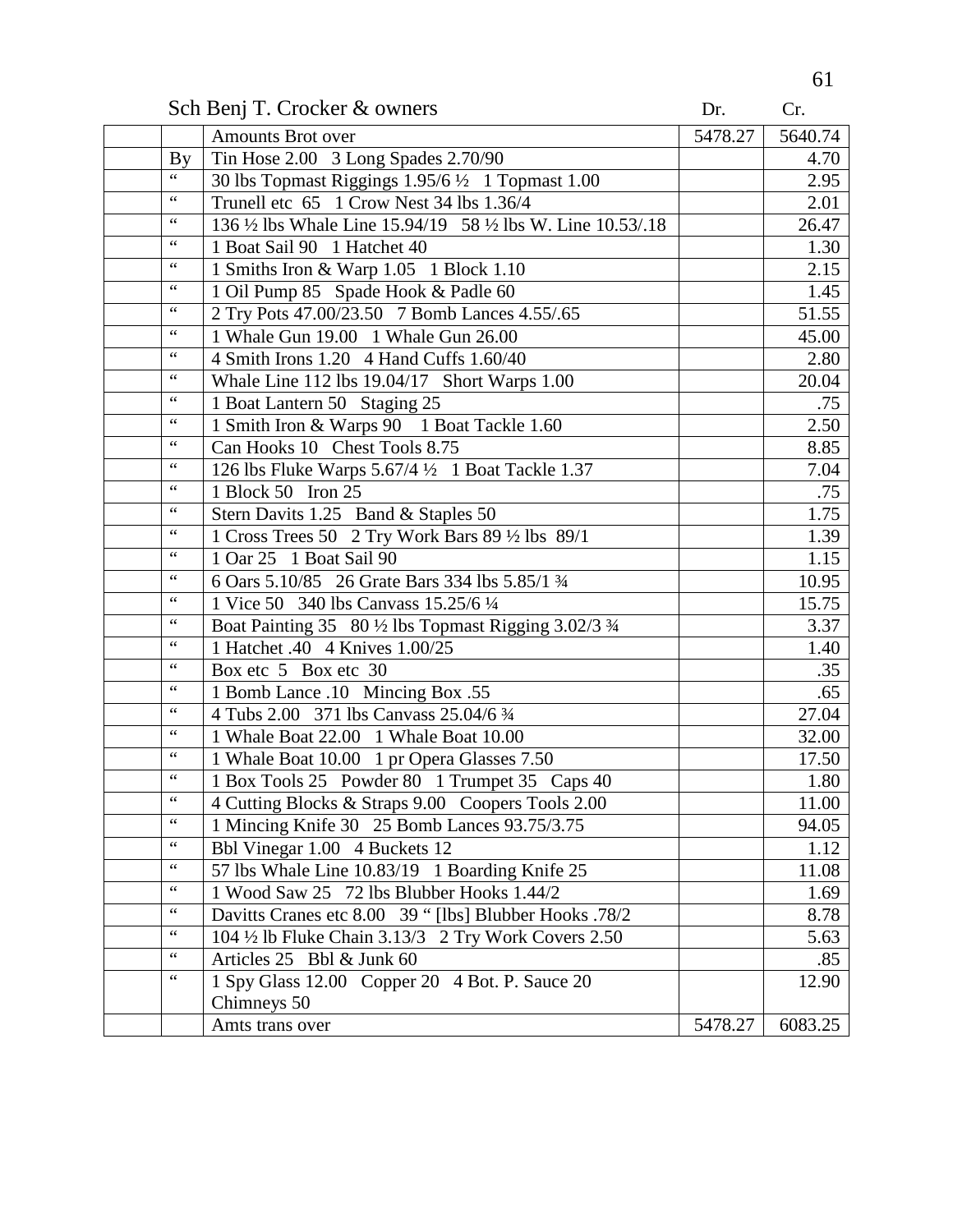# 62 Sch Benj T. Crocker & owners

| 1868                         |                       |                                                                        | Dr      | Cr      |
|------------------------------|-----------------------|------------------------------------------------------------------------|---------|---------|
|                              |                       | Amts Brot over                                                         | 5478.27 | 6083.25 |
|                              | By                    | 1 Cooler & Cock 19.00 3 Long Spades 2.85/95                            |         | 21.85   |
|                              | 66                    | 3 Spades 2.10 1 Barometer 13.00                                        |         | 15.10   |
|                              | $\zeta$ $\zeta$       | 1 Chart & Book 2.50 1 Maul 55                                          |         | 3.05    |
|                              | $\mbox{\bf 6}$        | 3 Bomb Lances 50 Spade Hook 60 Padle 15                                |         | 1.25    |
|                              | $\zeta$ $\zeta$       | 1 Set Rowlocks 1.87 Bricks 10.50                                       |         | 12.37   |
| Oct 7                        | $\mbox{4}$ $\mbox{4}$ | 1 Old Mast 12.00 3 Spades 2.70/90                                      |         | 14.70   |
|                              | 66                    | Try Work receivers 5.00 ---------------------------------              |         | 5.00    |
| <sup>"</sup> 26              | $\mbox{\bf 6}$        | 53 Casks Sold A. Macool 10980 galls @ 3 1/2                            |         | 409.35  |
|                              | $\zeta$ $\zeta$       | 6 Junk Cask                                                            |         | 25.00   |
|                              | $\mbox{\bf 6}$        | Chgd Capt John S. Chandler over drawn on Voyage                        |         | 206.86  |
| <sup>"</sup> 26              | To                    | Pd Capt John S. Chandler his 1/8 <sup>th</sup> of auction Sales & cash | 141.76  |         |
|                              | 66                    | " Capt Chandler Labor on Vessel                                        | 5.00    |         |
| Nov 11                       | $\zeta$ $\zeta$       | Sparrow & Snow 15.13 Curtis Doane 14.77                                | 29.90   |         |
| Dec 2                        | 66                    | Isaac Collins 174.05 John W. Beaty 46.40                               | 220.45  |         |
| $\lq$ 2                      | 66                    | R. E. & A. Nickerson 20.89 Geo H. Holmes 2.88                          | 23.77   |         |
| $\overline{4}$               | 66                    | R. C. Hartford 1.54 F. A. Paine & Co 186.50                            | 188.04  |         |
| 1869                         | $\zeta$ $\zeta$       | J. E. & G. Bowley                                                      | 4.24    |         |
| Jany 1                       |                       |                                                                        |         |         |
| $\overline{\mathbf{G}}$<br>6 | $\mbox{\bf 6}$        | I. A. Small Bill                                                       | 3.42    |         |
|                              |                       |                                                                        | 6094.85 | 6797.78 |
|                              |                       |                                                                        |         | 6094.85 |
|                              |                       |                                                                        |         | 702.93  |

| John Atwood Jr.<br>8/32nds part                                  | 175.73 | credited      |
|------------------------------------------------------------------|--------|---------------|
| $\zeta \zeta$<br>Natal L. Thompson 6/32 "                        | 131.79 | 66            |
| $\zeta \zeta$<br>J. Atwood Jr. & Co. 5/32 "                      | 109.80 | $\zeta \zeta$ |
| $\zeta$ $\zeta$<br>$2/32$ "<br>A. B. Summons                     | 43.94  | $\zeta \zeta$ |
| 66<br>$2/32$ "<br>S. S. Leamard                                  | 43.94  | $\zeta \zeta$ |
| 66<br>$2/32$ "<br>A. Macool                                      | 43.94  | $\zeta \zeta$ |
| 66<br>$2/32$ "<br>F. A. Paine                                    | 43.94  | 66            |
| $\zeta$ $\zeta$<br>$\leq$ $\leq$<br>1/32<br><b>Isaac Collins</b> | 21.97  | $\zeta \zeta$ |
| 66<br>$1/32$ "<br>Benj Freeman                                   | 21.97  | $\zeta \zeta$ |
| 66<br>Richard C. Hartford 1/32 "                                 | 21.97  | $\zeta \zeta$ |
| $\zeta$ $\zeta$<br>66<br>1/32<br>Frank J. Correa                 | 21.97  | $\zeta \zeta$ |
| 66<br>$1/32$ "<br>H. Barker & Co.                                | 21.97  | $\zeta \zeta$ |
|                                                                  | 702.93 | 702.93        |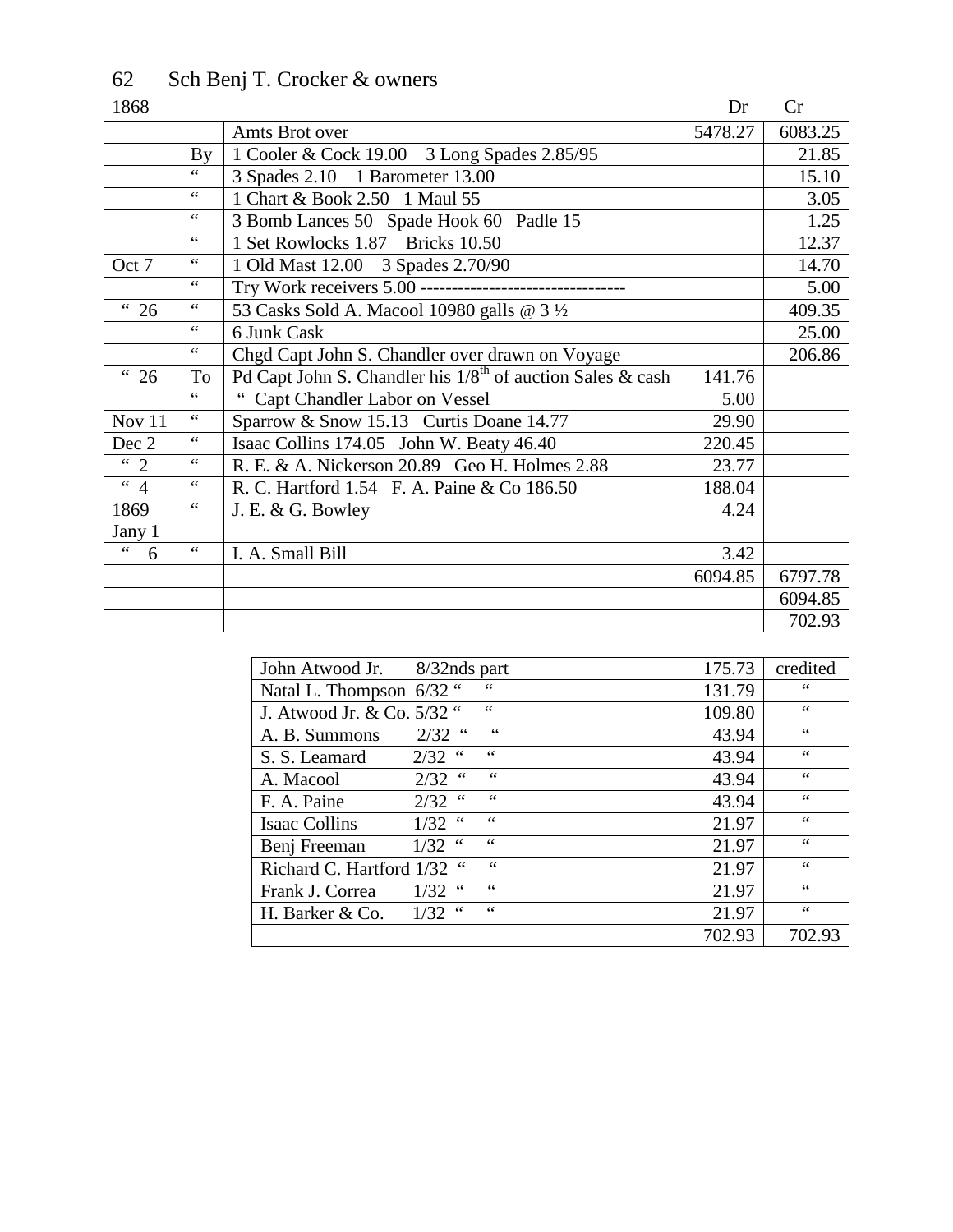#### [Inside Back Cover]

| 524.56 | 68.88  | 32)500(1 |
|--------|--------|----------|
| 167.39 | 83.51  | 32)9000  |
| 457.17 | 15.00  |          |
| 300.00 | 167.39 |          |
| 157.00 |        |          |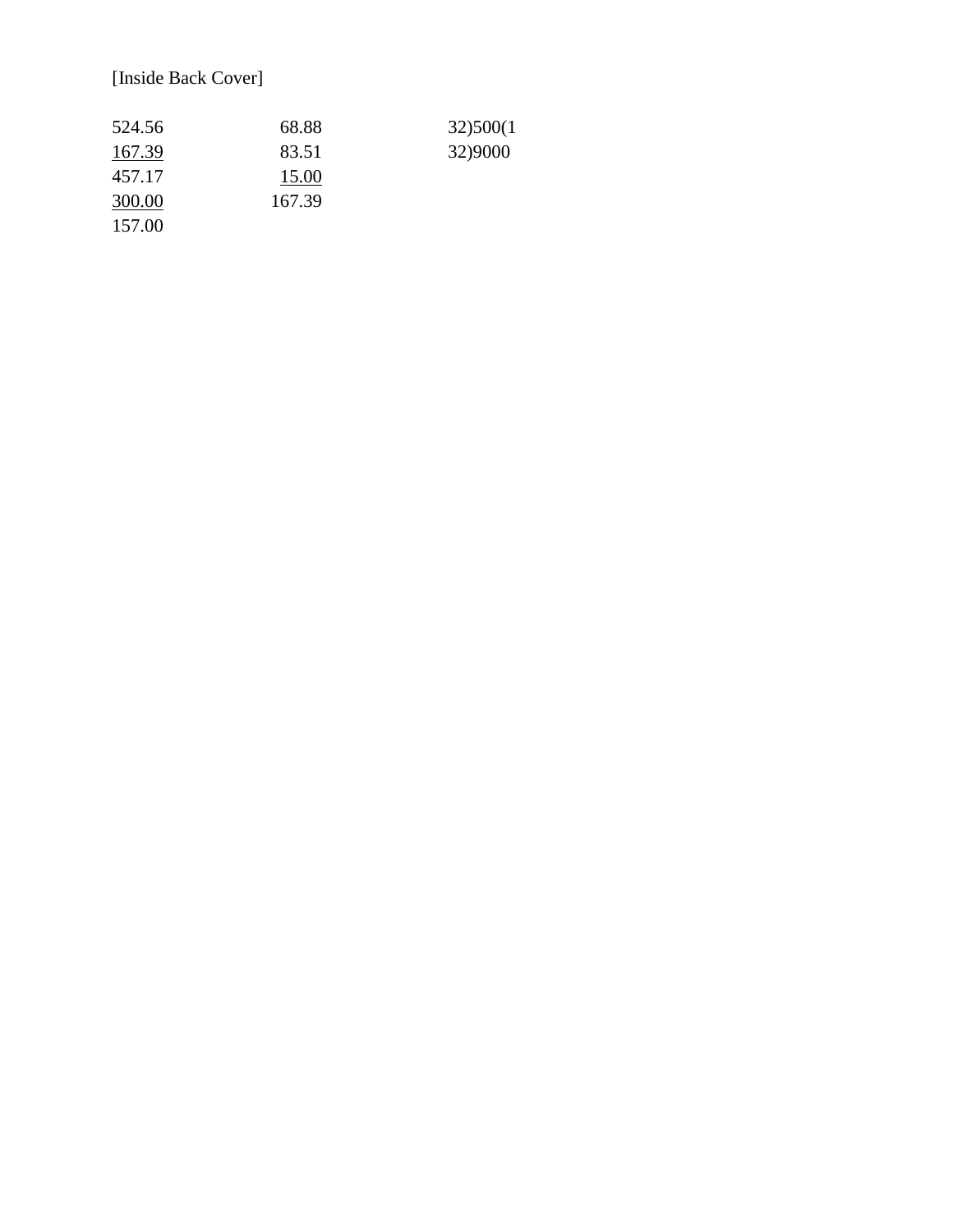# Names Appearing in the Benjamin T. Crocker Log Book

| <b>LAST NAME</b>       | <b>FIRST NAME</b> | <b>DETAILS</b>                                          | PAGE OF BOOK              |
|------------------------|-------------------|---------------------------------------------------------|---------------------------|
| A. Aldrich & Co.       | - business        | A. Aldrich & Co Bill for \$85.32                        | Page 54                   |
|                        |                   | to John Atwood Jr & Co on behalf                        |                           |
|                        |                   | of the Schooner Benj T. Crocker                         |                           |
| A. Macool              | - business        | A. Macool 500.61                                        | Page 34                   |
| A. Macool              | - business        | A. Macool Bill for \$31.58 to John                      | Page 54                   |
|                        |                   | Atwood Jr & Co on behalf of the                         |                           |
|                        |                   | Schooner Benj T. Crocker                                |                           |
| A. McKenzie            | - business        | A. McKenzie 2.25                                        | Page 34                   |
| <b>Adams</b>           | George            | Crew List - Seaman                                      | <b>Inside Front Cover</b> |
| <b>Adams</b>           | George            | Seaman - deserted before oil was                        | Page 48                   |
|                        |                   | caught                                                  |                           |
| <b>Adams</b>           | George            | Settlement - $\frac{1}{100}$ <sup>th</sup> Lay Deserted | Page 52                   |
|                        |                   | before oil was caught                                   |                           |
| Aldrich, A. & Co.      | - business        | A. Aldrich & Co Bill for \$85.32                        | Page 54                   |
|                        |                   | to John Atwood Jr & Co on behalf                        |                           |
|                        |                   | of the Schooner Benj T. Crocker                         |                           |
| <b>Atkins</b>          | Wm. A.            | Outfits - Paid 1.62                                     | Page 5                    |
| Atwood                 | Alonzo F.         | Able Seaman                                             | Page 21                   |
| Atwood                 | John, Jr.         | J. Atwood Jr. bill for \$10.00 to                       | Page 54                   |
|                        |                   | John Atwood Jr & Co on behalf of                        |                           |
|                        |                   | the Schooner Benj T. Crocker                            |                           |
| Atwood                 | John, Jr.         | John Atwood Jr. 8/32 <sup>nds</sup> part [of            | Page 62                   |
|                        |                   | final payout as co-owner]                               |                           |
| Atwood [also see John  |                   |                                                         |                           |
| Atwood Jr. & Co.]      |                   |                                                         |                           |
| <b>B.</b> H Dyer Glass | - business        | B. H. Dyer Glass bill for \$64 to                       | Page 54                   |
|                        |                   | John Atwood Jr & Co on behalf of                        |                           |
|                        |                   | the Schooner Benj T. Crocker                            |                           |
| <b>Bark Arab</b>       | - business        | Bark Arab Bill Provisions 125.12                        | Page 36                   |
| <b>Bark Arab</b>       | - business        | Bark Arab Bill Provisions bill for                      | Page 54                   |
|                        |                   | \$125.12 to John Atwood Jr $& Co$                       |                           |
|                        |                   | on behalf of the Schooner Benj T.                       |                           |
|                        |                   | Crocker                                                 |                           |
| Barker, H. & Co.       | - business        | Cost of Schooner $-1/32$                                | Page 1                    |
| Barker, H. & Co.       | - business        | Earnings' Share - 1/32                                  | Pages 10-11               |
| Barker, H. & Co.       | - business        | H. Barker & Co Bill for \$255.20                        | Page 54                   |
|                        |                   | to John Atwood Jr & Co on behalf                        |                           |
|                        |                   | of the Schooner Benj T. Crocker                         |                           |
| Barker, H. & Co.       | - business        | H. Barker & Co. $1/32^{nds}$ part [of                   | Page 62                   |
|                        |                   | final payout as co-owner]                               |                           |
| Barker, H. & Co.       | - business        | Owners' Share - $1/32^{nd}$                             | Page 35                   |
| <b>Barnes</b>          | David $(Jr)$      | Cost of Schooner                                        | Page 1                    |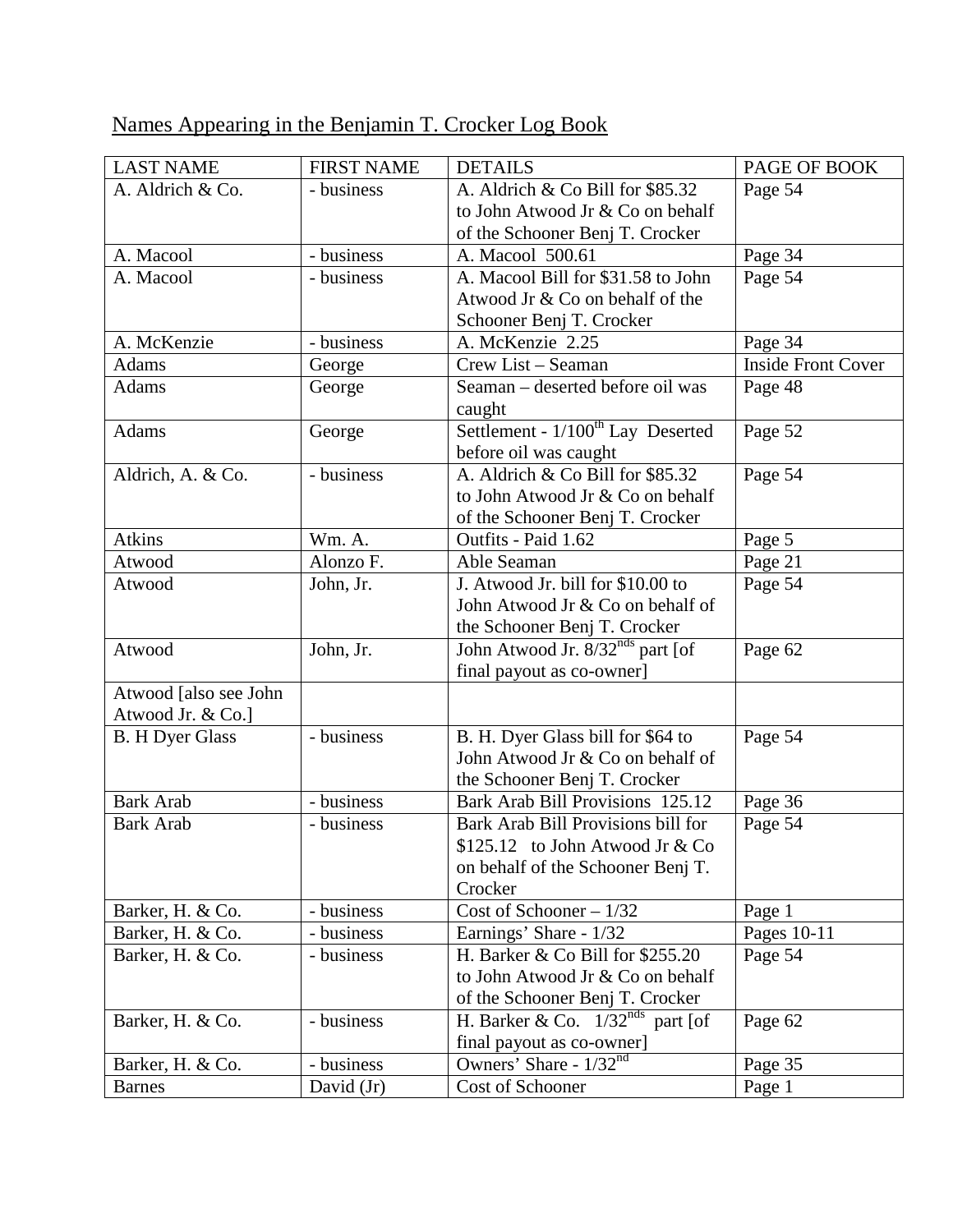| <b>LAST NAME</b>    | <b>FIRST NAME</b> | <b>DETAILS</b>                                 | PAGE OF BOOK              |
|---------------------|-------------------|------------------------------------------------|---------------------------|
| <b>Beaty</b>        | J.W.              | J. W. Beaty 9.00                               | Page 33                   |
| <b>Beaty</b>        | John W.           | John W. Beaty 46.40                            | Page 62                   |
| <b>Beaty</b>        | John W.           | Outfits - Paid 217.05                          | Page 5                    |
| Beaty, J. W.        | - business        | J. W. Beaty bill for \$2.55 to John            | Page 54                   |
|                     |                   | Atwood Jr & Co on behalf of the                |                           |
|                     |                   | Schooner Benj T. Crocker                       |                           |
| <b>Belfore</b>      | Robert            | Robert Belfore came on board                   | Page 31                   |
|                     |                   | draws 1/120 <sup>th</sup> 20 Bbls Black Oil    |                           |
|                     |                   | and kerosene                                   |                           |
| <b>Black</b>        | Jacobus           | Green Hand                                     | Page 25                   |
| Bowley, J. E. & G.  | - business        | J. E. & G. Bowley 4.24                         | Page 62                   |
| Bowley, J. E. & G.  | - business        | J. E. & G. Bowley bill for \$3.30 to           | Page 54                   |
|                     |                   | John Atwood Jr & Co on behalf of               |                           |
|                     |                   | the Schooner Benj T. Crocker                   |                           |
| Bowley, J. E. & G.  | - business        | Owners - Paid 7.20                             | Page 6                    |
| <b>Brown</b>        | Joseph            | Amount due Joseph Brown --                     | Page 55                   |
|                     |                   | 30.55                                          |                           |
| <b>Brown</b>        | Joseph            | Amount due Joseph Brown --                     | Page 55                   |
|                     |                   | 30.55                                          |                           |
| <b>Brown</b>        | Joseph            | Crew List - Seaman                             | <b>Inside Front Cover</b> |
| <b>Brown</b>        | Joseph            | Seaman - One Eighty-fifth Lay                  | Page 45                   |
| <b>Brown</b>        | Joseph            | Settlement - 1/85 <sup>th</sup> Lay            | Page 52                   |
| C. N. Dabney & Sons | - business        | Cash from C. N. Dabney & Sons                  | Page 36                   |
|                     |                   | $Bill - 226.10$                                |                           |
| Cashin              | Joshua            | Amount due Joshua Cashin --                    | Page 55                   |
|                     |                   | 52.88                                          |                           |
| Cashin              | Joshua            | Crew List - Seaman                             | <b>Inside Front Cover</b> |
| Cashin              | Joshua            | Seaman - One Sixtieth Lay                      | Page 43                   |
| Cashin              | Joshua            | Settlement - $1/60^{th}$ Lay                   | Page 52                   |
| Chandler            | John S.           | Amount due John S. Chandler --                 | Page 55                   |
|                     |                   | 742.24                                         |                           |
| Chandler            | John S.           | Captain                                        | Page 14                   |
| Chandler            | John S.           | Chgd Capt John S. Chandler over                | Page 62                   |
|                     |                   | drawn on Voyage 206.86                         |                           |
| Chandler            | John S.           | Cost of Schooner $-1/8$                        | Page 1                    |
| Chandler            | John S.           | Crew List - Master                             | <b>Inside Front Cover</b> |
| Chandler            | John S.           | Earnings - 1/8                                 | Pages 10-11               |
| Chandler            | John S.           | Master – one Tenth $(1/10^{th})$ Lay           | Page 36                   |
| Chandler            | John S.           | Owners' Share - 1/8 <sup>th</sup>              | Page 35                   |
| Chandler            | John S.           | Pd Capt Chandler Labor on Vessel               | Page 62                   |
|                     |                   | 5.00                                           |                           |
| Chandler            | John S.           | Pd Capt John S. Chandler his 1/8 <sup>th</sup> | Page 62                   |
|                     |                   | of auction Sales & cash 141.76                 |                           |
| Chandler            | John S.           | Settlement - $1/10^{th}$ Lay                   | Page $5\overline{2}$      |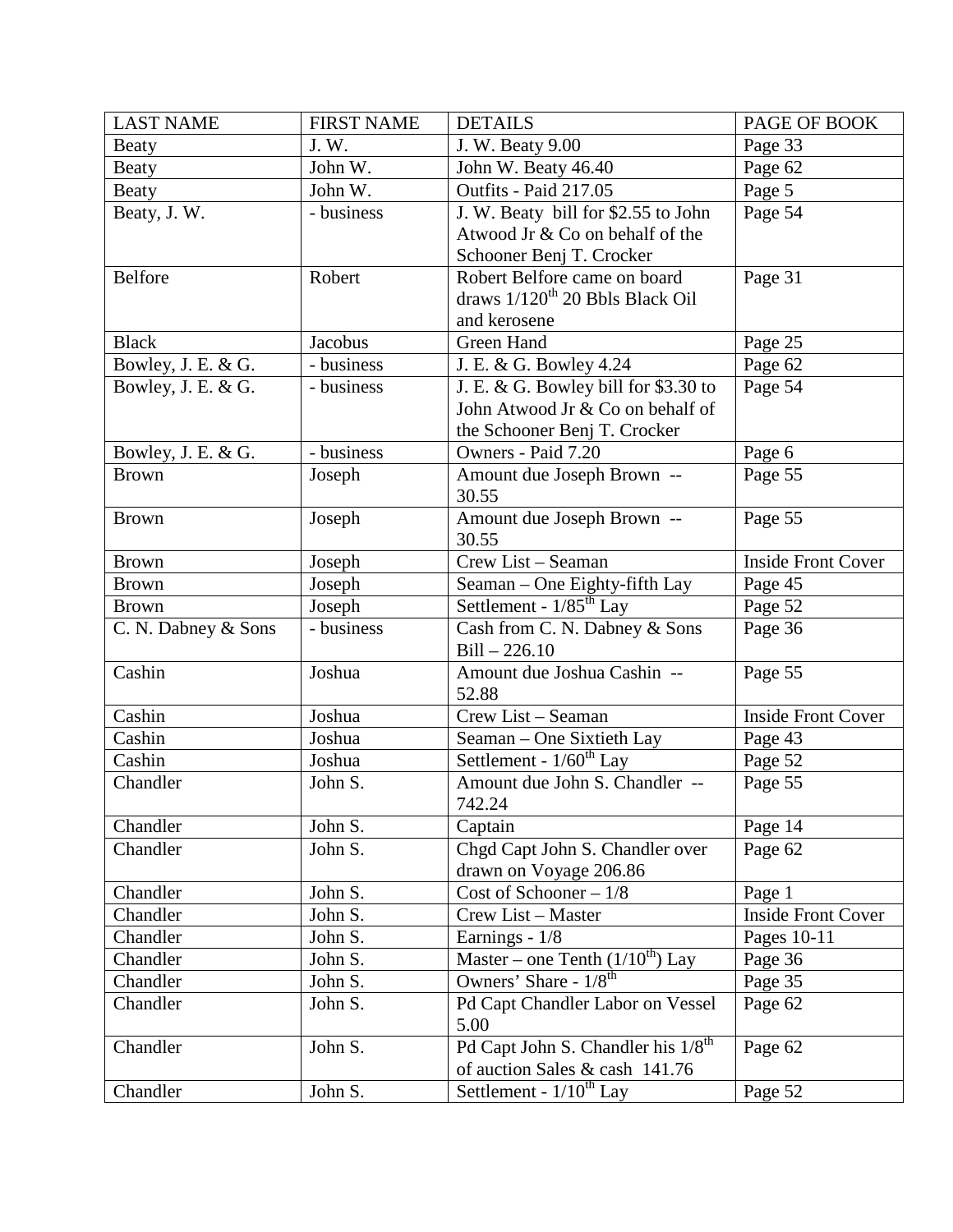| <b>LAST NAME</b>   | <b>FIRST NAME</b> | <b>DETAILS</b>                                   | PAGE OF BOOK              |
|--------------------|-------------------|--------------------------------------------------|---------------------------|
| Chandler           | Joshua            | $1st$ Mate - One Thirteenth $(1/13th)$           | Page 37                   |
|                    |                   | Lay                                              |                           |
| Chandler           | Joshua            | Amount due Joshua Chandler --                    | Page 55                   |
|                    |                   | 262.77                                           |                           |
| Chandler           | Joshua            | <b>Boat Steerer</b>                              | Page 17                   |
| Chandler           | Joshua            | Crew List - Mate                                 | <b>Inside Front Cover</b> |
| Chandler           | Joshua            | Settlement - 1/13 <sup>th</sup> Lay              | Page 52                   |
| Chase              | F.                | <b>Bill for order to Manuel Thursey</b>          | Page 46                   |
| Chase              | Francis           | <b>Signed for Joseph Francis</b>                 | Page 44                   |
| Chase              | Frank             | Bill for order to Joseph Enos                    | Page 47                   |
| Chase              | Frank             | Board bill to Jospeh Francis                     | Page 44                   |
| Collins            | Isaac             | Earnings - 1/32                                  | Pages 10-11               |
| Collins            | Isaac             | Isaac Collins 1/32 <sup>nds</sup> part [of final | Page 62                   |
|                    |                   | payout as owner]                                 |                           |
| Collins            | Isaac             | Isaac Collins 24.86                              | Page 34                   |
| Collins            | Isaac             | Isaac Collins 174.05                             | Page 62                   |
| Collins            | Isaac             | Isaac Collins 99.34                              | Page 33                   |
| Collins            | Isaac             | Outfits - Paid 483.86                            | Page 5                    |
| Collins            | Isaac             | Owners' Share - $1/32^{nd}$                      | Page 35                   |
| Collins            | Isaac             | Share of Cost of Schooner $-1/32$                | Page 1                    |
| Connor             | John N.           | Settlement - $1/100^{th}$ Lay                    | Page 52                   |
| Connor             | John Nathan       | Amount due John Nathan Connor -                  | Page 55                   |
|                    |                   | $-5.94$                                          |                           |
| Connor             | John Nathan       | Expenses and Settlement of John N.               | Page 56                   |
|                    |                   | Connor                                           |                           |
| Convers            | Frank H.          | Green Hand                                       | Page 23                   |
| Cook               | Jesse $(Jr)$      | Outfits - Paid 5.50                              | Page 5                    |
| Correa             | F. J.             | Earnings' Share - 1/32                           | Pages 10-11               |
| Correa             | Frank J.          | Frank J. Correa 1/32 <sup>nds</sup> part [of     | Page 62                   |
|                    |                   | final payout as owner]                           |                           |
| Correa             | Frank J.          | Owners' Share - 1/32nd                           | Page 35                   |
| Correa [Corea]     | Frank J.          | Cost of Schooner $-1/32$                         | Page 1                    |
| Courtain           | J. C.             | J. C. Courtain Labor 4.46                        | Page 55                   |
| Courtain           | John C.           | Amount due John C. Courtain --                   | Page 55                   |
|                    |                   | 12.64                                            |                           |
| Courtain           | John C.           | Settlement - $1/95th$ Lay                        | Page 52                   |
| Courtain [Curtain] | John C.           | Crew List - Seaman                               | <b>Inside Front Cover</b> |
| Courtain [Curtain] | John C.           | Seaman - One Ninety Fifth Lay                    | Page 50                   |
| Crocker            | A.                | Outfits - Paid .62                               | Page 2                    |
| Curracoa           | John              | Came on board after whale oil was                | Page 30                   |
|                    |                   | got, draws share on kerosene                     |                           |
| D. Conwell         | - business        | D Conwell Dif on Freight bill for                | Page 54                   |
|                    |                   | \$2.33 to John Atwood Jr & Co on                 |                           |
|                    |                   | behalf of the Schooner Benj T.                   |                           |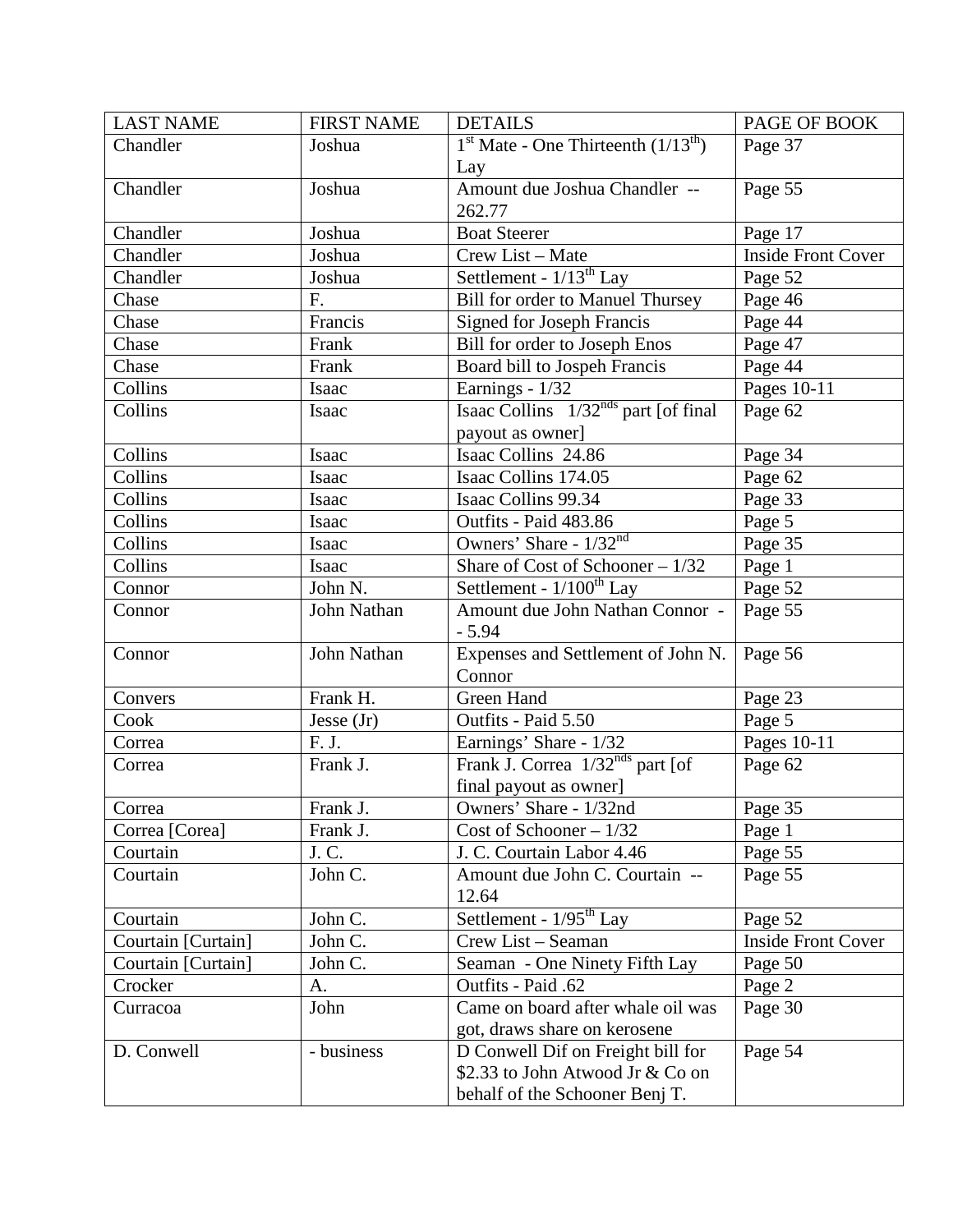| <b>LAST NAME</b>       | <b>FIRST NAME</b> | <b>DETAILS</b>                     | PAGE OF BOOK              |
|------------------------|-------------------|------------------------------------|---------------------------|
|                        |                   | Crocker                            |                           |
| Dabney                 | N. H.             | N. H. Dabney Sch Bill 8.08         | Page 36                   |
| Dabney & Leacock       | - business        | Dabney & Leacock Draft with        | Page 36                   |
|                        |                   | premium & exchange $-671.45$       |                           |
| Dabney, C. N. & Sons   | - business        | Cash from C. N. Dabney & Sons      | Page 36                   |
|                        |                   | $Bill - 226.10$                    |                           |
| Dabney, W. H.          | - business        | W. H. Dabney Port charges of       | Page 54                   |
|                        |                   | \$8.08 to John Atwood Jr & Co on   |                           |
|                        |                   | behalf of the Schooner Benj T.     |                           |
|                        |                   | Crocker                            |                           |
| De Kennink             | Pier              | Green Hand                         | Page 26                   |
| De Wey                 | Sichvey           | <b>Ordinary Seaman</b>             | Page 22                   |
| Deiteren               | Auguste           | Green Hand                         | Page 27                   |
| Doane                  | Curtis            | Curtis Doane 14.77                 | Page 62                   |
| Doane                  | Curtis            | Outfits - Paid 11.84               | Page 5                    |
| Doane                  | Curtis            | Owners - Paid 17.56                | Page 6                    |
| Dyer                   | <b>B.H.</b>       | Owners - Paid 2.87                 | Page 6                    |
| Dyer & Williams        | - business        | Dyer & Williams bill for \$2.40 to | Page 54                   |
|                        |                   | John Atwood Jr & Co on behalf of   |                           |
|                        |                   | the Schooner Benj T. Crocker       |                           |
| Dyer, B. H. Glass      | - business        | B. H. Dyer Glass bill for \$64 to  | Page 54                   |
|                        |                   | John Atwood Jr & Co on behalf of   |                           |
|                        |                   | the Schooner Benj T. Crocker       |                           |
| E. Paine               | - business        | E. Paine Bill for \$11.30 to John  | Page 54                   |
|                        |                   | Atwood Jr & Co on behalf of the    |                           |
|                        |                   | Schooner Benj T. Crocker           |                           |
| E. S. Smith & Co.      | - business        | E. S. Smith & Co 14.92             | Page 33                   |
| E. S. Smith & Co.      | - business        | Outfits - Paid 32.95               | Page 5                    |
| E. S. Smith & Co.      | - business        | Owners - Paid 14.92                | Page 6                    |
| Eaton                  | Walter R.         | <b>Ordinary Seaman</b>             | Page 28                   |
| Elijah McKerson        | - business        | Elijah McKerson Bill 6.40          | Page 60                   |
| Emery                  | James             | Outfits - Paid 13.65               | Page 2                    |
| <b>Engles</b>          | James             | Outfits - Paid 80.32               | Page 5                    |
| <b>Engles</b>          | James             | Owners - Paid 15.65                | Page 6                    |
| <b>Enoch Nickerson</b> | - business        | Enoch Nickerson Bill for \$3.91 to | Page 54                   |
|                        |                   | John Atwood Jr & Co on behalf of   |                           |
|                        |                   | the Schooner Benj T. Crocker       |                           |
| Enos                   | Frank             | Amount due Frank Enos -- 115.11    | Page 55                   |
| Enos                   | Frank             | Crew List - Steward                | <b>Inside Front Cover</b> |
| Enos                   | Frank             | Settlement - $1/30^{th}$ Lay       | Page 52                   |
| Enos                   | Frank             | Steward – One Thirtieth Lay        | Page 41                   |
| Enos                   | Joseph            | Amount due Joseph Enos -- 25.67    | Page 55                   |
| Enos                   | Joseph            | Crew List - Seaman                 | <b>Inside Front Cover</b> |
| Enos                   | Joseph            | Seaman – One Eighty-Fifth Lay      | Page 47                   |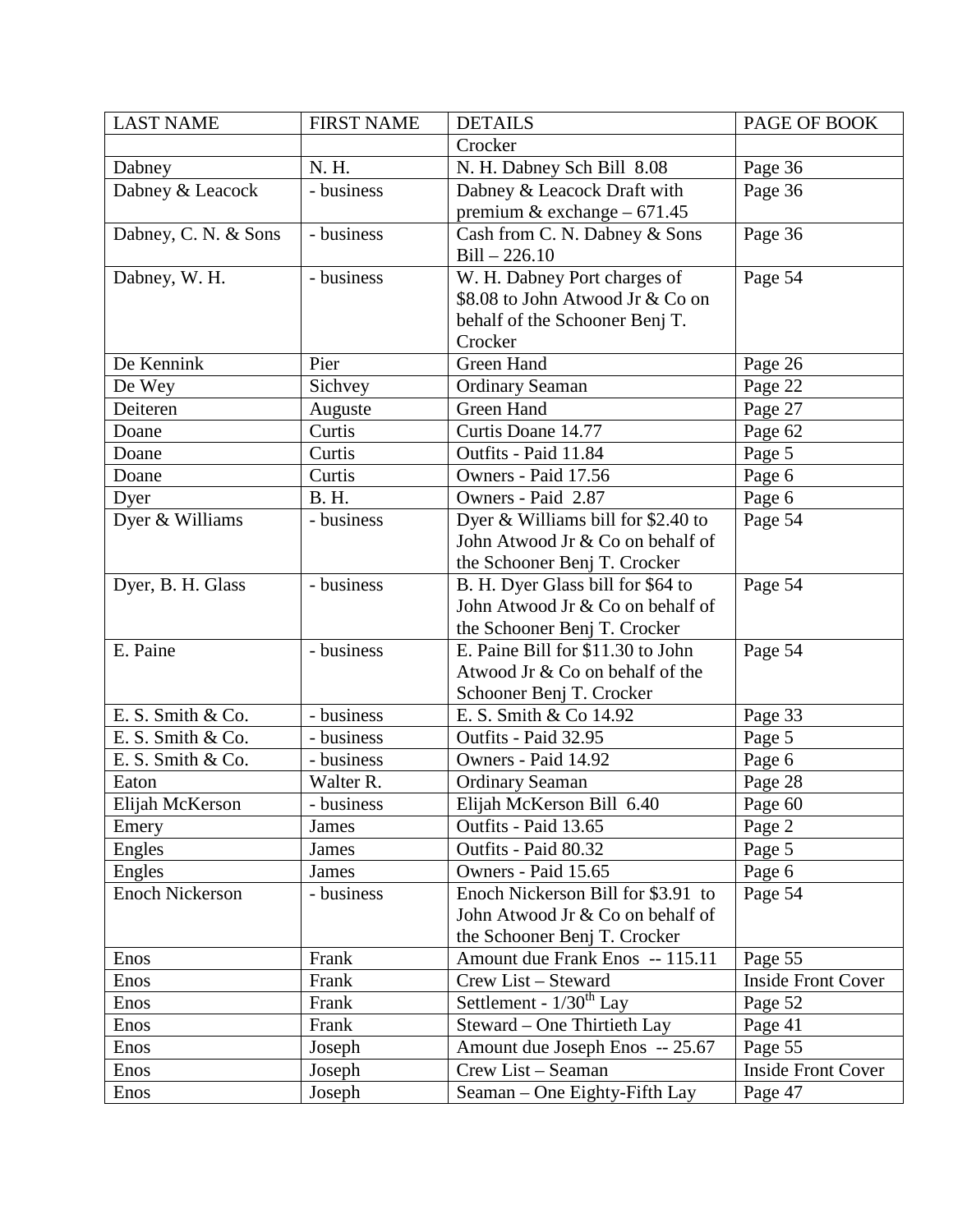| <b>LAST NAME</b>  | <b>FIRST NAME</b> | <b>DETAILS</b>                      | PAGE OF BOOK              |
|-------------------|-------------------|-------------------------------------|---------------------------|
| Enos              | Joseph            | Settlement - 1/85 <sup>th</sup> Lay | Page 52                   |
| Enos              | Manuel            | Jose Ignacio signed his share over  | Page 47                   |
|                   |                   | to Manuel Enos                      |                           |
| Enos              | Manuel            | Signed for Joseph Enos              | Page 47                   |
| F. A. Paine & Co  | - business        | F. A. Paine & Co 186.50             | Page 62                   |
| F. A. Paine & Co. | - business        | F. A. Paine & Co 163.99             | Page 34                   |
| F. A. Paine & Co. | - business        | F. A. Paine & Co 41.64              | Page 33                   |
| F. A. Paine & Co. | - business        | F. A. Paine & Co Bill for \$589.90  | Page 54                   |
|                   |                   | to John Atwood Jr & Co on behalf    |                           |
|                   |                   | of the Schooner Benj T. Crocker     |                           |
| F. A. Paine & Co. | - business        | Outfits - Paid 41.85                | Page 5                    |
| F. W. Manley      | - business        | F. W. Manley Provisions bill for    | Page 54                   |
|                   |                   | \$21.42 to John Atwood Jr & Co      |                           |
|                   |                   | on behalf of the Schooner Benj T.   |                           |
|                   |                   | Crocker                             |                           |
| Faulkner          | Robert            | <b>Ordinary Seaman</b>              | Page 24                   |
| Fluker            | J. C.             | Outfits - Paid 54.25                | Page 5                    |
| Forbes            | James E.          | Amount due James E. Forbes --       | Page 55                   |
|                   |                   | 17.17                               |                           |
| Forbes            | James E.          | Expenses and Settlement of James    | Page 58                   |
|                   |                   | E. Forbes                           |                           |
| Forbes            | James E.          | Settlement - $1/95^{\text{th}}$ Lay | Page 52                   |
| Francis           | Joseph            | Amount due Joseph Francis --        | Page 55                   |
|                   |                   | 24.64                               |                           |
| Francis           | Joseph            | Crew List - Seaman                  | <b>Inside Front Cover</b> |
| Francis           | Joseph            | Seaman – One Eighty-Fifth Lay       | Page 44                   |
| Francis           | Joseph            | Settlement - $1/85^{\text{th}}$ Lay | Page 52                   |
| Freeman           | Benjamin          | Benj Freeman $1/32^{nds}$ part [of  | Page 62                   |
|                   |                   | final payout as owner]              |                           |
| Freeman           | Benjamin          | Earnings' Share - 1/32              | Pages 10-11               |
| Freeman           | Benjamin          | Owners Share - $1/32^{nd}$          | Page 35                   |
| Freeman           | Benjamin          | Cost of Schooner $-1/32$            | Page 1                    |
|                   | "orleans"         |                                     |                           |
| Freeman           | Elisha P.         | <b>First Mate</b>                   | Page 15                   |
| Fuller            | <b>James</b>      | Outfits - Paid 19.25                | Page 5                    |
| G. Gonsalves      | - business        | G. Gonsalves Provision bill for     | Page 54                   |
|                   |                   | \$126.04 to John Atwood Jr & Co     |                           |
|                   |                   | on behalf of the Schooner Benj T.   |                           |
|                   |                   | Crocker                             |                           |
| G. H. Holmes      | - business        | G. H. Holmes 2.65                   | Page 34                   |
| Gonsalves         | Gilbert           | Gilbert Gonsalves Sch Bill 126.04   | Page 36                   |
| Gonsalves, G.     | - business        | G. Gonsalves Provision bill for     | Page 54                   |
|                   |                   | \$126.04 to John Atwood Jr & Co     |                           |
|                   |                   | on behalf of the Schooner Benj T.   |                           |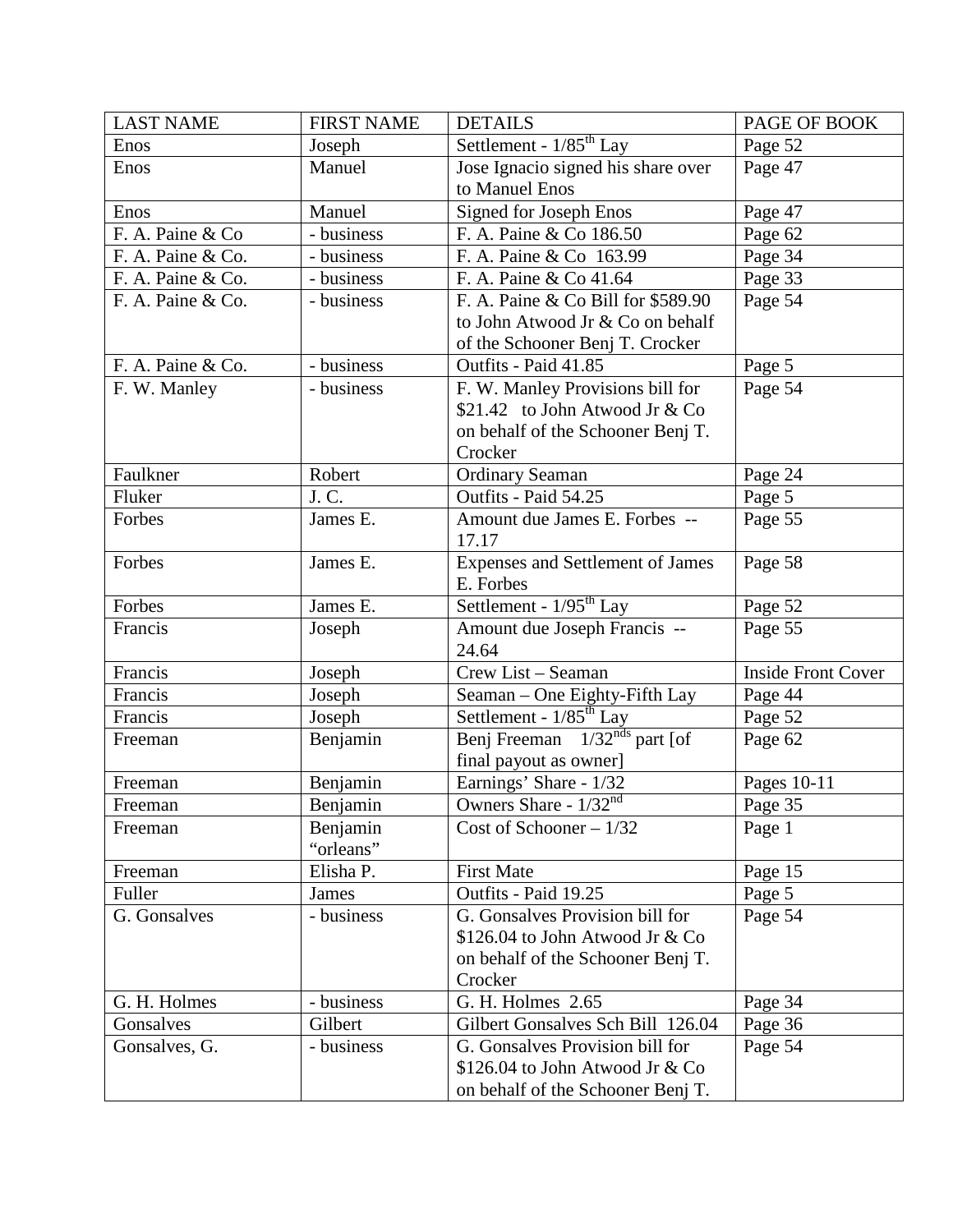| <b>LAST NAME</b>    | <b>FIRST NAME</b>       | <b>DETAILS</b>                              | PAGE OF BOOK |
|---------------------|-------------------------|---------------------------------------------|--------------|
|                     |                         | Crocker                                     |              |
| Gonslour            | G.                      | Cash of G. Gonslour [?] 15.00               | Page 36      |
| Grimmell            | J. G.                   | Outfits - Bill Try Pots 100.00              | Page 2       |
| H. Barker & Co.     | - business              | Cost of Schooner $-1/32$                    | Page 1       |
| H. Barker & Co.     | - business              | Earnings' Share - 1/32                      | Pages 10-11  |
| H. Barker & Co.     | - business              | H. Barker & Co Bill for \$255.20            | Page 54      |
|                     |                         | to John Atwood Jr & Co on behalf            |              |
|                     |                         | of the Schooner Benj T. Crocker             |              |
| H. Barker & Co.     | - business              | H. Barker & Co. $1/32^{nds}$ part [of       | Page 62      |
|                     |                         | final payout as co-owner]                   |              |
| H. Barker & Co.     | $\overline{-}$ business | Owners' Share - 1/32 <sup>nd</sup>          | Page 35      |
| H. N. Hooper & Co.  | - business              | Owners - Paid 6.77                          | Page 6       |
| Hartford            | R. C.                   | Earnings Share - 1/32                       | Pages 10-11  |
| Hartford            | R. C.                   | Outfits - Paid 186.20                       | Page 5       |
| Hartford            | R. C.                   | Owners - Paid 31.55                         | Page 6       |
| Hartford            | R. C.                   | Owners' Share - 1/32 <sup>nd</sup>          | Page 35      |
| Hartford            | R. C.                   | R. C. Hartford 26.23                        | Page 34      |
| Hartford            | R. C.                   | R. C. Hartford 1.54                         | Page 62      |
| Hartford            | Richard C.              | Cost of Schooner - 1/32                     | Page 1       |
| Hartford            | Richard C.              | Richard C. Hartford $1/32^{nds}$ part       | Page 62      |
|                     |                         | [of final payout as co-owner]               |              |
| Hartford, R. C.     | - business              | R. C. Hartford Bill for \$2.10 to           | Page 54      |
|                     |                         | John Atwood Jr & Co on behalf of            |              |
|                     |                         | the Schooner Benj T. Crocker                |              |
| Hazel               | - business              | Hazel Bill 20.56                            | Page 55      |
| Hazels              | - business              | pd Sch Bill as per Hazels a/c -             | Page 36      |
|                     |                         | 20.56                                       |              |
| Healy & Holmes      | - business              | Healy & Holmes 2.25                         | Page 33      |
| Healy & Holmes      | - business              | Owners - Paid 2.25                          | Page 6       |
| Holmes              | G. H.                   | G. H. Holmes 2.65                           | Page 34      |
| Holmes              | Geo. H.                 | Geo H Holmes 2.25                           | Page 33      |
| Holmes              | Geo. H.                 | Geo H. Holmes 2.88                          | Page 62      |
| Holmes              | Geo. H.                 | Outfits - Paid 54.00                        | Page 5       |
| Hooper, H. N. & Co. | - business              | Owners - Paid 6.77                          | Page 6       |
| Hunter              | Nathaniel               | Expenses and Settlement of                  | Page 57      |
|                     |                         | Nathaniel Hunter                            |              |
| Hunter              | Nathaniel               | Settlement - $1/125^{\text{th}}$ Lay No Oil | Page 52      |
|                     |                         | since came on board                         |              |
| Ignacio             | Jose                    | Signed share over to Manuel Enos            | Page 47      |
| J. E. & G. Bowley   | - business              | J. E. & G. Bowley 4.24                      | Page 62      |
| J. E. & G. Bowley   | - business              | J. E. & G. Bowley bill for \$3.30 to        | Page 54      |
|                     |                         | John Atwood Jr & Co on behalf of            |              |
|                     |                         | the Schooner Benj T. Crocker                |              |
| J. E. & G. Bowley   | - business              | Owners - Paid 7.20                          | Page 6       |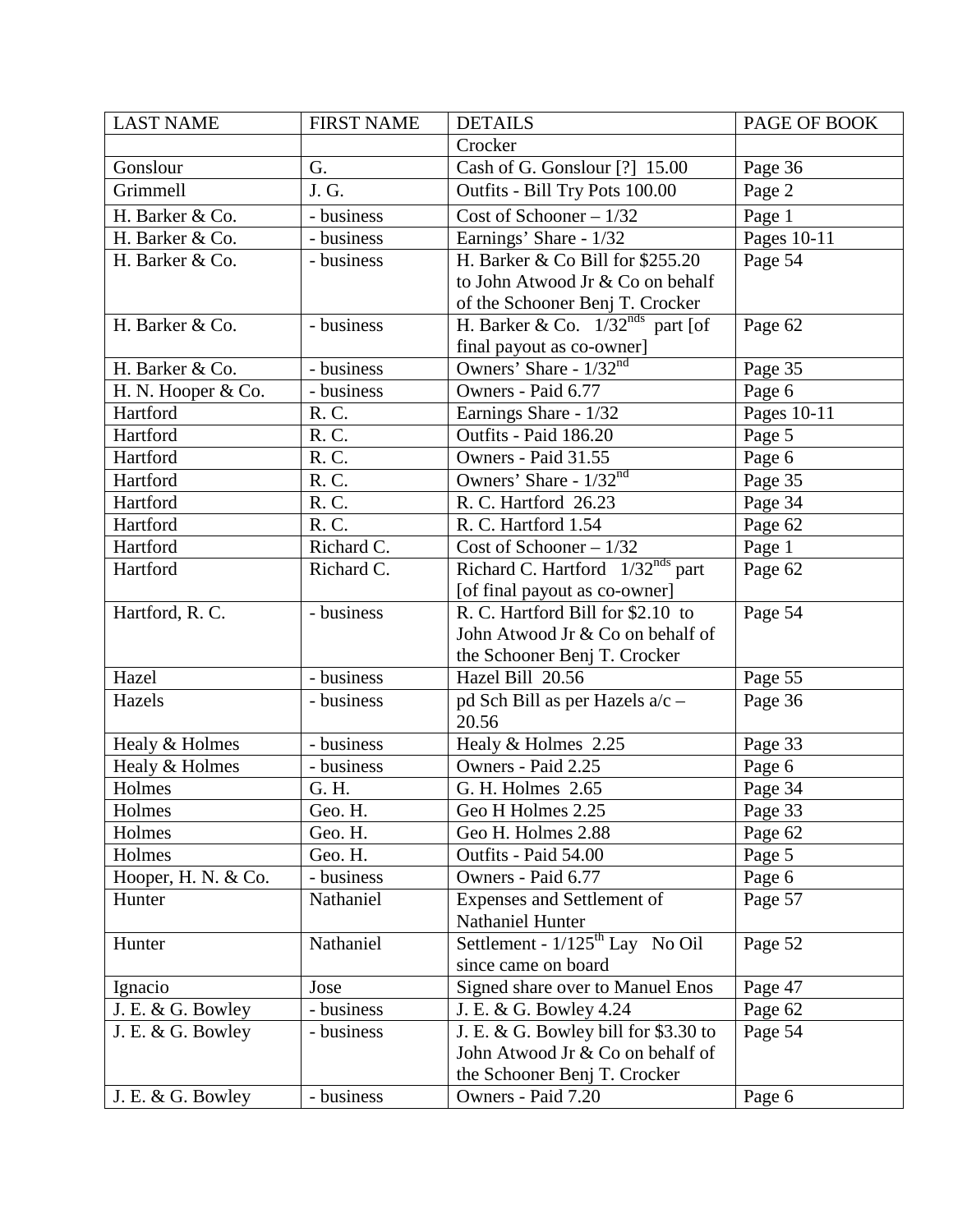| <b>LAST NAME</b>      | <b>FIRST NAME</b> | <b>DETAILS</b>                      | PAGE OF BOOK     |
|-----------------------|-------------------|-------------------------------------|------------------|
| J. Sylvia             | - business        | J. Sylvia Bill Provision bill for   | Page 54          |
|                       |                   | \$58.89 to John Atwood Jr & Co on   |                  |
|                       |                   | behalf of the Schooner Benj T.      |                  |
|                       |                   | Crocker                             |                  |
| J. W. Beaty           | - business        | J. W. Beaty bill for \$2.55 to John | Page 54          |
|                       |                   | Atwood Jr & Co on behalf of the     |                  |
|                       |                   | Schooner Benj T. Crocker            |                  |
| J. W. Beaty           | - business        | J. W. Beaty 9.00                    | Page 33          |
| John Atwood Jr. & Co. | - business        | A. Aldrich & Co Bill for \$85.32    | Page 54          |
|                       |                   | to John Atwood Jr & Co on behalf    |                  |
|                       |                   | of the Schooner Benj T. Crocker     |                  |
| John Atwood Jr. & Co. | - business        | A. Macool Bill for \$31.58 to John  | Page 54          |
|                       |                   | Atwood Jr & Co on behalf of the     |                  |
|                       |                   | Schooner Benj T. Crocker            |                  |
| John Atwood Jr. & Co. | - business        | Acknowledgement of payment by       | Page 37          |
|                       |                   | John Atwood Jr & Co as Agents of    |                  |
|                       |                   | the Schooner Benjamin T. Crocker    |                  |
|                       |                   | to Joshua Chandler [signed]         |                  |
| John Atwood Jr. & Co. | - business        | Acknowledgement of payment by       | Page 39          |
|                       |                   | John Atwood Jr & Co as Agents of    |                  |
|                       |                   | the Schooner Benjamin T. Crocker    |                  |
|                       |                   | to Winslow H. Ryder [signed]        |                  |
| John Atwood Jr. & Co. | - business        | Acknowledgement of payment by       | Page 41 - insert |
|                       |                   | John Atwood Jr & Co as Agents of    |                  |
|                       |                   | the Schooner Benjamin T. Crocker    |                  |
|                       |                   | to Frank Enos [signed by his        |                  |
|                       |                   | Attorney C. G. Thomas]              |                  |
| John Atwood Jr. & Co. | - business        | Acknowledgement of payment by       | Page 44          |
|                       |                   | John Atwood Jr & Co as Agents of    |                  |
|                       |                   | the Schooner Benjamin T. Crocker    |                  |
|                       |                   | to Joseph Francis [signed by        |                  |
|                       |                   | Francis Chase]                      |                  |
| John Atwood Jr. & Co. | - business        | Acknowledgement of payment by       | Page 46          |
|                       |                   | John Atwood Jr & Co as Agents of    |                  |
|                       |                   | the Schooner Benjamin T. Crocker    |                  |
|                       |                   | to Manuel Enos [signed by Jose      |                  |
|                       |                   | Ignacio]                            |                  |
| John Atwood Jr. & Co. | - business        | Acknowledgement of payment by       | Page 50          |
|                       |                   | John Atwood Jr & Co as Agents of    |                  |
|                       |                   | the Schooner Benjamin T. Crocker    |                  |
|                       |                   | to John Curstein [signed]           |                  |
| John Atwood Jr. & Co. | - business        | Acknowledgement of payment by       | Page 51          |
|                       |                   | John Atwood Jr & Co as Agents of    |                  |
|                       |                   | the Schooner Benjamin T. Crocker    |                  |
|                       |                   | to Jose Silveira [signed]           |                  |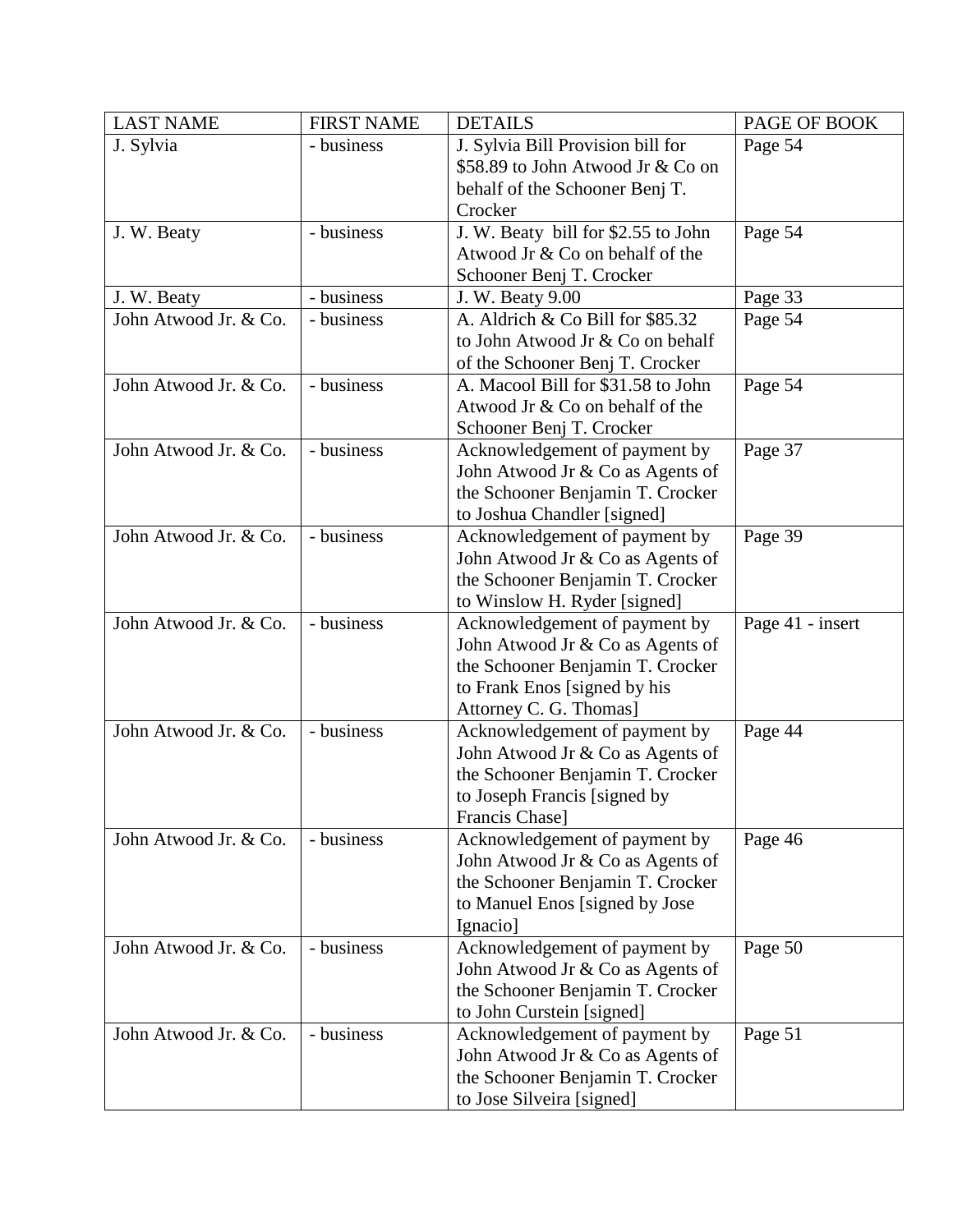| <b>LAST NAME</b>      | <b>FIRST NAME</b> | <b>DETAILS</b>                     | PAGE OF BOOK |
|-----------------------|-------------------|------------------------------------|--------------|
| John Atwood Jr. & Co. | - business        | Acknowledgement of payment by      | Page 56      |
|                       |                   | John Atwood Jr & Co as Agents of   |              |
|                       |                   | the Schooner Benjamin T. Crocker   |              |
|                       |                   | to John N. Connor [signed]         |              |
| John Atwood Jr. & Co. | - business        | Acknowledgement of payment by      | Page 58      |
|                       |                   | John Atwood Jr & Co as Agents of   |              |
|                       |                   | the Schooner Benjamin T. Crocker   |              |
|                       |                   | to James E. Forbes [signed]        |              |
| John Atwood Jr. & Co. | - business        | B. H. Dyer Glass bill for \$64 to  | Page 54      |
|                       |                   | John Atwood Jr & Co on behalf of   |              |
|                       |                   | the Schooner Benj T. Crocker       |              |
| John Atwood Jr. & Co. | - business        | Bark Arab Bill Provisions bill for | Page 54      |
|                       |                   | $$125.12$ to John Atwood Jr & Co   |              |
|                       |                   | on behalf of the Schooner Benj T.  |              |
|                       |                   | Crocker                            |              |
| John Atwood Jr. & Co. | - business        | Bill on George Miller $-287.18$    | Page 38      |
| John Atwood Jr. & Co. | - business        | <b>Bill to Joshua Cashin</b>       | Page 43      |
| John Atwood Jr. & Co. | - business        | Cost of Schooner $-5/32$           | Page 1       |
| John Atwood Jr. & Co. | - business        | D Conwell Dif on Freight bill for  | Page 54      |
|                       |                   | \$2.33 to John Atwood Jr & Co on   |              |
|                       |                   | behalf of the Schooner Benj T.     |              |
|                       |                   | Crocker                            |              |
| John Atwood Jr. & Co. | - business        | Dr[a]ft on J. Atwood Jr & Co 200   | Page 36      |
| John Atwood Jr. & Co. | - business        | Draft on J Atwood Jr & Co 635.71   | Page 36      |
| John Atwood Jr. & Co. | - business        | Dyer & Williams bill for \$2.40 to | Page 54      |
|                       |                   | John Atwood Jr & Co on behalf of   |              |
|                       |                   | the Schooner Benj T. Crocker       |              |
| John Atwood Jr. & Co. | - business        | E. Paine Bill for \$11.30 to John  | Page 54      |
|                       |                   | Atwood Jr & Co on behalf of the    |              |
|                       |                   | Schooner Benj T. Crocker           |              |
| John Atwood Jr. & Co. | - business        | Earnings - 5/32                    | Pages 10-11  |
| John Atwood Jr. & Co. | - business        | Enoch Nickerson Bill for \$3.91 to | Page 54      |
|                       |                   | John Atwood Jr & Co on behalf of   |              |
|                       |                   | the Schooner Benj T. Crocker       |              |
| John Atwood Jr. & Co. | - business        | F. A. Paine & Co Bill for \$589.90 | Page 54      |
|                       |                   | to John Atwood Jr & Co on behalf   |              |
|                       |                   | of the Schooner Benj T. Crocker    |              |
| John Atwood Jr. & Co. | - business        | F. W. Manley Provisions bill for   | Page 54      |
|                       |                   | \$21.42 to John Atwood Jr & Co     |              |
|                       |                   | on behalf of the Schooner Benj T.  |              |
|                       |                   | Crocker                            |              |
| John Atwood Jr. & Co. | - business        | G. Gonsalves Provision bill for    | Page 54      |
|                       |                   | \$126.04 to John Atwood Jr & Co    |              |
|                       |                   | on behalf of the Schooner Benj T.  |              |
|                       |                   | Crocker                            |              |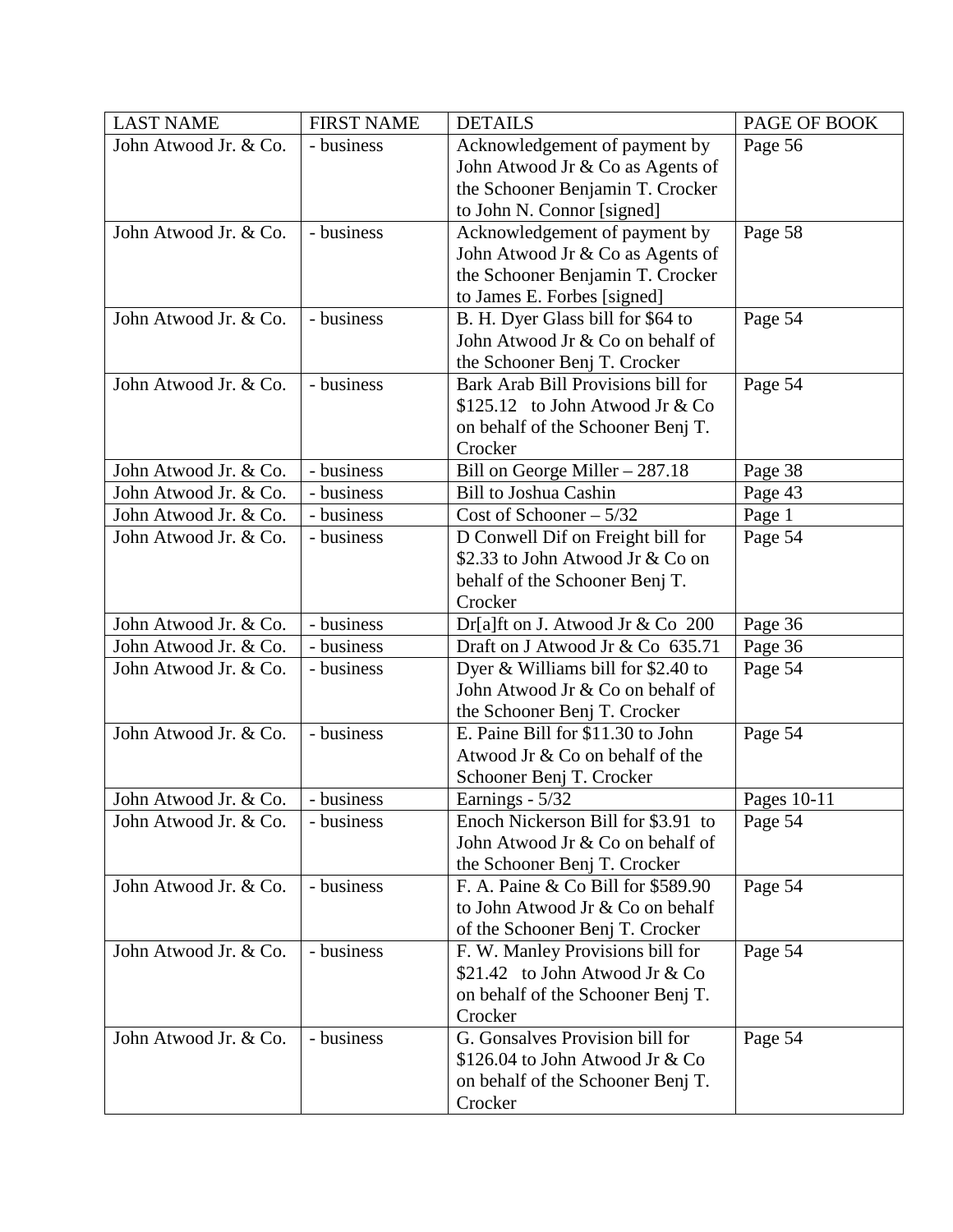| <b>LAST NAME</b>      | <b>FIRST NAME</b> | <b>DETAILS</b>                                       | PAGE OF BOOK |
|-----------------------|-------------------|------------------------------------------------------|--------------|
| John Atwood Jr. & Co. | - business        | H. Barker & Co Bill for \$255.20                     | Page 54      |
|                       |                   | to John Atwood Jr & Co on behalf                     |              |
|                       |                   | of the Schooner Benj T. Crocker                      |              |
| John Atwood Jr. & Co. | - business        | J. Atwood Jr. & Co. $5/32^{\overline{nds}}$ part [of | Page 62      |
|                       |                   | final payout as co-owner]                            |              |
| John Atwood Jr. & Co. | - business        | J. Atwood Jr. bill for \$10.00 to                    | Page 54      |
|                       |                   | John Atwood Jr & Co on behalf of                     |              |
|                       |                   | the Schooner Benj T. Crocker                         |              |
| John Atwood Jr. & Co. | - business        | J. E. & G. Bowley bill for $$3.30$ to                | Page 54      |
|                       |                   | John Atwood Jr & Co on behalf of                     |              |
|                       |                   | the Schooner Benj T. Crocker                         |              |
| John Atwood Jr. & Co. | - business        | J. Sylvia Bill Provision bill for                    | Page 54      |
|                       |                   | \$58.89 to John Atwood Jr & Co on                    |              |
|                       |                   | behalf of the Schooner Benj T.                       |              |
|                       |                   | Crocker                                              |              |
| John Atwood Jr. & Co. | - business        | J. W. Beaty bill for \$2.55 to John                  | Page 54      |
|                       |                   | Atwood Jr & Co on behalf of the                      |              |
|                       |                   | Schooner Benj T. Crocker                             |              |
| John Atwood Jr. & Co. | - business        | John Atwood Jr & Co a/c - 491.61                     | Page 36      |
| John Atwood Jr. & Co. | - business        | Outfits - Paid 1386.07                               | Page 5       |
| John Atwood Jr. & Co. | - business        | Outfits - Paid 72.78                                 | Page 2       |
| John Atwood Jr. & Co. | - business        | Outfits - Paid for 2 Blocks 2.00                     | Page 5       |
| John Atwood Jr. & Co. | - business        | Owners - 5/32nds                                     | Page 35      |
| John Atwood Jr. & Co. | - business        | Pulsifer & Payson Bill for \$441.25                  | Page 54      |
|                       |                   | to John Atwood Jr & Co on behalf                     |              |
|                       |                   | of the Schooner Benj T. Crocker                      |              |
| John Atwood Jr. & Co. | - business        | R. C. Hartford Bill for \$2.10 to                    | Page 54      |
|                       |                   | John Atwood Jr & Co on behalf of                     |              |
|                       |                   | the Schooner Benj T. Crocker                         |              |
| John Atwood Jr. & Co. | - business        | W. H. Dabney Port charges of                         | Page 54      |
|                       |                   | \$8.08 to John Atwood Jr & Co on                     |              |
|                       |                   | behalf of the Schooner Benj T.                       |              |
|                       |                   | Crocker                                              |              |
| John Atwood Jr. & Co. | - business        | Wincester Upham & Co Bill for                        | Page 54      |
|                       |                   | \$112.31 to John Atwood Jr & Co                      |              |
|                       |                   | on behalf of the Schooner Benj T.                    |              |
|                       |                   | Crocker                                              |              |
| Leacock               | Wm. P             | Cash of Wm P. Leacock as per                         | Page 36      |
|                       |                   | Draft $-236.08$                                      |              |
| Leamard               | S.S.              | Cost of Schooner $-1/16$                             | Page 1       |
| Leamard               | S. S.             | Earnings - 1/16                                      | Pages 10-11  |
| Leamard               | S. S.             | Owners - 1/16rh                                      | Page 35      |
| Leamard               | S. S.             | S. S. Leamard $2/32^{nds}$ part [of final            | Page 62      |
|                       |                   | payout as owner]                                     |              |
| Macool                | A.                | 53 Casks Sold A. Macool 10980                        | Page 62      |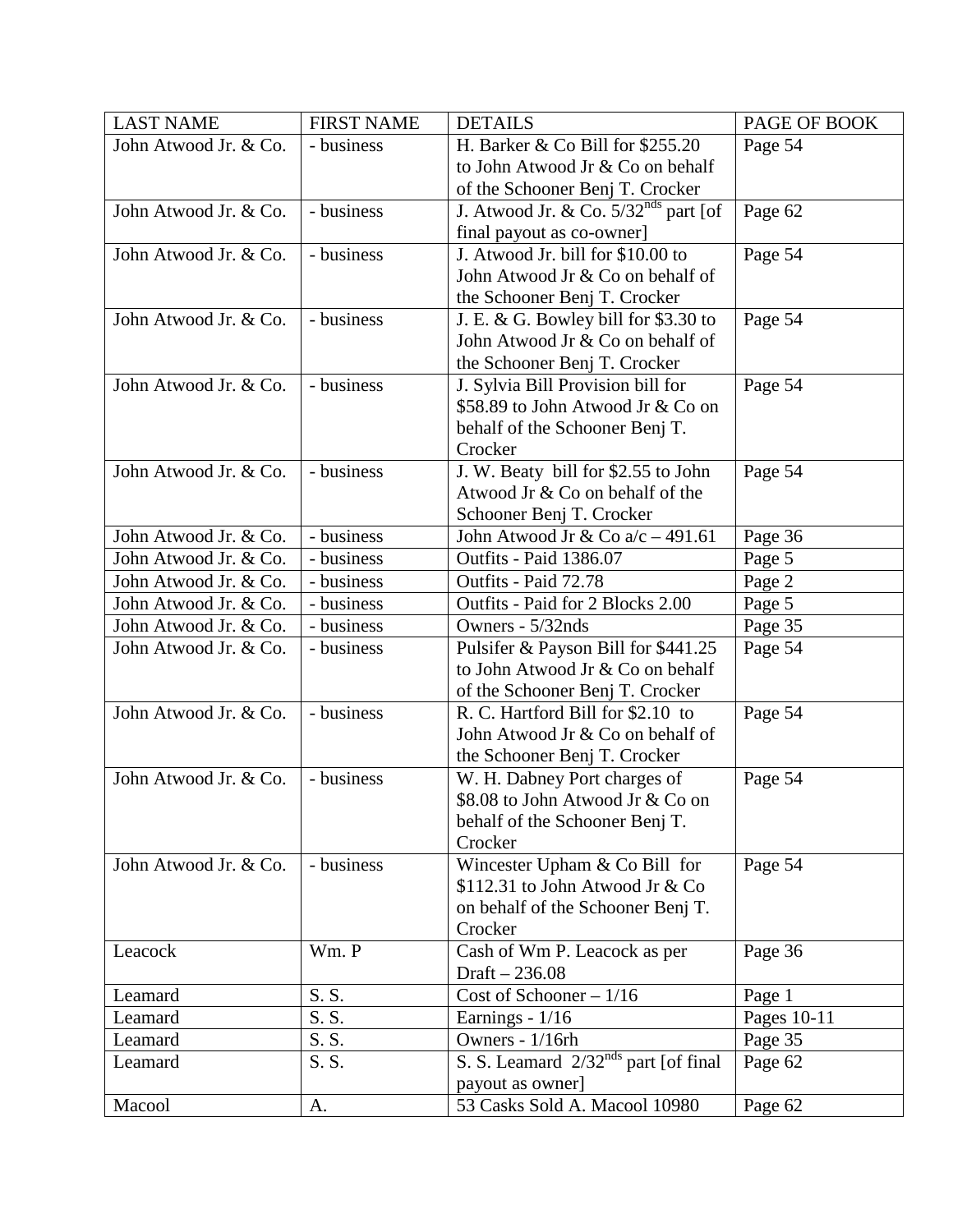| <b>LAST NAME</b>      | <b>FIRST NAME</b> | <b>DETAILS</b>                           | PAGE OF BOOK              |
|-----------------------|-------------------|------------------------------------------|---------------------------|
|                       |                   | galls @ 3 1/2 409.35                     |                           |
| Macool                | Α.                | A. Macool $2/32^{nds}$ part [of final    | Page 62                   |
|                       |                   | payout as owner]                         |                           |
| Macool                | A.                | A. Macool 500.61                         | Page 34                   |
| Macool                | A.                | Earnings - $1/16$                        | Pages 10-11               |
| Macool                | A.                | Owners - 1/16th                          | Page 35                   |
| Macool                | A.                | Owners - Paid 16.28                      | Page 6                    |
| Macool                | Adam              | Cost of Schooner - 1/16                  | Page 1                    |
| Macool                | Adam              | <b>Outfits - Paid 1070.74</b>            | Page 5                    |
| Macool, A.            | - business        | A. Macool Bill for \$31.58 to John       | Page 54                   |
|                       |                   | Atwood Jr & Co on behalf of the          |                           |
|                       |                   | Schooner Benj T. Crocker                 |                           |
| Manley, F. W.         | - business        | F. W. Manley Provisions bill for         | Page 54                   |
|                       |                   | \$21.42 to John Atwood Jr & Co           |                           |
|                       |                   | on behalf of the Schooner Benj T.        |                           |
|                       |                   | Crocker                                  |                           |
| Manly                 | F. W.             | F. W. Manly Bill 21.42                   | Page 36                   |
| McKenzie              | A.                | A. McKenzie 2.25                         | Page 34                   |
| McKerson, Elijah      | - business        | Elijah McKerson Bill 6.40                | Page 60                   |
| Miller                | George            | $2nd$ Mate                               | Page 16                   |
| Miller                | George            | Amount due George Miller --              | Page 55                   |
|                       |                   | 287.18                                   |                           |
| Miller                | George            | Boat Steerer – $1/19^{th}$ Lay           | Page 38                   |
| Miller                | George            | Crew List - Boat Steerer                 | <b>Inside Front Cover</b> |
| Miller                | George            | Settlement - $1/19^{th}$ Lay             | Page 52                   |
| Morris                | Joseph            | Bill for order to Joseph Brown           | Page 45                   |
| Newton                | Sereno            | Green Hand                               | Page 29                   |
| Nickerson             | Allen             | Bill to George Adams 15.00               | Page 48                   |
| Nickerson             | Allen             | Bill to Michael Smith 12.00              | Page 49                   |
| Nickerson             | Allen             | Outfits - Paid 34.00                     | Page 5                    |
| Nickerson             | Enoch             | Outfits - Paid 51.09                     | Page 5                    |
| Nickerson             | Seth Jr.          | Outfits - Paid 72.22                     | Page 5                    |
| Nickerson, Enoch      | - business        | Enoch Nickerson Bill for \$3.91 to       | Page 54                   |
|                       |                   | John Atwood Jr & Co on behalf of         |                           |
|                       |                   | the Schooner Benj T. Crocker             |                           |
| Nickerson, R. E. & A. | - business        | R. E. & A. Nickerson 20.89               | Page 62                   |
| Paine                 | F. A.             | Earnings - 1/16                          | Pages 10-11               |
| Paine                 | F. A.             | F. A. Paine $2/32^{nds}$ part [of final] | Page 62                   |
|                       |                   | payout as owner]                         |                           |
| Paine                 | Francis A.        | Cost of Schooner $-1/16$                 | Page 1                    |
| Paine                 | Francis A.        | Owners - $1/16^{th}$                     | Page 35                   |
| Paine, E.             | - business        | E. Paine Bill for \$11.30 to John        | Page 54                   |
|                       |                   | Atwood Jr & Co on behalf of the          |                           |
|                       |                   | Schooner Benj T. Crocker                 |                           |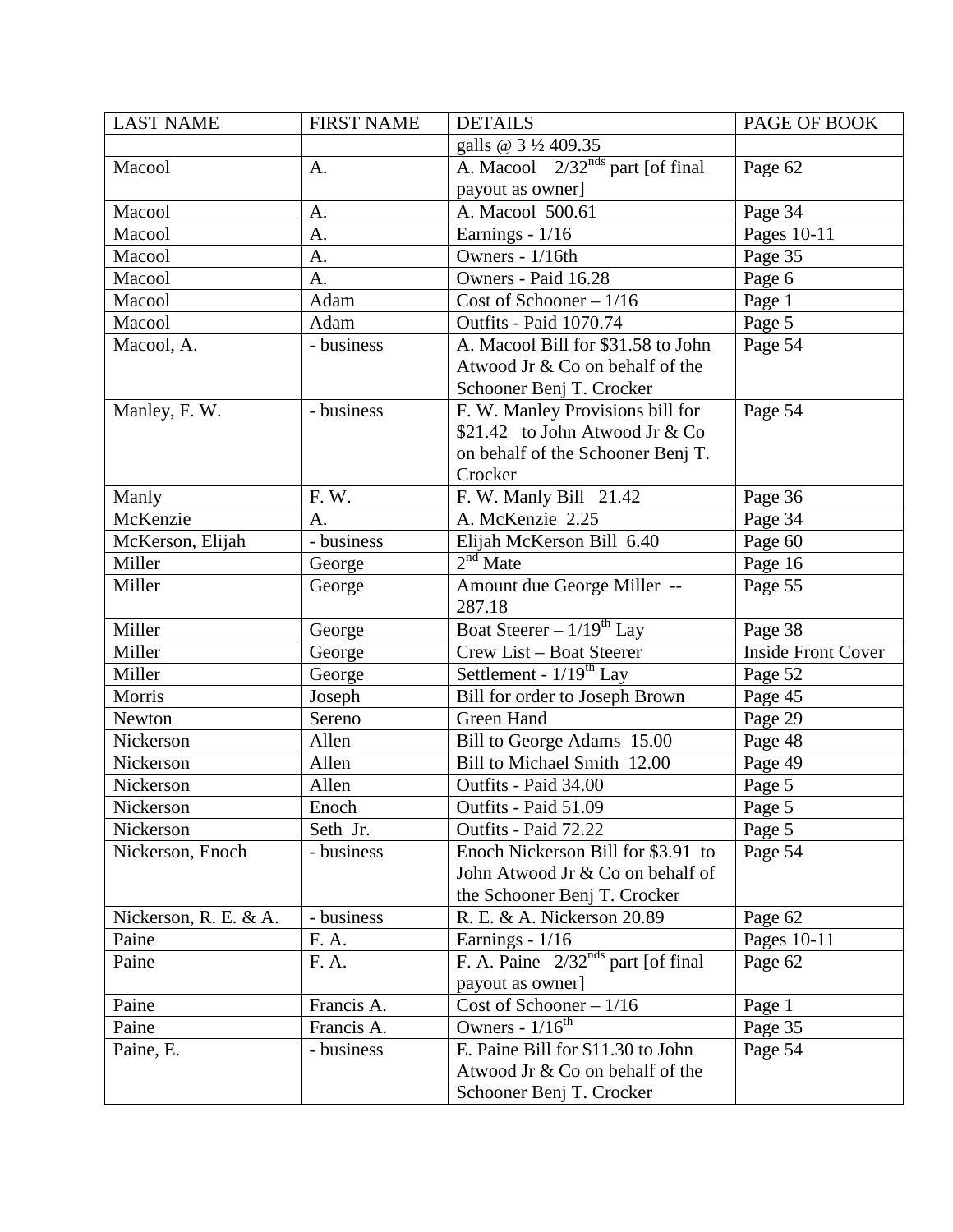| <b>LAST NAME</b>     | <b>FIRST NAME</b> | <b>DETAILS</b>                       | PAGE OF BOOK              |
|----------------------|-------------------|--------------------------------------|---------------------------|
| Paine, F. A. & Co.   | - business        | F. A. Paine & Co 163.99              | Page 34                   |
| Paine, F. A. & Co.   | - business        | F. A. Paine & Co 186.50              | Page 62                   |
| Paine, F. A. & Co.   | - business        | F. A. Paine & Co 41.64               | Page 33                   |
| Paine, F. A. & Co.   | - business        | F. A. Paine & Co Bill for \$589.90   | Page 54                   |
|                      |                   | to John Atwood Jr & Co on behalf     |                           |
|                      |                   | of the Schooner Benj T. Crocker      |                           |
| Paine, F. A. & Co.   | - business        | Outfits - Paid 41.85                 | Page 5                    |
| Pulsifer & Payson    | - business        | Pulsifer & Payson Bill for \$441.25  | Page 54                   |
|                      |                   | to John Atwood Jr & Co on behalf     |                           |
|                      |                   | of the Schooner Benj T. Crocker      |                           |
| R. C. Hartford       | - business        | R. C. Hartford 26.23                 | Page 34                   |
| R. C. Hartford       | - business        | R. C. Hartford Bill for \$2.10 to    | Page 54                   |
|                      |                   | John Atwood Jr & Co on behalf of     |                           |
|                      |                   | the Schooner Benj T. Crocker         |                           |
| R. E. & A. Nickerson | - business        | R. E. & A. Nickerson 20.89           | Page 62                   |
| R. E. Smith          | - business        | R. E. Smith 36.00                    | Page 34                   |
| Robbins              | S.                | S. Robbins 7.12                      | Page 33                   |
| Ryder                | Winslow H.        | Amount due Winslow H. Ryder --       | Page 55                   |
|                      |                   | 180.88                               |                           |
| Ryder                | Winslow H.        | Boat Steerer – $1/22nd$ Lay          | Page 39                   |
| Ryder                | Winslow H.        | Crew List - Boat Steerer             | <b>Inside Front Cover</b> |
| Ryder                | Winslow H.        | Settlement - $1/22^{nd}$ Lay         | Page 52                   |
| Ryder                | Winslow H.        | Shipkeeper                           | Page 18                   |
| S. Robbins           | - business        | S. Robbins 7.12                      | Page 33                   |
| Shephard             | Charles           | Amount due Charles Shephard --       | Page 55                   |
|                      |                   | 64.88                                |                           |
| Shephard             | Charles           | Cook – One Sixty-Fifth Lay           | Page 42                   |
| Shephard             | Charles           | Crew List - Cook                     | <b>Inside Front Cover</b> |
| Shephard             | Charles           | Settlement - 1/65 <sup>th</sup> Lay  | Page 52                   |
| Silveira             | Joseph            | Seaman – One Hundredth Lay           | Page 51                   |
| Silver               | Joseph            | Cook                                 | Page 20                   |
| Silverena            | Joseph            | Amount due Joseph Silverena --       | Page 55                   |
|                      |                   | 29.03                                |                           |
| Silverena            | Joseph            | Settlement - $1/100^{th}$ Lay        | Page 52                   |
| Silvinia             | Jose              | Crew List - Seaman                   | <b>Inside Front Cover</b> |
| <b>Simmons</b>       | A. B.             | Cost of Schooner $-1/16$             | Page 1                    |
| Simmons              | A. B.             | Earnings - 1/16                      | Pages 10-11               |
| Simmons              | A. B.             | Owners $-1/16^{th}$                  | Page 35                   |
| Small                | I.A.              | $\overline{I}$ . A. Small Bill 3.42  | Page 62                   |
| Small                | I.A.              | Outfits - Paid 1.60                  | Page 5                    |
| Smith                | Alonzo A.         | Alonzo A. Smith - Boatsteerer        | Page 59                   |
| Smith                | Alonzo A.         | Settlement - $1/125^{th}$ Lay No Oil | Page 52                   |
|                      |                   | since came on board                  |                           |
| Smith                | E. F.             | Amount due E. F. Smith deserted      | Page 55                   |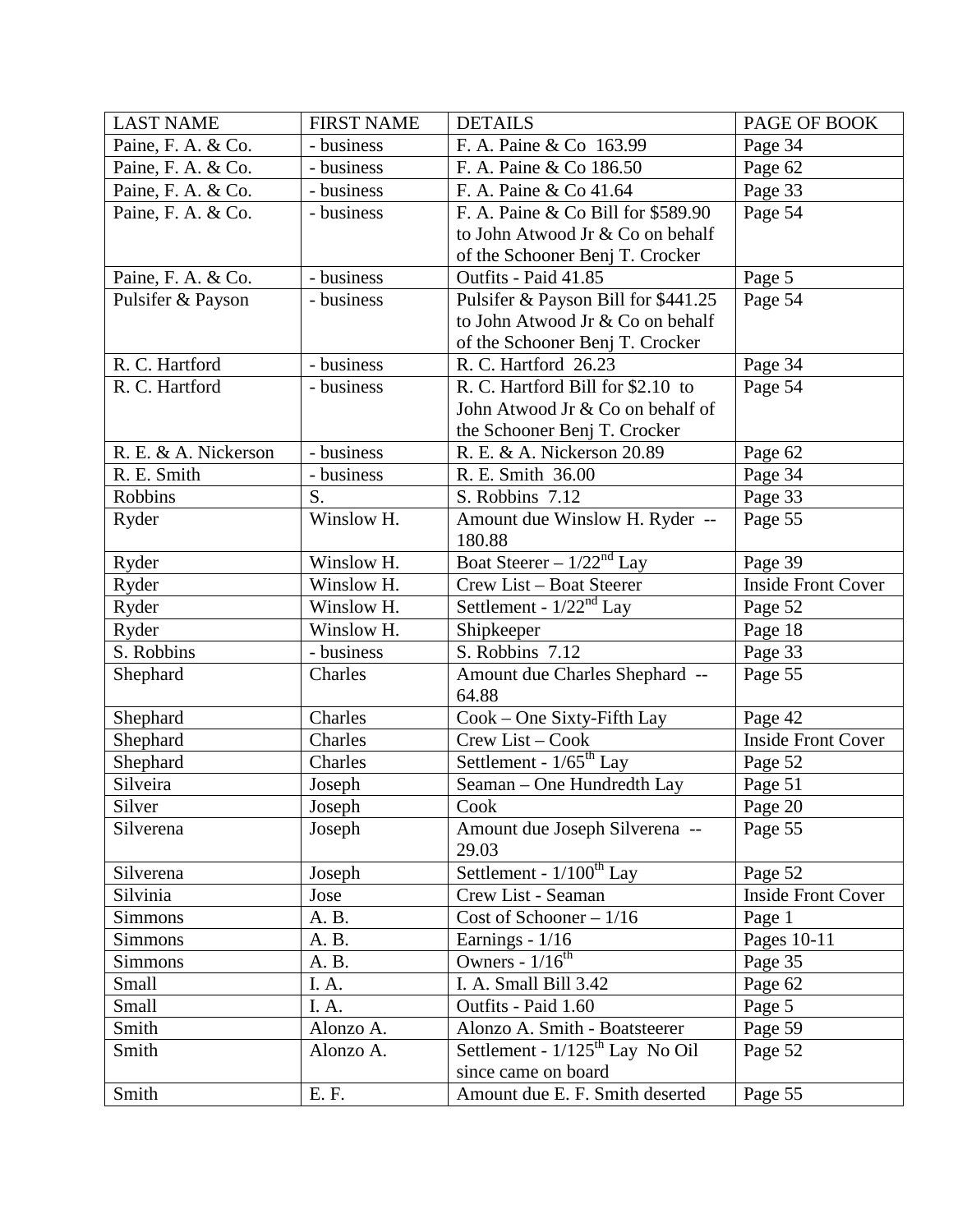| <b>LAST NAME</b>     | <b>FIRST NAME</b> | <b>DETAILS</b>                                 | PAGE OF BOOK              |
|----------------------|-------------------|------------------------------------------------|---------------------------|
|                      |                   | balance due him -- 51.88                       |                           |
| Smith                | Edward F.         | Amount due Edward F. Smith --                  | Page 55                   |
|                      |                   | 51.88                                          |                           |
| Smith                | Edward F.         | Settlement - $1/30^{th}$ Lay                   | Page 52                   |
| Smith                | Edward F.         | Ship Keeper – one Thirtieth Lay                | Page 40                   |
| Smith                | Edwin F.          | Crew List - Ship Keeper                        | <b>Inside Front Cover</b> |
| Smith                | Michael           | Crew List - Seaman                             | <b>Inside Front Cover</b> |
| Smith                | Michael           | Seaman - deserted before oil was               | Page 49                   |
|                      |                   | caught                                         |                           |
| Smith                | Michael           | Settlement - 1/95 <sup>th</sup> Lay Deserted   | Page 52                   |
|                      |                   | before oil was caught                          |                           |
| Smith                | <b>R.</b> E.      | R. E. Smith 36.00                              | Page 34                   |
| Smith                | Wm. W.            | Outfits - Paid 271.02                          | Page 5                    |
| Smith, E. S. $& Co.$ | - business        | E. S. Smith & Co 14.92                         | Page 33                   |
| Smith, E. S. & Co.   | - business        | Outfits - Paid 32.95                           | Page 5                    |
| Smith, E. S. & Co.   | - business        | Owners - Paid 14.92                            | Page 6                    |
| Sparrow & Snow       | - business        | Sparrow & Snow 15.13                           | Page 62                   |
| Stone                | Dr. J.            | Outfits - Paid 27.57                           | Page 5                    |
| Summons              | A. B.             | A. B. Summons $2/32^{nds}$ part [of            | Page 62                   |
|                      |                   | final payout as owner]                         |                           |
| Sylvia               | J.                | J. Sylvia Provisions 58.89                     | Page 36                   |
| Sylvia, J.           | - business        | J. Sylvia Bill Provision bill for              | Page 54                   |
|                      |                   | \$58.89 to John Atwood Jr & Co on              |                           |
|                      |                   | behalf of the Schooner Benj T.                 |                           |
|                      |                   | Crocker                                        |                           |
| Taylor               | Samuel            | Outfits - Paid 7.20                            | Page 5                    |
| Thomas               | C. G.             | <b>Attorney for Frank Enos</b>                 | Page 41                   |
| Thompson             | Natal L.          | Natal L. Thompson 6/32 <sup>nds</sup> part [of | Page 62                   |
|                      |                   | final payout as owner]                         |                           |
| Thompson             | Nathaniel L.      | Cost of Schooner $-1/4$                        | Page 1                    |
| Thompson             | Nathaniel L.      | Earnings $-5/16$                               | Pages 10-11               |
| Thompson             | Nathaniel L.      | Owners' Share $-5/16$ ths                      | Page 35                   |
| Thursey              | Manuel            | Amount due Manuel Thursey --                   | Page 55                   |
|                      |                   | 27.38                                          |                           |
| Thursey              | Manuel            | Crew List - Seaman                             | <b>Inside Front Cover</b> |
| Thursey              | Manuel            | Seaman - One Eighty-Fifth Lay                  | Page 46                   |
| Thursey              | Manuel            | Settlement - $1/85^{\text{th}}$ Lay            | Page 52                   |
| Union Wharf Co.      | - business        | Union Whf Co 105.00                            | Page 34                   |
| W. H. Dabney         | - business        | W. H. Dabney Port charges of                   | Page 54                   |
|                      |                   | \$8.08 to John Atwood Jr & Co on               |                           |
|                      |                   | behalf of the Schooner Benj T.                 |                           |
|                      |                   | Crocker                                        |                           |
| Williams             | George V.         | Paid 11.59                                     | Page 6                    |
| Williams             | John              | Paid 15.37                                     | Page 6                    |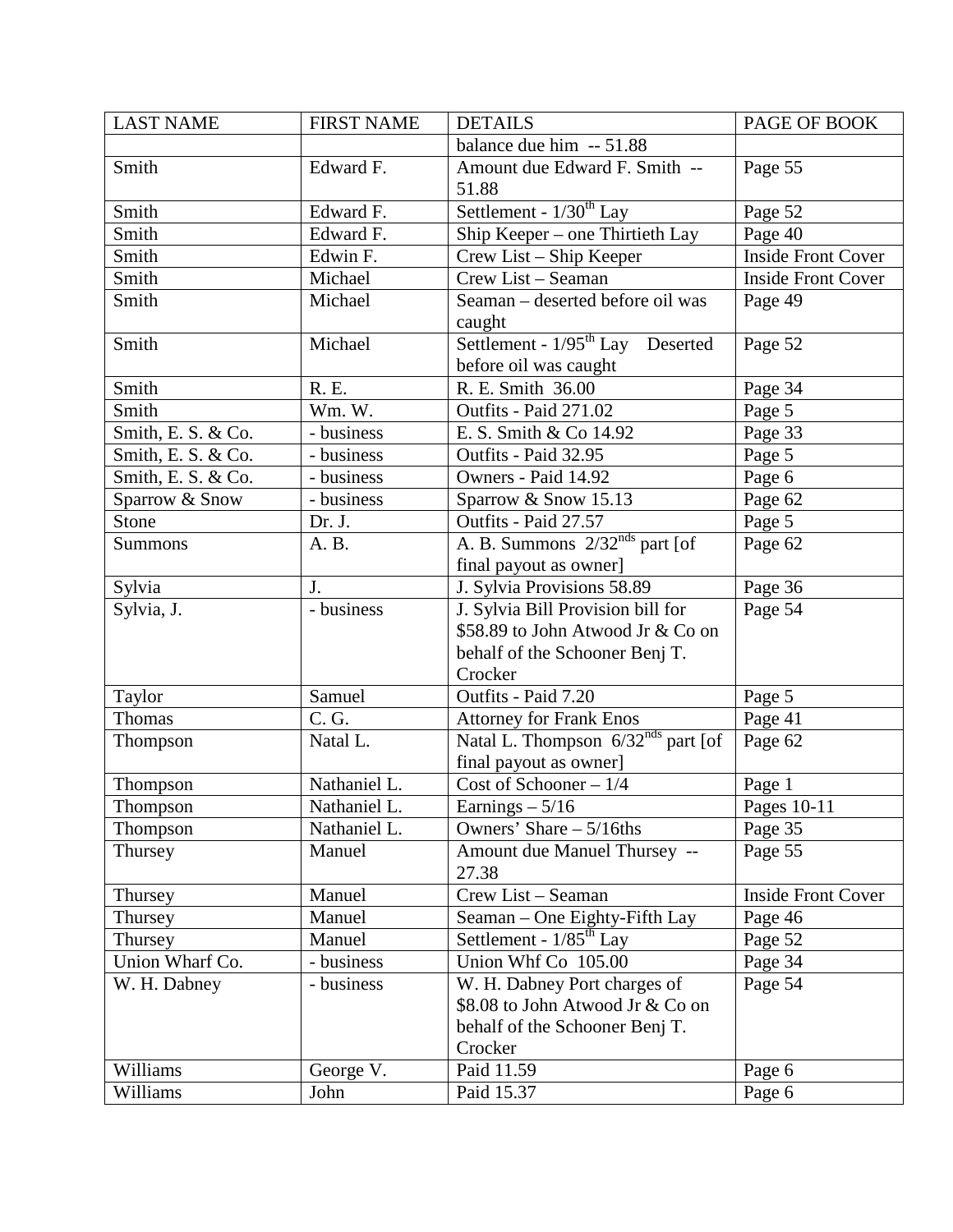| <b>LAST NAME</b>         | <b>FIRST NAME</b> | <b>DETAILS</b>                                                                                                     | PAGE OF BOOK |
|--------------------------|-------------------|--------------------------------------------------------------------------------------------------------------------|--------------|
| Wilson                   | John              | Steward                                                                                                            | Page 19      |
| Wincester Upham &<br>Co. | - business        | Wincester Upham $& Co$ Bill for<br>\$112.31 to John Atwood Jr & Co<br>on behalf of the Schooner Benj T.<br>Crocker | Page 54      |
| Winslow                  | Humphry           | Paid 27.00                                                                                                         | Page 6       |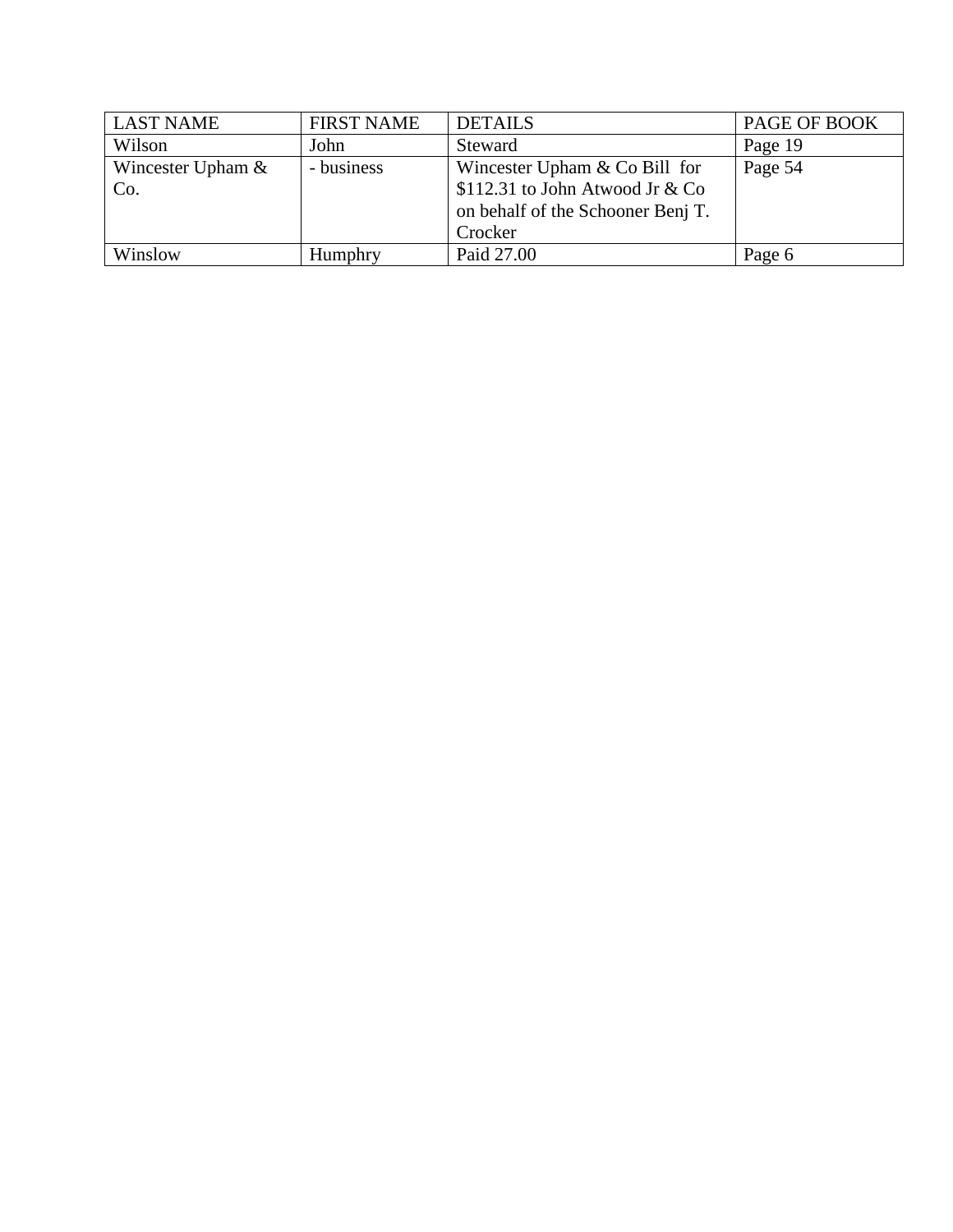# **Settlement of the Schooner Benjamin T. Crocker Whale Voyage**

(located on the loose page before page 1)

Income

| 2187 galls Sperm oil $@$ 2.20    | 4811.40 |
|----------------------------------|---------|
| 124 galls whale oil $\omega$ .50 | 62.00   |
| 7 Bbls Black Oil @ 18.           | 126.00  |
| 229 galls Whale Oil $\omega$ .40 | 91.60   |
| 598 galls Whale Oil @ .52        | 310.96  |
| Premium on \$310.96 at 1.42      | 130.61  |
| Premium on Whale Oil at 1.41     | 114.63  |
| Interest on \$4811.40            | 168.39  |
| Cost                             |         |

| Expense on Oil at Fayal    | 36.62  |
|----------------------------|--------|
| Freight                    | 178.75 |
| Gold at $1.43\frac{1}{2}$  | 77.86  |
| Expense on Oil at New York | 20.77  |
| Commission                 | 72.17  |
| <b>Govt Tax</b>            | 6.91   |
| Interest                   | 16.49  |
| Permit to Whale            | 49.17  |
|                            |        |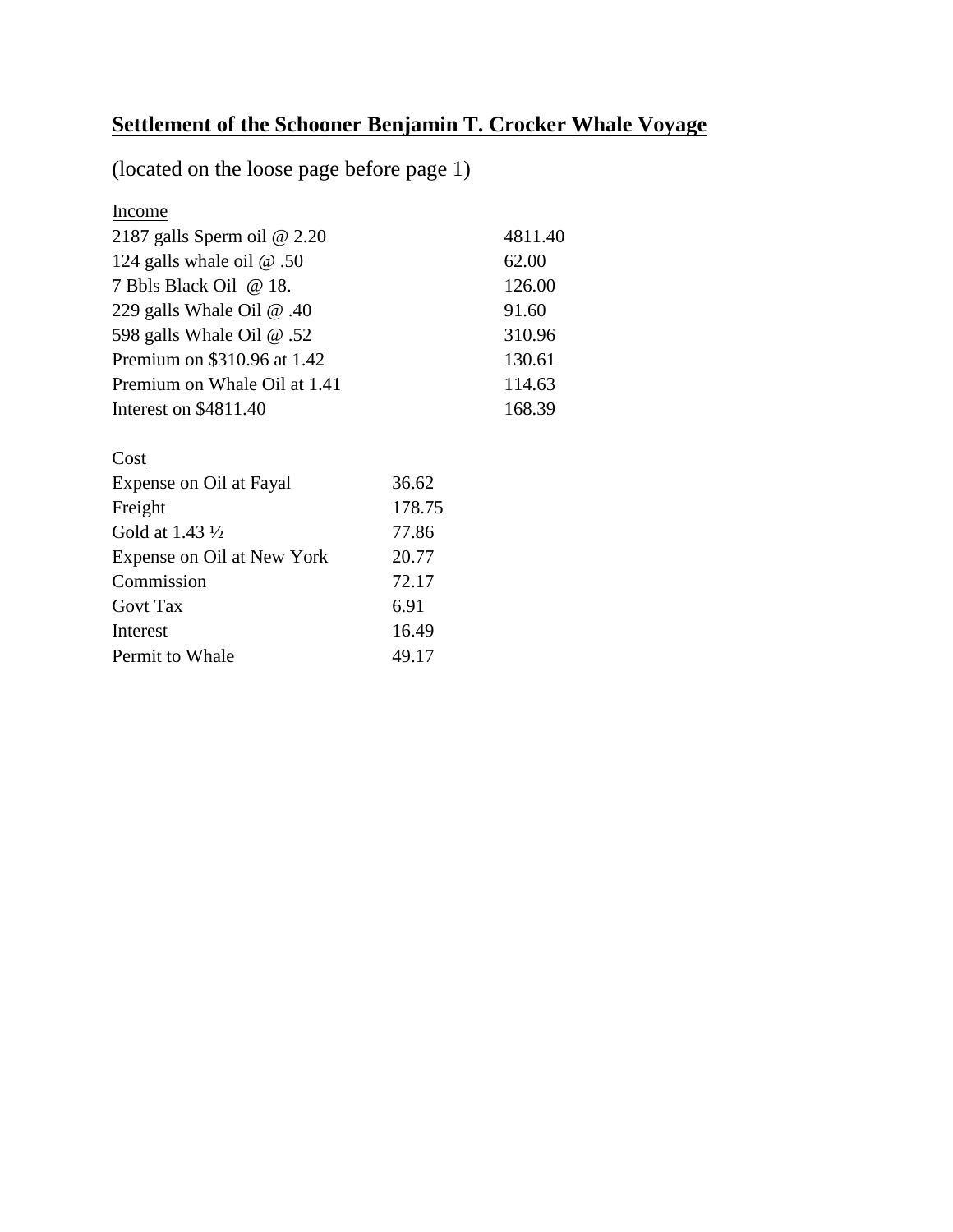# **Expenses**

# Outfitting a Ship – pages 2-6

Food

60 lbs coffee 6.60 1 Bbl K. D. Meal 8.75 243 lbs Sugar 38.88/16 205 lbs Bread 14.35/7 1/4 Nutmeg 38 3 Bot P. Sauce 57 5 lbs Pimento 1.90 4 lbs Pepper 1.68 4 lbs Ginger 1.52/38 6 Box Mustard 1.20/20 387 lbs Rice 42.57 5 1/3 Bu Beans 13.34/2.50 2 lb C. Tartar 76/38 5 Box Salt 75/15 80 " D. apples 13.60/17 30 " Tea 27.60/92 1**<sup>2</sup>** Doz Tomato 5.25/3.50 **½** Bbl Pickles 8.00 3 Hams 47 lbs 9.40/20 41 gall Vinegar 9.02/22 1 Keg Raisins 10.25 17 **¼** Bu Potatoes 18.98/1.10 5 Cans Lard 31.25 32 Bbls Flour 320.00/10.00 22 Bottles H. Radish 3.30 71 gall Molasses 56.80/80 47 lbs Cheese 8.46/18 198**<sup>4</sup>** lbs Butter 89.22/.45 3 Bbls M. Pork 93.00/31.00 2 Bbls M. Pork 62.00/31.00 1**<sup>2</sup>** Doz Cabin Beef 11.63/7.75 23 Bbls Beef 437.00/19.00 145 lbs Fish 10.15/7 1**<sup>2</sup>** Doz Clams 11.25/7.50 1 Doz Lobster 4.00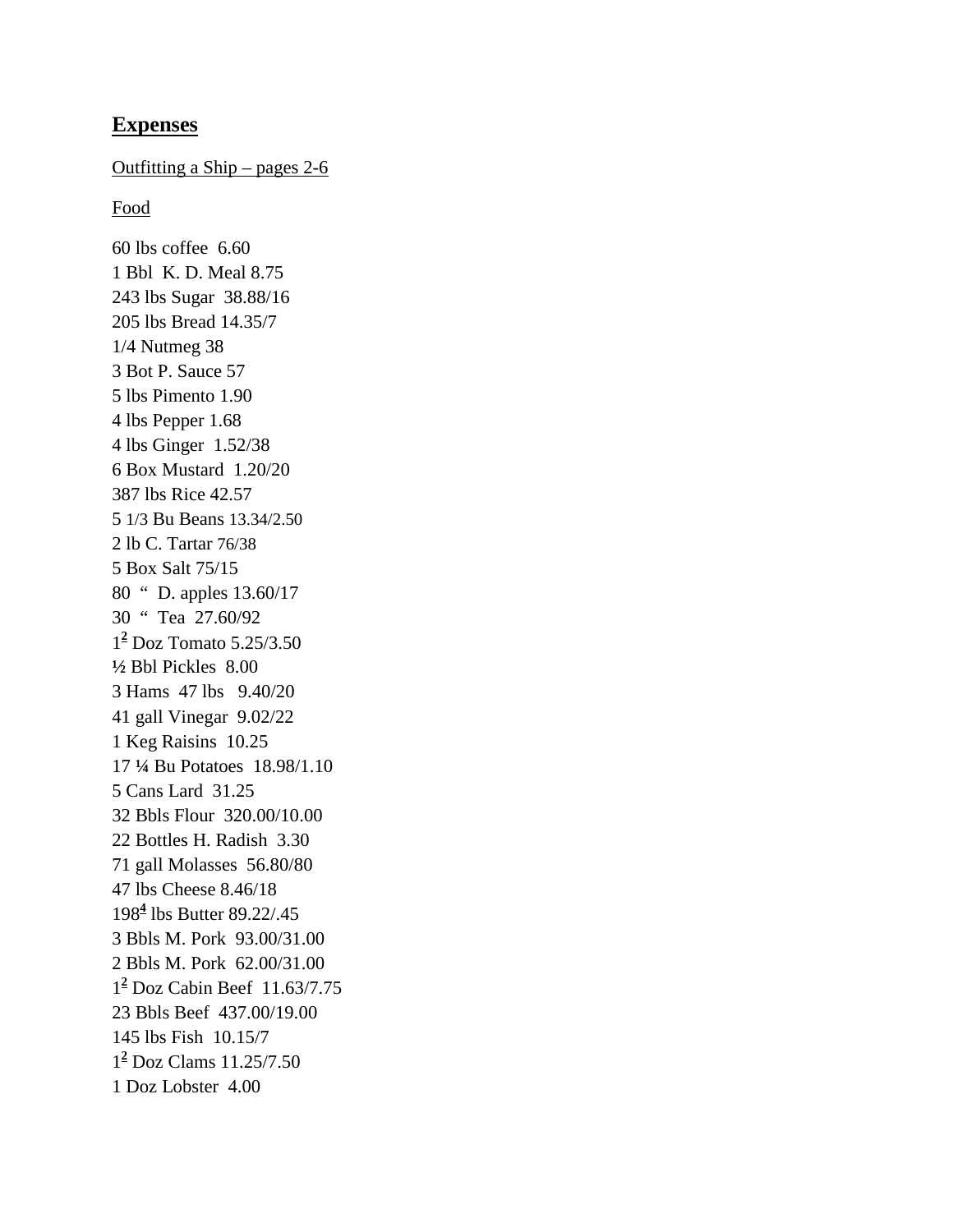2 Box Herring 1.30/65 3 lbs Whiting 18/6 55 lbs Saleratus [baking soda] 6.60/12

Dishes and Utensils

1 Doz Deep Plates 1.00 1 Doz Shoal Plates 1.75 1 Doz Mugs 2.25 1 Doz Tea Spoons 75 1 Doz Table Spoons 2.00 1 Doz Knives & Forks 1.75 1 Doz Saucers 1.25 8 Small Plates 1.00 1 Pudding Dish 1.08 1 qt Pitcher 38 Pitcher 42 1 Sugar Bowl 65  $2 - 1$  qt Bowls 71 1 pt Bowl 30 1 Soup Turine 2.75 1 Ladle 33 1 Sqr Dish Basket 1.00 5 Tumblers 1.00/20

## Boxes and Barrels, etc

2 Boxes @ 8 each 3 Boxes @ 12 each 6 Bbls @ 25 per 1 Bbl @ 1.00 2 cans 1.75 8 Kegs 3.20/40 1 Keg 1.00

2 Kegs 50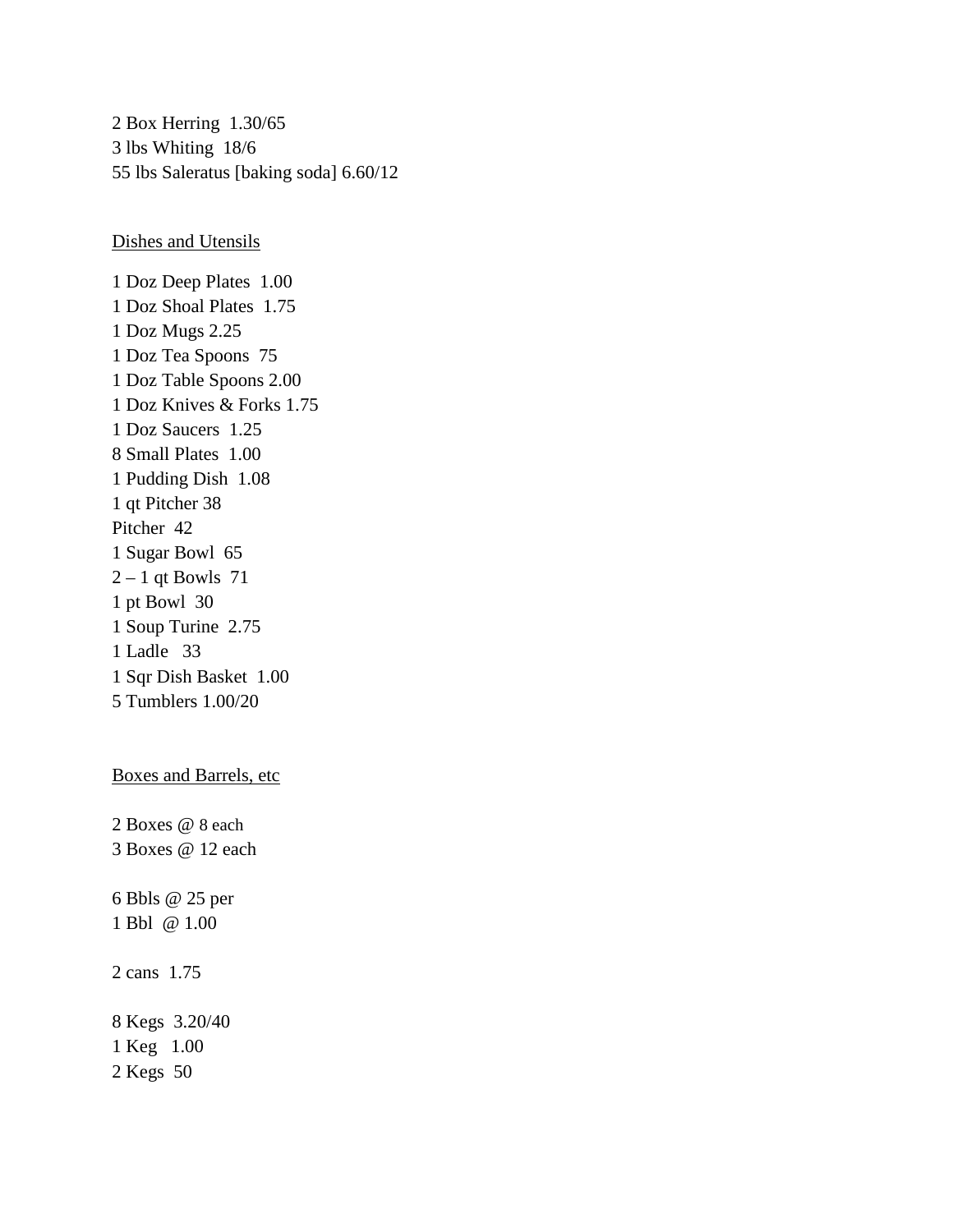1- 1 gall Stone Jar 42 1 Tub 45

## Rope

**¾** lb C-Line 90

120 lbs M. Hawser 16.80/14

1**<sup>4</sup>** lbs Heavy Lines 1.00

1 Skn Hemp Line 80 6 1/3 lbs Hemp 1.58/25 4 lbs Old Hemp 60/15 35 in Hemp 8.40/24 42**<sup>2</sup>** lbs Old Hemp 5.95/14 63 lbs Hemp Lanyards 15.75/25 4 lbs Hemp 92/23

2 1/8 lbs Houseline 59/23

197 lbs 6 in Manila 47.28/24 333 lbs 4**<sup>4</sup>** in Manila 79.20/24 102 lbs" 5 in Manila 24.48/24 47**<sup>2</sup>** in 6 in Manila 10.81/23 31**<sup>2</sup>** Manila 8.19/26 24**<sup>2</sup>** " Manila 6.37/26 18 lbs Manila 4.68/26 14 lbs Manila 3.64/26 9 lbs Manila 2.34/26 60 fath 12**thd** Manila [rope] 15**<sup>4</sup>** lbs 26**<sup>2</sup>** 1200 " 1 ¾ in Manila W. Warp 737 lbs 27**<sup>2</sup>** 13 lbs Manila 3.38/26 7 ¾ lbs Manila 2.03/26 22**<sup>2</sup>** lbs Manila @ 23 5.18 13 ¼ lbs Manila 3.45/26

11 lbs Marline [light rope] 2.75 3 lbs Marline 75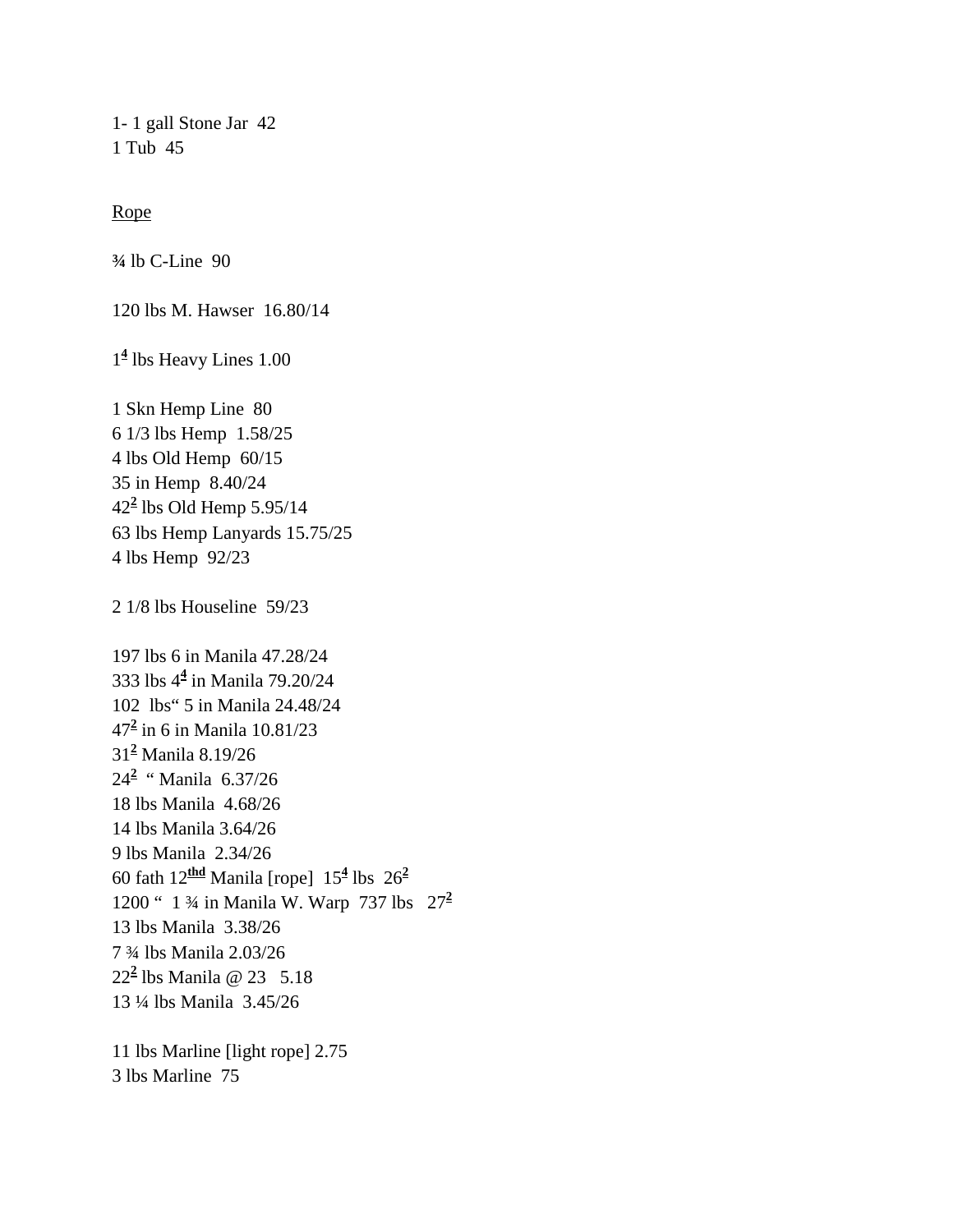4 lbs Man Spunyarn [rough rope] 88/22 1**<sup>2</sup>** lbs Spunyarn 33/22 19**<sup>2</sup>** lbs Spunyarn 4.29/22 4**2** lbs Spunyarn 99/22 ¾ lb Spunyarn 17

2 Sk[ei]ns Twine 65 3**<sup>4</sup>** lbs Cotton Twine 3.90/1.20 12 Skns Hemp Twine 3.00/25

## Tools

1 Hammer 65 60 Sheet Sand Paper 90 1 Chop Tray 60 1 Chop Knife 30 1 Carpenters Hatchet 2.25 1 Fine Saw 1.62 1 Coarse Saw 1.80 1 Fore Plane 2.00 1 Smooth Plane 1.20 1 Jointer Plane 1.62 1- 2 in M. Chisel 1.37 1- 2 in Thin Chisel 88 1- 1 in M. Chisel 1.13 1 Bitt Stock 1.00 1 Set Auger Bits 4.37 1 Steel Square 1.62 6 Gimlets [for drilling small holes] 36 1- 1 in Auger 65 2 Flat Paint Brushes 1.50/75 2 Round Brushes 1.30/65 1 Bead Brush 30 10- 14 in Boat Knives 6.50/65 6 Saw Files 75 2 Oil Stones 1.12 3 Rifle Stones 30/10 1 Hammer 75 1 Broad axe 2.37 **1- ¾** in Gouge 38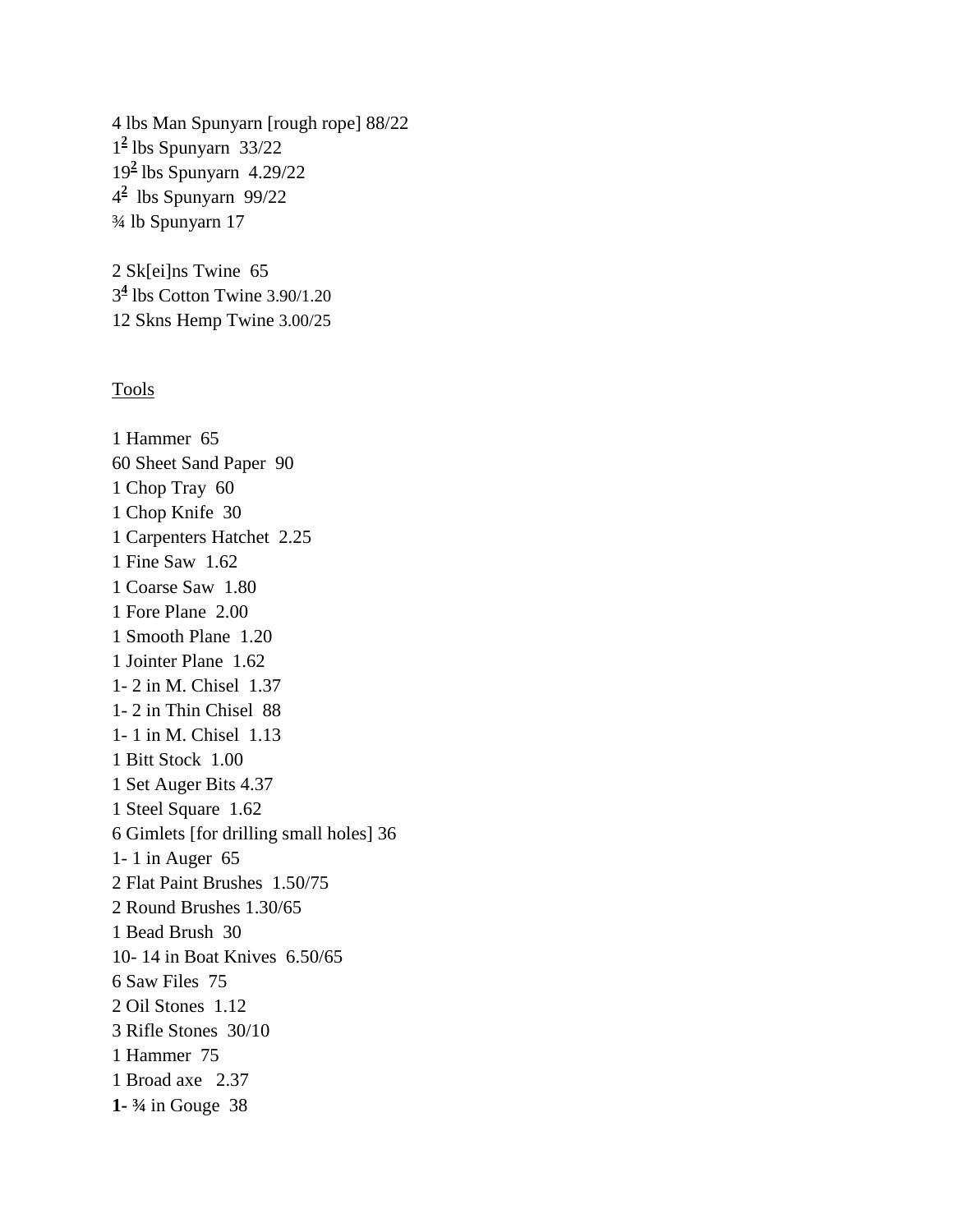1 Screw driver 37 1 Box Tools 5.50 2 Wood Saws 2.50 3 Axes 4.13 1 Wrench 1.87 1 Crow Bar 62 1- 2 ft Rule 30 1 Shovel 1.00 1 Ballance 37 1 Barometer 20.00 J. Baker & Co. Chronometer Hire 37.33 1 Grind Stone 3.50 1 Handle Punches 1.25 1 Knife Box 30 1 Knife Box 35 Soder Iron & Sodder .60 1 Drawing Knife 1.25 1 Vice 3.65 2 Grace [?] Pad Locks 50/25 1 pr Compasses 50 2 Rifle Stones 24/12

#### Nails, Tacks and Screws

3 ¼ lbs nails 42/13 14 lbs nails 1.40/10 5 lbs nails 50/10 2 lbs Nails 20/10 5 lbs Nails 50 41**<sup>2</sup>** lbs Nails 10.79/26 2 lbs Nails 18 13 lbs Nails 1.30/10 4 lbs nails 36/9 1 lb Nails 9 16 lbs Copper Nails @ 5.60/35 Nails & Sand Paper 22 25 lbs Nails & Spikes 2.25 pd for Spikes 70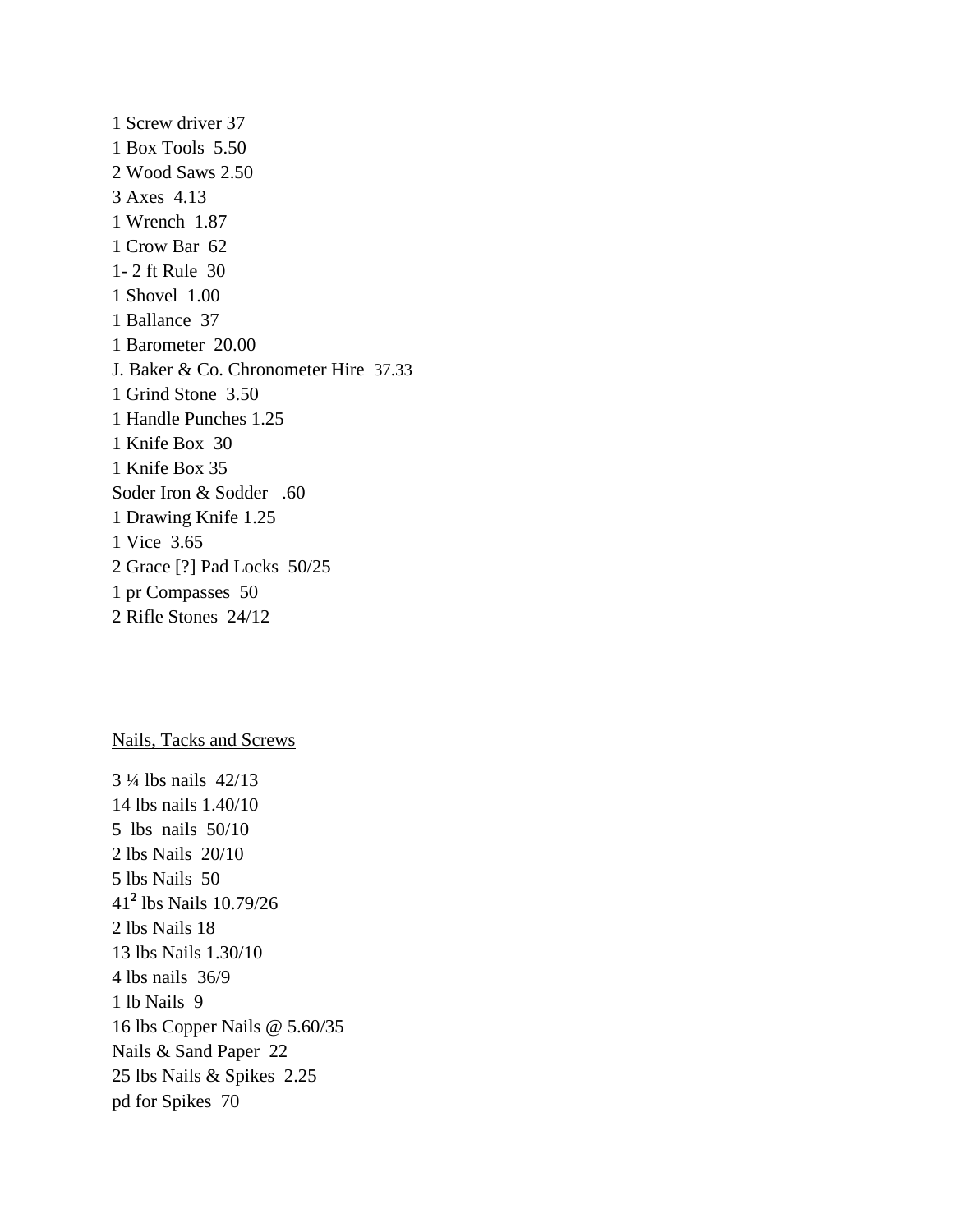#### 6 Hand Spikes 2.75

2 papers I. Tacks 24 2 papers C. Tacks 2.20/1/10 ¾ lb C Tacks 70 1 paper Tacks 12

2 Doz Screws 10/5 6 Doz Screws 70 3 Doz Screws 30/10

1 paper Copper Jacks 1.00

1 pr Rig Screws 5.00

## Paint

8 lbs Paint 1.60/20 14**<sup>2</sup>** lbs Mx Paint 5.80/40 13 lbs M. Paint 91/7 10 lbs L. Black 1.30/13 3 lbs L. Black 45/15 3 papers L. Black 45/15 5 lbs Blue Paint 1.90/38 5 lbs C. Green 1.10/22  $1<sup>2</sup>$  lb verdigris 82/55 5 lbs Verdegris 1.65/55. 5 lbs Verdegris 2.75/55 3 lbs Vermilion 1.04/38 25 lbs W. Lead 4.50/18 25 lbs W. Lead 4.25 100 lbs W. Lead 14.50 7 lbs W. Paint 1.75 1 ¾ lbs W. Paint 39 4 lbs C. Yellow 112/28

3 qt. C. Varnish 3.25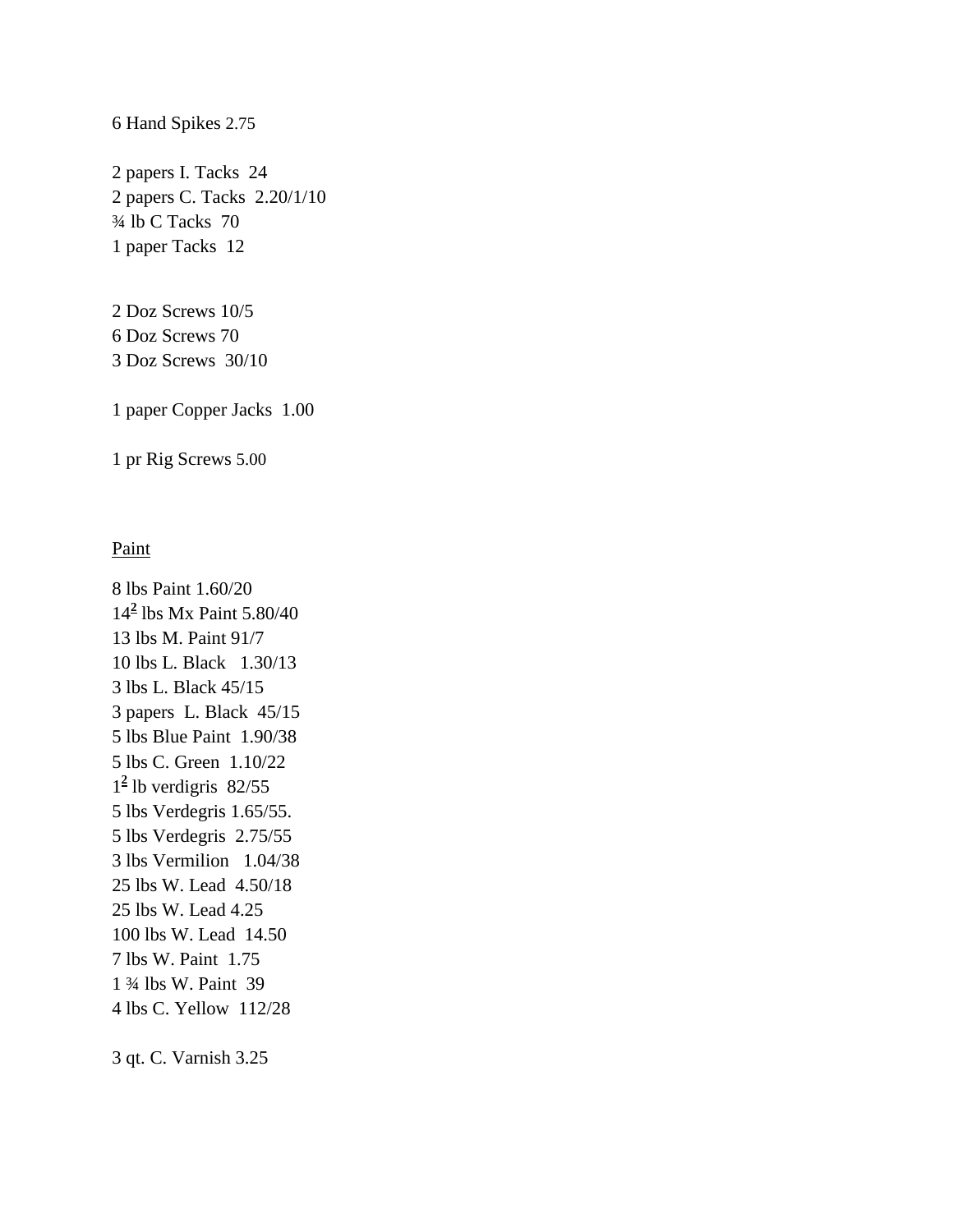# Cleaning Supplies

1 Brush Broom 15 2 Brooms 1.10/55 6 Corn Brooms 3.00 10 Scrub Brooms 2.00/20 3 Ship Scrapers 2.01/67 50 lbs Soap 7.00/14 40 lbs Sal Soda 1.80/4**<sup>2</sup>**

# Oil

3 galls Boi Oil 4.80/1.60 1 gal Boi Oil 1.60 1 gall Boi Oil 1.60 7 galls Boi Oil 10.50 2 qts Boi Oil 70 1 qt Boi Oil 40 1**<sup>2</sup>** gall Boi oil 3.00

6 gall Kerosene 5.16/86

1 qt Benzine 20

# Ship Gear

1 Boat 45.00 3 Boat Hatches 3.00 4 Small Boat Lanterns 3.45

1 Set Davitts 30.00

4 – 22 ft Oars 18.48 12 – 16 ft Oars 21.12 8 – 15 ft Oars 13.20 26 ft Oars 4.16

1 Blubber Hook 1.30 Fish Hook & Rope 1.50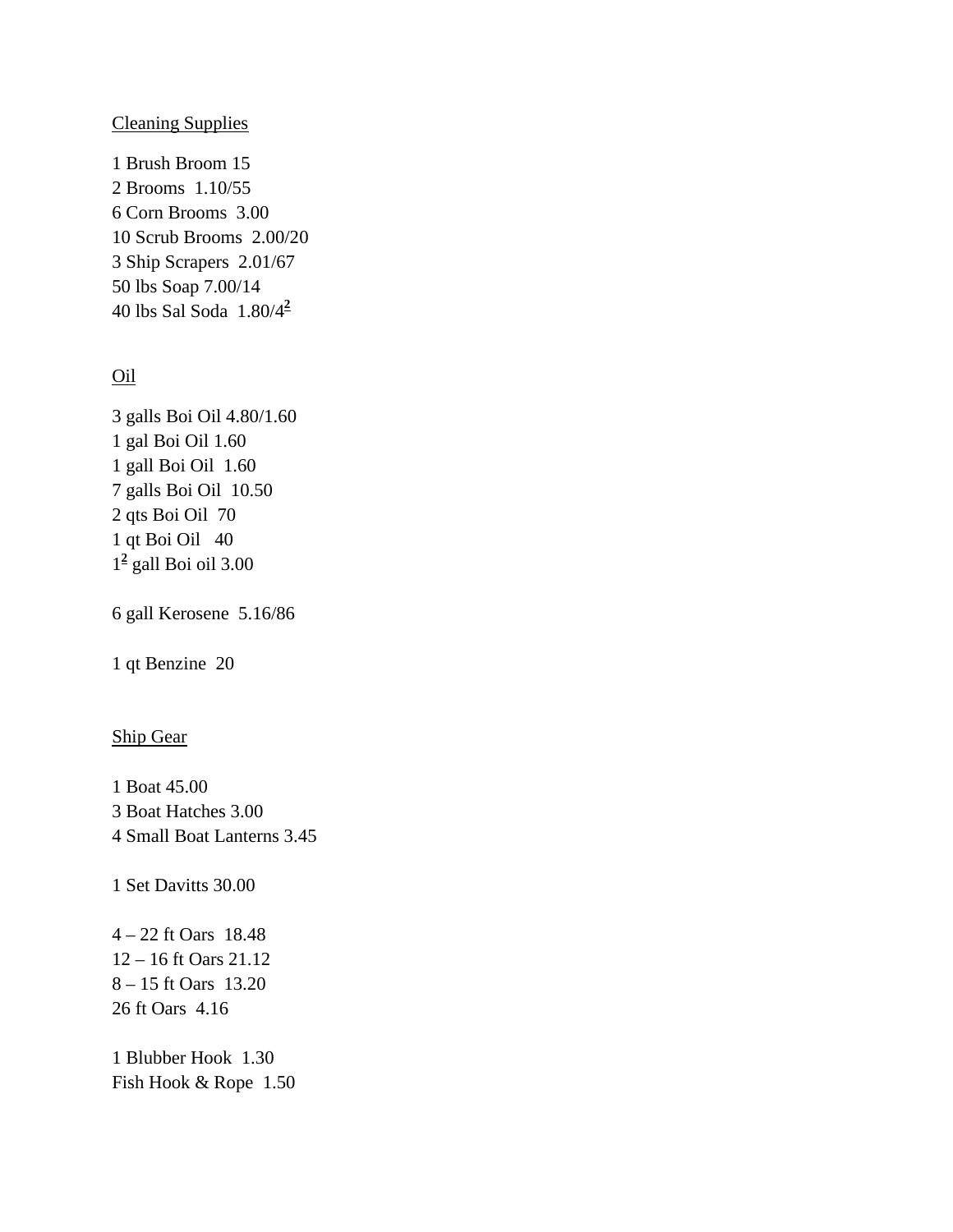## Whaling Gear

J. G. Grimmell Bill Try Pots 100.00 Frt on Try Pots 5.01 Frt on Mincing Machines 3.01 1 Mincing Machine & cart 10.50

Kitts [?] 2 Kitts 50/25 2 Kitts 56 3 Kitts 75/25

Wood, Leather, Lead

50 ft Plank 1.50 J. Lewis Iron Poles 1.70 6 lbs Old Lead 72/12 9 1/8 lbs Sheet Lead 1.65/18 8**<sup>4</sup>** Rig Leather 7.43/90 23**<sup>2</sup>** ft Rig Leather 11.28/48 20 lbs Strad Leather 8.80/44 21**<sup>2</sup>** lbs Putty 1.72/8 2**<sup>2</sup>** Cds Sawd Slabs 25.00 1 Cd Sawd Pine Wood

Bricks [Ballast?]

2000 Bricks 22.00 2 Bristol Bricks 24/12

## Miscellaneous

½ Bbl Tar 5.25  $1^2$  gall Rum 5.00  $/1 - 2$  gall Jug 45 1 Bbl Pump 42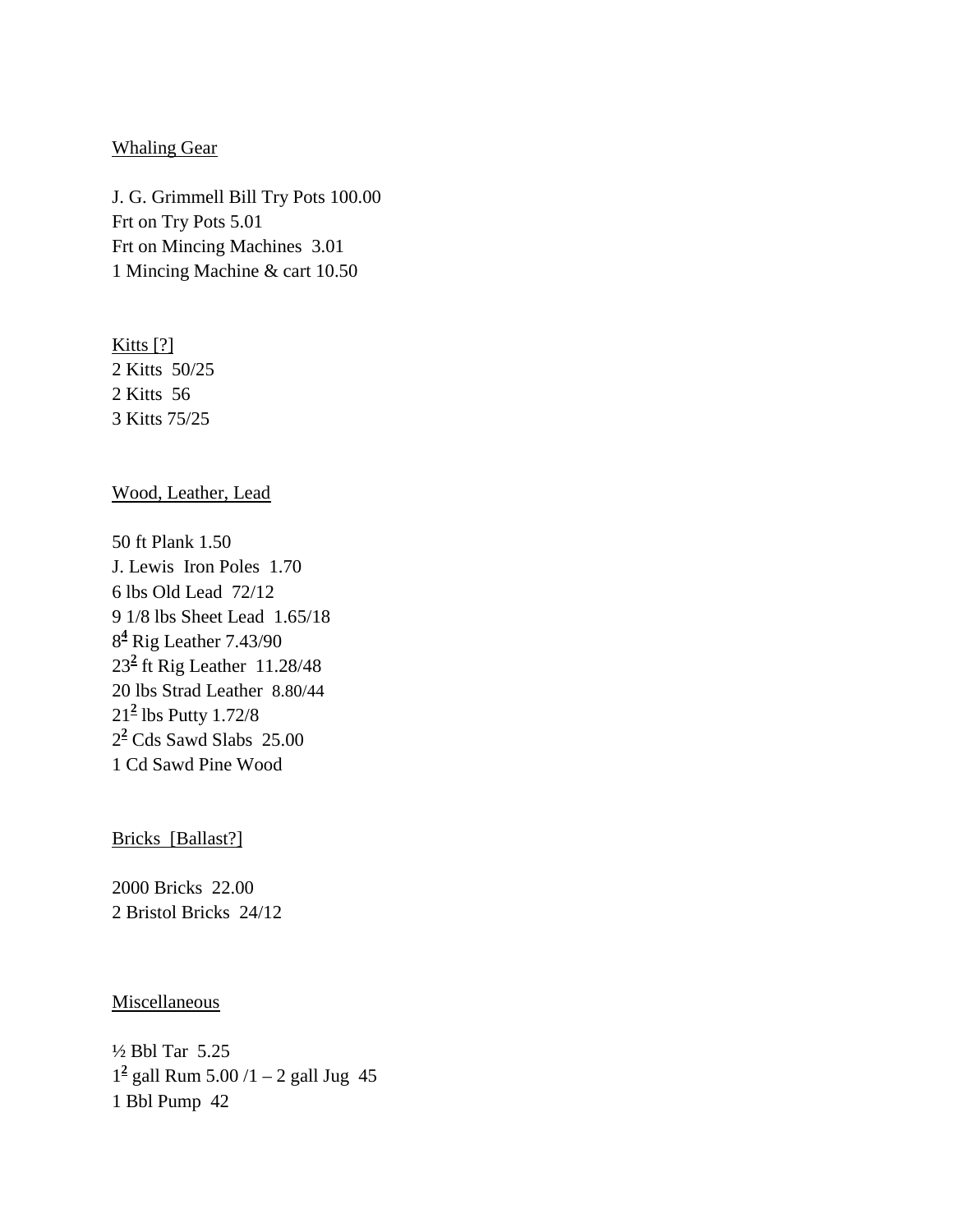1 Castor & Bottles 2.25 1 Doz Rope Needles 71 1 Globe Lantern 3.75 1 Match Safe 12 1 Opera Glass 20.00 1 pt Japan 20 1 Ring Rover 1.50 1 Speaking Trumpet 1.00 1 Spoke Share 65 1 Spy Glass 25.00 1 Stove Brush 35 2 Gro [Gross?] Matches 2.40 2 pr Bults 22 2 Tons Coal 33.00 20 Yds Drilling 7.40 3 – 10 in Topmast Hoops 45 3 1/8 lb Pump Leather 1.72 3 Bolts no 3 Woodbury Duck 191 yds @ 1.15 3 Doz Seam Needles 1.50/50 3 Painted Pails 75/25 3 Painted Pails 75/25 3 Rolls Blacking 36/12 3/4 lbs Beeswax 55 4 lbs Slush 48/12 4 Rings for Gally [Galley?] 12  $6 - 22$  in Jib Hauks 30 6 Balls & Wicks 78 6 Palms 1.08/18 6 yds Drilling 2.16/36 7 – 20 in M. [Mizzen] Hoops 2.10 7 Hand Cuffs 11.00 Mdse 74 Merchandise 1.50 pd for Book 2.00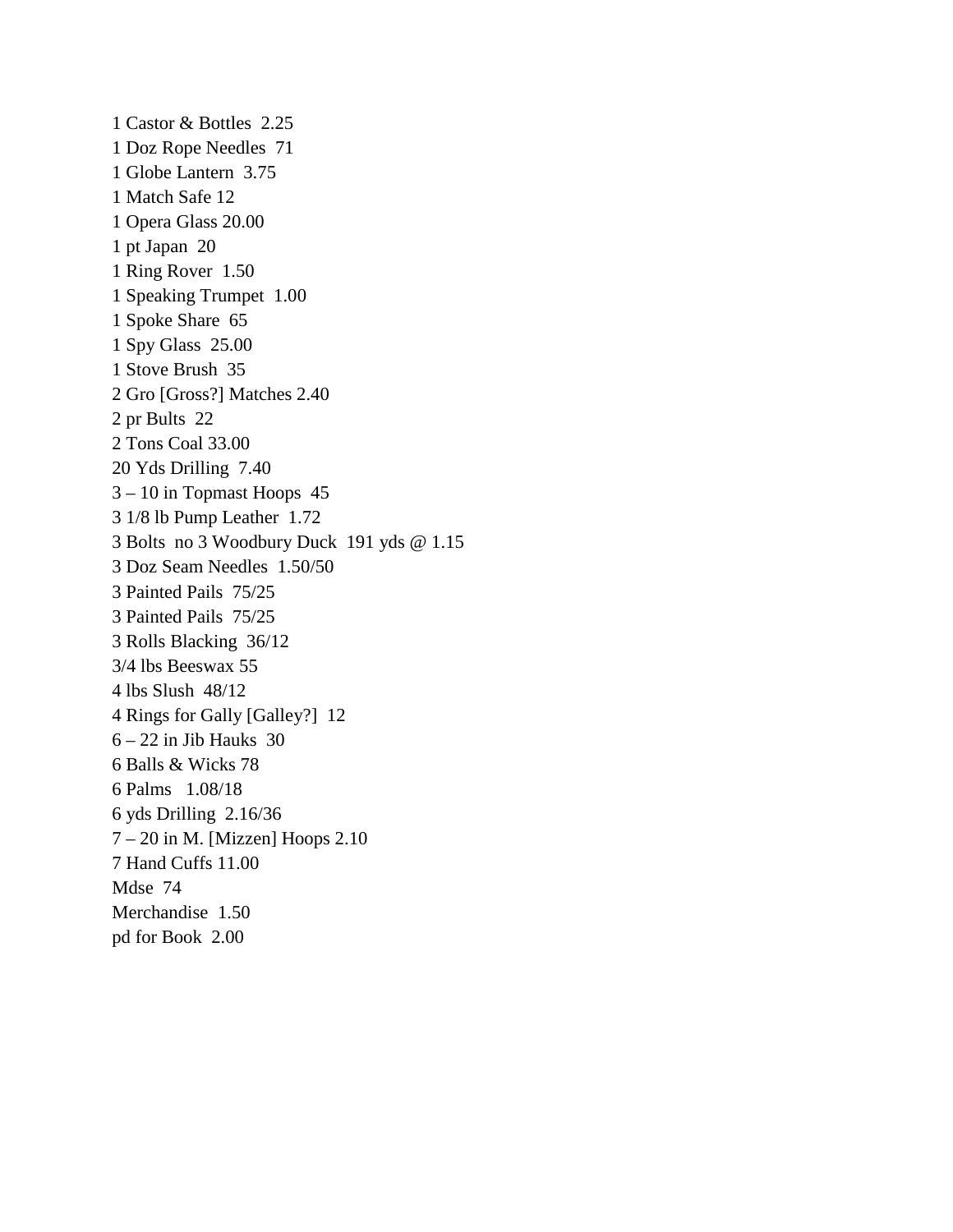### **Labor to Outfit**

Hoisting out Ballast 1.75 1 Mans Labor 3.32 Carting Try Pots 1.00 Carting Whale Gear 25 Carting 17 cask 2.55 Carting Freight to and from Packet Labor pd Stowing and on vessel pd for Seizing Stuff 2.30 4 Man's Labor on Sch 17.54 Carti $[n]$ g 9 hours 6.30/70 37 hours Labor @ 35 12.95 Carting Sails 50 Carting Sails Gally etc. 3.48

#### Miscellaneous Fees

B. T. Crocker Bd Bill & Passage 10.00 agent & fitters commissions 1% Union Whf. Bill 158.70 Commissions on auction sales 85 Crying auction 50 Custom House 23.95 Internal Rev Tax on Copper & caulking 36.00 commissions ¼ % on outfits omitted 17.83 Custom House 32.57 Capt Chandler Board & Passages 12.00 Mdse bot on voyage cr Capt Chandler Crews going to Boston to sell oil 16.50 Capt Chandler bill dischging going to Boston & Labor on Sch Crews Board in Boston 21.18 amt of Freight 55.00

## Additional Supplies for October 1868 to 1869 Voyage [on page 60]

1 lb Nails 9 Carting 2 Loads Sails .80 1 - 5 ps Pan .75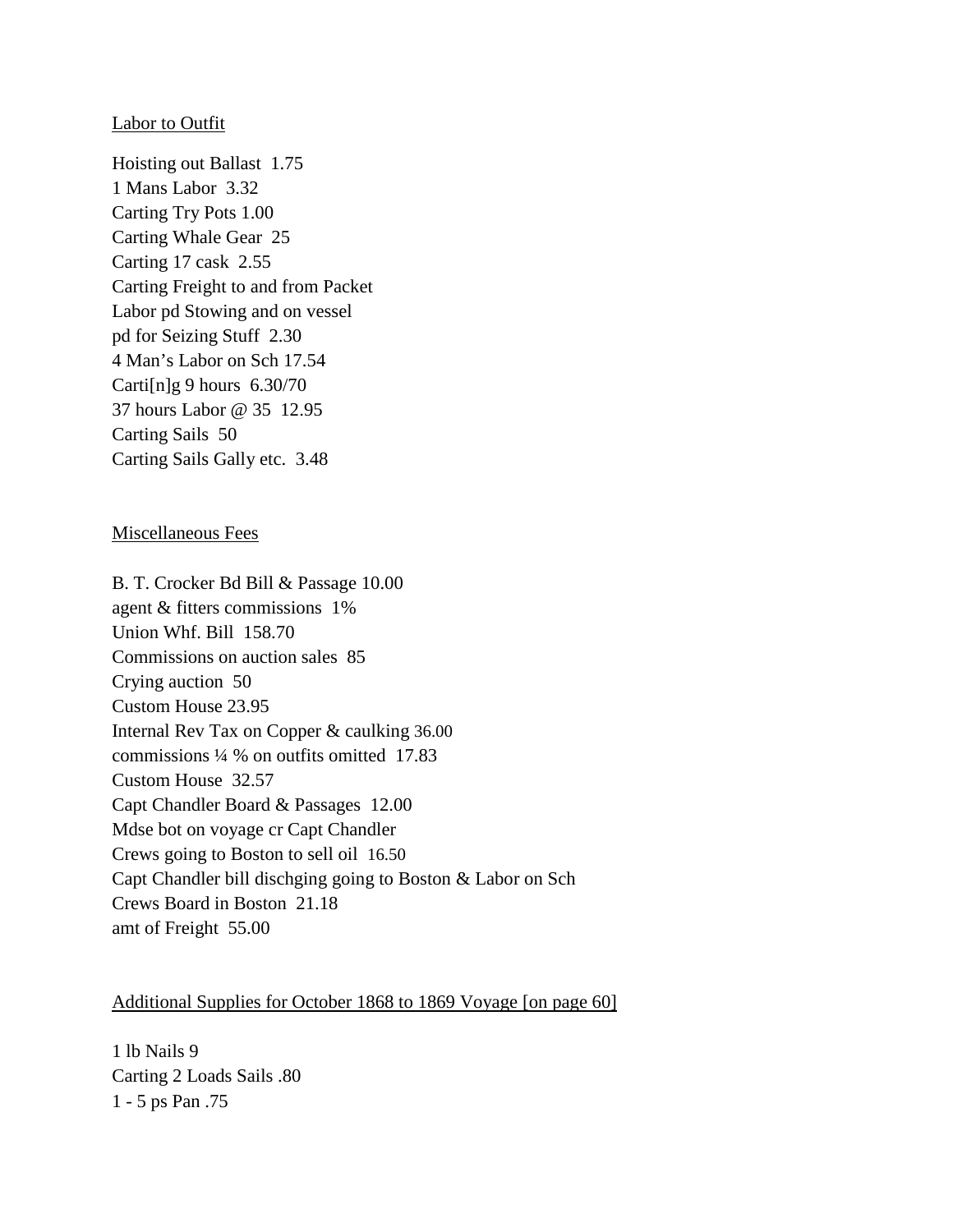1 Oval Pan 50 1 – 4 qt Pan 35 1 – 2 qt Pan 25 1 sqr Pan 30 1 Chafer Tray 87 1 Coffee Pot 1.50 1 Water Dipper 25 1 Skimmer 25 1 Coal Hod 1.00 1 Coal Shovel 25 1 Match Safe 12 10 Knives & Forks 1.25 1 Bean Pot 45 1 Pepper Box 10 1 Rolling Pin 25 1 Stove Brush .25 2 Side Lanterns 17.50 1 Sig[nal] Lantern 6.50 1 Doz Cabin Hooks 60/5 2 He\_y [?] Lures 50 2 yds Table Cloths 1.00 3 Mugs 45/15

### Items Sold at the End of the 1968-1969 Voyage [located on page 60-62]

1 Mincing Machine & 2 Knives 22.00 118 lbs Whale Line 25.37/2 ½ 58 lbs Whale Line 12.18/21 253 lbs Cutting Falls 34.16/13 ½ 1 Boat Tackle 1.65 1 Boat Tackle 1.60 13 Togel Irons 11.70/.90 2 Oil Dippers 50 6 Oil Scoops 50 3 Oil Dippers 40 7 pr Hand Cuffs 1.40/20 1 Doug [variant of Dog – an iron bar with a ring and hook?] & Line 1.50 70 lbs Blubber Hooks 2.28/3 ¼ 1 Doug & Line 1.25 4 Water Tubs 50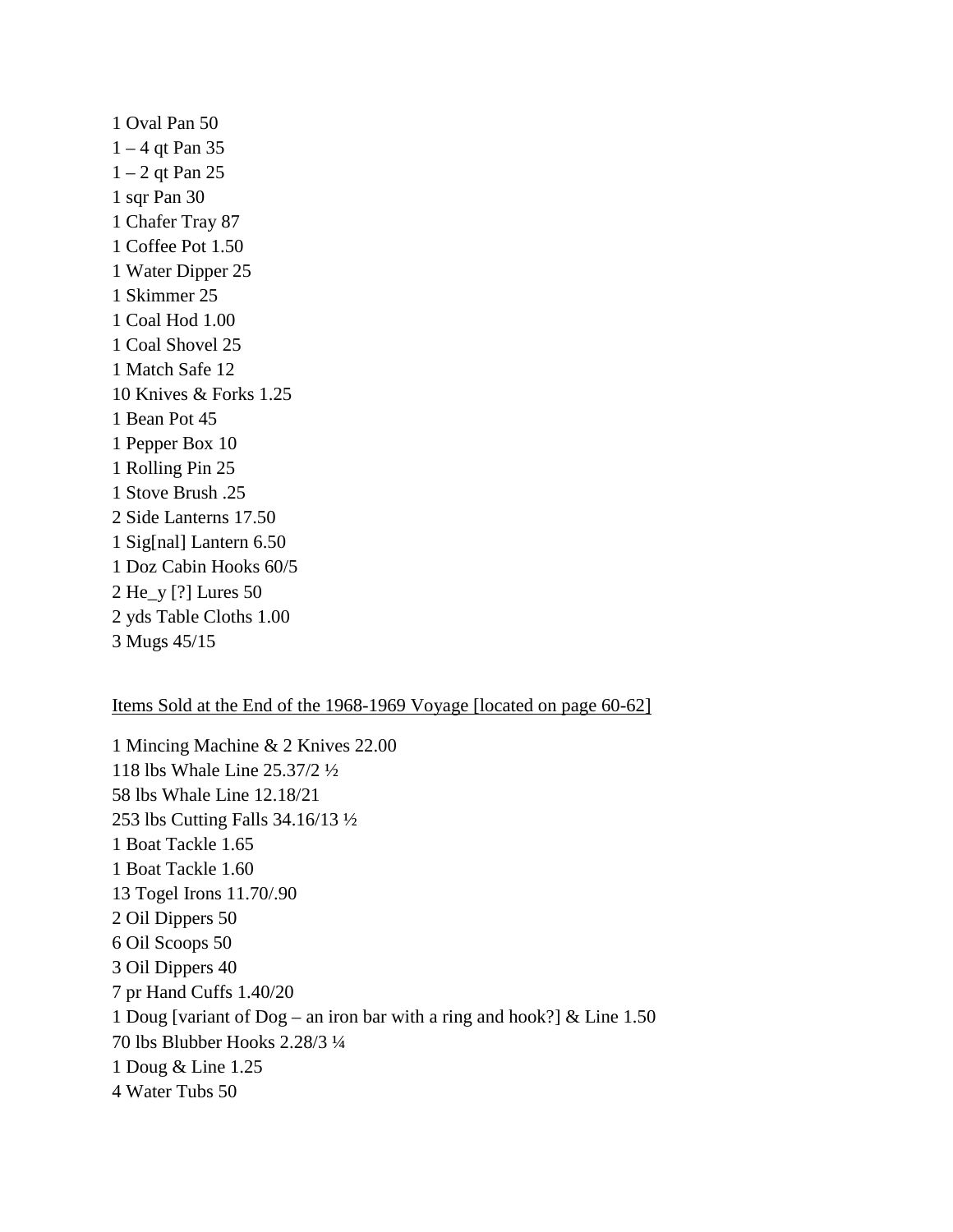1 Boat Lantern 50 43 ½ lbs Straps 7.40/17 49 ½ lbs Fluke Warps 2.23/4 ½ 1 Anvil 1.50 59 lbs Fluke Warps 7.67/13 219 lbs Rope 10.43/4 ¾ 3 Hand Hooks 1.05 40 lbs Fluke Warps 2.80/7 1 Boarding Knife 1.00 88 ½ " [lbs] Rope 4.20/4 ¾ 140 ½ lbs Rope 6.66/4 ¾ 1 Oil Pump 1.50 95 ½ lbs Fluke Warps 10.51 93 lbs Fin Chain 1.86/2 2 Pokes 80/40 3 Togel Irons 2.50 2 Togel Irons 2.13 Gafts etc. 2.25 Flags 37 Padles 15 9 Lances 3.60/40 3 Togel Irons 2.87 3 Lances 3.00 3 Lances 3.00 6 Oars 6.30/1.05 3 Togel Irons 3.00 24 ½ Crow Nests 1.35/5 ½ 97 lbs Pennant 11.16/11 ½ 4 Knees & Rods 12.50 1 Grind Stone 2.00 4 Irons 1.60/40 1 Axe 70 1 Set Rowlocks 2.00 4 Spades 2.80/70 6 Bomb Lances 12.72/2.12 3 Bomb Lances 9.75/3.25 3 Oil Buckets 1.80/60 1 pr Rigging Screws 3.00 2 Oil Buckets & Trunell 1.20 1 Dead Eye & Strap 55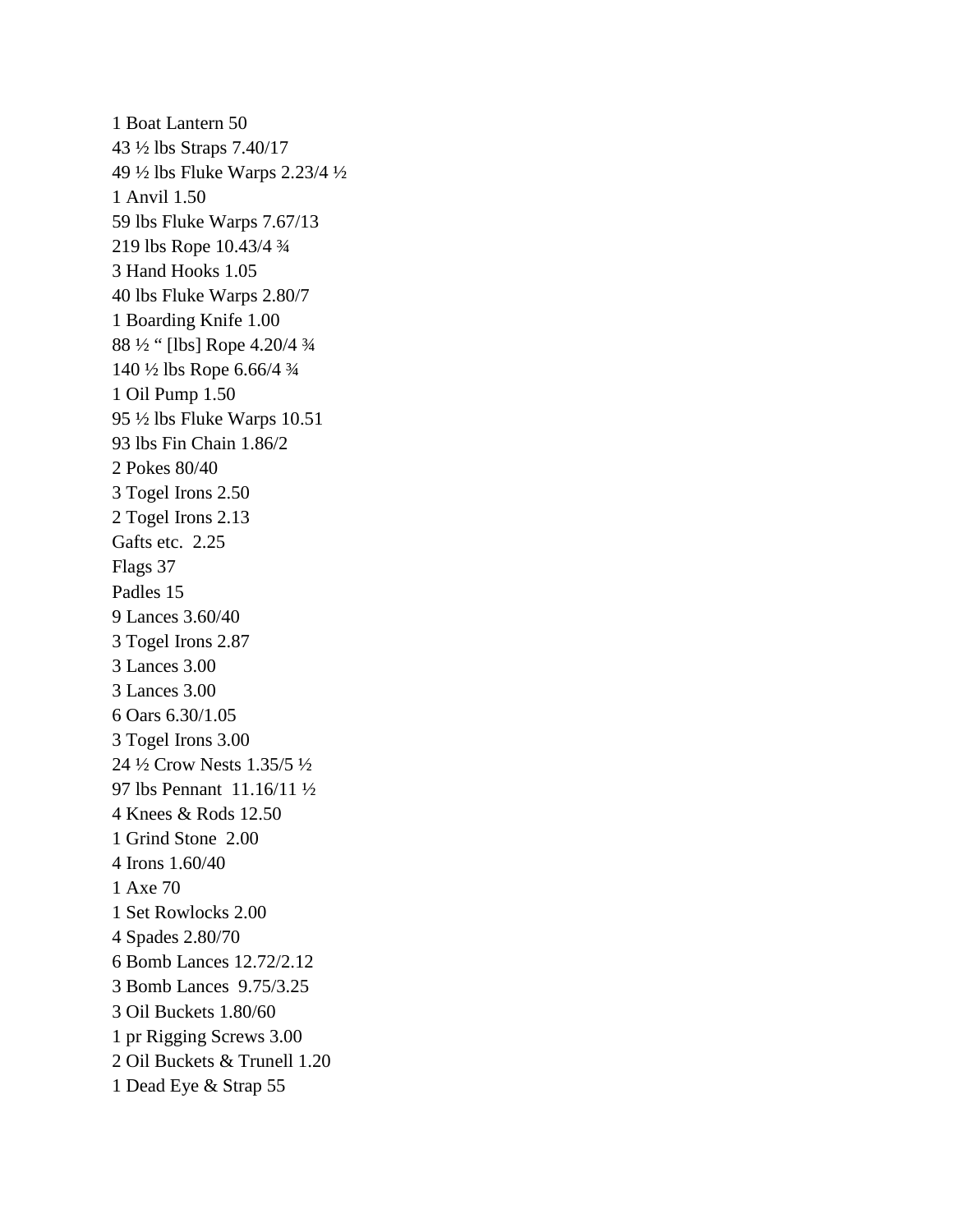2 Blocks 1.80/90 108 lbs Pennant Tin Hose 2.00 3 Long Spades 2.70/90 30 lbs Topmast Riggings 1.95/6 ½ 1 Topmast 1.00 Trunell etc 65 1 Crow Nest 34 lbs 1.36/4 136 ½ lbs Whale Line 15.94/19 58 ½ lbs W. Line 10.53/.18 1 Boat Sail 90 1 Hatchet 40 1 Smiths Iron & Warp 1.05 1 Block 1.10 1 Oil Pump 85 Spade Hook & Padle 60 2 Try Pots 47.00/23.50 7 Bomb Lances 4.55/.65 1 Whale Gun 19.00 1 Whale Gun 26.00 4 Smith Irons 1.20 4 Hand Cuffs 1.60/40 Whale Line 112 lbs 19.04/17 Short Warps 1.00 1 Boat Lantern 50 Staging 25 1 Smith Iron & Warps 90 1 Boat Tackle 1.60 Can Hooks 10 Chest Tools 8.75 126 lbs Fluke Warps 5.67/4 ½ 1 Boat Tackle 1.37 1 Block 50 Iron 25 Stern Davits 1.25 Band & Staples 50 1 Cross Trees 50 2 Try Work Bars 89 ½ lbs 89/1 1 Oar 25 1 Boat Sail 90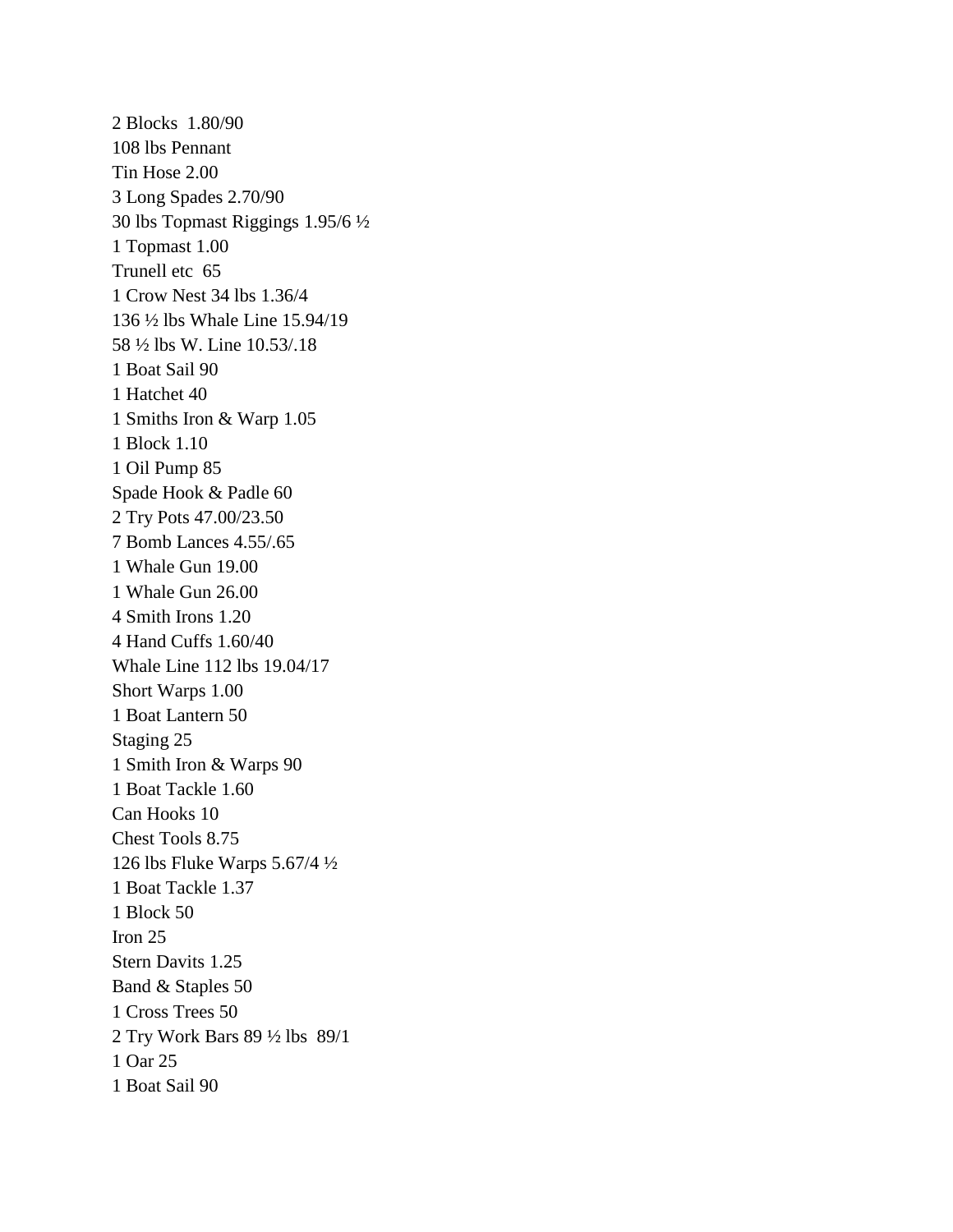6 Oars 5.10/85 26 Grate Bars 334 lbs 5.85/1 ¾ 1 Vice 50 340 lbs Canvass 15.25/6 ¼ Boat Painting 35 80 ½ lbs Topmast Rigging 3.02/3 ¾ 1 Hatchet .40 4 Knives 1.00/25 Box etc 5 Box etc 30 1 Bomb Lance .10 Mincing Box .55 4 Tubs 2.00 371 lbs Canvass 25.04/6 ¾ 1 Whale Boat 22.00 1 Whale Boat 10.00 1 Whale Boat 10.00 1 pr Opera Glasses 7.50 1 Box Tools 25 Powder 80 1 Trumpet 35 Caps 40 4 Cutting Blocks & Straps 9.00 Coopers Tools 2.00 1 Mincing Knife 30 25 Bomb Lances 93.75/3.75 Bbl Vinegar 1.00 4 Buckets 12 57 lbs Whale Line 10.83/19 1 Boarding Knife 25 1 Wood Saw 25 72 lbs Blubber Hooks 1.44/2 Davitts Cranes etc 8.00 39 " [lbs] Blubber Hooks .78/2 104 ½ lb Fluke Chain 3.13/3 2 Try Work Covers 2.50 Articles 25 Bbl & Junk 60 1 Spy Glass 12.00 Copper 20